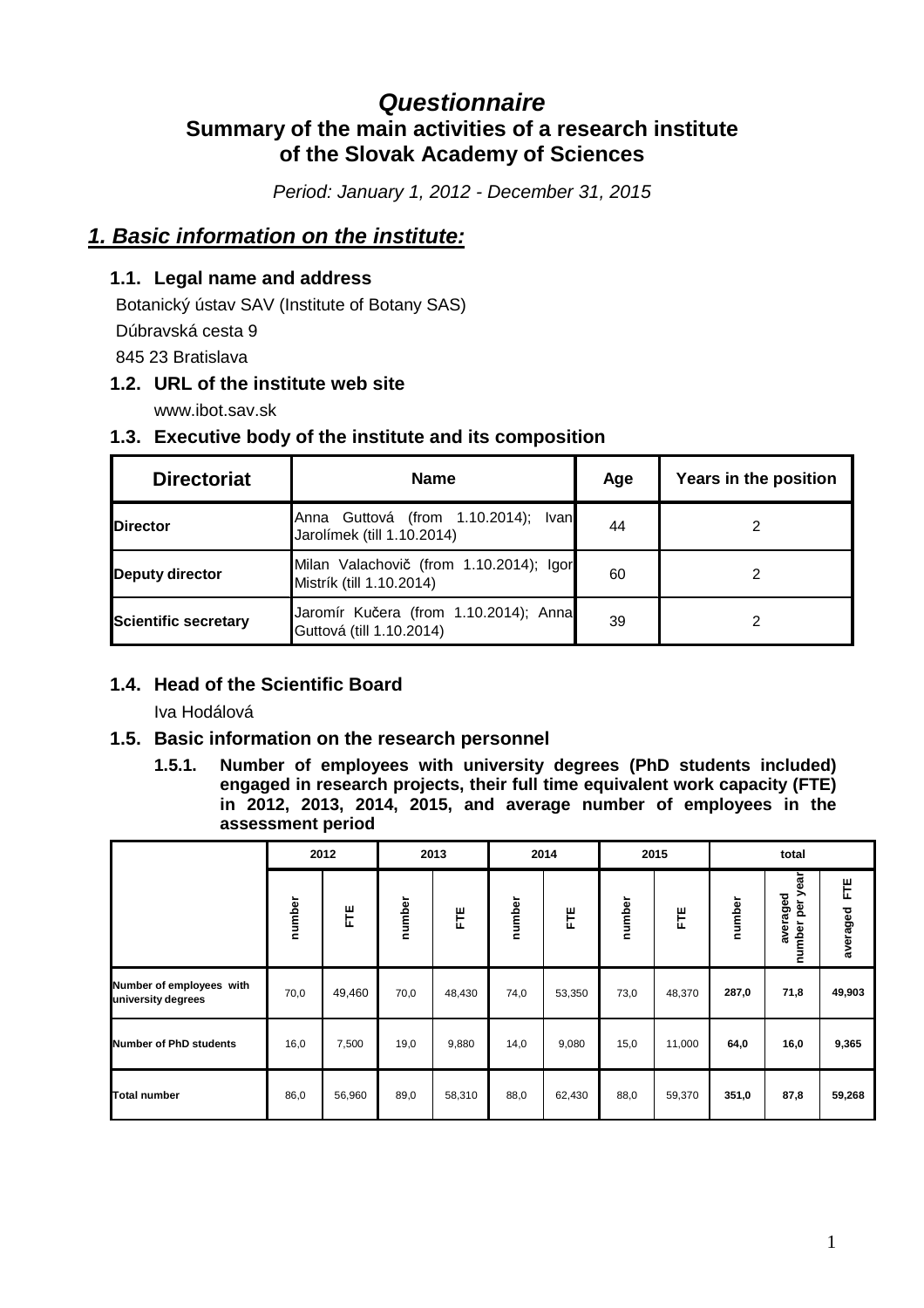| <b>Research staff</b>          |      | 2012       |      | 2013       |      | 2014       |      | 2015       | average |            |  |
|--------------------------------|------|------------|------|------------|------|------------|------|------------|---------|------------|--|
|                                | No.  | <b>FTE</b> | No.  | <b>FTE</b> | No.  | <b>FTE</b> | No.  | <b>FTE</b> | No.     | <b>FTE</b> |  |
| Institute in whole             | 70.0 | 49.460     | 70.0 | 48.430     | 74.0 | 53.350     | 73,0 | 48.370     | 71,8    | 49,903     |  |
| Unit 1 Plant Physiology        | 24.0 | 15.560     | 25.0 | 16.100     | 25.0 | 16.810     | 20.0 | 14.670     | 23,5    | 15,785     |  |
| Unit 2 Non-vascular plants     | 12,0 | 6.940      | 10.0 | 7.460      | 11.0 | 8.500      | 11.0 | 7.670      | 11,0    | 7,643      |  |
| Unit 3 Vascular plant taxonomy | 18.0 | 14.350     | 18.0 | 13.410     | 17.0 | 13.810     | 17.0 | 12.770     | 17,5    | 13,585     |  |
| <b>Unit 4 Geobotany</b>        | 16,0 | 12,610     | 17,0 | 11,460     | 21,0 | 14,230     | 25,0 | 13,260     | 19,8    | 12,890     |  |

# **1.5.2. Institute units/departments and their FTE employees with university degrees engaged in research and development**

# **1.6. Basic information on the funding of the institute Institutional salary budget and others salary budget**

| <b>Salary budget</b>                                     | 2012    | 2013    | 2014    | 2015    | average |
|----------------------------------------------------------|---------|---------|---------|---------|---------|
| <b>Institutional Salary budget</b><br>[thousands of EUR] | 696,820 | 700.111 | 693,362 | 723,952 | 703,561 |
| <b>Other Salary budget</b><br>[thousands of EUR]         | 47,389  | 77,411  | 79,333  | 70,313  | 68,612  |

# **1.7. Mission Statement of the Institute as presented in the Foundation Charter**

The **Institute of Botany SAS** plays a key role in research of the biota from the viewpoint of evolutionary systematics, phylogeography, phytosociology, ecology, population genetics, chorology and physiology in Slovakia. Our research **objects** are mainly naturally growing cryptogams (cyanobacteria, algae and fungi), and vascular plants and their communities, including invasive, non-native and culture species. The Institute also carries out zoological research, mostly invertebrates and fish. The **research area** covers the Carpathians and adjacent Pannonia as well as the distribution ranges of model groups (e.g. the Alps, the Mediterranean, Scandinavia, America and Asia).

Situated in the Western and Eastern Carpathians as well as in Pannonia, **the territory of Slovakia is among the richest areas in terms of biodiversity** within Europe; ca 32% of all the plant species reported from our continent grow here. It is a crossroads of biogeographic regions and migration routes of living organisms, and one of the northernmost endemism centres in Europe. Our role is to survey this unique natural heritage, to promote it and to contribute to its conservation for future generations.

# **The aims of our research are:**

- to explain processes forming diversity of organisms and their communities, and to conserve it;
- to identify the mechanisms of plant cell ontogeny and their adaptation to unfavourable environmental conditions with an emphasis on abiotic and biotic stress; and
- to discover and document the diversity and distribution of organisms and their communities.

These findings make it possible to preserve essential functions that organisms and their communities provide to ecosystems as well as to human society, which immensely benefits from their services and economic value.

We are an **external institution for doctoral (PhD.) studies**, and we also offer topics for bachelor and master theses for the first and second level of university education.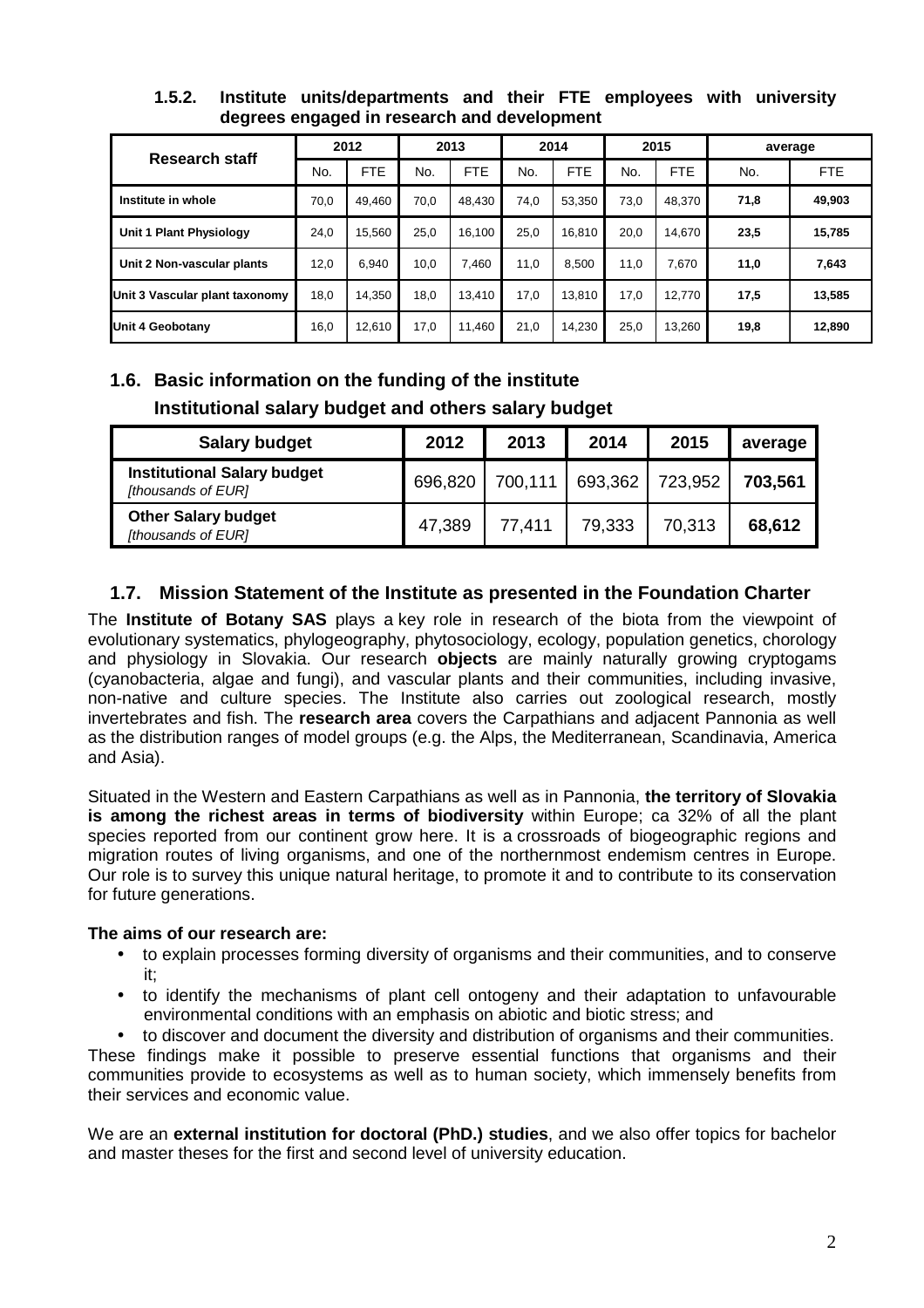We provide **consultation and expertise** in various areas of applied biodiversity studies and environmental monitoring.

We **keep andmaintain** collections of vascular plants, lichenized and non-lichenized fungi, bryophytes, and algae, registered in the Index Herbariorum (http://sweetgum.nybg.org/science/ih) under the acronym SAV.

### **Foundation charter of 12. 2. 2010 issued by the Slovak Academy of Sciences:**

The research activity of the Institute is focused on basic research in the areas of systematics, experimental and environmental botany, and ecology. The main focus is on: 1) the study of diversity and evolutionary relationships of cryptogams, vascular plants and plant communities, preferably in the territory of Slovakia, but also in the Carpathians, Pannonia, the Alps and other regions; and on 2) the experimental study of the structure and function of plant organisms on different levels of their organization and their responses to abiotic and biotic factors. The aims are to acquire comprehensive and precise knowledge of the biota (mycobiota and flora); to understand the variability and evolution of model groups of biota and plant communities; to resolve questions concerning their taxonomy/syntaxonomy and nomenclature; and to understand the mechanisms and functionality of regulating processes of plant organisms.

Our Institute generates fundamental data for complex research into ecosystems and landscapes on local, regional and international levels, and for scientifically justified protection, sustainable usage and management of nature and the landscape. The Institute provides advisory and expert services in the fields of its main scientific interests and is accredited for supervising PhD studies. The Institute builds and manages a collection of vascular plants and cryptogams, internationally registered in the Index Herbariorum under the acronym SAV, as well as a culture collection of microorganisms.

# **1.8. Summary of R&D activity pursued by the institute during the assessment period in both national and international contexts, (recommended 5 pages, max. 10 pages)**

**Biodiversity research** is one of the two focal research lines of the Institute of Botany. This comprises insights into the mechanisms and principles governing (i) the origin and evolution of species, (ii) species coexistence and (iii) their distribution patterns. Research objects cover several groups of organisms – vascular plants, fungi, algae and cyanobacteria, which provide fundamental ecological functions and ecosystem services to humanity. Another line addresses physiological processes connected to stress. Global climatic change and elevated anthropogenic pressure urge us to consider how to maintain the sources of safe food and feed for the future.

## **I. Evolutionary processes**

The most important phenomena of (**micro-)evolutionary processes** in vascular plants which we were dealing with during the evaluated period were: polyploidy (whole genome duplication), cytotype coexistence and spatial distribution, hybridization, and geographic, ecological or reproductive isolation. Within our groups of interest, these processes are often connected with cryptic speciation or apomixis. Other important phenomena responsible for shaping genetic diversity that we studied were associated with the reconstruction of the glacial and postglacial history of the European flora and vegetation. Specifically, we aimed to identify glacial refugia, colonization routes, contact zones, and interactions among taxa and genetic lineages. Studies were performed on wider **biogeographic scales**, covering entire mountain ranges or other natural regions such as the Carpathians, the Alps, Pannonia, the Mediterranean, and even the whole of Europe and parts of Asia.

Our micro-evolutionary studies were based on a **combination of several methodical approaches**, particularly employing molecular markers (expressing DNA polymorphism), analyses of chromosome numbers and their morphology, estimation of ploidy levels and DNA content (using flow cytometry), detailed morphological analyses (by multivariate morphometrics), as well as hybridization and cultivation experiments. These methods were applied to a representative number of plant specimens mostly collected by us directly in the field or in exceptional cases on herbarium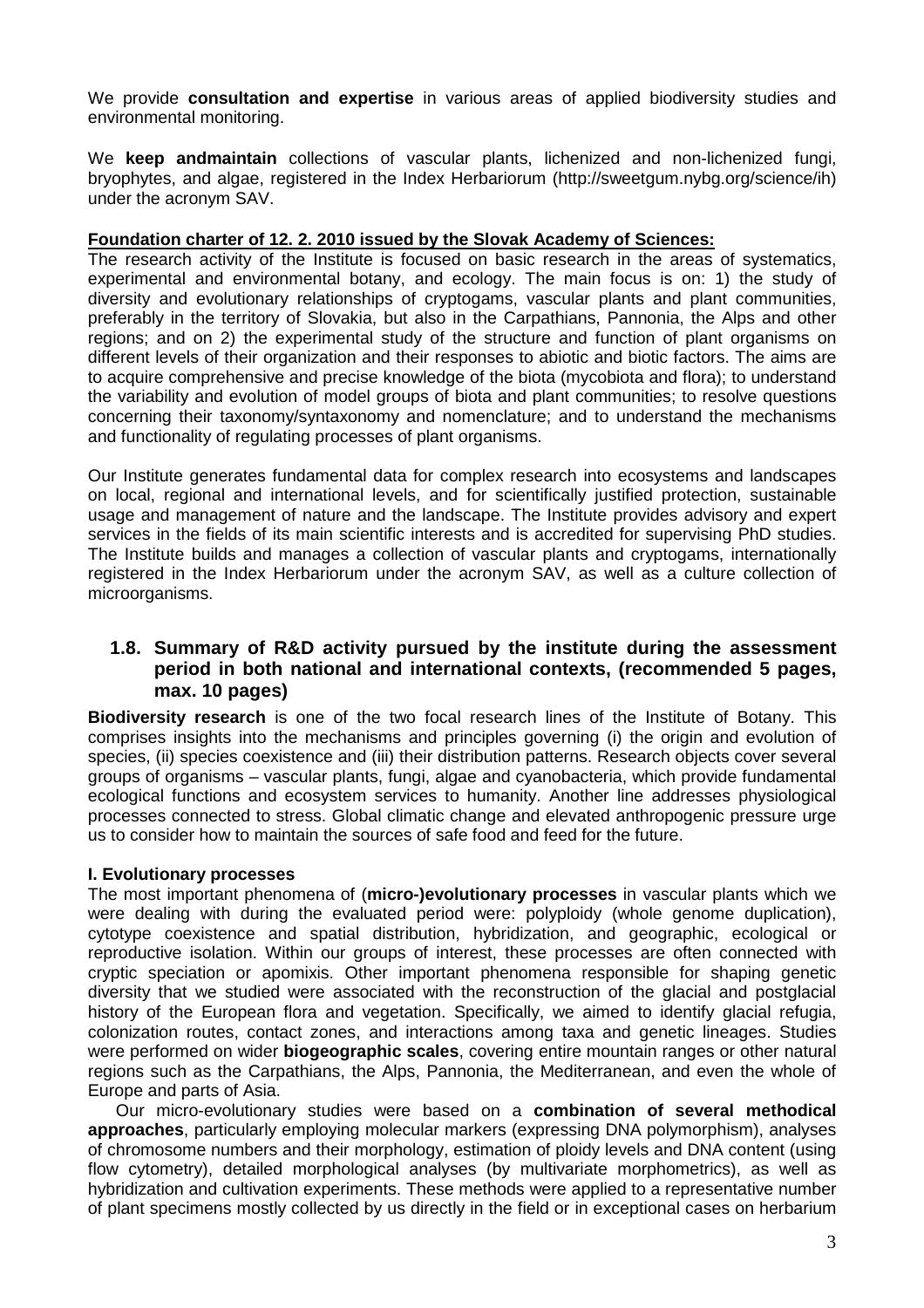specimens obtained from European herbaria. This combination of approaches fully corresponds with current trends in plant systematics and evolutionary biology, as evidenced by papers published in prestigious journals. Research into micro-evolutionary processes, speciation and polyploid evolution has recently taken on significantly new dimensions, especially thanks to a much wider employment of (i) molecular methods, most recently of Next Generation Sequencing (NGS) and (ii) flow cytometric applications, which is also firmly established in our laboratories. We use an array of molecular methods, namely DNA Sanger sequencing (of coding and non-coding regions of ribosomal nuclear DNA, especially the ITS region; introns of nuclear genes; intergenic spacer sequences of cpDNA; single-copy genes) and DNA-fingerprinting methods (namely AFLPs and microsatellites – Simple Sequence Repeats, SSRs). Most recently, we have been introducing the novel and sophisticated genotyping approaches of RAD sequencing (Restriction site associated DNA sequencing) and the HybSeq method (the combination of target enrichment and genome skimming) using NGS. The employment of different genome regions (which are subject to various evolutionary mechanisms) and molecular techniques allows us to obtain a robust and complex picture of the evolutionary history and diversification processes within the taxa under study. Determination of chromosome numbers, ploidy levels or genome size is indispensable for characterizing karyological variability within taxa and populations as well as for the correct interpretation of morphological and molecular data. In these analyses, we mostly used flow cytometry. This technique facilitates detailed cytological screening of hundreds to thousands of individuals and allows us to reveal minority cytotypes (that would otherwise have remained undetected), which may play a significant role in evolutionary processes.

During the evaluated period, we addressed questions associated with (micro-)evolutionary processes and consequently also the taxonomy of various genera within the following **vascular plant families**: Asteraceae – Centaurea, Jacobaea, Picris, Pilosella, Brassicaceae – Alyssum, Arabidopsis, Cardamine; Caryophyllaceae – Cerastium; Poaceae – Sesleria, Primulaceae – Cyclamen and Violaceae – Viola. To demonstrate our research results, we present examples from the genera Cardamine, Picris and Pilosella.

The genus **Cardamine** is a subject of long-term research interests from various perspectives at the Institute of Botany. Due to its relatively recent divergence, rapid radiation, high species diversity and incidence of polyploidy, it has become a model for studying the principles of plant evolution. In the evaluated period, we have studied two species, Cardamine flexuosa and C. ×schulzii, in more detail. Focusing on the molecular basis of the age-dependent flowering response of C. flexuosa, we found out that the floral transition in this species requires exposure to cold temperature (vernalization). The vernalization response was found to be controlled by the gene CfFLC, a homolog of AtFLC of the plant model species Arabidopsis thaliana. It is concluded that the integration of age and vernalization pathways gives an advantage to the perennial growth habit, as it ensures that plants do not flower until they have developed axillary vegetative shoots and sufficient biomass. Thus, the recruitment of age cues in response to environmental signals contributes to the evolution of the plant life cycle. In another study, we identified the origin of C. flexuosa. Using a combination of GISH, chromosome painting and other methods, it was found that diploid C.amara and C. hirsuta are the parental species of this allotetraploid. Only one reciprocal translocation between two homeolog chromosomes has occurred since the origin of C. flexuosa. The genome of C. *flexuosa* demonstrates that allopolyploids can maintain remarkably stable subgenomes over  $10^4 - 10^5$ years throughout a wide distribution range.

Cardamine xschulzii is an allohexaploid that was formed by two subsequent hybridization events within the past ca 150 years. Such recently formed allopolyploids represent an excellent system for studying the impacts of hybridization and genomic duplication on genome structure and evolution. Contrary to previous studies, we revealed that C. xschulzii originated from a secondary hybridization event involving C. xinsueta (♀) and C. pratensis (♂); and that the primary C. xinsueta triploid hybrid is derived from C. rivularis ( $\circ$ ) and C. amara ( $\circ$ ). We also identified novel rDNA loci in C. xschulzii, suggesting that lost loci might be slowly reinstalled by translocation (but not recombination) of genes from partner genomes. This study documents a complex case of recurrent hybridization and polyploidization events and highlights the role of triploids, which promoted the origin of trigenomic hybrids.

Molecular studies in the genus **Picris** revealed the presence of at least four genetic groups bound to specific geographic areas (Europe, Asia and Australia; Asia Minor; the Arabian Peninsula; North and East Africa). Interestingly, polyploid populations of P. hispanica from Morocco have heterogeneous nuclear sequences and chloroplast sequences display high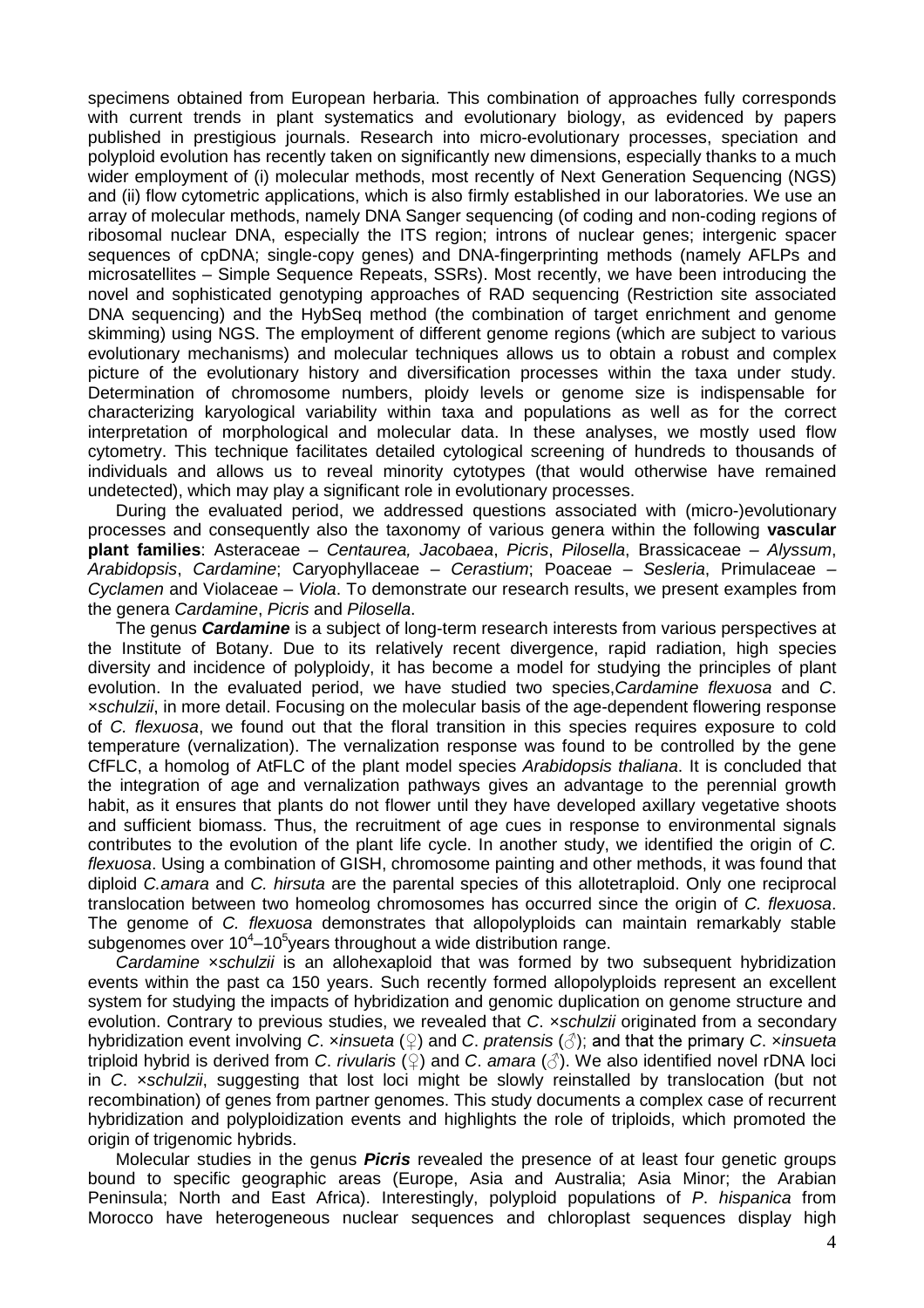variability even at the population level, indicating its allopolyploid origin, a unique phenomenon in the genus Picris. A suite of phylogenetic analyses revealed that the closely related taxa of P. subsect. Hieracioides have undergone a highly dynamic and recent evolution, which has been especially affected by extensive and recurrent gene flow among and within the taxa studied and/or by the maintenance of ancestral variation. We have demonstrated that a combination of various phylogenetic analyses of datasets with extremely complex and incongruent phylogenetic signal may shed more light on the interrelationships and evolutionary history of different plant species groups.

Members of the **Pilosella alpicola group** are distributed throughout the alpine belt of European mountain ranges. Our thorough biosystematic and taxonomic survey showed that the group comprises four morphologically distinct and geographically vicariant species with contrasting cytotype patterns and variation in breeding system. This makes the P. alpicola group a promising model system for studying various patterns and mechanisms of polyploid speciation such as: i) the origin of polyploids – multiple independent *in situ* (neo)autopolyploidization in, until now rarely documented, primary diploid-polyploid contact zones in P. rhodopea vs few allopolyploidization events in the extremely rare apomictic species P. alpicolas.str.; ii) the dynamics of ploidy-mixed populations – in P. rhodopea, recurrent formation and establishment of polyploids and unrestricted intercytotype gene-flow were inferred to play a major role in maintaining the cytotype structure. These processes clearly hamper polyploid speciation, but also allow cytotype coexistence. iii) the impact of genome duplication on life traits – reduced fertility of neopolyploids due to irregular meiosis in natural populations of P. rhodopea is overcome by increased clonal growth induced by polyploidization, which facilitates the establishment of rarely formed polyploids and thus explains their distributional success.

Studies in **cryptogams** addressed the phylogeny, origin and diversification of selected model organisms, be it those that are clearly defined as biogeographical elements or those confined to a particular geographic area. We also studied the influence of geographic disjunctions, habitat fragmentation and climate change to distribution area of the species under study. Part of our biodiversity research was followed up in the direction of biosystematics (i.e. the classification and naming of organisms), significantly contributing to the taxonomic backbone of the Catalogue of Life and helping to formulate hypotheses for further evolutionary-targeted research.

The systematic research of **fungi** dealt with five groups. Analyses of molecular, biochemical, anatomical and morphological traits of **Taphrina** species (ascomycete parasites on Rosaceae, Betulaceae and Ulmaceae), revealed the existence of a so far unrecognized entity  $-$  T. geimontani, which we described as new to science. Investigations in the ascomycete genus **Geoglossum** were focused on the G. glabrum complex. Molecular data confirmed that North American collections represent a different species. The material and data gathered in cooperation with the Institute of Botany of the Russian Academy of Sciences, St. Petersburg suggest the existence of several species with a Eurasian distribution pattern in this complex. A robust multi-locus phylogenetic analysis of agaricoid members of the family **Clavariaceae** (biotrophic basidiomycetes) revealed the polyphyletic origin of the genus Camarophyllopsis. The larger part of species previously accepted in the genus Camarophyllopsis is now combined in the genus Hodophilus,and the new monotypic genus Lamelloclavaria has been described based on the new species L. petersenii. The phylogeny of North American and European members of the genus Hodophilus confirmed that each continent has its own authentic species diversity (there are no species with transatlantic distribution), but species from both continents are included in most well-supported phylogenetic lineages. Our initial study of the basidiomycete genus **Camarophyllopsis** compared morphological type studies with multi-loci molecular analyses of recent collections. Its preliminary results show inconsistencies in available names of accepted taxa and a number of phylogenetic species defined as molecular operation taxonomic units. Some species names correspond to unrelated families, others are synonyms, and a large number of species are undescribed and new to science. In the species complex of Hodophilus (Camarophyllopsis) foetens, four such species are defined genetically and morphologically in Europe (three new to science), and five species are recognized in North America (two new to science). The genus **Russula** is a hyper-diverse genus of ectomycorrhizal basidiomycetes. Type studies of more than 50 species were published, and based on this, species names were assigned to phylogenetic lineages. The molecular analysis of these lineages did not confirm the significance of cap colour and host association as reliable distinguishing characters. Russula studies resulted in a revision of the species concept for more than 30 species, and R.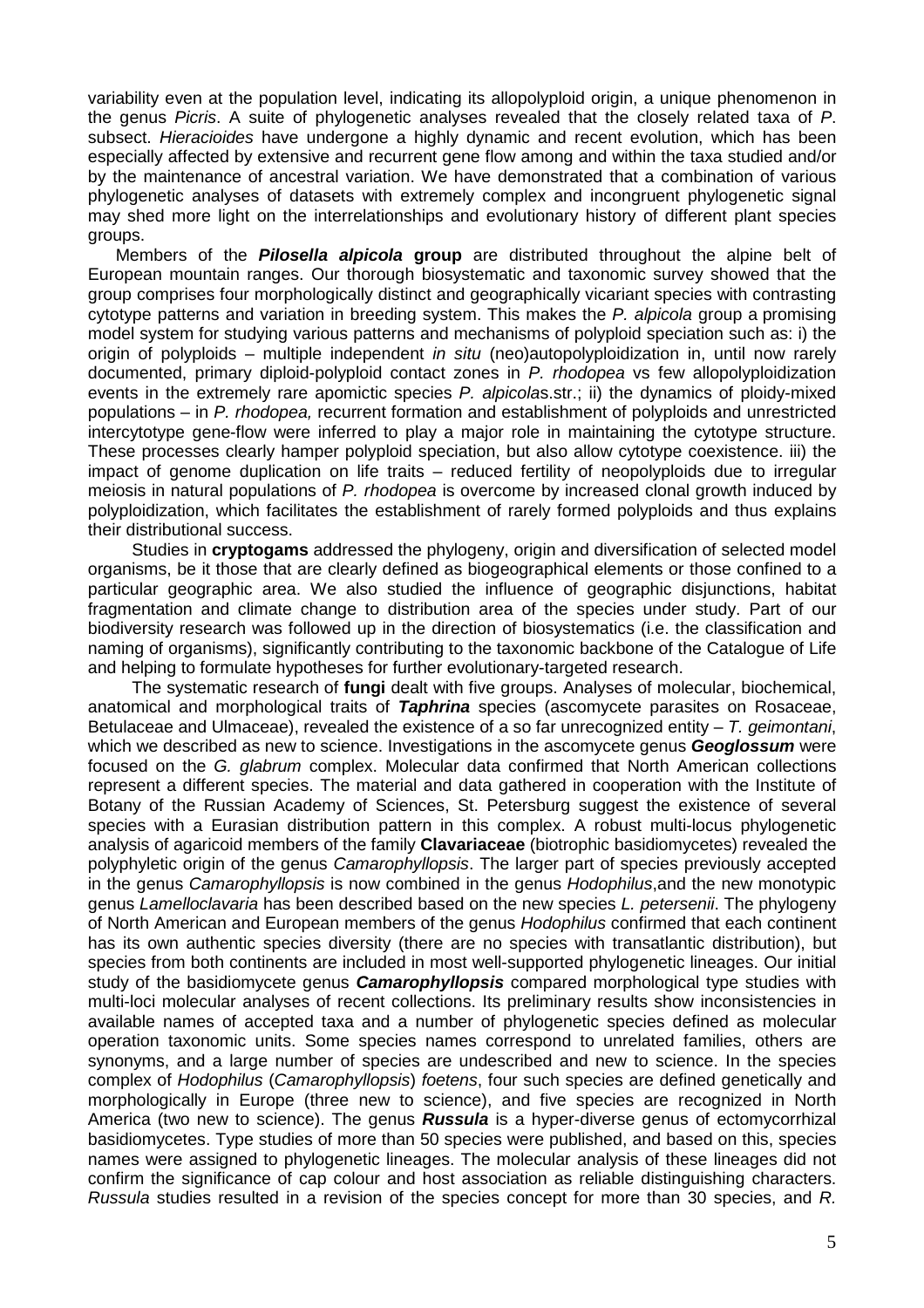cortinarioides, R. katarinae, R. mansehraensis and R. nympharum were described as new to science.

Despite the ample data on the evolution and ecology of the Mediterranean biota, little is known about symbiotic systems like **lichens** of the genus **Solenopsora** (Leprocaulales). Its membersoccur predominantly in temperate and subtropical regions of the world, with the centre of diversity and distribution in the Mediterranean, Macaronesian, and Madrean floristic regions. We analysed material from the entire Mediterranean area together with samples from North America and Australia. The reason was that the taxonomic treatment of several entities varied over time and the concepts lacked clarity. Focusing on multilocus sequence data, morphology, anatomy, chemistry and ecological preferences, we investigated European taxa to obtain the first insights into their genetic variation and relationships. Our results revealed a discrepancy between the number of currently recognized taxa in Europe and the number of genetic entities identified.

A new genus and a new species of **Cyanobacteria**, Neosynechococcus sphagnicola, was described from a peat bog in the north of Slovakia. Two new Eucapsis species (Cyanobacteria) were described, and two new combinations were proposed.

#### **II. Ecological niche differentiation, species co-existence and distribution patterns**

One important aspect of the speciation process and maintenance of biodiversity is ecological differentiation between taxa (species or cytotypes). However, despite intensive studies on the ecology of closely related taxa in recent years, the environmental factors affecting its distribution are still insufficiently known. Results of recent surveys provide evidence that there is no consistent trend in the eco-geographical patterns of closely related taxa and that all three possible processes, including niche expansion, niche conservatism and niche contraction, occur. Moreover, neither the mechanisms nor the timing of such divergence among species are easy to identify.

To address the the questions outlined above, we explored distribution patterns and ecological differentiation in several vascular plant groups. One of the studies dealt with ecological differentiation between the two ploidy levels (tetra- and octoploid) of an important weed species of overgrazed grasslands, **Jacobaea vulgaris** (Asteraceae). We revealed that these ploidy levels (recognized as a separate subspecies) occur in slightly different environments. Their separation is mostly associated with the type of habitat, habitat naturalness, substrate, altitude, precipitation and temperature. In contrast to tetraploids, octoploids are restricted to warm and dry locations at low altitudes and in areas little affected by man. Despite their ecological niche separation along habitat and climatic gradients, and the more widespread distribution of tetraploids in the area studied, the ecological niche breadths of the two ploidy levels in Slovakia do not differ significantly.

A similar study has been done also in a diploid–tetraploid contact zone of the perennial herb **Cardamine amara** (Brassicaceae), located north of the Alps, by assessing cytotype spatial patterns and genetic and ecological divergence. Flow cytometry was applied to screen DNA ploidy levels, and genetic variation was examined using microsatellite and AFLP markers. Environmental (landscape and climatic) data were analysed to assess ecological differentiation between the cytotypes. We identified a parapatric distribution of the cytotypes with a relatively wide (over 100 km in some regions) secondary contact zone. Mixed-ploidy populations, documented for the first time in this species, as well as triploid individuals were found along the diploid–tetraploid borderline. Different climatic requirements of the two main cytotypes were revealed, mirrored in their altitudinal separation. Tetraploids were genetically differentiated from both diploids and in silico-modelled autotetraploid genotypes, in accordance with the assumed polyploid origin and spread linked to past glaciations and largely independent evolution in allopatry. In both taxa (Jacobaea vulgaris and Cardamine amara), the observed spatial and genetic patterns likely reflect the evolutionary and colonization history of the two cytotypes and have been maintained by multiple factors such as ecological divergence, limited gene flow between the cytotypes and in the second species also by its restricted dispersal capacity.

#### **III. Large-scale biodiversity studies**

#### **a) International activities**

The Institute of Botany SAS takes part in a number of international research activities as part of EU Framework Projects, but also in collaboration with international organizations. Most of this work concentrates on building databases and online infrastructure that provide information about biodiversity and its parameters either as a background for large-scale studies or for decision makers either at the national or EU level. The Institute serves as a National Node to **Global**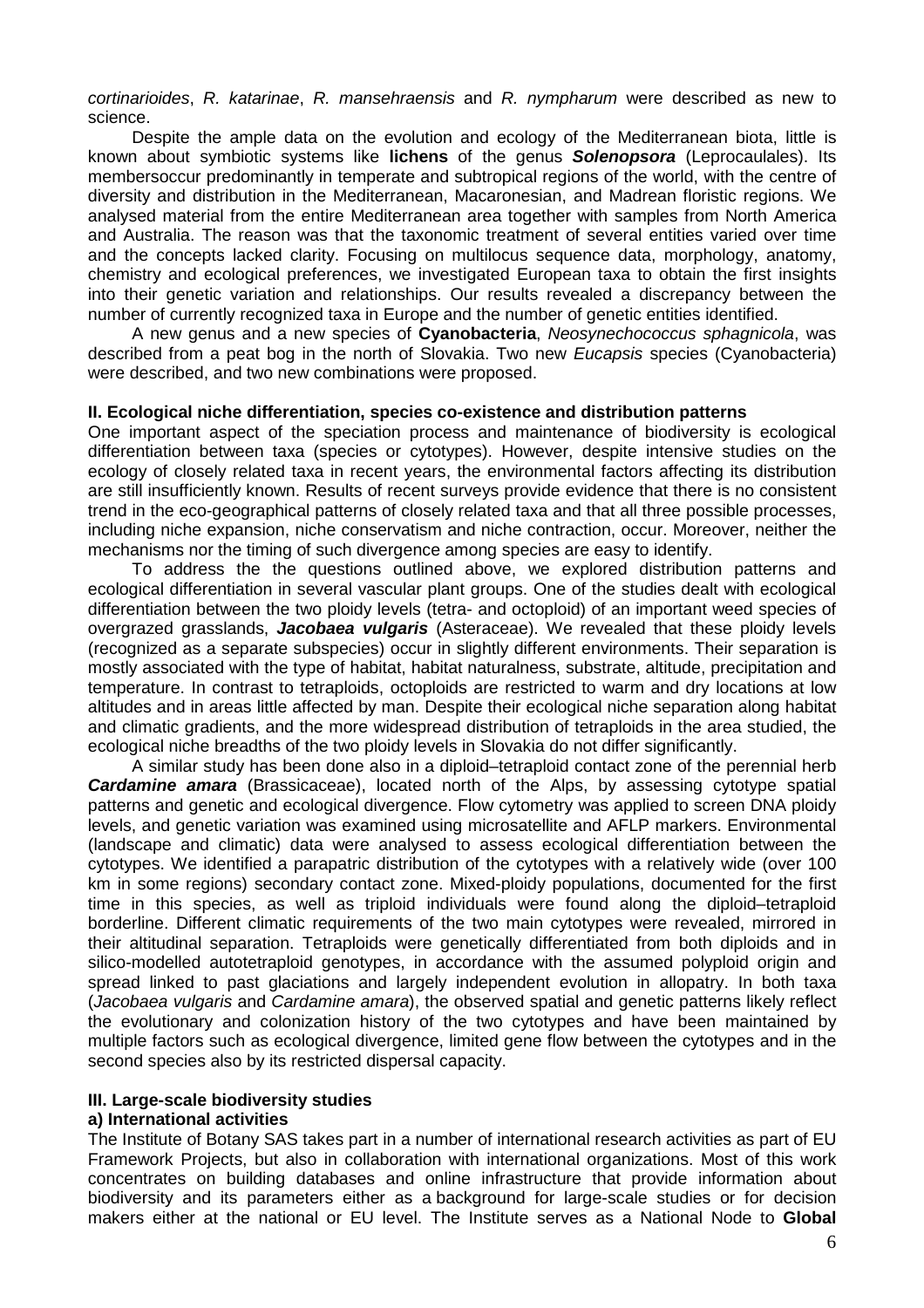**Biodiversity Information Facility** (http://www.gbif.org), which is the only global source for biodiversity distribution data. Direct data input into this online source is possible from the database of distribution data for vascular plants (DATAflos). The other project, **OpenUp!** (Opening up the Natural History Heritage for Europeana) project (CIP-ICT, EU Framework Programme for Competitiveness and Innovation), coordinated by the Freie Universität Berlin, aimed to increase the representation of natural history objects (herbarium specimens, prepared animal objects, sound records, geological collections) available from the European portal EUROPEANA (http://www.europeana.eu/portal), which provides the possibility to explore digital sources of European museums, libraries, archives and audio-visual collections. Our institute made available via EUROPEANA metadata and high-quality images of 6,465 herbarium specimens collected in 1909–1910 by František Nábělek in the area of current Egypt, Israel, Palestine, Jordan, Syria, Lebanon, Iraq, Bahrain, Iran and Turkey, which are currently deposited in the herbarium SAV. This collection is extremely important for researchers studying this particular region. Because of the problematic accessibility of some parts of this area, but also due to the considerable changes of the landscape over the last hundred years, these specimens often represent the only or one of a few records documenting the occurrence of particular species in the area. Apart from this, our institute coordinated the whole botanical part of the project and was responsible for checking the metadata and images quality, for which specialized software was used. The metadata and images of this collection are also available via the GBIF portal.

The Institute of Botany SAS is participating also in the ongoing FP7 **EU BON** project (Building the European Biodiversity Observation Network). EU BON proposes an innovative approach in terms of integration of a biodiversity information system for on-ground and remote sensing data, for addressing policy and information needs in a timely and customized way. The project delivers integration between social networks of science and policy and technological networks of interoperating IT infrastructures. This will enable a stable new open-access platform for sharing biodiversity data and the creation of new tools. We programmed a tool to visualize species richness within a group of organisms. A Java-based web application allows user to display the distribution of species in a supertaxon, within a specified spatial bounding box and a specified time window. The output is a series of grid overlays where each grid represents the state of records in one year and each cell in the grid is coloured according to the number of records located in the area of the cell in that year. We also carried out an extensive gap analysis of data in databases storing data on the distribution of vascular plants on the European continent in order to identify gaps in respect of taxonomic groups or particular areas in distribution data, to determine which data are incomplete and which require particular attention. We concluded that for modelling of distribution and ecological requirements, a combination of a number of different global sources is inevitable, also taking into account data in national databases, where they are available.

The Institute of Botany SAS has been contributing to the international project **Millenium Seed Bank** since 2006. The Millennium Seed Bank Partnership is the largest ex situ plant conservation programme in the world. It is focused on global plant life faced with the threat of extinction and plants that will be most needed in the future. Collected seeds are conserved in seed banks as insurance against the risk of extinction in their native habitats. The project partners with 80 countries, and so far has successfully banked over 13% of the world's wild plant species. It targets plants and regions most at risk from the ever-increasing impact of human activities, including land use and climate change. During evaluation period, the research team of the Institute of Botany provided the Millenium Seed Bank in Kew with 426 seed collections. The project also supported several studies focused on Carpathian elements, such as Cyclamen fatrense, the Pilosella alpicola group, Sesleria tatrae or Tephroseris longifolia subsp. moravica, the cytogeography of European species of Centaurea section Protocyanus, the mating system and hybridization of the Centaurea triumfetti and C. montanus groups in the Carpathians. The project also supported an **annotated survey of vascular plants endemic and subendemic to the Carpathians,** comprising 146 endemics and sub-endemics.

We participated in the project **Establishment of Red List of European Habitats,** which provided an overview of threatened habitats of the EU and adjacent regions. Our researchers contributed to basic habitat typology and description, provided national data and collated them to find trends in the extent and quality of rock, scree and volcano habitats. Seventy-four habitats were selected for Slovakia and prepared extended characteristics of their chorology and the reasons and degree of their vulnerability. One of the final results will be an **online platform providing extensive additional information** on habitat classification and definition, pressures and threats,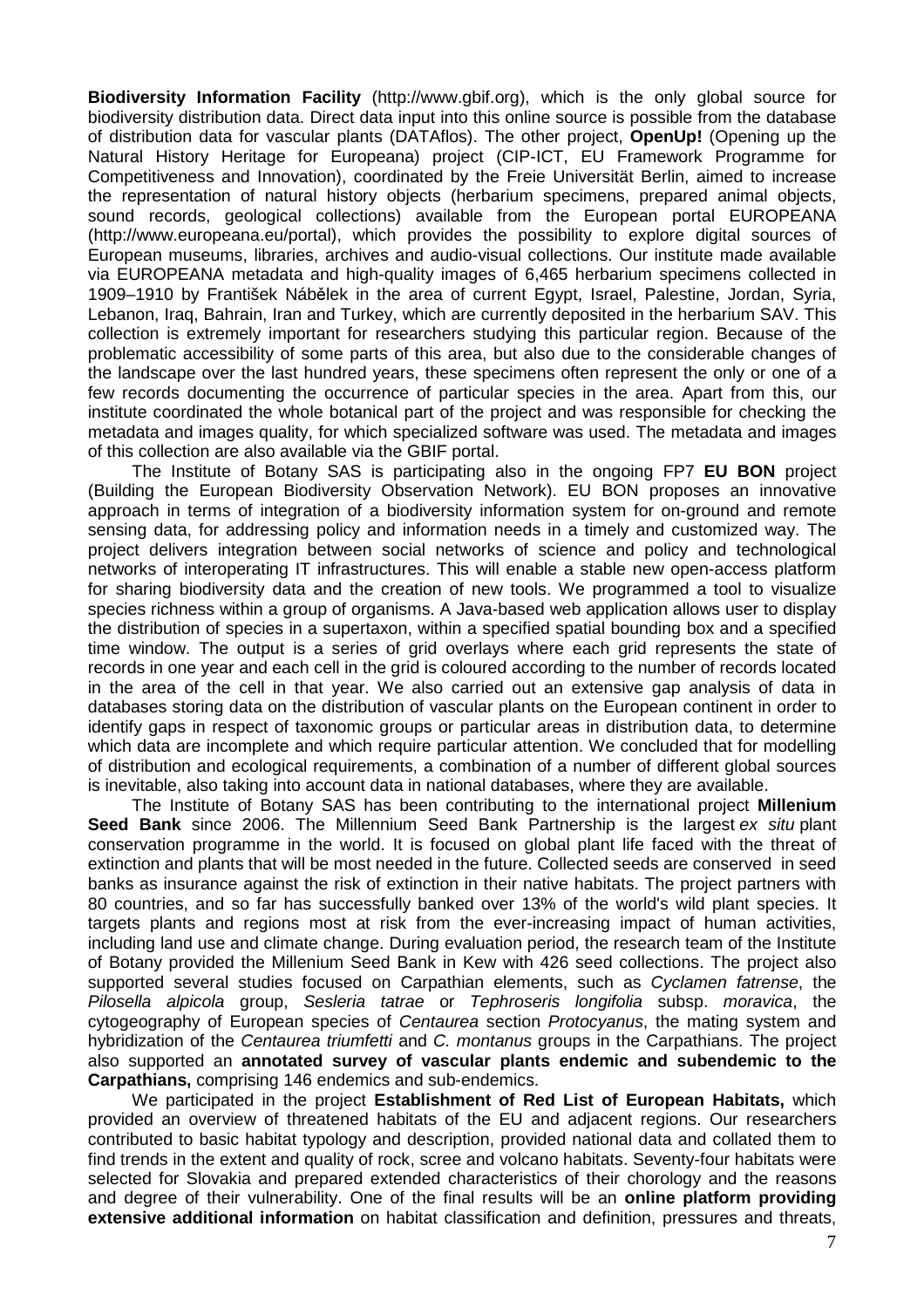conservation and restorability of habitats, distribution, status and trends in individual countries, and possibly threatened sub-habitats. The provided information is valuable for the EU Nature Policy in relation to EU 2020 Biodiversity Strategy targets, while further applications include the revitalization of the EUNIS habitat classification, synergies with the MAES project and the improvement of Red List methodologies.

We participated in the preparation of the '**European Red List medicinal plants assessment 2013'** (http://cmsdata.iucn.org/downloads/ iucn\_european\_red\_list\_of\_medicinal plants web.pdf),coordinated by the IUCN. This assessment includes 400 vascular plants from 90 families, including large trees, aquatic plants and epiphytes, and occupying a wide range of habitats. The assessment found that 2.4% of extant medicinal plants included, for which sufficient data are available, are threatened. Twenty-five species were considered 'data-deficient', and as a result, the precise proportion of threatened species is uncertain and could lie between 2.3% and 8.5%.

Representatives of the genus Cardamine have been studied also during work on Brassicaceae accounts for the **Pan-Himalayan Flora**. Lectotypes of twenty-eight names of taxa currently recognized or synonymized in *Cardamine* were designated. In cases when specimen images were available online, stable identifiers of specimens, other permanent links, or links via the JSTOR Global Plants website were provided.

We contributed to the knowledge of the **lichen diversity of the Mediterranean region** and North Africa during an international expedition of The Organization for the Phyto-Taxonomic Investigation of the Mediterranean Area (OPTIMA) to Tunisia; so far we identified 23 species new to Tunisia.

#### **b) National biodiversity projects**

The multivolume **Flora of Slovakia** significantly contributes to the knowledge of the diversity of Carpathian and Pannonian plant taxa. It represent the most important reference source on the flora of Slovakia not only for scientists, but also for decision makers. In the evaluated period, we published **Volume VI/3**, which includes accounts of ca 140 taxa of the families Aizoaceae, Cactaceae, Caryophyllaceae, Nyctaginaceae, Phytolacaceae and Portulacaceae; we have also finished work on the **Volume VI/4** containing ca 180 taxa of the families Amaranthaceae, Polygonaceae, Plumbaginaceae and Primulaceae. All native (autochthonous), non-native species (alochthonous: archaeophytes and neophytes, including casual aliens and taxa often escaping from cultivation, as well as commonly cultivated plants – crops and ornamentals), and also expected species are treated there in detail. Accounts of families, genera, species and infraspecific taxa include detailed morphological descriptions accompanied by line drawings of plants and their diagnostic features as well as detailed survey of all available distribution data for the area of Slovakia, in many cases accompanied by maps. An English translation of the identification keys is included in recent volumes. All distribution data are imported into the freely accessible database DATAflos, and all published volumes are available online via the Biodiversity Heritage Library.

In 1995 we initiated work on a series of monographs entitled '**Vegetation of Slovakia',**  dedicated to plant communities of Slovakia. A comprehensive vegetation survey is a work of highest national importance and is a part of international efforts under the European Vegetation Survey programme. So far, volumes on pioneer vegetation (1995), synanthropic vegetation (1997), wetlands (2001) and high mountain vegetation (2007) have been published. During the evaluated period, we focused on grassland and forest habitats. The **fifth volume**, dedicated to grasslands, was published in 2014. It summarizes the results of the syntaxonomical revision of dry grasslands (Festuco-Brometea), fringe communities (Trifolio-Geranietea), lowland and mountain hay meadows and pastures (Molinio-Arrhenatheretea, Nardo-Agrostion tenuis, Violioncaninae), acidophilous heathlands (Calluno-Ulicetea) and saline vegetation (Crypsietea aculeatae, Festuco-Puccinellietea, Scorzonero-Juncetea gerardii). The differentiation of vegetation units of all types of forests and shrublands was studied intensively with the aim to collect recent data for the last volume of the series, the first draft of which was prepared.

We participated in the updating of the **Red List of ferns and flowering plants of Slovakia, the fifth** version of which was published after more than 10 years. In total, 1,218 taxa are red listed, which represents almost 34 % of the total number of 3,619 native taxa and archaeophytes of the flora of Slovakia.

During the evaluated period, we conducted research in to **fungal, algal and cyanobacterial diversity** with the aim to document the species richness of selected geographical areas, with an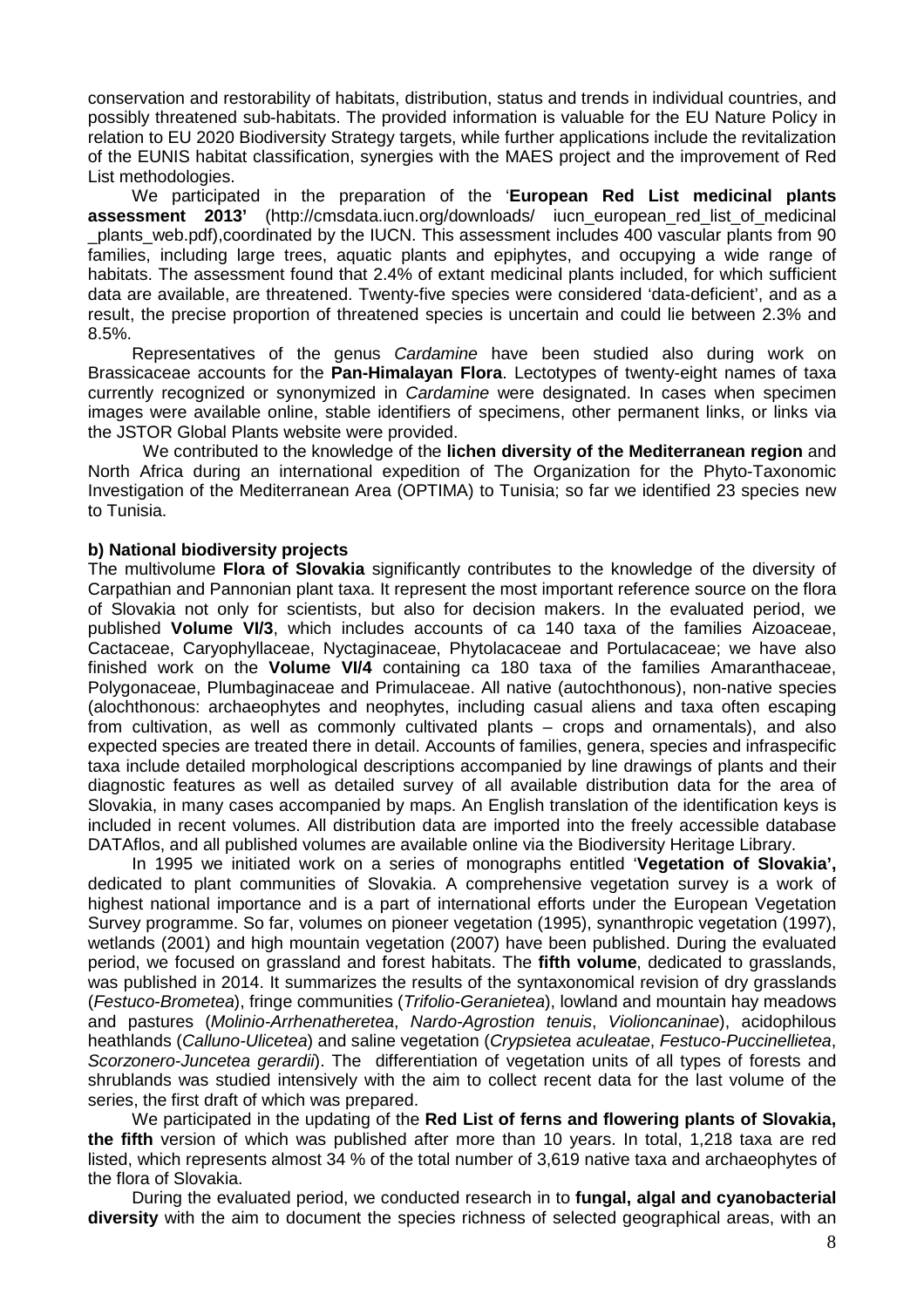emphasis on particular habitats and biotopes important from a nature conservation perspective or serving some economic purpose (e.g. grasslands, calcareous xerotherms, deciduous forests, vineyards, gravel pit lakes and thermal springs).

Our studies into the diversity of phytopatogenic/parasitic fungi yielded four **Taphrina** species new to Slovakia; they also resulted in species lists for small-scale and large-scale protected areas. As for **geoglossoid fungi**, three new species were reported from Slovakia. Based on collections of geoglossoid fungi from Slovakia, morphological diagnostic traits were revised, and a new key to species identification was prepared. Published and unpublished data about the occurrence of endangered **macrofungi** in Slovakia were located, critically revised and registered in a database. A catalogue of **Discomycetes** dedicated to the genera Helotium and Hymenoscyphus, an essential tool for biosystematics studies, was published.

Based on data recently gathered during intensive field work, we largely updated the **checklist of lichenized fungi**, since the last version was released fifteen years ago. The list includes 1,628 species. We launched a website gathering basic knowledge of lichenized fungi recorded in the territory of Slovakia (www.ibot.sav.sk/lichens). Our research of **algae and cyanobacteria** was focused on their diversity, distribution and invasions in sand and gravel pitlakes, peatbogs, alkaline fens, travertine fields and post-glacial lakes. For the first time, phototrophic microflora was studied with focus on the formation of stromatolites. Seven species of algae new to Slovakia were recorded in alkaline fens. In total, two cyanobacteria and 31 algae species were reported as new to Slovakia during the evaluation period. The first record of cyanobacterial bloom of the invasive nostocalean species Cylindrospermopsis raciborskii in castlemoat water was observed in western Slovakia.

#### **c) Biodiversity e-infrastructures (databases)**

An important part of our research efforts is the development of databases, mostly available online, that serve as a tool for presenting our research results and as an infrastructure supporting both our own research and international cooperation with other scientists.

Most recently, we developed a database of names, chromosome numbers and ploidy levels of the tribe Alysseae, with a new generic concept of the tribe (**AlyBase, www.alybase.sav.sk**). Alysseae is the third largest tribe of the family Brassicaceae. Its native range is Eurasia and North Africa, and the centre of its greatest diversity lies in the Mediterranean and Irano-Turanian regions. The tribe is well known for the common occurrence of polyploids and considerable variation in chromosome numbers. The work on the database included the preparation of a revised generic concept and a list of accepted names within the tribe, drawing up a key to all genera, descriptions of two new genera (Cuprella and Resetnikia) and the publication of many new nomenclatural combinations, mainly within the re-established genus Odontarrhena. The database and related paper provide a new baseline for further studies of the tribe.

The **Central Database of Phytosociological Relevés** (Slovak Vegetation Database) was established in 1995. Since then it is continuously supplemented with new records, and the quality of stored data has improved. The aim is to assemble all available phytosociological relevés from Slovakia and adjacent territories. The database provides the basis for national and supra-national classification overviews and other scientific studies. It can be linked to any international database and supports not only data exchange, but also enables cooperation within bi- or multilateral projects the supra-regional level (e.g. the Carpathians). By the end of 2015, the database comprised more than 40,000 published and 15,000 unpublished relevés. In 2012 our institute joined the **European Vegetation Archive (EVA)** – a centralized database of European vegetation plots developed under the patronage of The International Association for Vegetation Science (IAVS). It stores copies of national and regional vegetation plot databases on a single software platform. By mid 2015, 61 databases from all European regions have joined the EVA, contributing in total 1,027,376 vegetation plots, 82% of them with geographic coordinates, from 57 countries. The EVA provides a unique data source for large-scale analyses of European vegetation diversity both for fundamental research and nature conservation applications.

In the past century, there has been increasing concern about the consequences of the introduction and spread of alien species. Both intentionally and accidentally introduced alien species of plants may have huge environmental effects, among others, on native biodiversity through changes in community structure, nutrient cycles, trophic levels, hydrology, fire regimes, allelopathy, competition and hybridization. They may even cause high economic losses by reducing yields of crops and pastures, promoting allergic reactions and altering the natural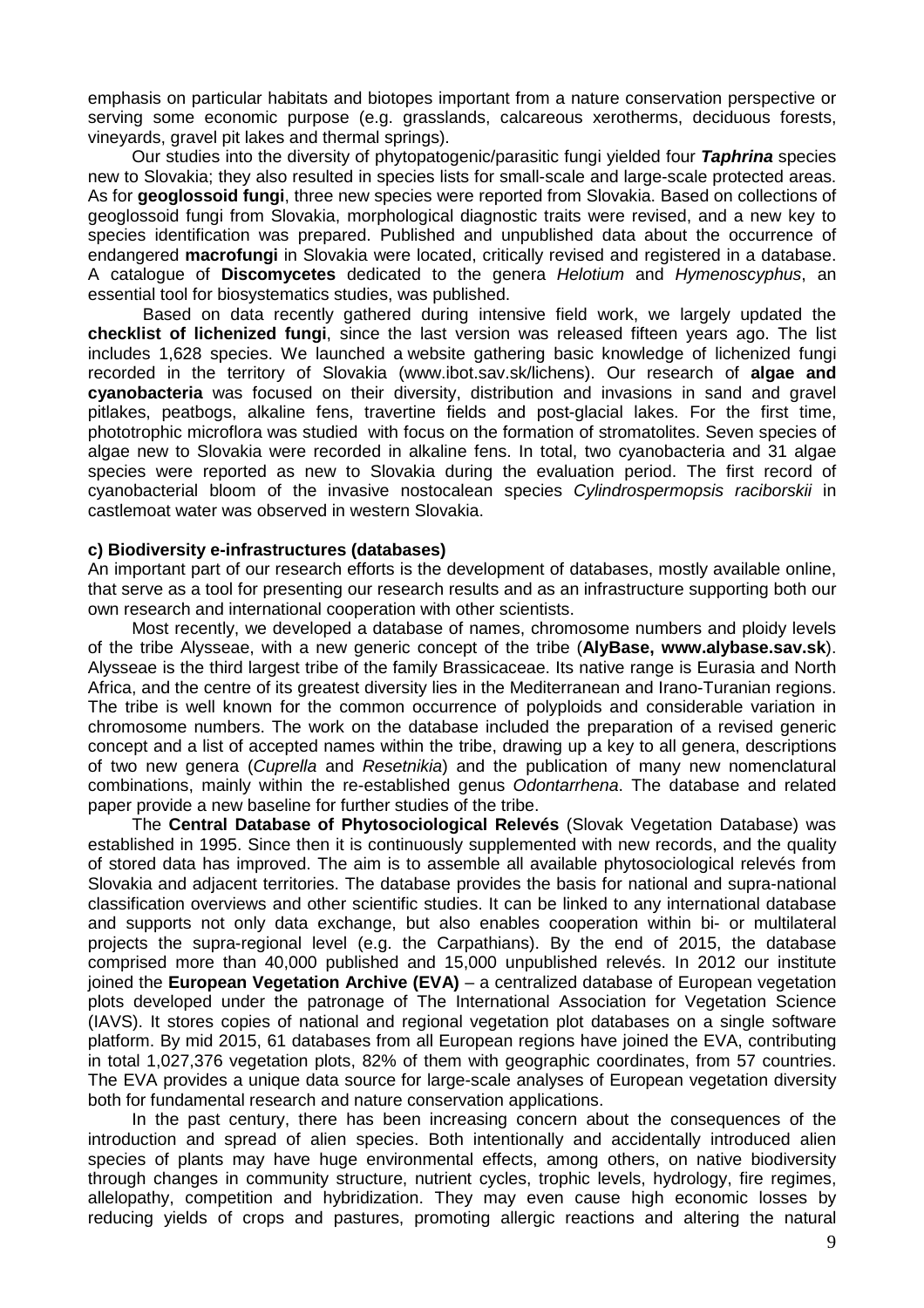environment. Under the COST network project, we participated in the development of the **European Information System for Alien Species** – enabling effective and informed decisionmaking in relation to the IAS. We prepared a webpage providing access to the database of the alien flora of Slovakia, containing more than 880 taxa.

### **IV. Plant stress**

Plants are exposed to several types of biotic and abiotic stress. Stress factors usually act in a synergistic way, greatly influencing the production of biomass. Global warming and problems with irrigation contribute to the increasing area of dry and saline lands. Additionally, pollution by heavy metals poses a great danger for public health both directly or through food chains, or by contamination of drinking water resources, respectively. In EU countries, an estimated 52 million hectares of soils (more than 16% of the total land area) are contaminated by heavy metals. Additionally, undeservedly little attention has been paid to the study of the impact of mycotoxins on the biological activity of plant cells. The situation has changed fundamentally with the global climate ecological conditions accompanied by increased aggressiveness of phytopathogenic fungi. The species and strains of the fungal genus *Fusarium* produce a whole array of structurally and functionally different mycotoxins, which explains the observed variability in the symptoms of plant diseases. Therefore, our research interests in 2012–2015 in plant physiology were oriented towards structural and functional responses of plants exposed to various **biotic andabiotic stress factors related to** climatic changes (drought, salinity and pathogens) or anthropogenic activity (heavy metals and toxic elements). Most of the experiments were performed on important agricultural plants like maize, barely, vine grape or wheat, although other model plant species, like Arabidopsis or Noccaea spp. are intensively studied as well.

Since the plant root system captures both water and nutrients essential for the formation of crop yield, the **improvement of root tolerance to stresses** is pivotal for maintaining sustainable crop production under changing environmental conditions. Auxin is a master regulator of root growth by modulating its development in the permanently changing environment. We examined the action of auxin in relation to its morphogenic effect on Cd-treated roots. While the auxin efflux inhibitor TIBA evoked responses similar to Cd, the auxin efflux/influx inhibitor 1-NOA attenuated and the auxin signalling inhibitor PCIB blocked these Cd-induced responses, suggesting that, apart from the elevated level of IAA in the root apex, its uptake and accumulation inside cells or tissues is a prerequisite for the induction of characteristic root responses to short-term Cd exposure. Within a few minutes, toxic Cd concentrations caused induction of superoxide generation leading to cell death and root growth arrest. This toxic superoxide generation blocked the development of low Cd concentration-activated morphogenic responses such as root growth inhibition and radial swelling of the root tip. We found that the Cd-induced morphogenic responses are dose-dependent and differ in time. While the morphogenic responses of roots to low Cd concentration are induced very rapidly and probably due to the interaction of Cd with the apoplastic space of root tissue, high Cd concentration-induced superoxide production required the entry of Cd into the symplazm. Auxin signalling is involved in the activation of Cd-induced morphogenic defence responses but not in the Cd-induced toxic superoxide generation. Recently, an antagonistic interaction **has been suggested between salicylic acid (SA) and IAA signalling.** Our results indicated that, similarly to PCIB, SA did not affect the IAA content of root tips, suggesting the action of SA on the IAA signalling pathway in barley roots. SA probably does not alleviate the toxicity of Cd in roots, but rather prevents or partially inhibits the root defence response to the presence of Cd through the inhibition of Cd-induced IAA-mediated ROS generation in roots. Studying the role of glutathione in sequestration of Cd in root tissues, we found that enhanced γ-glutamyl transferase (GGT) activity was detected in Cd-treated root tips. This indicated that mere recycling of extracellular glutathione eGSH and/or the Cd/eGSH complex by GGT and not its level in the apoplast plays a role in the sensing of toxic compounds and in the activation of defence responses. A considerable increase in NO production was detected in the transition zone of root tips already 30 min after the exposure of barley roots to Cd. Our results revealed that enhanced NO production is a very early response of barley roots to Cd stress and that it is involved in the regulation of root growth mitigating Cdinduced root growth inhibition.

**Silicon** has often been found to alleviate phytotoxic effects of trace elements. For that reason, the main interest was turned towards **how it can affect maize plants exposed to some abiotic stress** (Sb, Zn, Cd and NaCl). Growth parameters, membrane damage, theantioxidative response and ammonia assimilation were studied in treated plants of two hybrids differing in their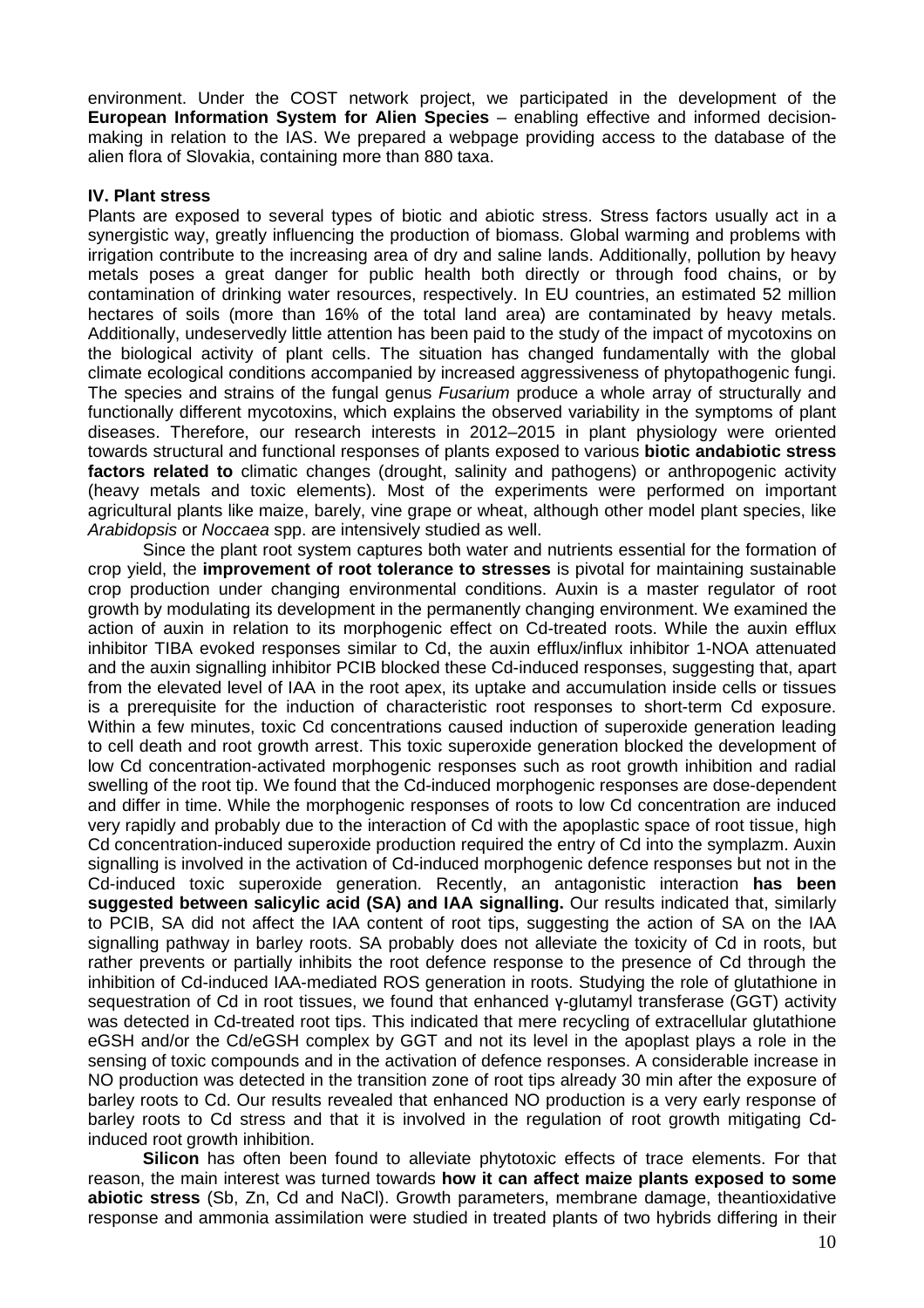sensitivity to stress. Our results indicate that silicon differently affects the growth and development of several maize hybrids exposed to various environmental stresses, including salinity and zinc excess. Additionally, we performed several experiments to look for a possible mitigation role of silicon in plants exposed to antimony. Antimony reduced root growth, induced oxidative stress and activated antioxidant defence mechanisms in maize. Silicon addition to Sb-treated roots reduced oxidative stress symptoms documented by lower lipid peroxidation, proline accumulation and decreased activity of antioxidative enzymes. Although neither a positive nor negative effect of Si has been observed on root length and biomass production, changes in the oxidative response of plants exposed to Sb indicate a possible mitigation role of Si in Sb toxicity to plants.

**Biotic stress** was studied on commercially available maize cultivars with different degrees of tolerance to Fusarium head blight (Fusarium) to the action of the mycotoxin zearalenone (ZEN) and its derivative α-zearalenol (α-ZEL) and β-zearalenol (β-ZEL). When applied, mycotoxins stimulate rapid depolarization of the plasma membrane electrical potential, the extent of which correlated with the type and concentration of mycotoxin used. It has been proven that ZEN, but not its derivatives, significantly inhibited root respiration of maize cells. Leakage of electrolyte from maize cells after the application of mycotoxins revealed that the process is fully dependent on the range of action of the mycotoxin and was significantly greater for the Fusarium-sensitive cultivar. The mycotoxin treatment of maize root explants and suspension-cultured grapevine cells resulted in programmed cell death (PCD), which was dependent on the type and concentration of mycotoxin and was accompanied by the manifestation of critical apoptosis hallmarks, e.g. cytochrome C release, PARP cleavage, nuclear disintegration, proteolysis and DNA release/fragmentation.

## **V. Connection to applied research**

Biodiversity can be described at the ecosystem, species and genetic levels. Previous theory assumed that these levels are congruent, amongst other reasons, because they are subjected to the same processes. According to this claim, regions with a high level of ecosystem diversity should also be rich in species, and those species should display a high level of genetic diversity. An international team of researchers grouped within the **IntraBioDiv project** (FP 6), including those from the Institute of Botany, has demonstrated for the first time that a high level of species diversity in alpine plants does not necessarily go hand in hand with a high level of genetic diversity. The researchers studied the distribution pattern of 893 alpine plants throughout the Alps. After taking the genetic fingerprints of 27 of these species, they found that species-rich areas are distinct from areas harbouring high genetic diversity. Moreover, they succeeded in pinpointing the reasons for this: In alpine plants, species diversity is influenced by local environmental conditions whereas genetic diversity is determined by processes that led to the recolonization of ice-free areas after the last Ice Age. Furthermore, a parallel study conducted in the Carpathians shows that this finding for the Alps was no 'one-off' result. These findings are highly relevant for the conservation of biodiversity in the Alps. Today's designated conservation areas are locations where rare species occur and where ecosystem diversity and thus the number of species are particularly high. However, this does not guarantee sufficient long-term protection for alpine plants because their genetic diversity is only insufficiently secured by current conservation areas. In the future, therefore, existing conservation areas should be complemented by areas characterized by high levels of genetic diversity.

At the national level, the Institute of Botany closely **cooperated with the Ministry of the Environment and State Nature Conservancy** on tasks connected with the incorporation of biodiversity research results into policy documents, guidelines and resource materials for the development of legislation. We participated in field surveys, the elaboration of nature conservation documentation, management plans and NATURA 2000 species and habitats monitoring.

The data gathered during the **Cryptogam Symposium on Natural Beech Forests**, Slovakia 2011, organized by the Institute of Botany, represent a very important contribution to the knowledge of the diversity of wood-inhabiting cryptogams in beech primeval forests in Slovakia. Based on a system of fungal indicators, the National Nature Reserve Stužica was confirmed as the beech forest with the best so far known score for naturalness in Europe. This confirms the importance of dead beech wood as an endangered habitat and confirms the appropriateness of the status of the Poloniny National Park as a UNESCO heritage area. These data also represent an important contribution to fungal indicator systems of forest naturalness at the European scale.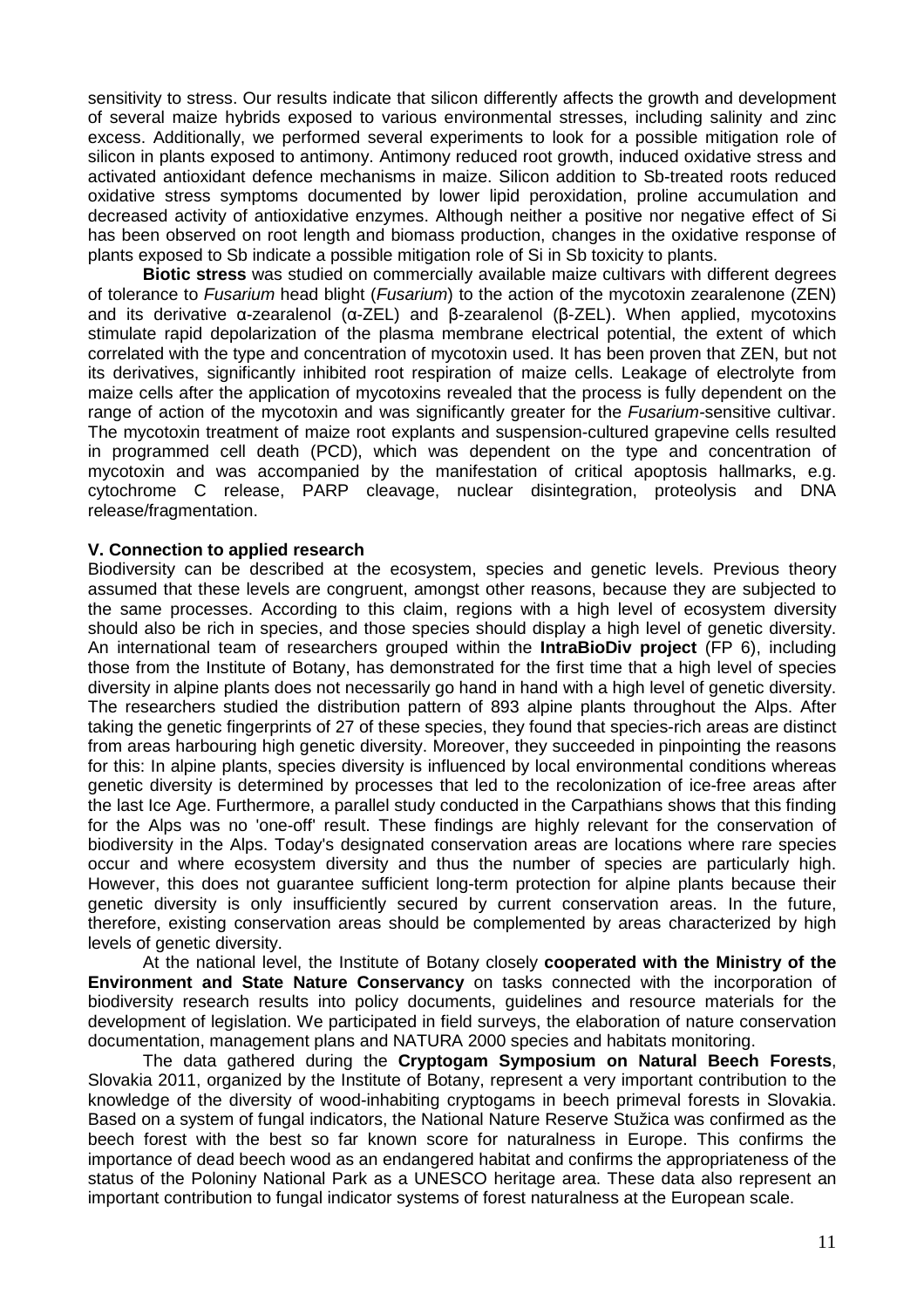Regarding **lichens and cement production,** we investigated lichen diversity, element depositions, magnetic properties, physiological parameters and ultrastructural alterations in native and transplanted lichens. We found that the elemental content of native lichens was significantly enriched in Ca, Ti, Fe, V, Al and Ni around the cement plant and quarries, compared to the surrounding environment. In transplanted lichens exposed for up to 180 days in the study area, dust-related elements (Ca, Fe, Ti) rapidly (within 30 days) accumulated in the thalli, while airborne pollutants originating from combustion processes (e.g. S) progressively (from 30 to 180 days) increased. The magnetic properties of native and transplanted samples were influenced by rock mineralogy and the processes of cement production. In fact, rock quarrying, grinding and kiln operations are sources of coarse and fine particulate matter, which, transported by the wind, may deposit in the surrounding environment. In addition, dust depositions shaped epiphytic lichen communities in the surrounding environment, which shifted from acidophilous-oligotrophic (natural condition in the area) toward basi-nitrophilous communities approaching the sources.

# **2. Partial indicators of main activities:**

# **2.1. Research output**

- **2.1.1. Principal types of research output of the institute: basic research/applied research, international/regional (ratios in percentage)**
- Basic applied: 80% 20%
- international regional 80% 20%

The **principal and priority forms of our research outputs** are scientific **monographs** and **papers in high quality impacted peer-reviewed journals registered in the WOS**. A considerable part of the research conducted at the Institute is devoted to systematic botany and mycology, as well as to the syntaxonomy of plant communities. The results of such studies are published either in the form of **monographs, which are the cornerstones of systematics** (mostly, but not exclusively, in the **series Flóra Slovenska [Flora of Slovakia]** and **Rastlinné spolo**č**enstvá Slovenska [Plant communities of Slovakia]**), or as scientific papers. Despite financial, institutional and publishing constraints and changing opportunities provided by new digital media, the value of the monograph, as a print-on-paper record of a substantial research summary is recognized and valued. Monographs are the vehicles for circumscribing and naming biological units, determining distributions and ecology, assessing relationships for formal classification, and interpreting long-term and short-term dimensions of the evolutionary process. Nevertheless, research outputs disseminated in the form of **scientific papers published in impact factor journals** are just as important to us.

Part of our work is published as chapters in books (published in Slovakia or abroad), as articles in non-impacted factor journals and in symposium/conference proceedings. We **incorporate the outputs of our scientific work also into the educational process** through courses, individual lectures, course books/school books for university students, through presentations and specialized classes for secondary and elementary schools. We disseminate the results of our research also to the general public in the form of popular contributions in the massmedia – interviews (TV, radio), articles in journals, newspapers, web-sites, etc.

- **2.1.2 List of selected publications documenting the most important results of basic research. The total number of publications listed for the assessment period should not exceed the average number of employees with university degrees engaged in research projects. The principal research outputs (max. 5, including Digital Object Identifier - DOI) should be underlined**
- [1] **Goliašová, K., Michalková, E.** (eds.), 2012: Flóra Slovenska [Flora of Slovakia] VI/3. Angiospermophytina. Dicotyledonopsida. Caryophyllales (1.časť). Veda, Bratislava, 712 pp. ISBN 978-80-224-1232-2
- [2] **Hegedüšová Vantarová, K., Škodová I.** (eds.), 2014: Rastlinné spoločenstvá Slovenska. 5. Travinno-bylinná vegetácia. [Plant communities of Slovakia. 5. Grassland vegetation.] Veda, Bratislava, 581 pp. ISBN 978-80-224-1355-8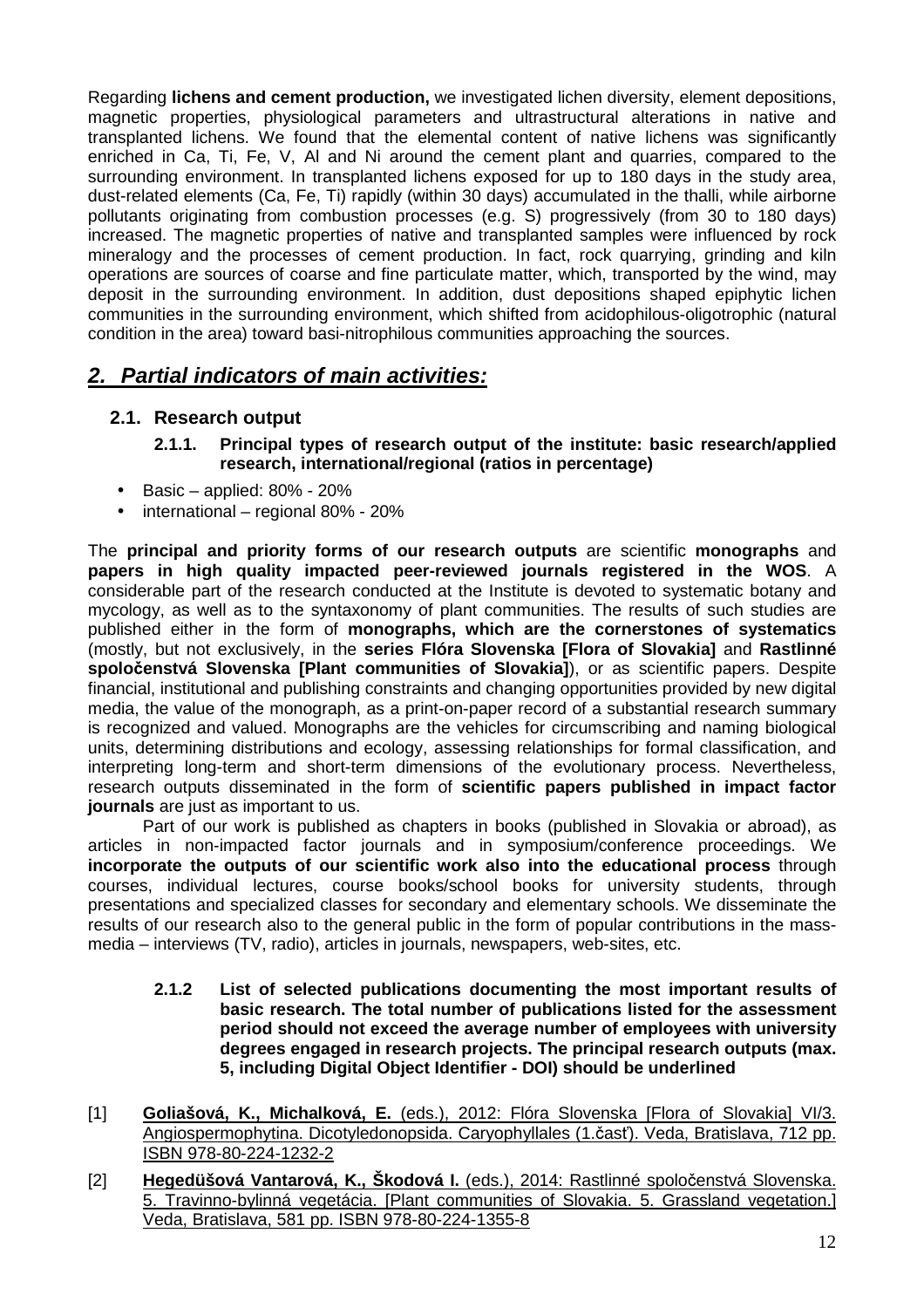- [3] Zhou, Ch.-M., Zhang, T.-Q., Wang, X., Yu, S., Lian, H., Tang, H., Feng, Z.-Y., **Zozomová-Lihová, J.,** Wang, J.-W., 2013: Molecular Basis of Age-Dependent Vernalization in Cardamine flexuosa. Science, vol. 340, no. 6136, p. 1097-1100. IF = **31.027**. (DOI: 10.1126/science.1234340).
- [4] Mandáková, T., Kovařík, A., **Zozomová-Lihová, J.,** Shimizu-Inatsugi, R., Shimizu, K., K. Mummenhoff, K., **Marhold, K.,** Lysak, M. A., 2013: The More the Merrier: Recent Hybridization and Polyploidy in Cardamine. Plant Cell, vol. 25, no. 9, p. 3280-3295. IF = **9.251** (DOI: 10.1105/tpc.113.114405).
- [5] Mandáková, T., **Marhold, K.**, Lysak, M. A. 2014: The widespread crucifer species Cardamine flexuosa is an allotetraploid with a conserved subgenomic structure. New Phytologist, vol. 201, no. 3, p. 982-992. IF = **6.373**.
- [6] **Zozomová-Lihová, J.,** Mandáková, T., Kovaříková, A., Mühlhausen, A., Mummenhoff, K., Lysak, M. A Kovařík, A., 2014: When fathers are instant losers: homogenization of rDNA loci in recently formed Cardamine x schulzii trigenomic allopolyploid. New Phytologist, vol. 203, no. 3, p. 1096-1108. IF = **6.373** (DOI: 10.1111/nph.12873).
- [7] Liu, J.K., Hyde, K., Jones, E.B.G., Ariyawansa, H.A., Bhat, D.J., Boonmee, S., Maharchchikumbura, S.S.N., McKenzie, E.H.C., Phookamsak, R., Phukhamsakda, Ch., Shenoy, B.D., Abdel-Wahab, M.A., Buyck, B., Chen, J., Chethana, K.W.T., Singtripop, Ch., Dai, D.Q., Dai, Y.Ch., Daranagama, D.A., Dissanayake, A.J., Diolom, M., D´Souza, M.J., Fan, X.L., Goonasekara, I.D., Hirayama, K., Hongsanan, S., Jayasiri, S., Jayawardena, R.S., Karunarathna, S.C., Li, W.J., Mapook, A., Norphanphoun, Ch., Pang, K.L., Perera, R.H., Persoh, D., Pinruan, U., Senanayake, I.C., Somrithipol, S., Suetrong, S., Tanaka, K., Thambugala, K.M., Tian, Q., Tibpromma, S., Udayanga, D., Wijayawardene, N.N., Wanasinghe, D., Wisitrassameewong, K., Zeng, X. Y., Abdel-Aziz, F.A., **Adam**č**ík, S**., Bahkali, A.H., Boonyuen, N., Bulgakov, T., Callac, P., Chomnunti, P., Greiner, K., Hashimoto, A., Hofstetter, V., Kang, J.Ch., Lewis, D., Li, X. H., Liu, X.Z., Liu, Z.Y., Matsumura, M., Mortiner, P.E., Rambold, G., Randrianjohany, E., Sato, G., Sri-Indrasuttdhi, V., Tian, Ch.-M., Verbeken, A., Von Brackel, W., Wang, Y., Wen, T. Ch., Xu, J. Ch., Yan, J. Y., Zhao, R.L., Camporesi, E., 2015: Fungal diversity notes 1-110: taxonomic and phylogenetic contributions to fungal species. Fungal Diversity, vol. 72, no. 1, p. 1-197. IF = **6.221**.
- [8] Horsák, M., Hájek, M., Spitale, D., Hájková, P., **Dít**ě**, D.**, Nekola, J.C., 2012: The age of island-like habitats impacts habitatspecialist species richness. Ecology, vol. 93, no. 5, p. 1106-1114. IF = **4.849**.
- [9] Chytrý, M., Dražil, T., Hájek, M., Kalníková, V., Preislová, Z., **Šibík, J.**, Ujházy, K., Axmanová, I., Brenítová, D., Blanár, D., Dančák, M., Dřevojan, P., Fajmon, K., **Galvánek, D**., Hájková, P., Herben, T., **Hrivnák, R**., Janeček, Š., **Janišová, M**., Jiráská, Š., Kliment, J., **Kochjarová, J**., Lepš, J., Leskovjanská, A., Merunková, K., Mládek, J., **Slezák, M**., Šeffer, J., Šefferová-Stanová, V., **Škodová, I**., Uhlířová, J., Ujházyová, M., Vymazalová, M., 2015: The most species-rich plant communities in the Czech Republic and Slovakia (with new world records). Preslia, vol. 87, no. 3, p. 217-278. IF = **4.104**.
- [10] **Olšavská, K., Šingliarová, B., Kochjarová, J.,** Labdíková, Z., **Škodová, I., Hegedüšová, K., Janišová, M.,** 2015: Exploring patterns of variation within the central-European Tephroseris longifolia agg.: karyological and morphological study. Preslia, vol. 87, no. 2, p. 163-194. IF = **4.104**.
- [11] **Kenderešová, L., Sta**ň**ová, A., Pavlovkin, J.,** Ď**urišová, E., Nadubinská, M.,**  Č**iamporová, M., Ove**č**ka, M.,** 2012: Early Zn²+ -induced effects on membrane potential account for primary heavy metalsusceptibility in tolerant and sensitive Arabidopsis species. Annals of Botany, vol. 110, no. 2, p. 445-459. IF = **4.030**.
- [12] **Martinka, M.,** Dolan, L., Pernas, M., Abe, J., Lux, A., 2012: Endodermal cell-cell contact is required for the spatial control of Casparian band development in Arabidopsis thaliana. Annals of Botany, vol. 110, no. 2, p. 361-371. IF = **4.030**.
- [13] **Mráz, P., Španiel, S.,** Keller, A., Bowmann, G., Farkas, A., **Šingliarová, B.,** Rohr, R. P., Broennimann, O., Müller-Schärer, H., 2012: Anthropogenicdisturbance as a driver of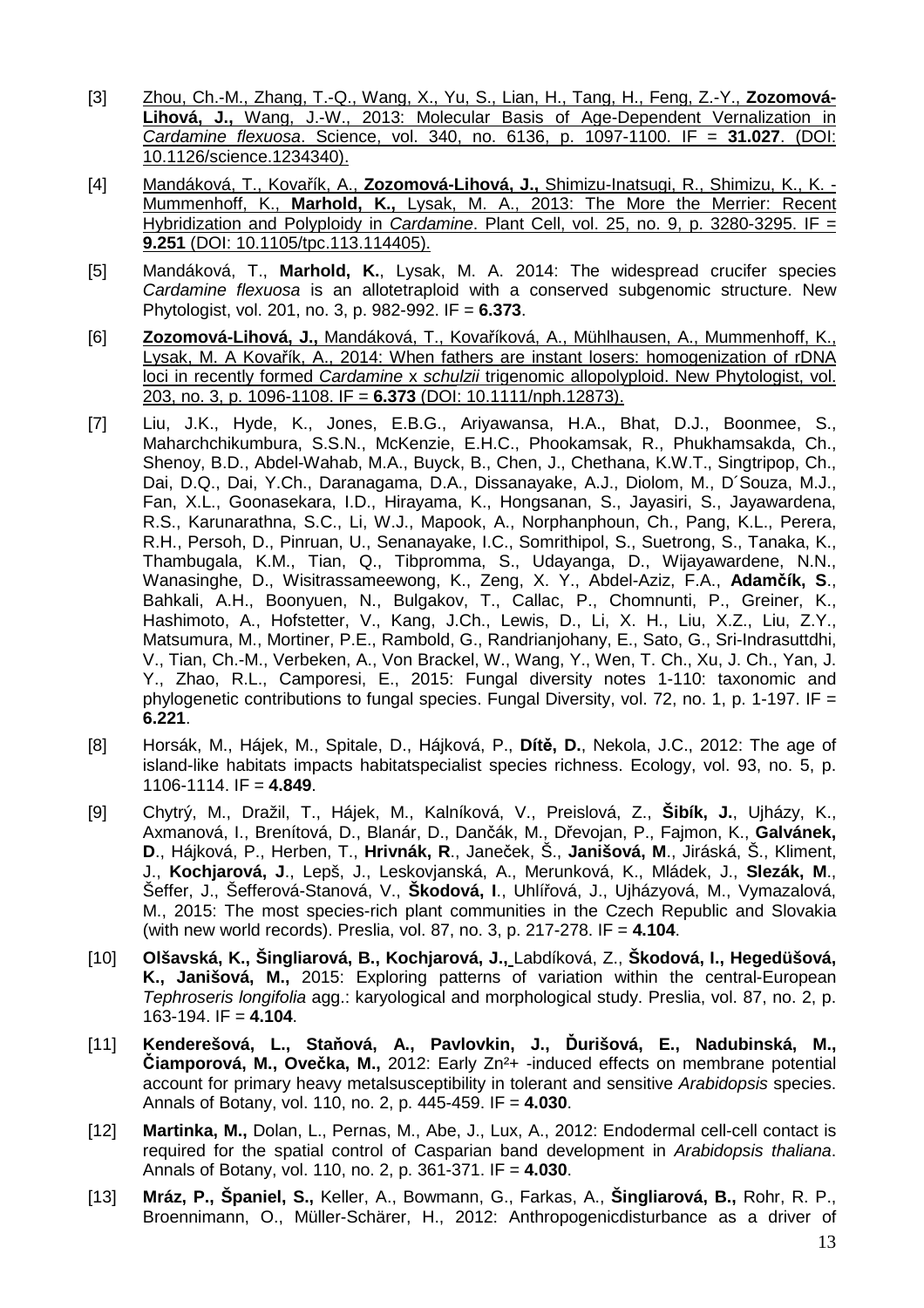microspatial and microhabitat segregation of cytotypes of Centaurea stoebe and cytotype interactions in secondary contact zones. Annals of Botany, vol. 110, p. 615-627. IF = **4.030**.

- [14] Vaculík, M., Landberg, T., Greger, M., **Luxová, M.,** Stoláriková, M., Lux, A., 2012: Silicon modifies rootanatomy, and uptake and subcellular distribution of cadmium in young maize plants. Annals of Botany, vol. 110, p. 433-443. IF = **3.501**.
- [15] Paoli, L., Munzi, S., **Guttová, A., Senko, D.,** Sardella, G., Loppi, S., 2015: Lichens as suitable indicators of the biological effects of atmospheric pollutants around a municipal solid waste incinerator (S Italy). Ecological Indicators, vol. 52, p. 362-370. IF = **3.444**.
- [16] Urík, M., Bujdoš, M., Milová-Žiaková, B., **Mikušová, P., Slovák, M.,** Matúš, P., 2015: Aluminium leaching from red mud by filamentous fungi. Journal of Inorganic Biochemistry, vol. 152, p. 154-159. IF = **3.444**.
- [17] Soukup, M., **Martinka, M.,** Cigáň, M., Ravaszová, F., Lux, A., 2014: New method for visualization of silica phytoliths in Sorghum bicolor roots by fluorescence microscopy revealed silicate concentration-dependent phytolith formation. Planta, vol. 240, p. 1365- 1372. IF = **3.376**.
- [18] **Tamás, L., Mistrík, I., Alemayehu, A.,** 2014: Low Cd concentration-activated morphogenic defence responses are inhibited by high Cd concentration-induced toxic superoxide generation in barley root tip. Planta, vol. 239, no. 5, p. 1003-1013. IF = **3.376**.
- [19] **Tamás, L., Alemayehu, A., Mistrík, I., Zelinová, V.,** 2015: Extracellular glutathione recycling by gama-glutamyl transferase in barley root tip exposed to cadmium. Environmental and Experimental Botany, vol. 118, p. 32-39. IF = **3.359**.
- [20] **Vaculíková, M.,** Romeo, S., Minnocci, A., **Luxová, M.,** Vaculík, M., Lux, A., Sebastiani, L., 2015: Anatomical, biochemical and morphological responses of poplar Populus deltoides clone Lux to Zn excess. Environmental and Experimental Botany, vol. 109, p. 235-243. IF = **3.359**.
- [21] **Zozomová-Lihová, J.,** Krak, K., Mandáková, T., Shimizu, K. K., Španiel, S., Vít, P., Lysak, M. A., 2014: Multiple hybridization events in Cardamine (Brassicaceae) during the last 150 years: revisiting a textbook example of neoallopolyploidy. Annals of Botany, vol. 113, no. 5, p. 817-830. IF = **3.295**.
- [22] Paoli, L., **Guttová, A.,** Grassi, A., **Lackovi**č**ová, A., Senko, D.,** Loppi, S., 2014: Biological effects of airborne pollutants released during cement production assessed with lichens (SW Slovakia). Ecological Indicators, vol. 40, p. 127-135. IF = **3.230**.
- [23] Dengler, J., **Janišová, M.,** Török, P., Wellstein, C., 2014: Biodiversity of Palaearctic grasslands: a synthesis. Agriculture, Ecosystems & Environment, vol. 182, p. 1-14. IF  $=$ **3.203**.
- [24] **Janišová, M.,** Michalcová, D., Bacaro, G., Ghisla, A., 2014: Landscape effects on diversity of semi-natural grasslands. Agriculture, Ecosystems & Environment, vol. 182, p. 47-58. IF = **3.203.**
- [25] **Zozomová-Lihová, J., Marhold, K.,** Španiel, S., 2014:. Taxonomy and evolutionary history of Alyssum montanum (Brassicaceae) and related taxa in southwestern Europe and Morocco: Diversification driven by polyploidy, geographic and ecological isolation. Taxon, vol. 63, no. 3, p. 562-591. IF = **3.051.**
- [26] **Alemayehu, A., Zelinová, V., Bo**č**ová, B., Huttová, J., Mistrík, I., Tamás, L.,** 2015: Enhanced nitric oxide generation in root transition zone during the early stage of cadmium stress is required for maintaining root growth in barley. Plant and Soil, vol. 390, no. 1-2, p. 213-222. IF = **2.952**.
- [27] **Košuthová, A., Svitková, I., Pišút, I., Senko, D., Valachovi**č**, M.,** Zaniewski, P. T., Hájek, M., 2015: Climatic gradients within temperate Europe and small-scale species composition of lichen-rich dry acidophilous Scots pine forests. Fungal Ecology, vol. 14, p. 8-23. IF = **2.929**.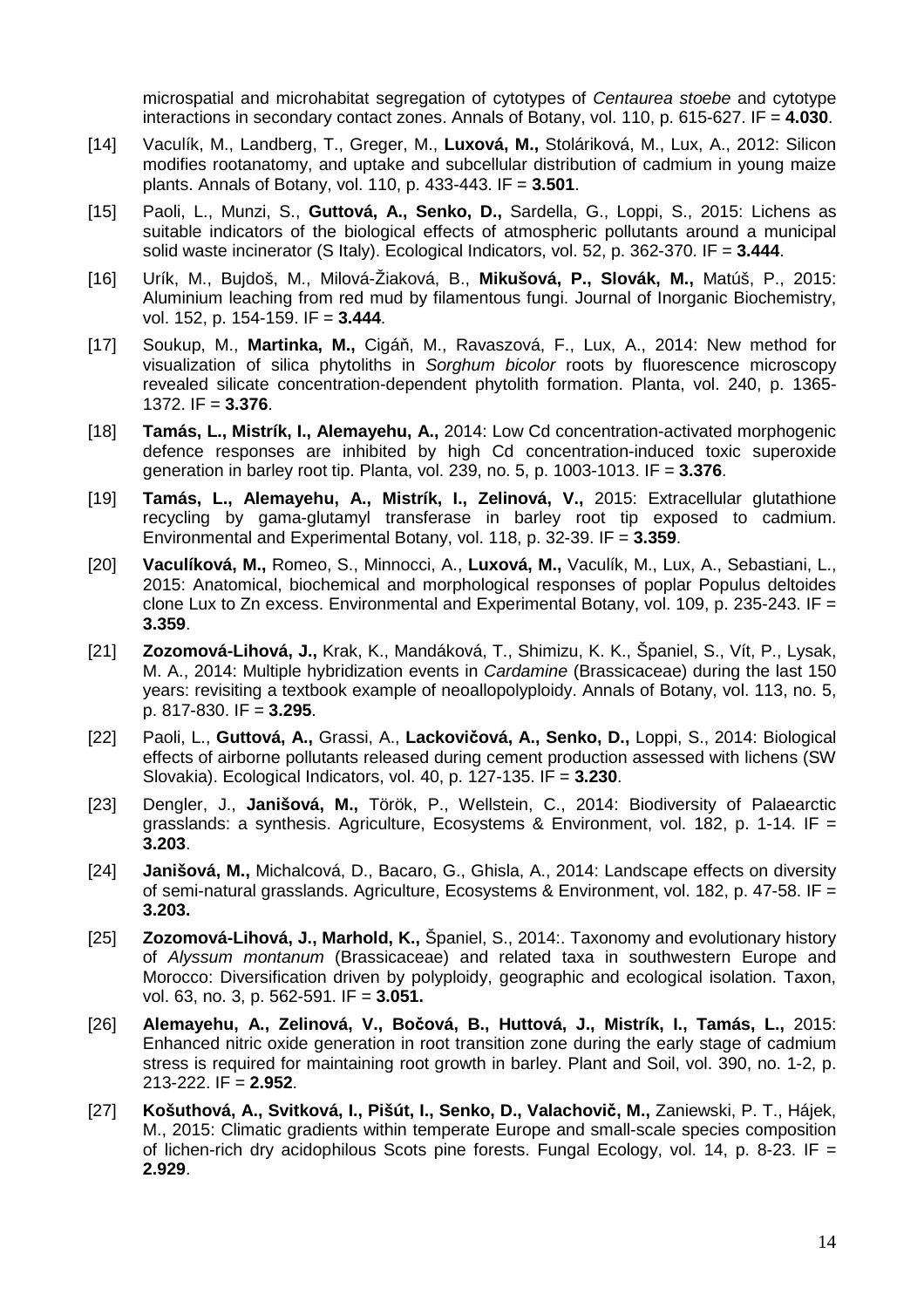- [28] **Dingová Košuthová, A., Šibík, J.,** 2013: Ecological indicator values and life history traits of terricolous lichens of the Western Carpathians. Ecological Indicators, vol. 34, p. 246-259. IF = **2.890**.
- [29] **Zelinová, V., Mistrík, I., Pavlovkin, J., Tamás, L.,** 2013: Glutathione peroxidase expression and activity in barley root tip after short-term treatment with cadmium, hydrogen peroxide and t-butyl hydroperoxide. Protoplasma, vol. 250, no. 5, p. 1057-1065. IF = **2.855**.
- [30] **Richterová-Ku**č**erová, D.,** Kollárová, K., Zelko, I., Vatehová, Z., Lišková, D., 2012: How do galactoglucomannanoligosaccharides regulate cell growth in epidermal and cortical tissues of mung beanseedlings? Plant Physiology and Biochemistry, vol. 57, p. 154-158. IF  $=$ **2.838**.
- [31] **Dít**ě**, D.,** Hájek, M., Hájková, P., Eliáš, P. jun., 2013: The occurrence of the relict plant, Trichophorum pumilum, in the Western Carpathians in the context of its distribution and ecology in Eurasia. Preslia, vol. 85, no. 3, p. 333-348. IF = **2.833**.
- [32] **Ku**č**era, J.,** Turis, P., **Zozomová-Lihová, J., Slovák, M.,** 2013: Cyclamen fatrense, myth or true Western Carpathian endemic? Genetic and morpological evidence. Preslia, vol. 85, no. 2, p. 133-158. IF = **2.833**.
- [33] Paoli, L., **Guttová, A.,** Grassi, A., **Lackovi**č**ová, A., Senko, D.,** Sorbo, S., Basile, A., Loppi, S., 2015: Ecophysiological and ultrastructural effects of dust pollution in lichens exposed around a cement plant (SW Slovakia). Environmental Science & Pollution Research, vol. 22, no. 20, p. 15891-15902. IF = **2.828**.
- [34] Kaplan, Z., **Marhold, K.,** 2012: Multivariate morphometric analysis of the Potamogeton compressus group (Potamogetonaceae). Botanical Journal of theLinnean Society, vol. 170, p. 112-130. IF = **2.821**.
- [35] **Španiel, S., Marhold, K.,** Thiv, M., **Zozomová-Lihová, J.,** 2012: A new circumscription of Alyssum montanum ssp. montanum and A.montanum ssp. gmelinii (Brassicaceae) in Central Europe: molecular andmorphological evidence. Botanical Journal of the Linnean Society, vol.169, p. 378-402. IF = **2.821**.
- [36] **Tamás, L., Bo**č**ová, B., Huttová, J., Liptáková,** Ľ**., Mistrík, I., Zelinová, V.,** 2012: Impact of the auxin signaling inhibitorp-chlorophenoxyisobutyric acid on short-term Cd-induced hydrogen peroxideproduction and growth response in barley root tip. Journal of Plant Physiology, vol. 169, p. 1375-1381. IF = **2.791**.
- [37] **Budzáková, M., Hodálová, I., Mere**ď**a, P. ml.,** Somlyay, L., Bisbing, S. M., **Šibík, J.,** 2014:. Karyological, morphological and ecological differentiation of Sesleria caerulea and S. tatrae in the Western Carpathians and adjacent regions. Preslia, vol. 86, no. 3, p. 245-277. IF = **2.778**.
- [38] Chytrý, M., Ermakov, N., Danihelka, J., Hájek, M., Hájková, P., Horsák, M., Kočí, M., Kubešová, S., Lustyk, P., Otýpková, Z., Pelánková, B., **Valachovi**č**, M.,** Zelený, D., 2012: High species richness in hemiboreal forests of the northern Russian Altai, southern Siberia. Journal of Vegetation Science, vol . 23, p. 605-616. IF = **2.770**.
- [39] **Petrášová, M., Jarolímek, I., Podroužková-Medvecká, J.,** 2013: Neophytes in Pannonian hardwood floodplain forests - History, present situation and trends. Forest Ecology and Management, vol. 308, p. 31-39. IF = **2.766**.
- [40] **Vaculíková, M., Vaculík, M.,Šimková, L., Fialová. I., Kochanová, Z., Sedláková, B., Luxová, M.,** 2014: Influence of silicon on maize roots exposed to antimony - Growth and antioxidative response. Plant Physiol. Biochem. vol. 83, 279-284. IF = **2.756**.
- [41] **Podroužková-Medvecká, J., Jarolímek, I., Senko, D.,** Svitok, M., 2014: Fifty years of plant invasion dynamics in Slovakia along a 2,500 m altitudinal gradient. Biological Invasions, vol. 16, no. 8, p. 1627-1638. IF = **2.716**.
- [42] **Liptáková,** Ľ**., Huttová, J., Mistrík, I., Tamás, L.,** 2013: Enhanced lipoxygenase activity is involved in the stress response but not in the harmful lipid peroxidation and cell death of short-term cadmium-treated barley root tip. Journal of Plant Physiology: biochemistry,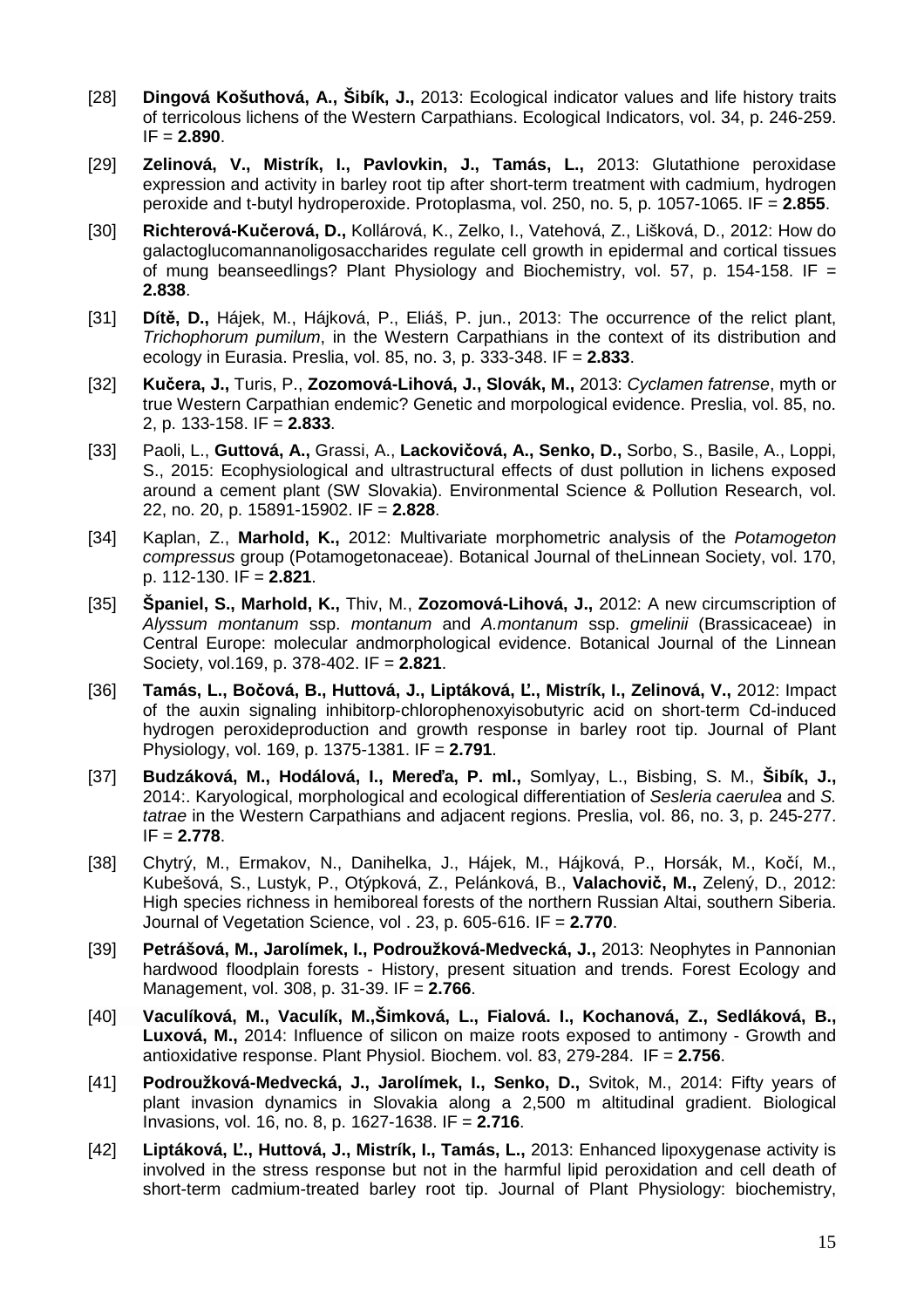physiology, molecular biology and functional biotechnology of plants, vol. 170, no. 7, p. 646- 652. IF = **2.699**.

- [43] **Guttová, A., Zozomová-Lihová, J.,** Timdal, E., **Ku**č**era, J., Slovák, M., Piknová, K.,** Paoli, L., 2014: First insights into genetic diversity and relationships of European taxa of Solenopsora (Catillariaceae, Ascomycota) with implications for their delimitation. Botanical Journal of the Linnean Society, vol. 176, no. 2, p. 203-223. IF = **2.699**.
- [44] Horsák, M., Chytrý, M., Hájková, P., Hájek, M., Danihelka, J., Horsáková, V., Ermakov, N., German, D. A., Kočí, M., Lustyk, P., Nekola, J. C., Preislerová, Z., **Valachovi**č**, M.,** 2015: European glacial relict snails and plants: environmental context of their modern refugial occurrence in southern Siberia. Boreas, vol. 44, no. 4, p. 638-657. IF = **2.658**.
- [45] **Zozomová-Lihová, J.,** Malánová-Krásná, I., Vít, P., Urfus, T., **Senko, D.,** Svitok, M., **Kempa, M., Marhold, K.,** 2015: Cytotype distribution patterns, ecological differentiation, and genetic structure in a diploid-tetraploid contact zone of Cardamine amara. American Journal of Botany, vol. 102, no. 8, p. 1380-1395. IF = **2.603**.
- [46] **Olšavská, K., Perný, M.,** Löser, C. J., Stimper, R., **Hodálová, I.,** 2013: Cytogeography of European perennial species of Cyanus (Asteraceae). Botanical Journal of the Linnean Society, vol. 173, no. 2, p. 230-257. IF = **2.589**.
- [47] **Alemayehu, A., Bo**č**ová, B., Zelinová, V., Mistrík, I., Tamás, L.,** 2013: Enhanced lipoxygenase activity is involved in barley root tip swelling induced by cadmium, auxin or hydrogen peroxide. Environmental and Experimental Botany, vol. 93, p. 55-62. IF = **2.578**.
- [48] **Tamás, L., Mistrík, I., Alemayehu, A., Zelinová, V., Bo**č**ová, B., Huttová, J.,** 2015: Salicylic acid alleviates cadmium-induced stress responses through the inhibition of Cdinduced auxin-mediated reactive oxygen species production in barley root tips. Journal of Plant Physiology, vol. 173, p. 1-8. IF = **2.557**.
- [49] Černý, T., Kopecký, M., Petřík, P., Song, J.-S., Šrutek, M., **Valachovi**č**, M.,** Altman, J., Doležal, J., 2015: Classification of Korean forests: patterns along geographic and environmental gradients. Applied Vegetation Science, vol. 18, no. 1, p. 5-22. IF = **2.548**.
- [50] Kolarčik, V., **Zozomová-Lihová, J.,** Ducár, E., Mártonfi, P., 2014: Evolutionary significance of hybridization in Onosma (Boraginaceae): analyses of stabilized hemisexual odd polyploids and recent sterile hybrids. Biological Journal of the Linnean Society, vol. 112, no. 1, p. 89-107. IF = **2.535**.

## **2.1.3 List of monographs/books published abroad**

[1] Pliński, M., **Hindák, F.,** 2012: Zielenice - Chlorophyta (Green Algae): Flora Zatoki Gdańskiej i wód przyległych (Bałtyk Południowy) 7/2. Wydawnictwo Uniwersytetu Gdańskieg, Gdansk, 140 pp. ISBN 978-83-7326-902-6.

# **2.1.4. List of monographs/books published in Slovakia**

- [1] **Goliašová, K., Michalková, E.** (eds.), 2012: Flóra Slovenska [Flora of Slovakia] VI/3. Angiospermophytina. Dicotyledonopsida. Caryophyllales (1.časť). Veda, Bratislava, 712 pp. ISBN 978-80-224-1232-2.
- [2] **Šrobárová, A.,** 2013: Mykotoxíny najčastejších plesní a pôvodcov chorôb [Mycotoxins of the most common fungal pathogens]. LUFEMA, Bratislava, 159 pp. ISBN 978-80-89058-40- 2.
- [3] **Hegedüšová Vantarová, K., Škodová I.** (eds.), 2014: Rastlinné spoločenstvá Slovenska. 5. Travinno-bylinná vegetácia [Plant communities of Slovakia. 5. Grassland vegetation.]. Veda, Bratislava, 581 pp. ISBN 978-80-224-1355-8.
- [4] **Lizo**ň**, P., Ku**č**era, V.,** 2014:. Catalogue of Discomycetes referred to the genera Helotium Pers. and Hymenoscyphus Gray. Institute of Botany, Slovak Academy of Sciences, Bratislava, 145 pp. ISBN 978-80-971837-4-5.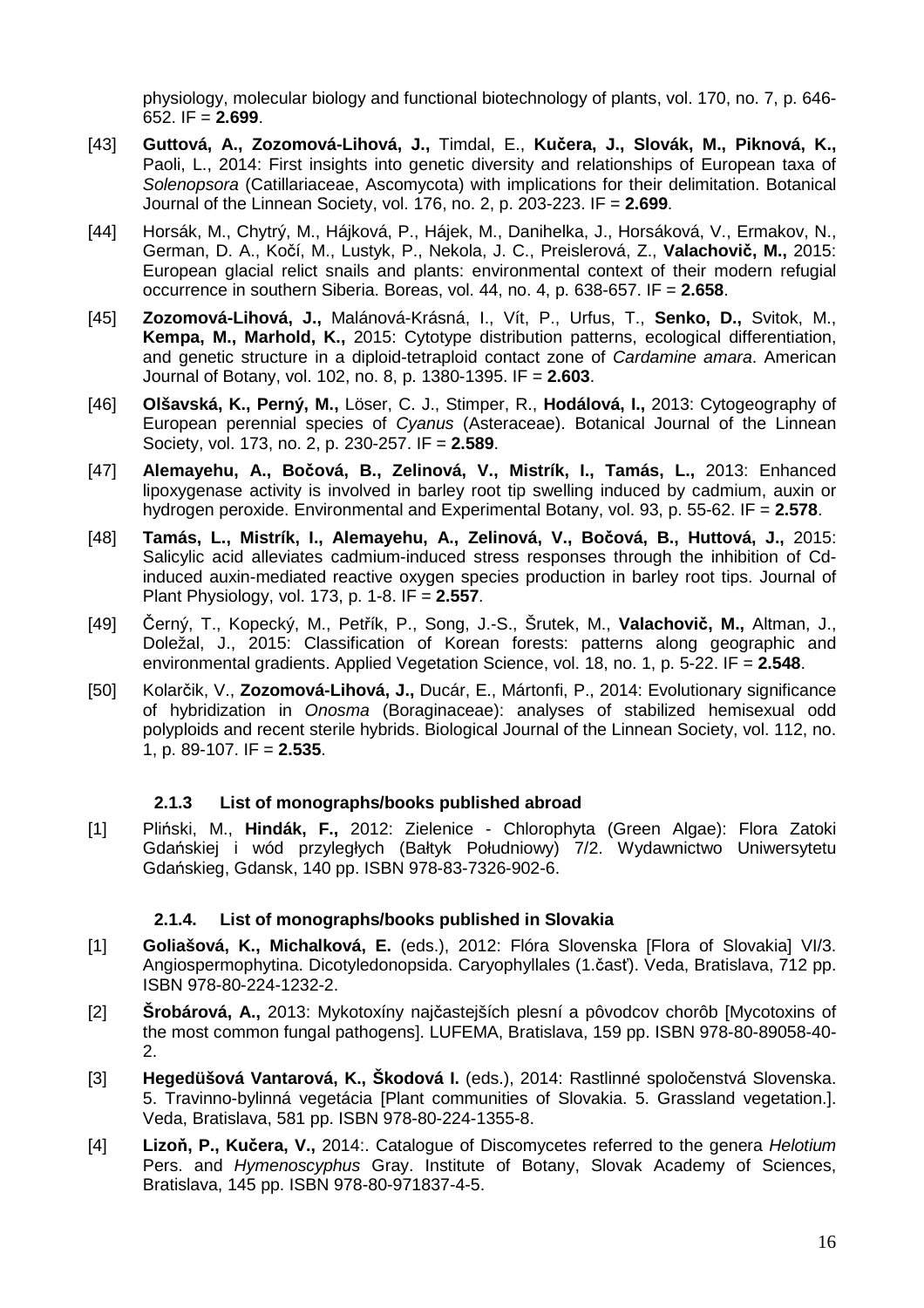[5] Adamcová, M., Baláž, I., Ceľuch, M., Cséfalvay, R., Finďo, S., **Hrivnák, R.,** Chovancová, B., Janák, M., **Jarolímek, I.,** Kánya, M., Kaňuch, P., Kováč, V., Krištín, A., Kalivoda, H., Lasák, R., Majláth, I., Majzlan, O., Mútňanová, M., Olšovský, T., Potocký, P., Považan, R., Stloukal, E., Šácha, D., Šebeň, V., Šeffer, J., Šefferová-Stanová, V., **Šibík, J.,** Uhrín, M., Valachovič, D., **Valachovi**č**, M.,** Vavrová, Ľ., **Zaliberová, M.,** 2015: Príručka metód monitoringu biotopov a druhov európskeho významu [Manual of methods for monitoring habitats and species of European importance]. Štátna ochrana prírody Slovenskej republiky, Banská Bystrica, 148 pp. ISBN 978-80-8184-024-1.

#### **2.1.5. List of other scientific outputs specifically important for the institute, max. 10 items**

- [1] McNeill, J., Barrie, F. R., Buck, W. R., Demoulin, V., Greuter, W., Hawksworth, D. L., Herendeen, P. S., Knapp, S., **Marhold, K.**, Prado, J., Prud'homme van Reine, W. F., Smith, G. F., Wiersema, J. H. & Turland, N. J., 2012: International Code of Nomenclature for algae, fungi, and plants (Melbourne Code): adopted by the Eighteenth International Botanical Congress Melbourne, Australia, July 2011. Königstein, Koeltz Scientific Books, (Regnum Vegetabile 154: 1-208).
- [2] Taberlet, P., Zimmermann, N.E., English, T., Tribsch, A., Holderegger, R., Alvarez, N., Niklfeld, H., Coldea, G., Mirek, Z., Moilanen, A., Ahlmer, W., Ajmone-Marsan, P., Bona, E., Bovio, M., Choler, P, Cieślak, E., Colli, L., Cristea, V., Dalmas, J.-P., Frajman, B., Garraud, L., Gaudeul, M., Gielly, L., Gutermann, W., Jogan, N., Kagalo, A.A., Korbecka, G., Küpfer, P., Lequette, B., **Letz, D.R.**, Manel, S., Mansion, G., **Marhold, K.,** Martini, F., Negrini, R., Niño, F., Paun, O., Pellecchia, M., Perico, G., Piękoś-Mirkowa, H., Prosser, F., Puşcaş, M., Ronikier, M., Scheuerer, M., Schneeweiss, G.M., Schönswetter, P., Schratt-Ehrendorfer, L., Schüpfer, F., Selvaggi, A., Steinmann, K., Thiel-Egenter, C., Van Loo, M., Winkler, M., Wohlgemuth, T., Wraber, T., Gugerli, F. & IntraBioDiv Consortium, 2012: Genetic diversity in widespread species is not congruent with species richness in alpine plant communities. Ecology Letters vol. 15, p. 1439–1448. IF =  $17,557$ .
- [3] Li, J., Baroja-Fernández, E., Bahaji, A., Munoz, F. J., **Ove**č**ka, M.,** Montero, M., Sesma, M. T., Alonso-Casajus, N., Almagro, G., Sanchez-Lopez, A. M., Hidalgo, M., Zamarbide, M., Pozueta-Romero, J., 2013: Enhancing Sucrose Synthase Activity Results in Increased Levels of Starch and ADP-Glucose in Maize (Zea mays L.) Seed Endosperms. Plant and Cell Physiology, vol. 54, no. 2, p. 282-294. IF = 4.134
- [4] Nováková, S., Flores-Ramírez, G., Glasa, M., Danchenko, M., **Fiala, R.,** Škultéty, Ľ., 2015: Partially resistant Cucurbita pepo showed late onset of the Zucchini yellow mosaic virus infection due to rapid activation of defense mechanisms as compared to susceptible cultivar. Frontiers in Plant Science, vol. 6, p. 263, eCollection 2015. IF = 3.948.
- [5] Munzi, S., **Paoli, L.,** Fiorini, E., Loppi, S., 2012: Physiologicalresponse of the epiphytic lichen Evernia prunastri (L.) Ach. to ecologically relevantnitrogen concentrations. Environmental Pollution, vol. 171, p. 25-29. IF =  $3.746$ .
- [6] **Paoli, L.,** Corsini, A., Bigagli, V., Vannini, J., Bruscoli, C., Loppi, S., 2012: Long-term biological monitoring of environmental quality arounda solid waste landfill assessed with lichens. Environmental Pollution, vol. 161, p. 70-75. IF = 3.746.
- [7] Hohmann, N., Schmickl, R., Chiang, T.-Y., Lučanová, M., Kolář, F., **Marhold, K.,** Koch, M. A., 2014: Taming the wild: resolving the gene pools of non-model Arabidopsis lineages. BMC Evolutionary Biology, vol. 14, p. 224. IF = 3.407.
- [8] Leong-Škorničková, J., Šída, O., Záveská, E., **Marhold, K.,** 2015: History of infrageneric classification, typification of supraspecific names and outstanding transfers in Curcuma (Zingiberaceae). Taxon, vol. 64, no. 2, p. 362-373. IF = 3.299.
- [9] Záveská, E., Fér, T., Šída, O., Krak, K., **Marhold, K.,** Leong-Škorničková, J., 2012: Phylogeny of Curcuma (Zingiberaceae) based on plastid and nuclear sequences: Proposal of the new subgenus *Ecomata*. Taxon, vol. 61, no. 4, p. 747-763. IF =  $2.703$ .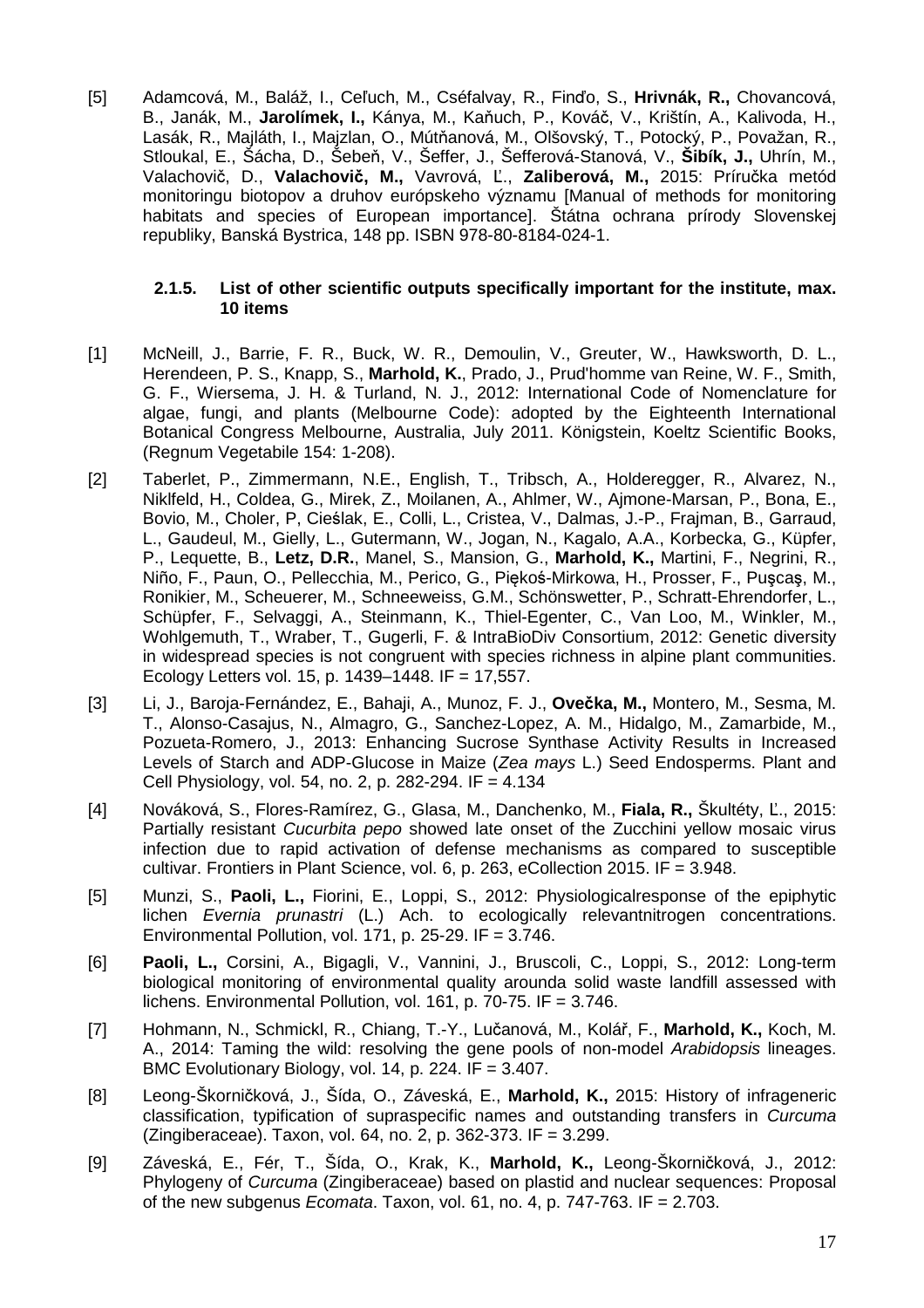[10] **Paoli, L.,** Munzi, S., Fiorini, E., Gaggi, C., Loppi, S., 2013: Influence of angular exposure and proximity to vehicular traffic on the diversity of epiphytic lichens and the bioaccumulation of traffic-related elements. Environmental Science & Pollution Research, vol. 20, no. 1, p. 250-259. IF = 2.618.

### **2.1.6. List of patents, patent applications, and other intellectual property rights registered abroad, incl. revenues**

N/A

**2.1.7. List of patents, patent applications, and other intellectual property rights registered in Slovakia, incl. revenues** 

N/A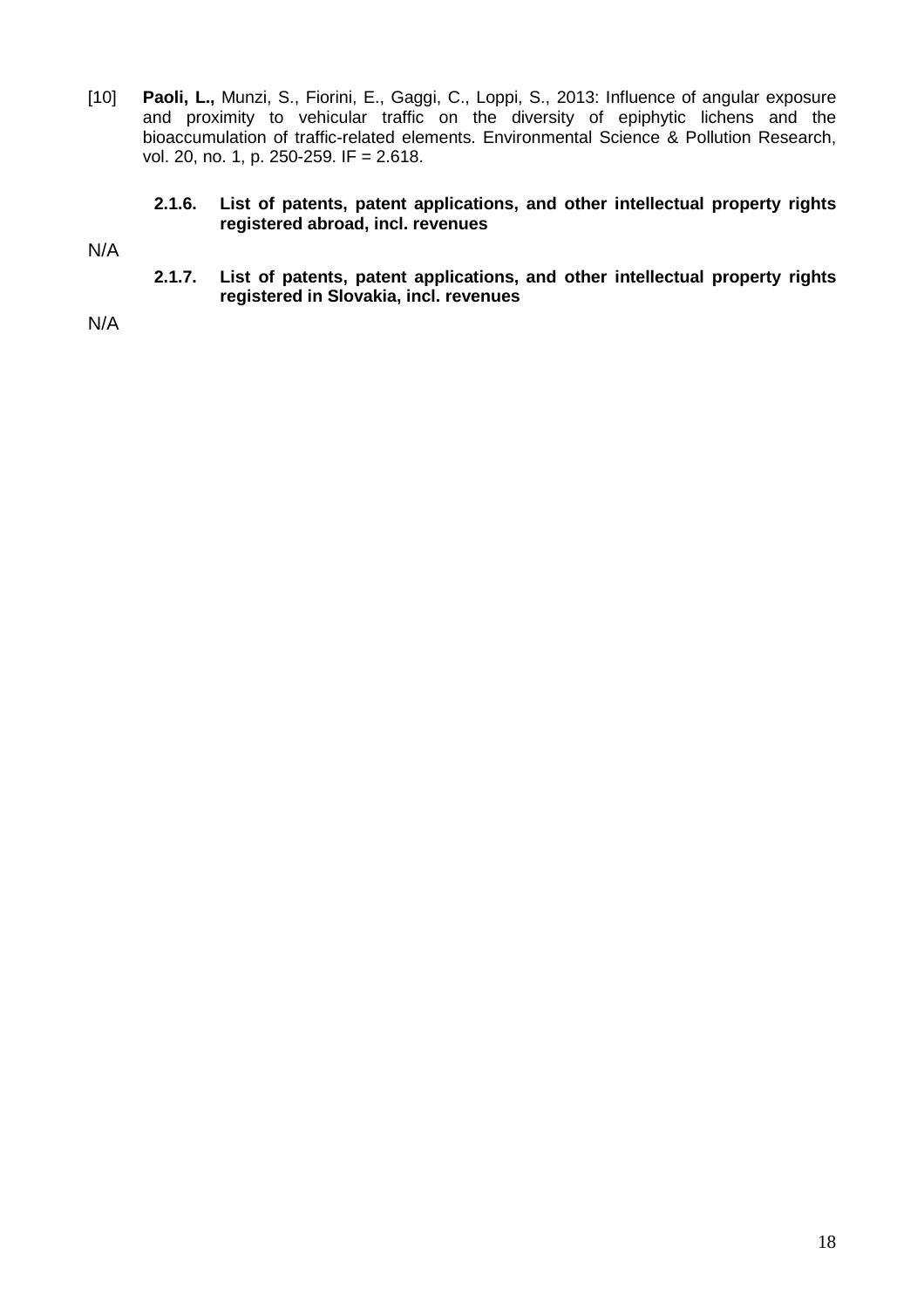# **2.1.8. Table of research outputs (as in annual reports).**

Papers from international collaborations in large-scale scientific projects (Dwarf team, ALICE Collaboration, ATLAS collaboration, CD Collaboration, H1 Collaboration, HADES Collaboration, and STAR Collaboration) have to be listed separately.

|                                                                                                                                | 2012           |             |                              |          | 2013                    |                                   | 2014           |                         |                                        | 2015            |             |                                             | total                |                                    |                                    |                                   |
|--------------------------------------------------------------------------------------------------------------------------------|----------------|-------------|------------------------------|----------|-------------------------|-----------------------------------|----------------|-------------------------|----------------------------------------|-----------------|-------------|---------------------------------------------|----------------------|------------------------------------|------------------------------------|-----------------------------------|
| <b>Scientific publications</b>                                                                                                 | number         | Ë<br>∽<br>ġ | salary<br>budget<br><u>ó</u> | number   | Ë<br>$\dot{\mathsf{z}}$ | salary<br>budget<br><u>o</u><br>2 | number         | Ë<br>∽<br><u>o</u><br>2 | salary<br>budget<br>$\dot{\mathbf{z}}$ | number          | Ë<br>ہ<br>2 | salary<br>iget<br>bud<br>$\dot{\mathbf{2}}$ | number               | number per<br>ged<br>Avera<br>year | $\dot{\mathbf{o}}$<br>Ž<br>Ш<br>ăË | ∽<br>salary<br>budget<br>ġ<br>άV. |
| Scientific monographs and monographic<br>studies in journals and proceedings<br>published abroad (AAA, ABA)                    | $\mathbf{1}$   | 0,018       | 0,001                        | $\Omega$ | 0,000                   | 0.000                             | $\mathbf{1}$   | 0,016                   | 0.001                                  | $\Omega$        | $\Omega$    | $\Omega$                                    | $\mathbf{2}$         | 0,5                                | 0,008                              | 0,001                             |
| Scientific monographs and monographic<br>studies in journals and proceedings<br>published in Slovakia (AAB, ABB)               | $\mathbf 0$    | 0,000       | 0,000                        | 3        | 0,051                   | 0,004                             | 3              | 0,048                   | 0,004                                  | -1              | 0,017       | 0,001                                       | $\overline{7}$       | 1,8                                | 0,030                              | 0,002                             |
| Chapters in scientific monographs published<br>abroad (ABC)                                                                    | $\overline{2}$ | 0,035       | 0.003                        | 3        | 0,051                   | 0.004                             | $\overline{1}$ | 0.016                   | 0.001                                  | $\mathbf 0$     | $\mathbf 0$ | 0.000                                       | 6                    | 1,5                                | 0,025                              | 0,002                             |
| Chapters in scientific monographs published<br>in Slovakia (ABD)                                                               | 8              | 0,140       | 0,011                        | $\Omega$ | 0,000                   | 0,000                             | 6              | 0,096                   | 0.009                                  | 9               | 0,152       | 0,012                                       | 23                   | 5,8                                | 0,097                              | 0,008                             |
| Scientific papers published in journals<br>registered in Current Contents Connect<br>(ADCA, ADCB, ADDA, ADDB)                  | 45             | 0,790       | 0,065                        | 52       | 0,892                   | 0,074                             | 44             | 0,705                   | 0,063                                  | 50              | 0,842       | 0,069                                       | 191                  | 47,8                               | 0,806                              | 0,068                             |
| Scientific papers published in journals<br>registered in Web of Science Core Collection<br>and SCOPUS (ADMA, ADMB, ADNA, ADNB) | 11             | 0,193       | 0,016                        | 13       | 0,223                   | 0.019                             | 12             | 0,192                   | 0,017                                  | 4               | 0.067       | 0,006                                       | 40                   | 10                                 | 0,169                              | 0,014                             |
| Scientific papers published in other foreign<br>journals (not listed above) (ADEA, ADEB)                                       | 12             | 0,211       | 0,017                        | 9        | 0,154                   | 0.013                             | 10             | 0.160                   | 0.014                                  | 10 <sup>°</sup> | 0.168       | 0,014                                       | 41                   | 10.3                               | 0.173                              | 0,015                             |
| Scientific papers published in other<br>domestic journals (not listed above) (ADFA,<br>ADFB)                                   | 16             | 0,281       | 0,023                        | 14       | 0,240                   | 0,020                             | 17             | 0,272                   | 0,025                                  | 11              | 0,185       | 0,015                                       | 58                   | 14,5                               | 0,245                              | 0,021                             |
| Scientific papers published in foreign peer-<br>reviewed proceedings (AEC, AECA)                                               | 2              | 0.035       | 0,003                        | 3        | 0.051                   | 0.004                             | 3              | 0.048                   | 0.004                                  | 2               | 0.034       | 0,003                                       | 10                   | 2,5                                | 0.042                              | 0,004                             |
| Scientific papers published in domestic<br>peer-reviewed proceedings (AED, AEDA)                                               | 28             | 0.492       | 0,040                        | 3        | 0,051                   | 0.004                             | 10             | 0.160                   | 0.014                                  | 3               | 0,051       | 0,004                                       | 44                   | 11                                 | 0,186                              | 0,016                             |
| Published papers (full text) from foreign and<br>international scientific conferences (AFA,<br>AFC, AFBA, AFDA)                | $\mathbf 0$    | 0,000       | 0,000                        | $\Omega$ | 0,000                   | 0,000                             | $\mathbf 0$    | 0,000                   | 0,000                                  | $\mathbf{1}$    | 0,017       | 0,001                                       | $\blacktriangleleft$ | 0,3                                | 0,004                              | 0,000                             |
| Published papers (full text) from domestic<br>scientific conferences (AFB, AFD, AFBB,<br>AFDB)                                 | $\mathbf 0$    | 0.000       | 0.000                        | $\Omega$ | 0.000                   | 0.000                             | $\mathbf 0$    | 0.000                   | 0.000                                  | $\mathbf 0$     | $\Omega$    | 0.000                                       | 0                    | $\bf{0}$                           | 0.000                              | 0,000                             |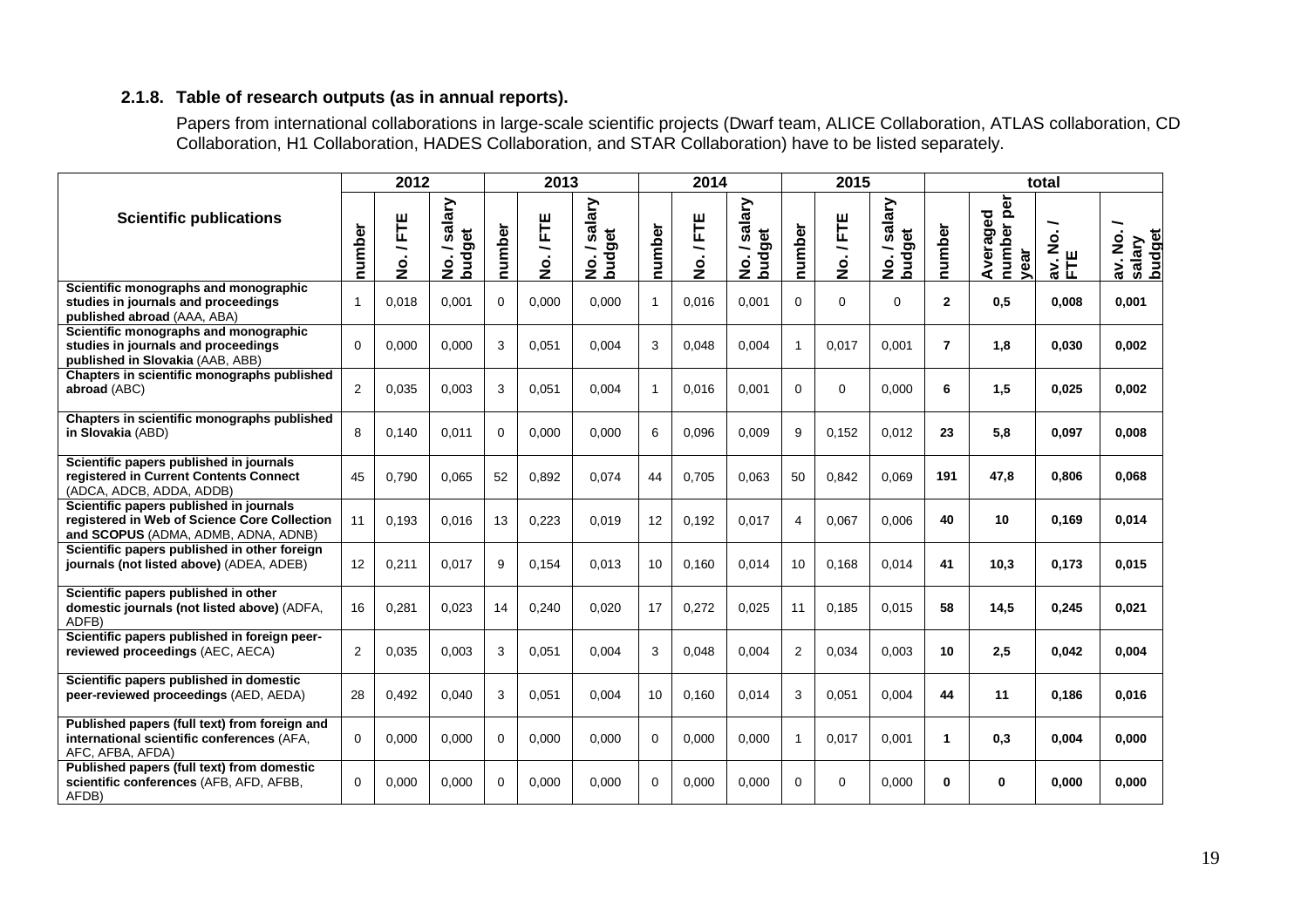#### • **Supplementary information and/or comments on the scientific outputs of the institute.**

For the period 2011-2017 (and likely also for the period 2017-2022), the Institute of Botany hosts the **Secretariat of the International Association for Plant Taxonomy (IAPT)**. Prof. Karol Marhold is the Secretary-General of the IAPT (the chief executive officer of the IAPT). The Managing Secretary of the IAPT is Dipl. Ing. Eva Senková. IAPT, c/o Institute of Botany, Slovak Academy of Sciences publishes the bi-monthly scientific journal **TAXON**. It is devoted to systematic and evolutionary biology with emphasis on plants and fungi. Taxon, along with other journals (e.g. Molecular Phylogenetics and Evolution, the American Journal of Botany or the International Journal of Plant Sciences) is among the most influential scientific journals in the field of plant evolution, phylogeny, taxonomy and systematics. Besides this, the IAPT organizes and promotes international scientific events, is authorized by the IUBS to publish the International Code of Nomenclature for algae, fungi and plants. The IAPT annually awards 20 grants to young scientists mostly from developing countries.

Research teams of the IB SAS focused on biodiversity research of non-vascular, vascular plants and plant communities publish their research outputs in a wide spectrum of scientific media. Most significant results are published in peer-reviewed, impacted international journals included in the ISI databases (WOS, SCOPUS, etc.), being the crucial indicator of fundamental research activities. Important information on the flora and vegetation of Slovakia is published in monographs (Floras, checklists, identification keys, vegetation surveys, etc.). They are related to the local flora and vegetation, for the conservation of which Slovakia has the ultimate responsibility, and as such cannot be replaced by any other publications published abroad. At the national scale, they serve as reference manuals for botanists and those working in other branches of science (e.g. zoology, ecology, forestry, etc.), for teachers and students at high schools and universities, and for practical purposes of nature conservancy. On the other hand, they serve at the international scale as important information sources on the flora and vegetation of Slovakia for researchers from abroad that either study certain plant species occurring in Slovakia or need information about the country flora and vegetation to generate a wider picture of European biodiversity. Recently, several important publications presenting syntheses of regional biodiversity information were made available for cooperating institutions, universities, libraries and nature conservancy bodies both home and abroad. Results of regional-scale biodiversity research are published in the Slovak language to cultivate national botanical terminology and to approach the main target groups of readers. Research teams oriented towards experimental research in plant physiology publish nearly all results in well-impacted international journals. At the national and international scales, the results are important to steer agricultural activities towards the production of crops suitable for the current conditions, including specific environmental burdens related mostly to soil quality.

The publication of available data and their sharing with professionals, institutions and other end users is one of our priorities. For these purposes, several mostly on-line databases were designed and built. The **Database of the flora of Slovakia (Dataflos)** (http://dataflos.sav.sk), for example, offers an overview of occurrence data on vascular plants in Slovakia. Data are listed and displayed on different underlying types of maps. In addition, images of important voucher specimens are available, together with the tools for searching and sorting the data according to various criteria (name of the species, genus, family, community, phytogeographical district, etc.), end their export. Currently, the database contains proximately 120,000 records on the distribution of vascular plants. Looking ahead, it will be supplemented by literary records and herbarium data on the occurrence of non-vascular plants in Slovakia. The other database is that of the **Checklist of non-vascular and vascular plants of Slovakia** (http://ibot.sav.sk/checklist), which is a comprehensive list of representatives of the Slovak flora. The aim of the editors and authors was to create a checklist as a tool for those that work with plants not only in the field of systematic botany and taxonomy, but also in phytosociology, nature conservation, landscape ecology, and other botanical and biological disciplines. Besides accepted names, this database also includes also synonyms used in older Slovak literature and literature of neighbouring countries, allowing nonspecialists to easier navigate in the nomenclature. Work is currently in progress on the preparation of a new, updated version of the checklist, also reflecting progress in computer technology. There are several databases containing chromosome number and ploidy level data. The **Karyological database of ferns and flowering plants of Slovakia** (http://www.chromosomes.sav.sk) includes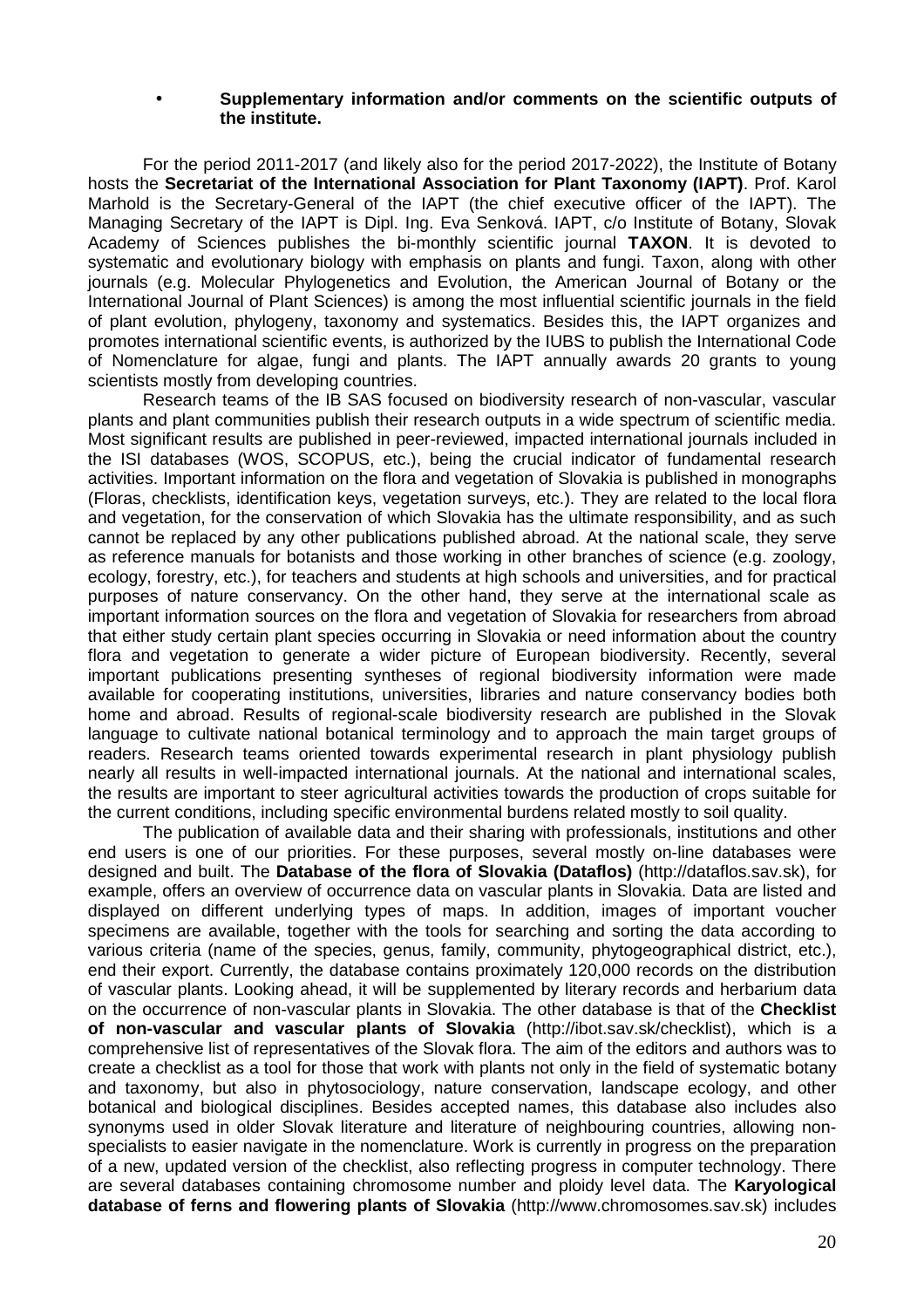8,096 chromosome number records which were extracted from 578 publications and manuscripts on all autochthonous and alochthonous species and hybrids of ferns and flowering plants. Chromosome numbers of 101 taxa of the **genus Cardamine** (altogether 3020 records) are included in an on-line karyological database of the genus Cardamine (http://www.cardamine.sav.sk). Information about chromosome numbers from the worldwide distribution area of the genus was compiled from 234 literature sources. Each database record includes the name of the taxon, data on chromosomes, data on the origin of the material, data on the voucher specimen and the place of publication. Most recently, we developed the **Database of names, chromosome numbers, and ploidy levels of Alysseae, with a new generic concept of the tribe (AlyBase) of the family Brassicaceae (Cruciferae)**. The database also includes the revised generic concept and the list of accepted names of the tribe (24 genera and 277 species), an identification key to all genera, descriptions of the two new genera (Cuprella and Resetnikia) and many new nomenclatural combinations, mainly in the re-established genus Odontarrhena (77) combinations). Karyological databases represent an important tool enabling more effective national and international cooperation of scientists working in a particular area or on a particular group of plants. Another database curated by the Department of Geobotany is the **Slovak Vegetation Database** (Central Database of Phytosociological Relevés), which is indexed in the Global Index of Vegetation-Plot Databases (http://www.givd.info) and is among the five largest vegetation databases in Europe. The database is an important part of the European Vegetation Archive, an integrated database of European vegetation plots (http://euroveg.org/eva-database). Rich material collected since 1919 is stored in the global database TURBOVEG (http://www.botanik.unigreifswald.de/561.html?&no\_cache=1&L=1#search\_form). Currently, the CDF TURBOVEG database programme contains more than 60,000 phytosociological reléves (situation as of 31 March 2016) from Slovakia, which puts our team at one of the leading positions in the processing and creation of vegetation databases in the world. When we look at this database as a potential source of floristic and ecological data, more than 1,300,000 records of species occurrences can be found together with other auxiliary data such as altitude, orientation, habitat type, inclination, cover of individual layers, etc. All necessary information and updates are freely available on the site dedicated database vegetation (http://www.ibot.sav.sk/cdf/index.html). The **Database of nonnative species of vascular plants of Slovakia** contains published and unpublished data on alien species recorded for the territory of Slovakia, their geographical distribution, habitat preferences and syntaxonomical, ecology, history, dissemination, etc. Currently, the database contains information on about 880 non-native taxa.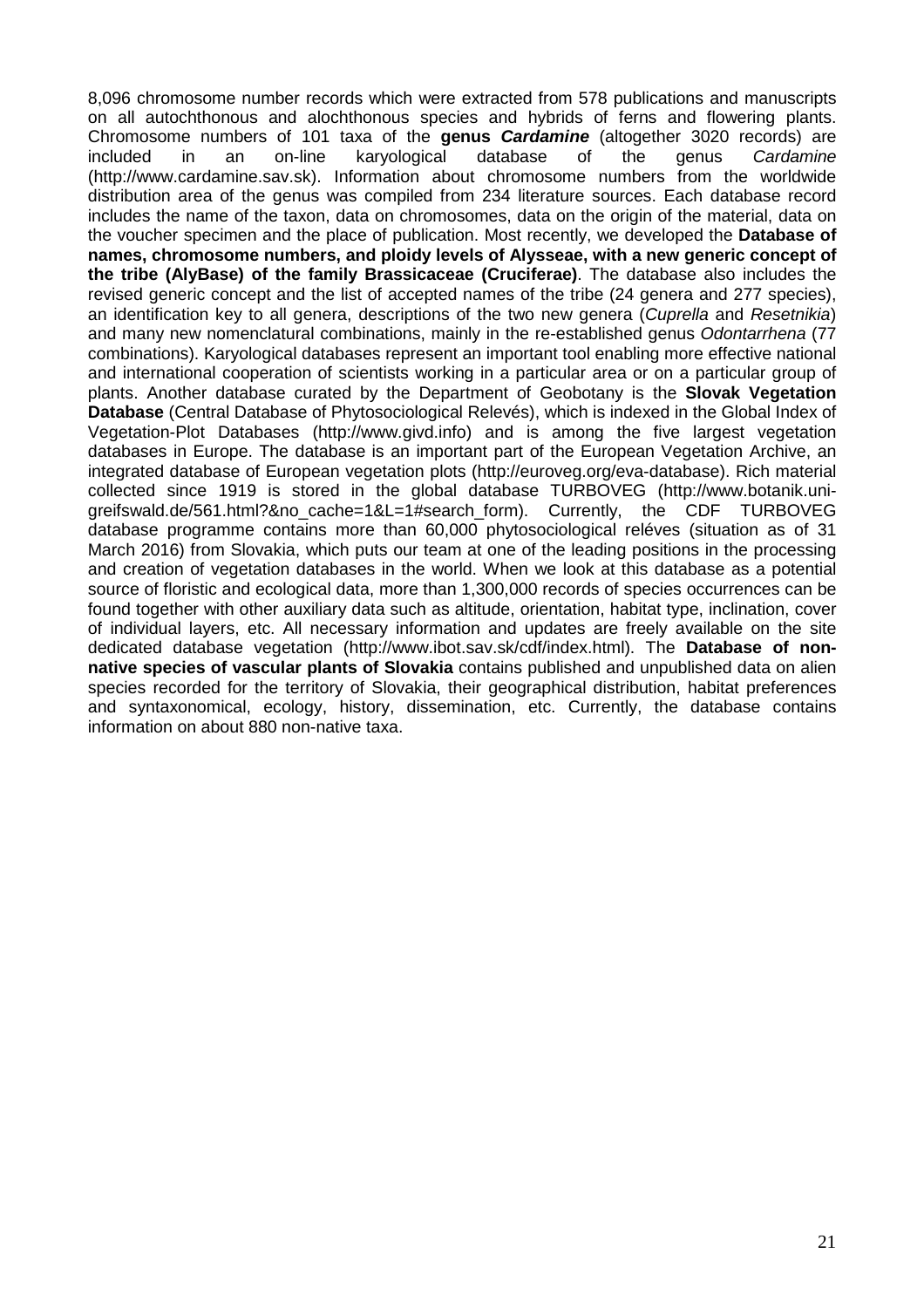# **2.2. Responses to the research outputs (citations, etc.)**

## **2.2.1. Table with citations per annum.**

Citations of papers from international collaborations in large-scale scientific projects (Dwarf team, ALICE Collaboration, ATLAS collaboration, CD Collaboration, H1 Collaboration, HADES Collaboration, and STAR Collaboration) have to be listed separately.

|                                                                                                  |        | 2011      |        | 2012    |        | 2013    |        | 2014    | total  |                             |               |  |
|--------------------------------------------------------------------------------------------------|--------|-----------|--------|---------|--------|---------|--------|---------|--------|-----------------------------|---------------|--|
| <b>Citations, reviews</b>                                                                        | number | No. / FTE | number | No./FTE | number | No./FTE | number | No./FTE | number | number per year<br>averaged | av. No. / FTE |  |
| <b>Citations in Web of Science</b><br>Core Collection (1.1, 2.1)                                 | 976,0  | 17,135    | 1016.0 | 17,424  | 1210,0 | 19,382  | 1428,0 | 24,053  | 4630,0 | 1157,5                      | 19,530        |  |
| Citations in SCOPUS (1.2, 2.2)<br>if not listed above                                            | 89.0   | 1.563     | 76.0   | 1,303   | 23.0   | 0,368   | 34.0   | 0.573   | 222,0  | 55,5                        | 0,936         |  |
| <b>Citations in other citation</b><br>indexes and databases (not<br>listed above) (3.2,4.2,9,10) | 0,0    | 0.000     | 0.0    | 0.000   | 0,0    | 0,000   | 0.0    | 0.000   | 0,0    | 0,0                         | 0,000         |  |
| Other citations (not listed<br>above) (3, 4, 3.1, 4.1)                                           | 446,0  | 7,830     | 320,0  | 5,488   | 418,0  | 6,695   | 544,0  | 9,163   | 1728,0 | 432,0                       | 7,289         |  |
| Reviews (5,6)                                                                                    | 1,0    | 0,018     | 0,0    | 0,000   | 0,0    | 0,000   | 0,0    | 0,000   | 1,0    | 0,3                         | 0,004         |  |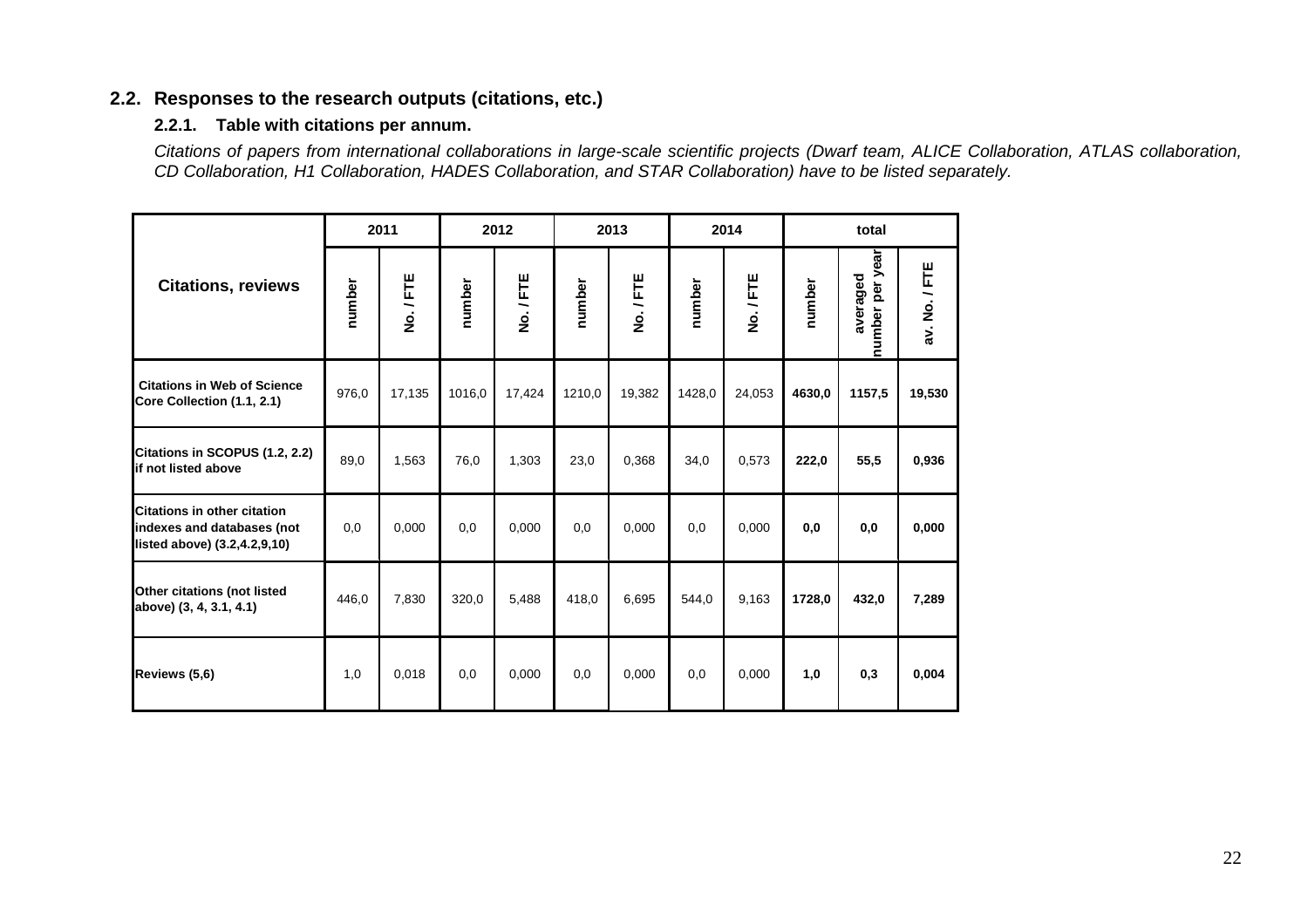## **2.2.2. List of 10 most-cited publications, with number of citations, in the assessment period (2011 – 2014).**

[1] McNeill, J., Barrie, F. R., Burdet, H. M., Demoulin, V., Hawksworth, D. L., **Marhold, K.,**  Nicolson, D H., Prado, J., Silva, P. C., Skog, J. E., Wiersema, J. H., Turland, N. J., 2006: International Code of Botanical Nomenclature (Vienna Code) adopted by the Seveteenth International Botanical Congress Vienna, Austria, July 2005. Ruggell: A. R. G. Gantner, 658 pp. Regnum Vegetabile, 146. ISBN 0080-0694. **539 citations** 

[2] McNeill, J., Barrie, F. R., Buck, W. R., Demoulin, V., Greuter, W., Hawksworth, D. L., Herendeen, P. S., Knapp, S., **Marhold, K.,** Prado, J., Prud´Homme van R., Smith, G. F., Wiersema, J. H., Turland, N. J., 2012: International Code of Nomenclature for algae, fungi, and plants (Melbourne Code): adopted by the Eighteenth International Botanical Congress Melbourne, Australia, July 2011. Königstein: Koeltz Scientific Books, 208 pp. Regnum Vegetabile, 154. ISBN 978-3-87429-425-6. **466 citations**

[3] **Marhold K., Hindák F.** (eds.)., 1998: Zoznam nižších a vyšších rastlín Slovenska [Checklist of non-vascular and vascular plants of Slovakia]. 1. vyd. Bratislava: Veda, 687 pp.

 **275 citations** (including chapters citations)

 [4] Baláž, D., **Marhold, K.,** Urban, J. (eds), 2001: Červený zoznam rastlín a živočíchov Slovenska [Red list of plants and animals of Slovakia]. Ochrana prírody. Banská Bystrica. č. 20, Suppl. 1, 160 pp. **129 citations** (including chapters citations)

[5] **Jarolímek, I., Šibík, J.** (eds.), 2008: Diagnostic, constant and dominant species of the higher vegetation units of Slovakia. 1. vyd. Bratislava: Veda, 332 pp. Vegetation of Slovakia. ISBN 978- 80-224-1024-3. **71 citations** (including chapters citations)

[6] **Bertová, L.,** Hlavaček, A., Holub, J., **Jasi**č**ová, M.,** Šourková, M., **Zahradníková, K.,** 1984: Flóra Slovenska [Flora of Slovakia] IV/1. Editor Lýdia Bertová. Bratislava: VEDA, 432 pp. **66 citations** (including chapters citations)

[7] Hattori, T., Inanaga, S., Araki, H.-An. P., Morita, S., **Luxová, M.,** Lux, A., 2005: Application of silicon enhanced drought tolerance in Sorghum bicolor. In Physiologia Plantarum : International Journal for Experimental Plant Biology. - Wiley Blackwell, vol. 123, no. 4, p. 459-466. (2.017 - IF2004). ISSN 0031-9317. **49 citations**

[8] **Janišová, M.,** Hájková, P., **Hegedüšová, K., Hrivnák, R.,** Kliment, J., **Michálková, D.,**  Ružičková, H., Řezničková, M., **Škodová, I,** Tichý, Ľ., Uhliarová, E., Ujházy, K., **Zaliberová, M**., 2007: Travinnobylinná vegetácia Slovenska – elektronický expertný systém na indentifikáciu syntaxónov [Grassland vegetation of Slovak Republic – electronic expert system for identification of syntaxa]. Bratislava: Botanický ústav SAV, 2007. 263 pp. Vegetation of Slovakia. ISBN 978-80- 969265-7-2. **45 citations** (including chapters citations)

[9] **Valachovi**č**, M., O**ť**ahe**ľ**ová, H.**, Stanová, V., **Maglocký, Š**., 1995: Rastlinné spoločenstvá Slovenska. 1. Pionierska vegetácia [Plant communities of Slovakia. 5. Pioneer vegetation.]. Ed. Milan Valachovič. Bratislava: Veda, 184 pp. **45 citations** (including chapters citations)

[10] **Medvecká, J.,** Kliment, J., **Májeková, J.,** Halada, Ľ, **Zaliberová, M.,** Gojdičová, E., **Feráková, V., Jarolímek, I.,** 2012: Inventory of the alien flora of Slovakia. In Preslia, vol. 84, no. 2, p. 257- 309. (2.521 - IF2011). ISSN 0032-7786. **43 citations** 

## **2.2.3. List of most-cited authors from the Institute (at most 10 % of the research employees with university degree engaged in research projects) and their number of citations in the assessment period (2011– 2014).**

[1] Karol Marhold - 1681 citations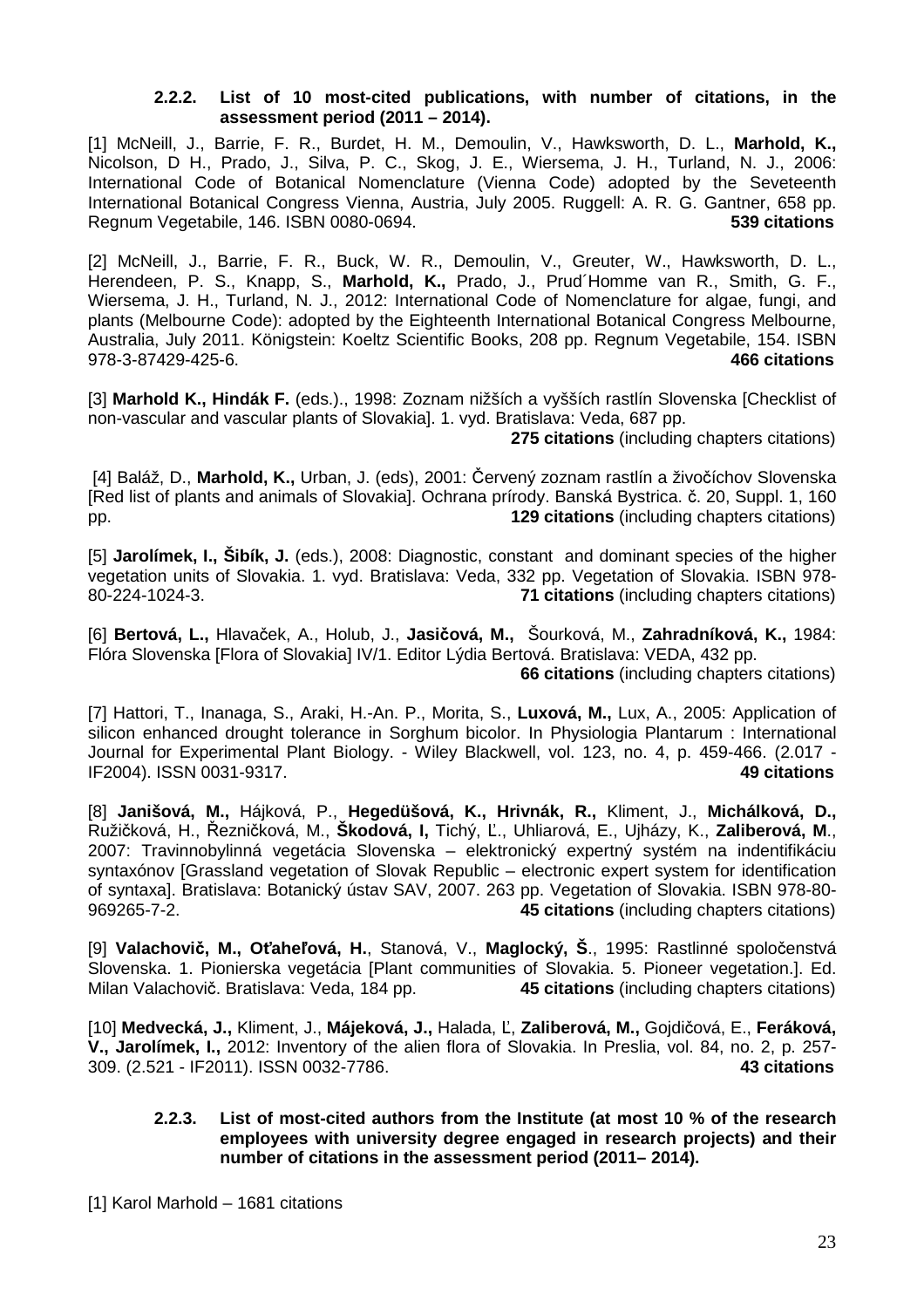- [2] Milan Valachovič 440 citations
- [3] Ivan Jarolímek 368 citations
- [4] Igor Mistrík 366 citations
- [5] Richard Hrivnák 348 citations
- [6] Ladislav Tamás 314 citations
- [7] Judita Zozomová-Lihová 295 citations
- [8] František Hindák 292 citations

### • **Supplementary information and/or comments on responses to the scientific output of the institute.**

Full lists of responses to the scientific output of the Institute of Botany SAS are available in the annexes of its annual reports. The annual reports are available at www.ibot.sav.sk and in the annexes to this report. The Institute' scientific output is triggering increasing responses. Several monograph outputs have a steadily high number of citations. These are mainly the internationally important **International code of botanical nomenclature** and its new edition, the **International code of nomenclature for algae, fungi and plants**, which have a global audience, followed by the both nationally and the internationally important checklist of plants and fungi growing in Slovakia – the **Checklist of non-vascular and vascular plants of Slovakia**. Research teams producing detailed studies on the taxonomy and phylogeny of selected groups of flowering plants in the Carpathians, Alps, Pannonia, the Balkan Peninsula, and in some cases also at the European or worldwide scale, produce high quality research outputs which are of international importance, thus collecting increasingly high numbers of quality citations in impacted journals. Teams working in taxonomy within narrow fields of mainstream botany, mainly mycology and lichenology, receive adequate attention from teams working on similar topics abroad. A positive trend in citations is evident in the area of plant vegetation studies and plant physiology.

# **2.3. Research status of the institute in international and national contexts**

## • **International/European position of the institute**

**2.3.1. List of the most important research activities demonstrating the international relevance of the research performed by the institute, incl. major projects (details of projects should be supplied under Indicator 2.4). Max. 10 items.** 

The importance of research activities as well as the engagement of the Institute in the international research on plant sciences can be referred from the following survey of projects revealing the scientific subjects and the results/publications resulting from international collaboration:

## **7th Framework Programme**

## **EU-BON – Building the European Biodiversity Observation Network, 308454, 1.12.2012 - 31.5.2017. Responsible investigator: Karol Marhold.**

EU BON presents an innovative approach towards integration of biodiversity information systems from on-ground to remote sensing data, for addressing policy and information needs in a timely and customized manner.The aim of the project is toprovide integration between social networks of science and policy and technological networks of interoperating IT infrastructures, resulting in a new open-access platform for sharing biodiversity data and tools, and greatly advance biodiversity knowledge in Europe. EU BON's 30 partners from 18 countries are members of networks of biodiversity data-holders, monitoring organisations, and leading scientific institutions. EU BON is building on existing components, in particular GBIF, LifeWatch infrastructures, and national biodiversity data centres. Reliable and readily accessible biodiversity data is essential for managing biological resources sustainably and for informed decision making processes. While state-of-the-art remote sensing techniques are now able to provide highly detailed information on the biosphere, access to this information and other relevant biological data, e.g. from in situ biodiversity monitoring, remains fragmented across countries and regions, and across different disciplines and sectors. The project is creating an EU-wide network that will help to collect, analyse and provide biodiversity data in a truly integrated way. It aims to deliver a European contribution to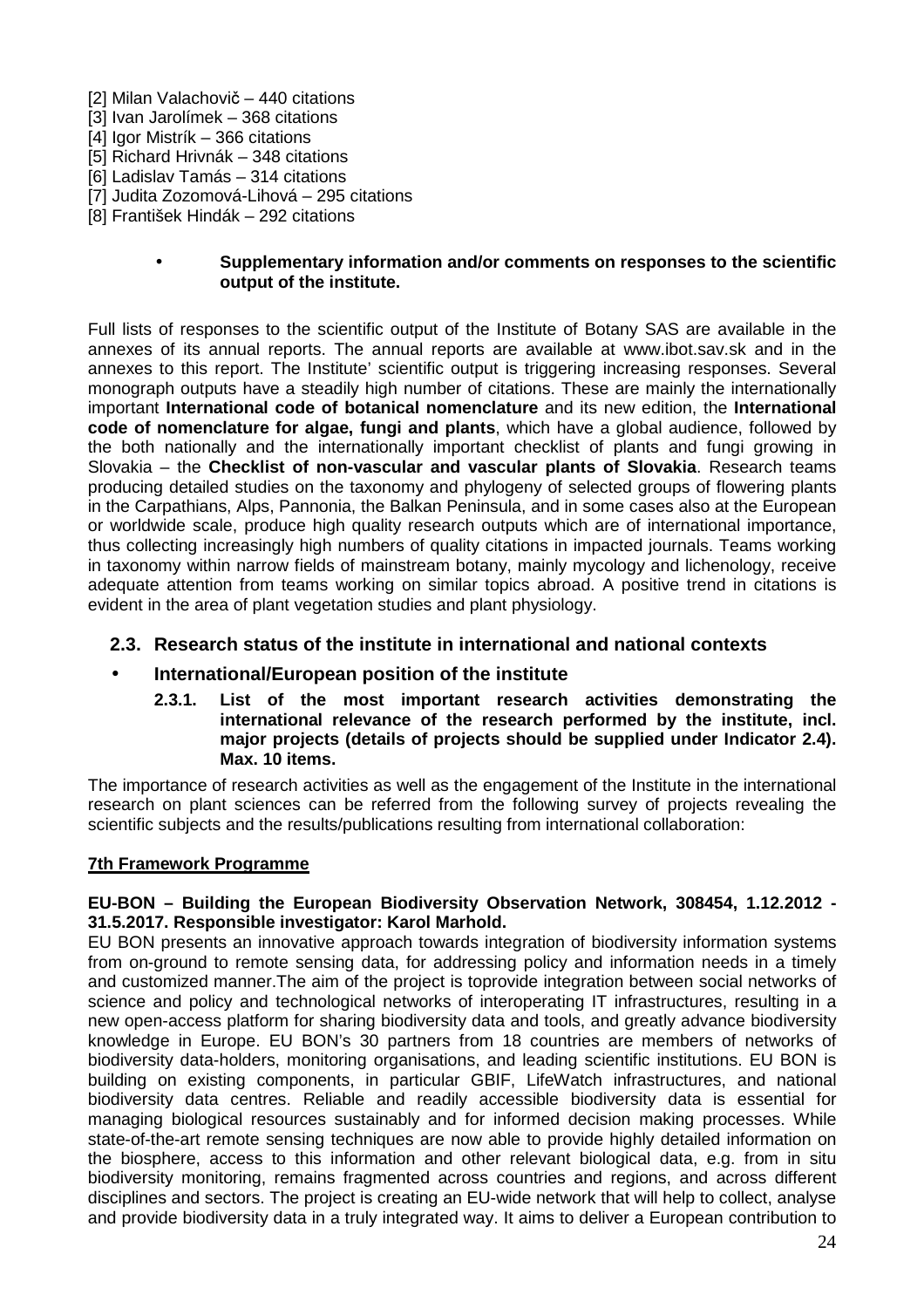the global Group on Earth Observations Biodiversity Observation Network (GEO BON). Researchers and other stakeholders will be able to better retrieve relevant datasets, identify research gaps and set priorities based on real-time, on-ground and earth biodiversity observations by integrating national and regional information infrastructures. EU BON has established itself as an entity that addresses EU policy needs through the linkage to key projects, initiatives and policy processes (IPBES, CBD) and by signing of a Memorandum of Understanding with 25 (+x) associated partners. Reports, strategies and several high-level policy documents have also been produced. The project has furthermore compiled an inventory of biodiversity projects, including information technology systems and science policies for on-ground observations and remote sensing information systems. It also aims to develop a comprehensive European Biodiversity Portal – a blueprint for managing biodiversity information management in Europe. EU BON work gives local, national and global stakeholders and policymakers access to reliable and highly integrated biodiversity data. This is essential for truly adaptive environmental management and effective policy inputs and for directing European biodiversity research towards priority areas.

### **SYNTHESIS FP 7 projects supporting mobility of scientists in taxonomy and systematic biology:**

• Taxonomic revision of the Silene otites group (Caryophyllaceae) in the Carpathian basin, HU-TAF-3878, 5.5.2014 - 16.5.2014. Responsible investigator: Pavol Mereďa.

Members of the Silene otites group are characterized by small morphological differences and large phenotypic plasticity, which may lead to taxonomical misclassification of some individuals or whole populations. Despite the fact that species of this group play a dominant role in a number of plant communities and all of these taxa are considered endangered, their morphological variation, distribution and ecological preferences are still only poorly known. It fully applies also to representatives of the group occurring in the Carpathian Basin. Our revision of the group in Central Europe (Czech Republic, Austria, Slovakia, Hungary) revealed the presence of three species of this complex (S. borysthenica, S. donetzica and S. otites s. str.) in this territory, out of which, S. donetzica is new to Hungary.

• Evolution and spatial diversity of geographically disjunct taxa of Russula subsect. Decolorantinae in Latin and North America based on material held in the herbarium of Museum Histoire Naturelle Paris and type studies), FR-TAF-5016 Responsible investigator: Slavomír Adamčík.

Fungi of the genus Russula form strikingly colourful fruiting bodies. Hundreds of species are known from the Northern Hemisphere, among them also some edible. The important role of russulas in forest ecosystems is less known. They colonise root tips of woody plants and form symbioses to support exchange of nutrition and water. To understand functioning of these ecosystems, it is necessary to know not only species diversity, but their ecological preferences and distribution areas. We focused on species delimitation and relationships of russulas with blackening flesh (section Decolorantinae). Our challenge was generally accepted opinion that the same species can occur in whole area of North and Latin America, even in Europe, while others are limited to geographically small areas. Based on morphological as well as phylogenetic analyses, we concluded that species from East and West coast of North America are all different and there are no European species that occur in temperate and subtropical belt of this subcontinent. Morphological, genetic and evolutionary traits of ten species was presented and two of them were introduced as new to science.

• Disentagling the taxonomy and evolutionary history in the Alyssum montanum group in western Europe and North Africa, ES-TAF-3213, ES-TAF-3099, ES-TAF-3216, 14.4.2013 - 19.4.2013. Responsible investigators: Judita Zozomová Lihová, Karol Marhold, Stanislav Španiel. The Alyssum montanum group is distributed throughout Europe and northern Africa. Multiple origin of polyploids, considerable morphological variation and presence of genetic lineages occupying distribution areas of different size from those restricted to few localities to those covering considerable parts of continent provide challenging task to anybody willing to disentangle complicated evolutionary patterns and taxonomy of this group. Recent studies of the team addressed variation patterns of this group in Central Europe, Balkan and Apennine Peninsulas the team was in a good position to interpret complex patterns of morphological, karyological and molecular variation, which was expected in a Mediterranean rich territory like the Iberian Peninsula. We gathered considerable amount of collected material from this area and we confronted it with the herbarium specimens deposited in herbarium MA and with the relevant literature, which is not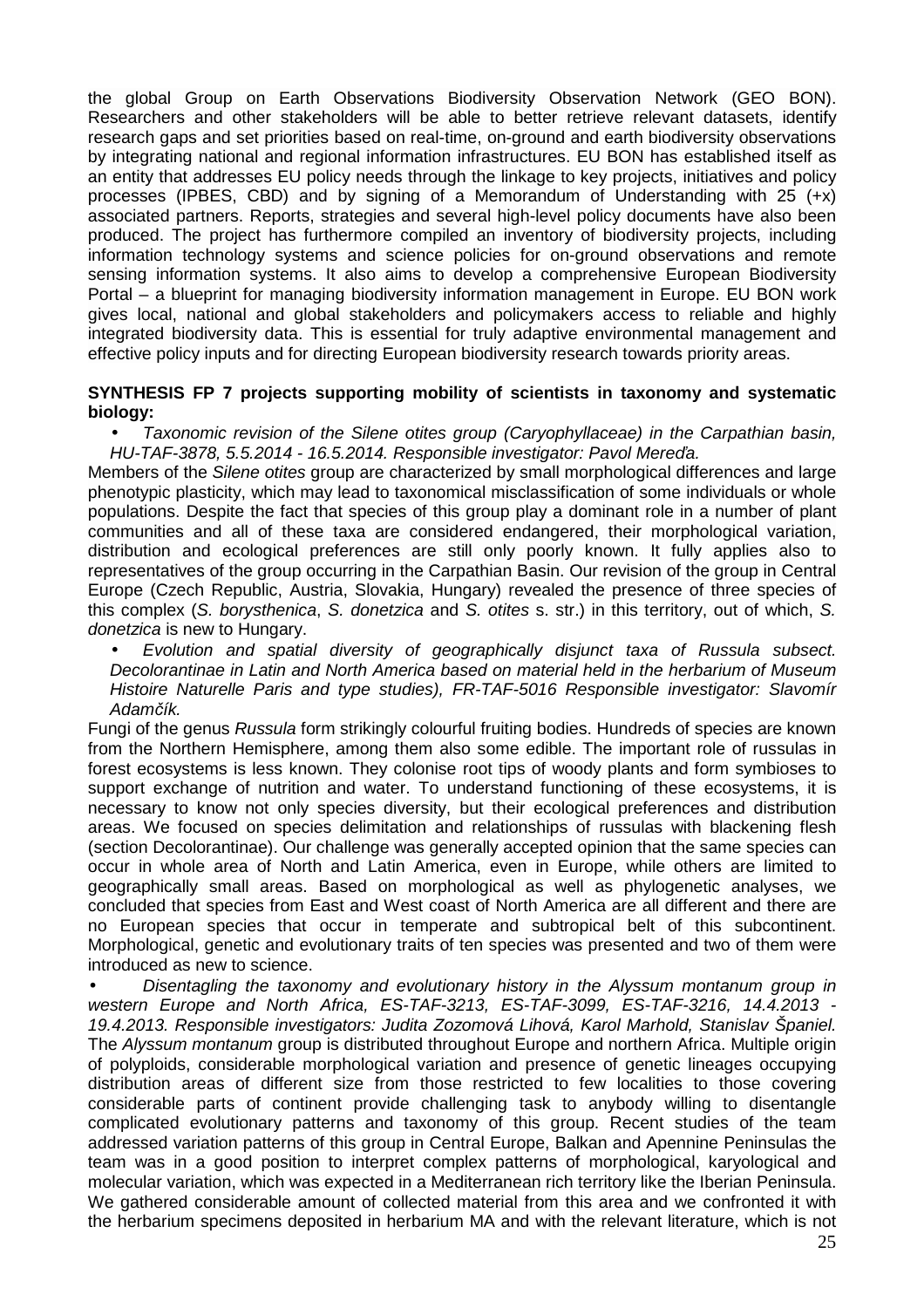always available via digital libraries. Alyssum is a difficult polymorphic genus in which numerous species or infraspecific taxa have been described from the Iberian Peninsula. A number of those names have been published in not easily accessible works. Members of our group focused on different aspects of the problem. Karol Marhold, concentrated on nomenclature matters in library and herbarium collections. Stanislav Španiel focused on the study of herbarium specimens. This included not only searching for detailed distribution patterns of different taxa, but also detailed study of individual specimens, particularly their trichome morphology, and other characters that would be used in the framed of morphometric analyses.

# **CIP-ICT**

## **Opening up the Natural History Heritage for Europeana (OpenUp!), 270890, 1.3.2011- 28.2.2014. Responsible investigator: Karol Marhold.**

European portal EUROPEANA (http://www.europeana.eu/portal/) provides the possibility to explore digital sources of European museums, libraries, archives and audio-visual collections. Natural history objects (herbarium specimens, prepared animal objects, sound records, geological collections) were until recently underrepresented among digitalised objects available at EUROPEANA. The project aimed to increase representation of such objects. Institute of Botany SAS made available via EUROPEANA metadata and high-quality images of 6,465 herbarium specimens from the collection of František Nábělek Iter Turcico-Persicum, collected during 1909- 1910 in the area of the current Israel, Palestine, Jordan, Syria, Lebanon, Iraq, Bahrein, Iran and Turkey. Metadata and images were made available also via specialised portal Global Biodiversity Information Facility (http://www.gbif.org). Institute of Botany SAS, as part of the OpenUp! project, coordinated also botanical contributions by other partner institutions. We checked quality of metadata and images of herbarium specimens using specialised software. For checking the correctness of mapping of database fields into ABCD 2.06 schema, internal tool (Biocase Monitoring Tool) was employed, while the metadata quality were checked using Data Quality Toolkit, developed by the project partners.

## **Other multilateral projects**

## **Contribution of IB SAS to the international project Millenium Seed Bank (MSB), 1.1.2007– 31.12.2020. Responsible investigator: Jaromír Ku**č**era.**

The MSB project is the largest ex situ plant conservation programme in the world. Project focus is on global plant life faced with the threat of extinction and plants of most use for the future. The seeds we save are conserved in seed banks as an insurance against the risk of extinction in their native habitat. Working with network of partners across 80 countries, were successfully banked over 13% of the world's wild plant species. The main goal of the project is to save 25% of those species with bankable seeds by 2020 (75,000 species). IB SAS coordinate seeds colection actvities in Slovakia. Target taxa for seed collecting are endemics, endangered and invasive plants. Seeds are stored at MSB Kew and at Gene Bank in Piešťany. Since 2007 were collected and stored from Slovakia 752 taxa. In future we plan to cover with cooperation of several Institutions from relevant countries whole Carpathians area as well as Balkan Peninsula.

#### **Global Plant Initiative - Andrew W. Mellon Foundation, 1.1.2009–31.12.2015. Responsible investigator: Karol Marhold.**

Herbarium collection of František Nábělek's Iter Turcico-Persicum currently comprises 4,163 collection numbers, altogether 6,465 specimens. It is deposited at the Institute of Botany of the SAS (acronym SAV). Whole Nábělek's Iter Turcico-Persicum collection was recently digitized with the support of the Andrew W. Mellon Foundation. The process of digitization was performed in compliance with JSTOR Plants Handbook. All specimens had been barcoded with a unique barcode within the institution before the scanning of the herbarium sheets. The barcode consists of letters 'SAV' followed by 7 digits. The Epson Expression Model 10000XL scanner was used for scanning, which was placed on a custom metal frame manufactured by HerbScan Engineering (London, U.K.). A scanned image is required to have, besides barcode, a scale with the herbarium abbreviation and standardised colour chart placed visibly in the area of the sheet. Each specimen was digitized according to the following specifications: resolution: 600 pixels per inch (ppi); colour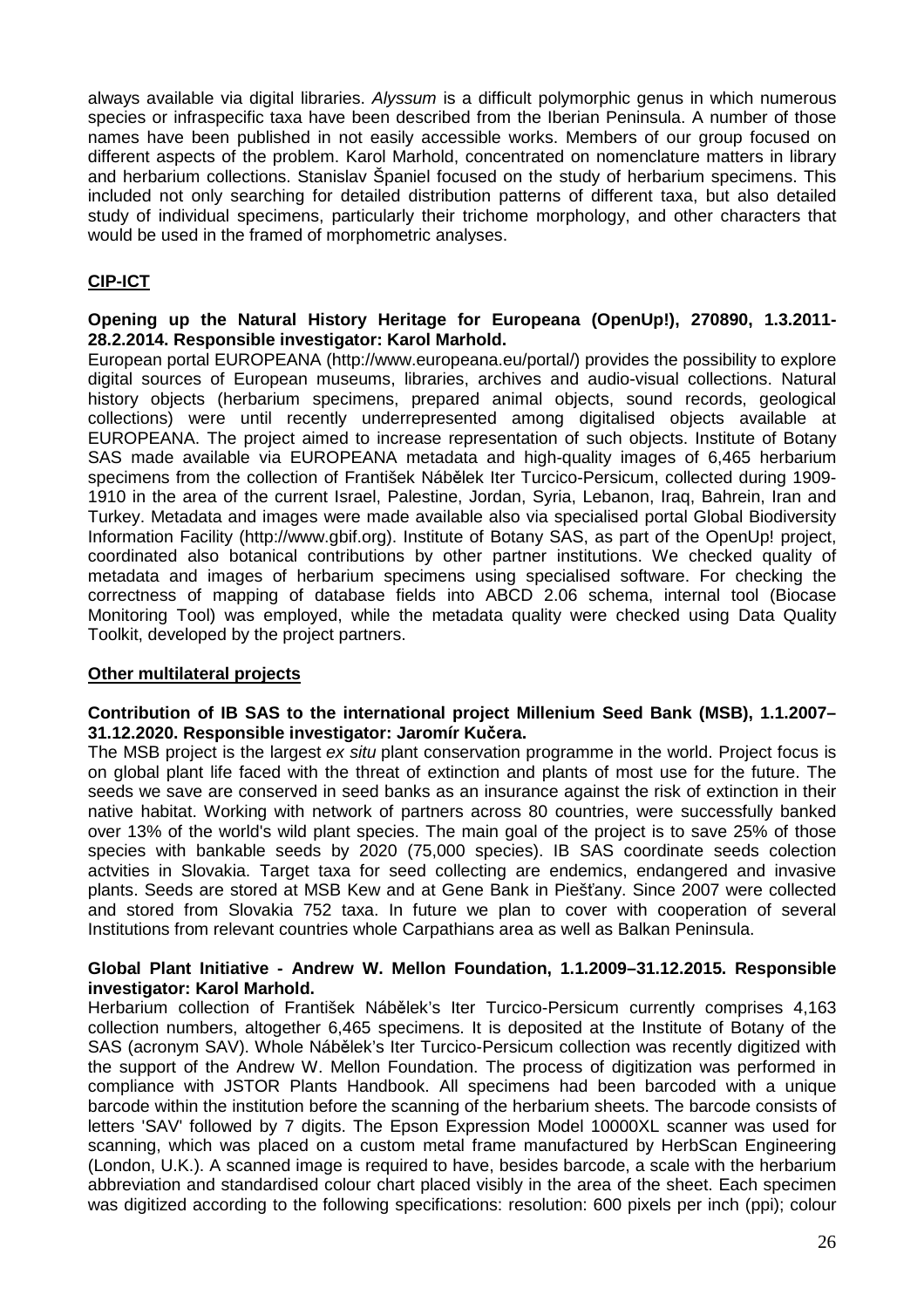space: Adobe RGB (1998); colour depth: 24-bit; file format: uncompressed TIFF files; layout: portrait. Data about specimens were stored into the DATAflos database via internal software developed to administrate this database. The stored data include specimen name, barcode, type status, collectors, collection number, locality description, locality altitude, and name revision history. Digitized images are available via JSTOR Global Plants and Biological Collection Access Service. Nevertheless, in order to enhance the use of the digitized collection, we created also special portal that not only presents the specimens, but also digitised papers by Nábělek, and last, but not least, enables annotations of specimens (the portal is available at www.nabelek.sav.sk). Local and regional floras benefitted from Nábělek's collections, because at the time of his expedition there were no up-to-date accounts of the flora of the regions he visited; Boissier's Flora Orientalis was already becoming out of date, having been published some 35 years earlier, and there were no more recent floras of Turkey, Palestine, Iraq or Iran. Moreover, the large number of new species that he had discovered, especially from the border areas of Iraq, Iran and Turkey, meant that his catalogue remained of major importance to workers in the region for the next fifty or so years.

## **European Information System for Alien Species, COST TD 1209, 2.5.2013–1.5.2017. Responsible investigator: Jana Podroužková-Medvecká.**

Invasive Alien Species (IAS) threaten biodiversity, society, human-health, well-being and the economy. The economic impact to Europe is estimated EUR 12.5 to 20 billion (annually). Europe has committed to tackling IAS through Target 5 of the EU Biodiversity Strategy to 2020 which is in line with target 9, COP 10 Decision X/2; an information system is a prerequisite to meet strategy through effective early warning and rapid response for prevention and control of IAS. Initiatives to collate information on IAS have resulted in the development of many databases differing in their geographic, taxonomic and ecological coverage. There are a number of constraints that might limit the effective use of existing databases: data obsolescence, lack of interoperability and uncertainties for long-term sustainability of the various tools. This COST Action facilitates enhanced knowledge gathering and sharing through a network of experts, providing support to a European IAS information system which enables effective and informed decision-making in relation to IAS. An overarching priority is to identify the needs and formats for alien species (AS) information by different user groups and specifically for implementation of EU 2020 Biodiversity Strategy. Correspondingly early warning tools and rapid response protocols are being developed.

#### **Establishment of European Red List of Habitats, 1.1.2014–1.6.2016. Responsible ivestigator: Milan Valachovi**č**.**

The objective of this project is the production of an assessment of the status of all natural and semi-natural habitat types according to the criteria recommended in the feasibility study on European (as defined below) and EU28-level (28 Member States) level. In addition a certain amount of information (needed for the red list assessment and for policy purposes) is collected for each habitat type and documented in the form of fact-sheets. The Red List shall be based on the EUNIS habitats classification and will assess approximately 700 habitat types according to the suggested levels. Our tasks are to 1) provide an overview on the status of habitat types in Europe 2) help to assess the need for a potential revision of Annex I of the Habitats Directive; 3) contribute to the work on the Mapping and Assessment of Ecosystems and their Services (MAES5) as well as the restoration agenda under Target 2 of the EU Biodiversity Strategy; 4) provide background for proposals/initiatives targeted at coordinated European conservation action (e.g. future action or conservation plans); 5) improve the general understanding among policy makers, the interested parties and general public for the need of European conservation action.

## **Bilateral projects**

#### **Impact of land-use changes on alpine region: intercontinental comparison (High Tatras – Europe, Rocky Mountains – USA), ROMO-11027, 1.1.2012–31.12.2012. Responsible ivestigator: Jozef Šibík.**

The decline of species-rich semi-natural calcareous grasslands is a major conservation problem throughout Europe. Maintenance of traditional animal husbandry is often recommended as an important management strategy. However, results that underpin such management recommendations were derived predominantly from lowland studies and may not be easily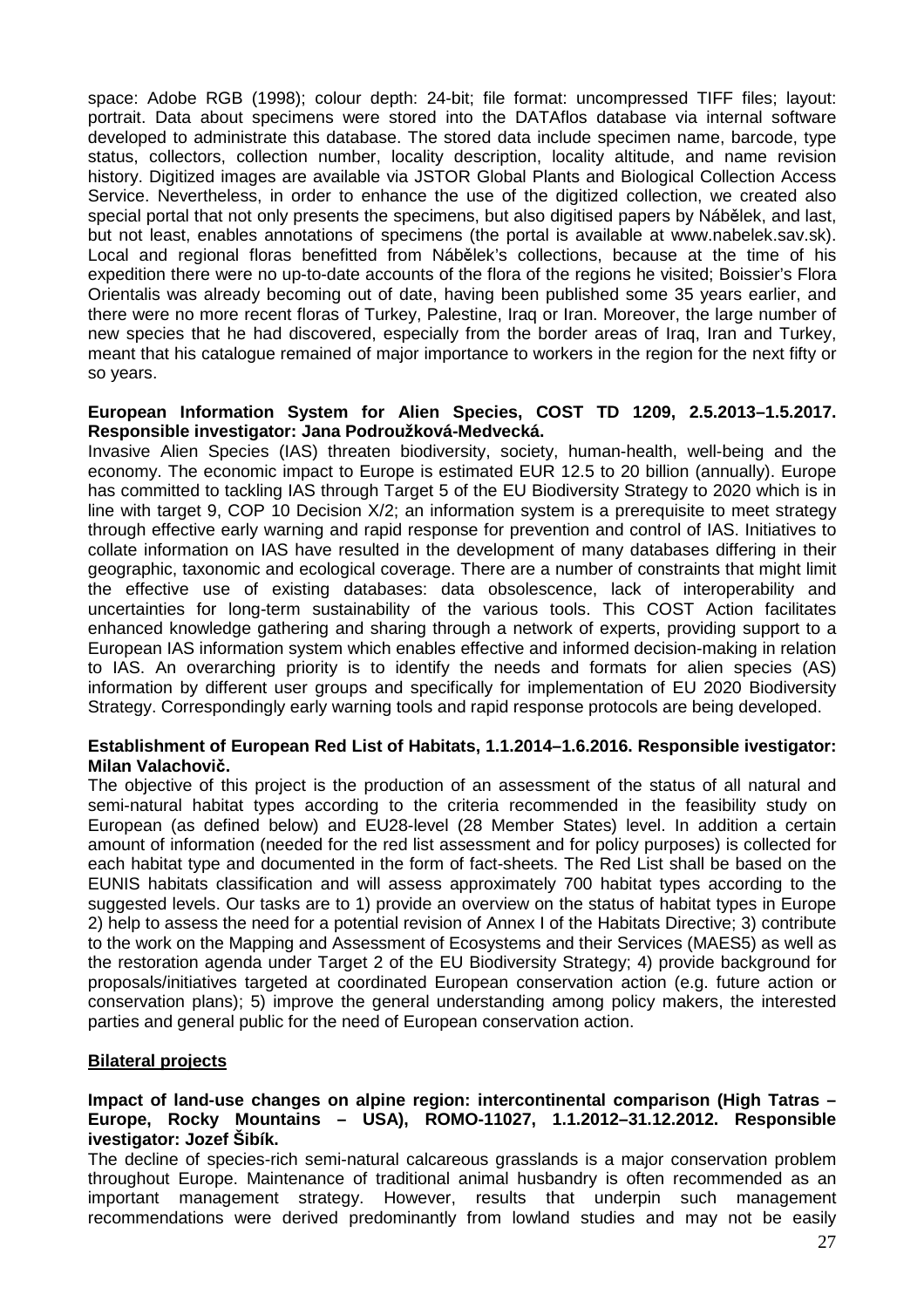applicable to high mountain areas. In temperate and Mediterranean Europe many seminatural types of grassland disappear due to cessation of traditional pasture systems. Thus, the maintenance or re-establishment of low-intensity grazing systems has become an important strategy of biological conservation throughout Europe. The main mechanism by which pasture abandonment affects vascular plant species diversity, at least during the first ca. 100 yr are believed not to be local-scale competitive exclusion processes within persisting communities. Instead, post-abandonment successional community displacements that cause a landscape scale homogenization of the vegetation cover seem to be primarily responsible for a decline of species diversity. Although the alpine flora of both, The Rocky Mountains (USA) and the Tatra Mountains (Western Carpathians, Slovakia) has many congeneric or conspecific species, the evolutionary history of the floras was different. Moreover, the grazing history is different, as well. Very little is known about the grazing history in the mountains of New World, but only a short history with nonextensive local-scale grazing is assumed. On the other hand, the grazing history in the Western Carpathians is well-documented and extensive grazing is known to take place since the Wallachian colonization in the 15<sup>th</sup>-17<sup>th</sup> century. The evolutionary history of grazing in alpine communities is not well understood but may have had only a minor role in structuring these systems. On the other hand, it was observed, that grazing can rapidly change species composition and morphology of communities. Thus, worked on determination of the differences between grazed and non-grazed alpine meadows in both regions to test the null hypothesis that the species composition, morphology (structure) and ecology of alpine meadows is not determined by the evolutionary history of grazing.

**Classification of mesic grasslands of Eastern Carpathian Mountains, Ucraine-Slovakia bilateral project no. 15, 31.7.2014 – 31.12.2016. Responsible ivestigator: Monika Janišová**  The project is focused on the study of variability of semi-natural grassland vegetation in the Eastern Carpathians in Ukraine and Slovakia. In the Slovak part of the area phytosociological research has a long tradition using the methods of Zurich-Montpellier school. From the area of Ukrainian Carpathians only sparse phytosociological material have been sampled by a dominance approach. The main aim of the planned detailed phytosociological research is to collect a large phytosociological data set to unify the national classifications of semi-natural grassland vegetation and to provide an overview of these communities in the involved countries. The next aim besides identification of grassland types is evaluation of species diversity, analysis of the main ecological gradients in species composition and estimation of the effect of environmental factors on grassland species composition. Collecting of data from the Ukrainian Carpathians and completing the phytosociological databases will also enable further large-scale comparative studies and supranational classification of grassland vegetation in the whole Carpathians.

# **Visegrad Fund Projects**

## **Systematic position and delimitation of European members in Russula subsect. Urentes and R. subsect. Rubrinae, no. 51400484, 2015, responsible investigator: Miroslav Cabo**ň

Objective of the research was phylogenetic and systematic study of Russula subsect. Urentes and subsect. Rubrinae. The core and basic data for study were represented by measurements of precisely defined macro- and micro-morphological traits of selected specimens and generated sequences of ITS nrDNA, mtSSU and RPB2 regions. Results of morphological and molecular studies were evaluated and allowed recognising the most reliable characters for distinguishing genetically defined species and consequently to assign them the right name based on type studies.

## **2.3.2. List of international conferences (co)organised by the institute.**

- [1] **The future of botanical monographs** International workshop about future of botanical monographs (supported by "The Andrew W. Mellon Foundation"), Smolenice, Slovakia, 12.03.-16.03.2012.
- [2] **Open-Up! OpenUp!** Opening Up the Natural History Heritage for Europeana, annual meeting of project leaders, Bratislava, Slovakia, 20.02.-21.02.2014.
- [3] **10th international symposium Vegetation of settlements**, Danišovce, Slovensko, 04.09.-07.09.2012.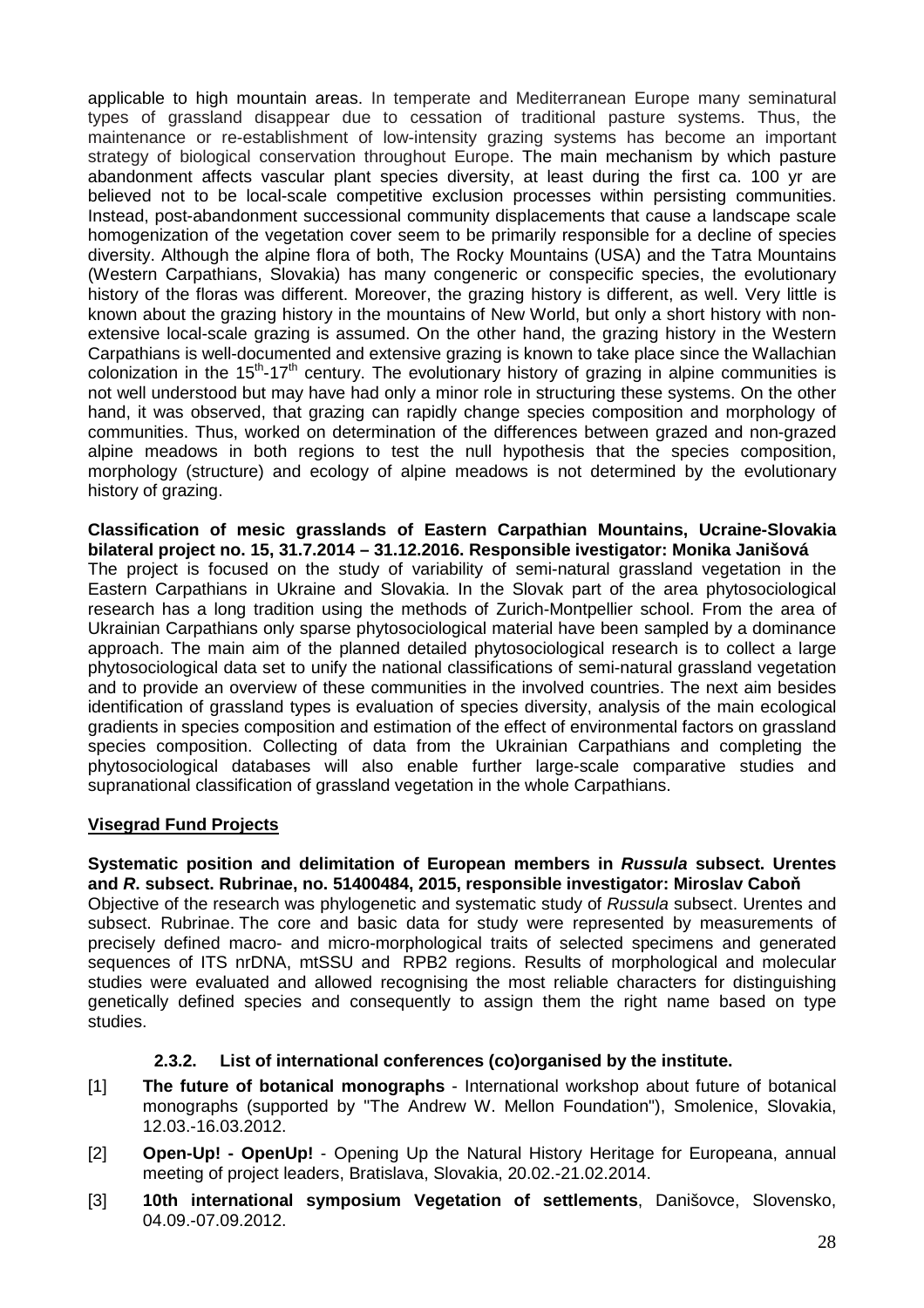- [4] **International workshop about clasification and management of grassland vegetation**, Banská Bystrica, Slovakia, 22.04.-24.04.2013.
- [5] **Russulales workshop 2014** International scientific conference, Jedľové Kostoľany, Slovakia, 08.09.-13.09.2014.
- [6] **Grassland Workshop II,** Bratislava and Banská Bystrica, Slovakia, 25.11.2014.
- [7] **Central European Lichens a blend of biogeographic elements**, International lichenological conference, Bratislava, Slovakia, 17. 03.-17. 03. 2015.
- [8] **4th Czech and Slovak mycological conference**, Zvolen, Slovakia, 07. 09.-10. 09. 2015.

#### **2.3.3. List of edited proceedings from international scientific conferences.**

[1] Manual to the IAVS Post-Symposium Excursion (25-30 July 2015): Monika Janišová & Jozef Šibík (eds.): **From the Pannonian Steppes to the Tatra summits**, 85 pp. (58th Annual Symposium of the International Association for Vegetation Science, Brno, Czech republic).

#### **2.3.4. List of journals edited/published by the institute:**

# **2.3.4.1. WOS (IF of journals in each year of the assessment period)**

[1] **Biologia (Section of Botany)** IF (2011): 0.557, IF (2012): 0.506, IF (2013): 0.696, IF (2014): 0.827, IF (2015): 0.827

[2] **Taxon** IF(2011): 2.703, IF (2012): 2.782, IF (2013): 3.051, IF (2014): 3.299, IF (2015): 3.299 published by International Association for Plant Taxonomy, **secretariat of which is** since 2011 **currently at the Institute of Botany**, Bratislava is now an official publishing place.

> **2.3.4.2. SCOPUS**  N/A **2.3.4.3. other databases**  N/A **2.3.4.4. not included in databases**  N/A

• **National position of the institute** 

**2.3.5. List of selected projects of national importance** 

- [1] **EVO-PICRIS,Taxonomy and phylogeny of the European representatives of the genus Picris,** LPP-0239-09 2009-2012. Principal investigator: Karol Marhold.
- [2] **MICRO-EVO, Microevolutionary processes in Asteraceae,** APVV-0320-10 2011-2014. Principal investigator: Karol Marhold.
- [3] **Biodiversity of small water biotopes: parallel, intersecting or skew?,** APVV-0059-11 2012 -2015. Principal investigator: Richard Hrivnák.
- [4] **Evaluation of cyanobacterial flora of the High Tatra Mts.,** APVV SK-CZ-0064-11 2012-2013. Principal investigator: František Hindák.
- [5] **Plant ionome modification by silicon for improvement of the crop nutrition quality,** APVV – 0140-10 2011-2014. Principal investigator: Miroslava Luxová.
- [6] **Species and genetic diversity in the family Brassicaceae a better understanding of the evolution of polyploid complexes,** APVV - 0139-12 2013-2017. Principal investigator: Judita Zozomová.
- [7] **Biosystematic study of the critical taxa of the families Caryophyllaceae and Asteraceae**, VEGA 2/0026/09, 01/2009 – 12/2012, principal investigator: Kornélia Goliašová.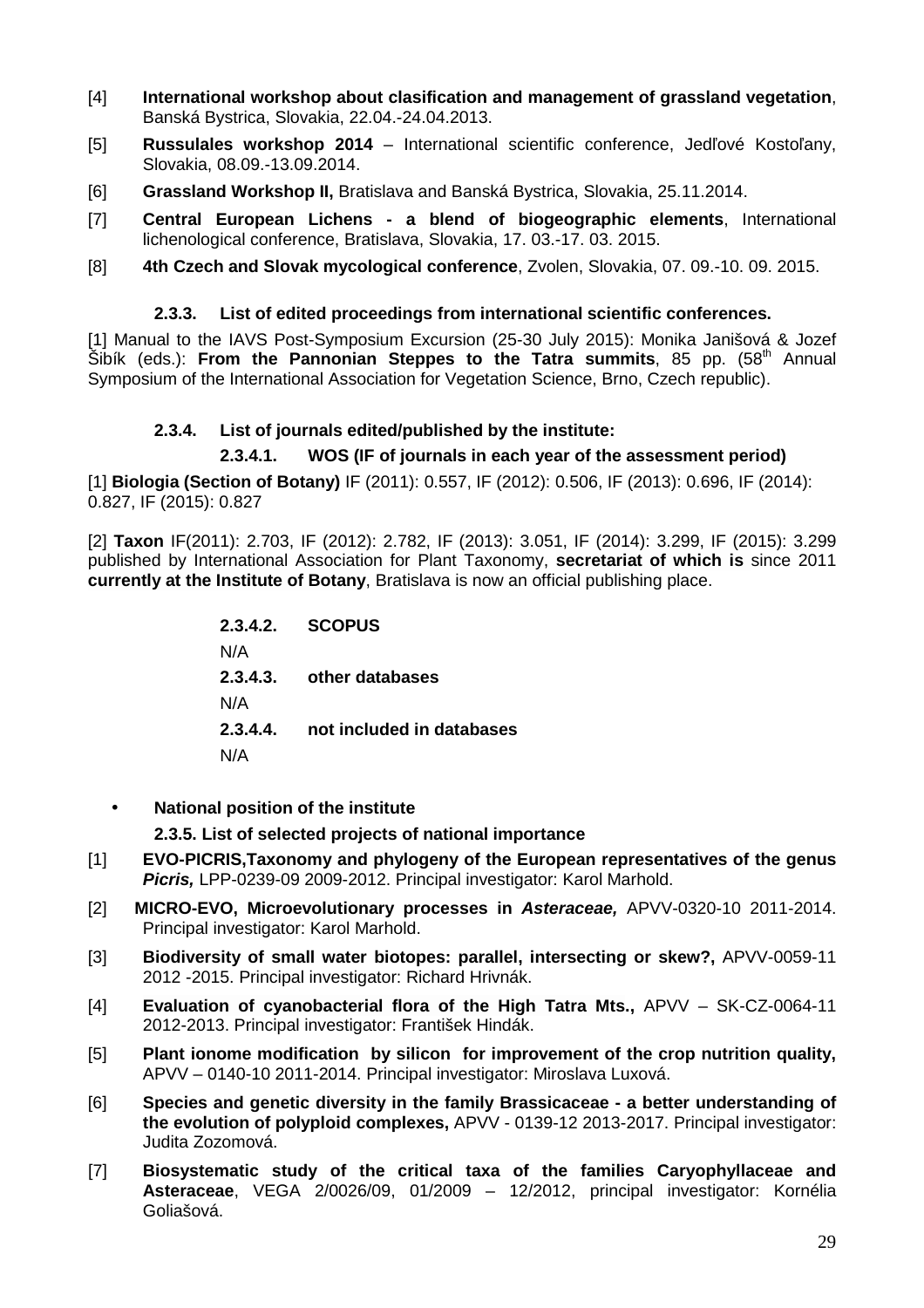- [8] **Phylogenetic relationships in the Alyssum montanum A. repens polyploid complex (Brassicaceae)**, VEGA 2/0087/09, 01/2009 – 12/2012 principal investigator: Judita Zozomová Lihová.
- [9] **Flora of Slovakia: Cyanobacteria/cyanophytes I., thermophilic species**, VEGA 2/0130/10, 01/2010 – 12/2012, principal investigator: František Hindák.
- [10] **Taxonomic revision and species circumscription of European members of Russula section Maculatinae**, VEGA 02/0028/11, 01/2011 – 12/2013, principal investigator: Slavomír Adamčík.
- [11] **Plant Communities of Slovakia. Forest and shrub vegetation**, VEGA 2/0059/11, 01/2011 – 12/2013, principal investigator: Milan Valachovič.
- [12] **Determinants of rarity within Tephroseris longifolia agg.: biosystematic and population-biological approach**, VEGA 2/0074/11, 01/2011 – 12/2014, principal investigator: Monika Janišová.
- [13] **Evolutionary and ecological significance of polyploidy in genera Cyanus and Pilosella (Asteraceae) – study on two systematic levels and two spatial scales**, VEGA 2/0075/11, 01/2011 – 12/2014, principal investigator: Iva Hodálová.
- [14] **The catalogue of non-native species of vascular plants and the analysis of the level of invasion across habitats of Slovakia**, VEGA 2/0098/11, 01/2011 – 12/2014, principal investigator: Mária Zaliberová.
- [15] **Diversity and taxonomy of diatoms of selected gravel and sand-pit lakes in Slovakia with respect to invasive species**, VEGA 2/0113/11, 01/2011 – 12/2014, principal investigator: Alica Hindáková.
- [16] **Habitats with occurrence of halopfytes in the Pannonian lowland vegetation, ecology, dynamics and possible options for restoration**, VEGA 2/0003/12, 01/2012 – 12/2015, principal investigator: Daniel Dítě.
- [17] **Vegetation changes in alpine areas the causes, trends and comparisons**, VEGA 2/0090/12, 01/2012 – 12/2015, principal investigator: Jozef Šibík.
- [18] **Catalogue of Ascomycetes described and/or referred to the genera Hymenoscyphus Gray and Helotium Pers. (Ascomycota, Helotiales)**, VEGA 2/0150/12, 01/2012 – 12/2014, principal investigator: Pavel Lizoň.
- [19] **Speciation and polyploid evolution in Alyssum (Brassicaceae): elucidating evolutionary processes in diversityhotspots**, VEGA 2/0004/13, 01/2013 – 12/2016, principal investigator: Judita Zozomová.
- [20] **Flora of Slovakia orders Caryophyllales, Polygonales and Ericales: biosystematic study of critical taxa**, VEGA 2/0008/13, 01/2013 – 12/2016, principal investigator: Kornélia Goliašová.
- [21] **The role of plant hormones and reactive oxygen species in abiotic stress-induced morphogenic response in barley root tips**, VEGA 2/0019/13, 01/2013 – 12/2015, principal investigator: Ladislav Tamás.
- [22] **Zinc and silicon influence on growth, physiological and metabolic symptoms of salt stress in maize (Zea mays L.) plants**, VEGA 2/0022/13, 01/2013 – 12/2016, principal investigator: Miroslava Luxová.
- [23] **Perception and transduction of stress signals, structural and physiological responses of root cells to high heavy metal concentrations**, VEGA 2/0023/13, 01/2013 – 12/2016, principal investigator: Ján Pavlovkin.
- [24] **Analysis of origin and diversification of Western Carpathian elements of the genus Solenopsora (lichens, Catillariaceae)**, VEGA 2/0034/13, 01/2013 – 12/2016, principal investigator: Anna Guttová.
- [25] **Biosystematics of Taphrina fungi (Ascomycota) in Western Carpathians and Pannonia**, VEGA 2/0051/13, 01/2013 – 12/2016, principal investigator: Kamila Bacigálová.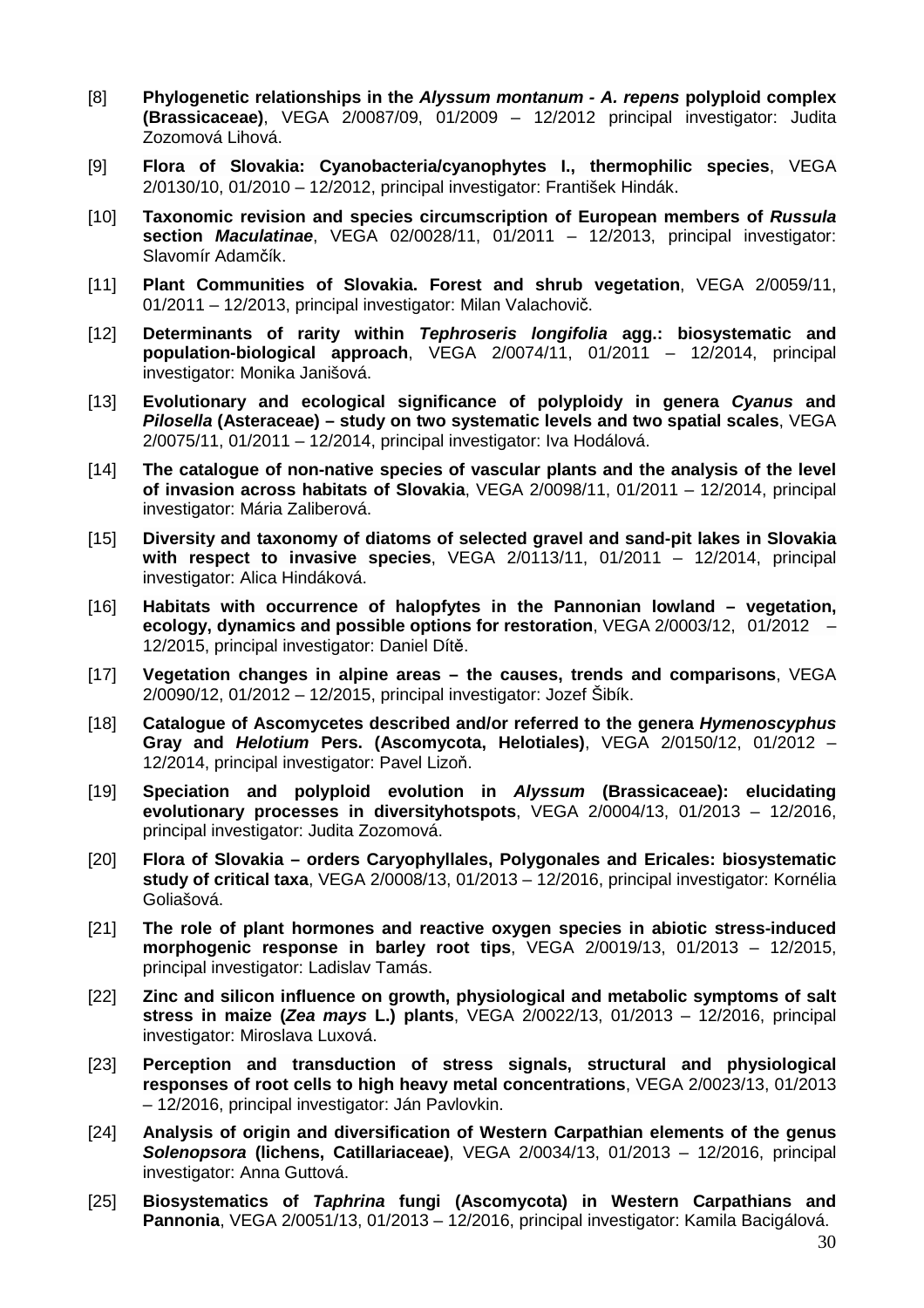- [26] **Flora of Slovakia Cyanobacteria/cyanophytes II. Acidophilic species**, VEGA 2/0073/13, 01/2013 – 12/2015, principal investigator: František Hindák.
- [27] **Biosystematics of the Geoglossum glabrum complex (Fungi, Ascomycota, Geoglossaceae)**, VEGA 2/0088/13, 01/2013 – 12/2016, principal investigator: Viktor Kučera.
- [28] **Management, restoration and diversity of grassland vegetation**, VEGA 2/0099/13, 01/2013 – 12/2016, principal investigator: Katarína Hegedüšová.
- [29] **Alder forest vegetation the role of zonal and micro-site gradients in azonal vegetation**, VEGA 2/0019/14, 01/2014 – 12/2017, principal investigator: Richard Hrivnák.
- [30] **The genus Camarophyllopsis in Europe and North America**, VEGA 02/0075/14, 01/2014 – 12/2017, principal investigator: Slavomír Adamčík.
- [31] **Screening and transformation of data of model centers of biodiversity for understanding of ecological and phylogenetical relationships of rare and endangered species of fungi**, VEGA 2/0008/15, 01/2015 – 12/2018, principal investigator: Pavel Lizoň.
- [32] **Diversity and classification of European grassland vegetation**, VEGA 2/0027/15, 01/2015 – 12/2018, principal investigator: Monika Janišová.
- [33] **Synanthropisation of the forest communities: Analysis of factors affecting distribution of alien plants in forests**, VEGA 2/0051/15, 01/2015 – 12/2018, principal investigator: Ivan Jarolímek.
- [34] **Cyanobacteria and accompanying algae in formation of recent freshwater stromatolites**, VEGA 2/0060/15, 01/2015 – 12/2018, principal investigator: Alica Hindáková.
- [35] **Bioecological study of the genus Soldanella section Soldanella (Primulaceae) in the Carpathians, the Hercynian Mts. and Eastern Alps**, VEGA 2/0088/15, 01/2015 – 12/2018, principal investigator: Marek Slovák.
- [36] **Why are some species narrowly endemic while their congeners are geographically widespread? Role of biological traits and genetic variability studied in the three groups of the closely related taxa from the family Asteraceae**, VEGA 2/0096/15, 01/2015 – 12/2018, principal investigator: Barbora Šingliarová.

# **2.3.6. Projects of the Slovak Research and Development Agency (APVV)**

## **EVO-PICRIS,Taxonomy and phylogeny of the European representatives of the genus Picris LPP-0239-09 2009-2012. Principal investigator: Karol Marhold.**

We have studied taxonomic relationships of two subspecies of highly polymorphic Picris hieraciodes, particularly subsp. hieracioides and subsp. umbellata, and their phylogenetic relatedness to closely allied species, P. hispidissima, P. japonica, P. olympica and P. nuristanica. Karyological analyses involving direct chromosome counting, estimation of DNA ploidy level and absolute DNA content; and genetic analyses, particularly sequences of coding and non coding regions of nuclear and chloroplast DNA were applied to resolve outlined questions. Concerning the karyological variation all studied species are diploids with 2n=2x=10. The exception presented two populations of Picris hieraciodes subsp. umbellata which harboured triploid (2n=3x=15) and tetraploid individuals (2n=4x=20). Absolute DNA contents of diploids, triploids and tetraploids varied considerably. Genetic markers revealed large and complex variation within both subspecies of P. hieracioides, which most probably reflects evolution of this species during and after Pleistocene glaciations. In addition, hybridisation between both subspecies and among their internal genetic lineages was proved. Genetic and karyological variation of other analysed taxa (P. hispidissima, P. japonica, P. olympica and P. nuristanica) indicated very close relationship of all those species to polymorphic P. hieracioides.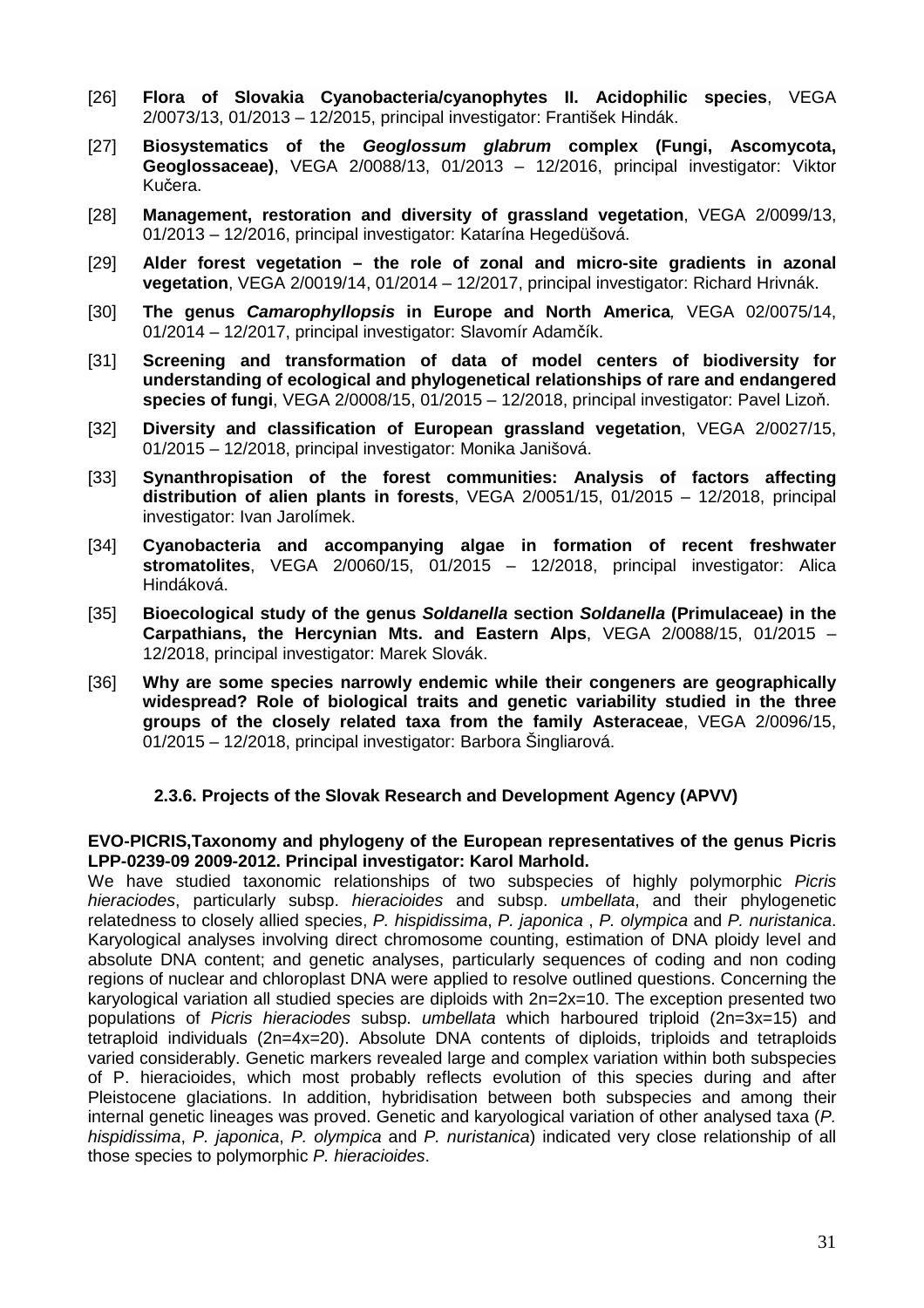### **MICRO-EVO, Microevolutionary processes in Asteraceae APVV-0320-10 2011-2014. Principal investigator: Karol Marhold.**

The aim of the project was to address principal questions concerning microevolutionary processes, including speciation and polyploid evolution in selected representatives of the family Asteraceae. We addressed also confusing taxonomic treatments of the studied species complexes and proposed new taxonomic concepts reflecting their evolutionary history. Molecular methods and flow cytometric applications, together with the methods of multivariate morphometrics and hybridisation experiments were employed in the course of the project. We obtained significantly new insights and a comprehensive view on the evolution of the studied representatives of the genera Cyanus, Jacobaea, Picris, Pilosella and Taraxacum. The results obtained have a broader impact beyond the individual study cases, contributing towards a better understanding of various aspects of evolution in this highly variable plant family**.** 

#### **Biodiversity of small water biotopes: parallel, intersecting or skew? APVV-0059-11 2012 - 2015. Principal investigator: Richard Hrivnák.**

The project focused on biodiversity of natural and anthropogenic small size aquatic biotopes with stagnant water (ponds) in Slovakia. In Europe, ponds form a significant part of the continental freshwater resource with an enormous natural and social value. Ponds often represent "hot spots" of biodiversity and usually dwell more species than larger water bodies. The project had an ambition to reflect the all-European call for research of small water biotopes (European Pond Conservation Network manifesto), to which no appropriate attention have been paid both in Slovakia and worldwide. The main objective of the project was complex description of the diversity of macrophytes and important groups of invertebrates (Odonata, Ephemeroptera, Trichoptera, Plecoptera and Diptera) inhabiting various types of ponds in Slovakia. Practical objective of the project was to characterize conditions, which will assure preservation of the highest biodiversity of ponds and to identify indicator taxonomic group or groups with potential to represent the overall biodiversity of these biotopes. We proposed a series of guidelines for conservation practitioners to preserve and maintain high biodiversity of ponds.

#### **Evaluation of cyanobacterial flora of the High Tatra Mts. APVV – SK-CZ-0064-11 2012-2013. Principal investigator: František Hindák.**

Within the project a complete evaluation of old published data on cyanobacteria in the High Tatra Mts was provided. Natural materials were collected from different biotopes, documented by micrographs and cultures. The main attention has been focused on microflora of peat-bog litoral of tarns, and sub/aeric localities. Populations of Scytonematopsis (S. starmachii), Stigonema (S. informe) and Phormidium (P. favosum) from calcic streams and Katagnymene accurata from tarns were studied in details.

#### **Plant ionome modification by silicon for improvement of the crop nutrition quality APVV – 0140-10 2011-2014. Principal investigator: Miroslava Luxová.**

The main objective of the project was to find out the effect of silicon on ionome of plants and to broaden the knowledge and practical application of the protective role of silicon against toxic effect of some mineral elements. We focused mainly on the already known alleviating function of Si in toxicity of cadmium and increased concentration of zinc and we investigated this ability in other potentially toxic mineral elements (As, Sb). Important crop species represent experimental material (Zea mays;Sorghum bicolor) and eventually some additional selected model species. In evaluation of the effect of silicon on toxic influence of selected mineral elements we will investigate the following parameters: growth parameters, concentration of investigated elements, and other macro and microelements in relation with the changes of ionome in plant organs, tissues, cells and cell walls; physiological conditions of plants; structural characteristics and conditions of plants; oxidative status; deposition of Cd in plant cell walls and changes in expression of proteins under influence of silicon.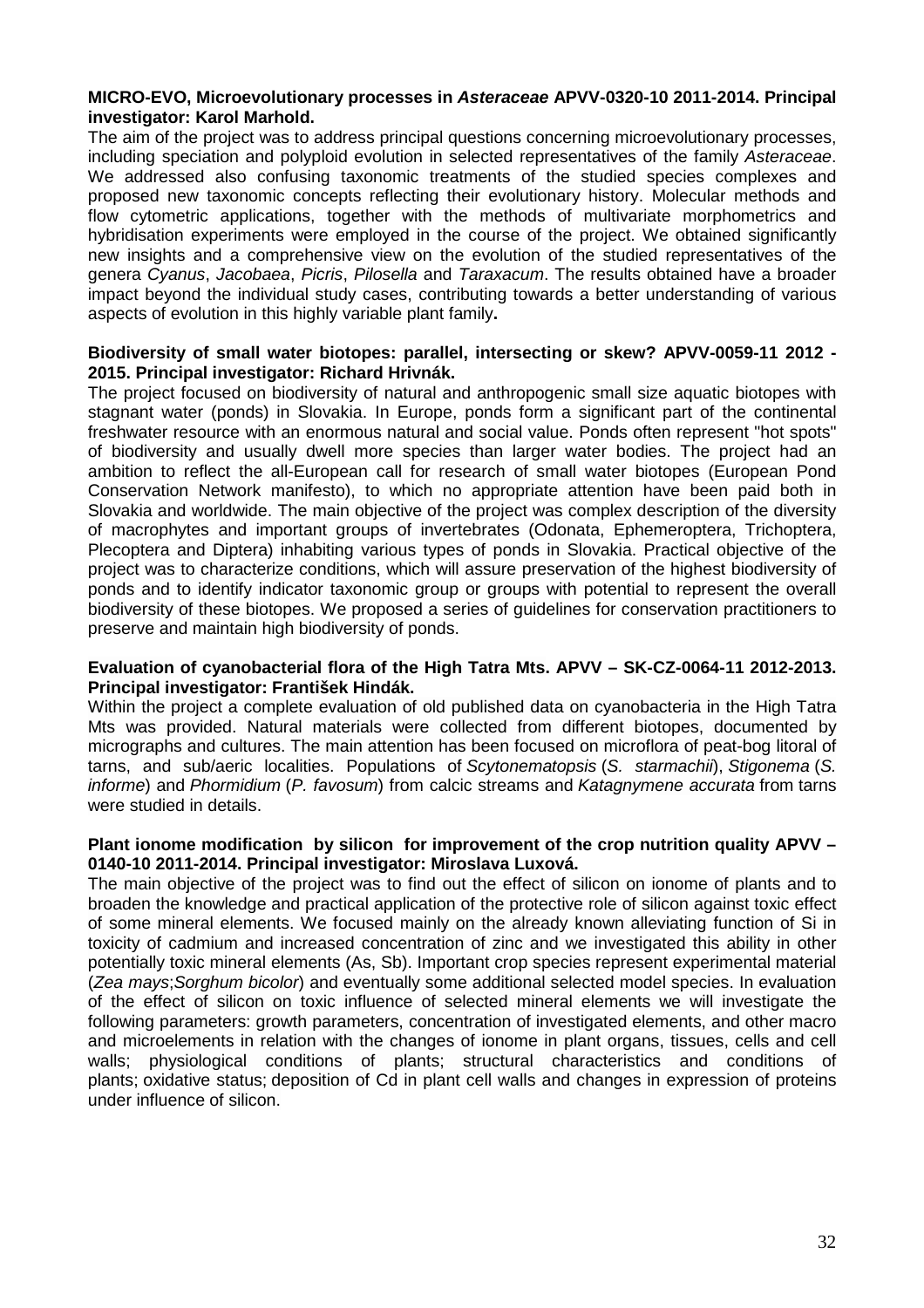#### **Species and genetic diversity in the family Brassicaceae – a better understanding of the evolution of polyploid complexes APVV - 0139-12 2013-2017. Principal investigator: Karol Marhold.**

The proposed project addresses polyploid evolution by conducting a comparative study of polyploid complexes from three different tribes of Brassicaceae. Polyploidy is an evolutionary significant phenomenon widespread in the angiosperms, but still poorly understood especially when considering non-model species. Our main aim is to get insights into the patterns and processes of polyploid evolution in natural populations. We focus on diversity centres of the studied polyploid complexes, representing hotspots of genetic and species variation and highly dynamic systems from a micro-evolutionary perspective. We aim at reconstructing main evolutionary forces and speciation processes acting in these crucifers, and in polyploid complexes in general. Particular topics and hypotheses, addressed in the project, concern (a) the rate of autoand allopolyploidy in the studied species complexes, and independent/recurrent origins of the polyploids; (b) micro-evolutionary processes and population history of the polyploid complexes in the current centres of diversity, testing the "refugia-within-refugia" concept; (c) common and different patterns and mechanisms of the evolution in related diploid and diploid/polyploid species complexes evolving in the same area and environmental context; (d) invasive behaviour of plants of different ploidy levels within the same species/species groups; and (e) species circumscriptions and taxonomic concepts in the polyploid complexes.

## **2.3.7. Projects of the Scientific Grant Agency of the Slovak Academy of Sciences and the Ministry of Education (VEGA)**

#### **Plant Communities of Slovakia. Forest and shrub vegetation, VEGA 2/0059/11, 01/2011 – 12/2013, principal investigator: Milan Valachovi**č**.**

The development of syntaxonomical survey of all vegetation units from the forest and shrubby vegetation occurred at territory of Slovakia. The project represents a last part and finalization of long-term program Plant Communities of Slovakia, which started at the beginning in last decade of twentieth century. The result of whole program will be a comprehensive Slovak vegetation survey – a work of highest national importance. At the same time this work will be a part of international efforts under the program European Vegetation Survey and modern tool and practical instrument for nature conservation and landscape management. The aims of project are (i) differentiation of vegetation units with application of relevant approaches and statistical methods, (ii) analyses of floristical and ecological variability and chorological characteristics, (iii) solution syntaxonomy of forest and shrubby communities in broadly Central-European region under international cooperation and by help of case studies. The main output of project will be a monography Plant Communities of Slovakia 6, presenting the result of classification and description of all recognized units including the occurrence (distribution), ecology, dynamics (succession) and threat. Large synoptic tables will be enclosed. This publication has ambition to be basic syntaxonomical work completing almost one hundred yearlong phytosociological research of forests in Slovakia and endeavours of several generations of botanists.

#### **Vegetation changes in alpine areas – the causes, trends and comparisons, VEGA 2/0090/12, 01/2012 – 12/2015, principal investigator: Jozef Šibík.**

The species richness of the plant communities varies significantly in alpine regions. The interactions among plant species in various abiotic environments determine the productivity, vegetation structure and species composition of the communities, as well as the diversity of functional types. Human activities play a significant role in all the ecosystems on Earth, including alpine. In many cases, it is difficult to decide whether and which changes of biodiversity were caused by human impacts and which by natural processes. The study of the impacts of both could help us to understand the complicated relationships within high-altitude ecosystems. The main targets of the research are: I) the study of diversity and species interactions on both, species and population level, and their interactions with abiotic environment; and II) the study of impacts of grazing on presence and diversity of functional types in selected alpine plant communities along environmental and geographical gradients. The main targets of the research are: I) the study of diversity and species interactions on both, species and population level, and their interactions with abiotic environment; and II) the study of impacts of grazing on presence and diversity of functional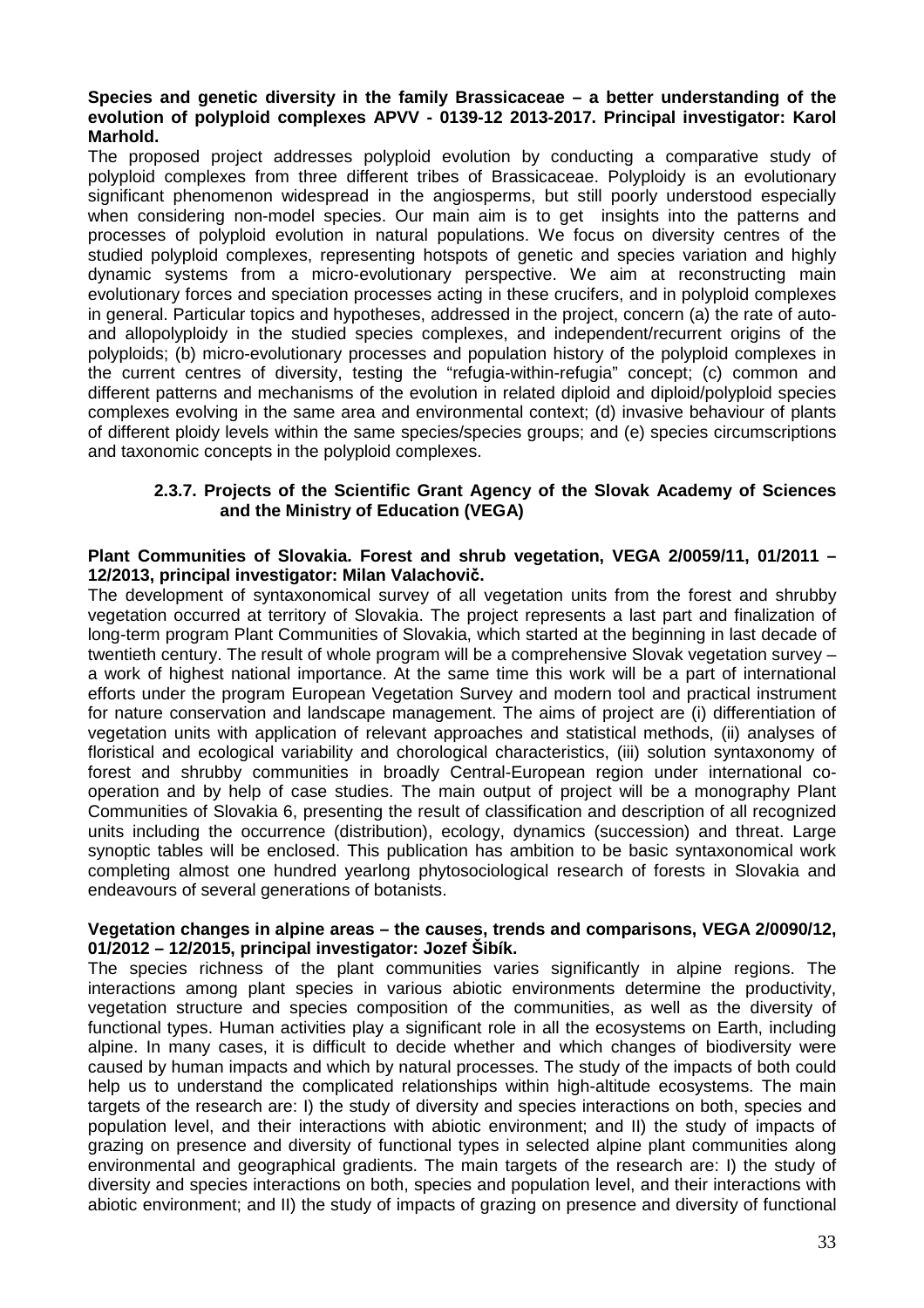types in selected alpine plant communities along environmental and geographical gradients. The interactions will be evaluated considering other habitat characteristics, paying particular attention to determining their role in individual plant communities across various mountain ranges, in relation to intensity of the interactions and their relative significance. **This project has been evaluated by VEGA committee as a project with significant results.** 

### **Speciation and polyploid evolution in Alyssum (Brassicaceae): elucidating evolutionary processes in diversityhotspots, VEGA 2/0004/13, 01/2013 – 12/2016, principal investigator: Judita Zozomová.**

In the project we concentrate on Alyssum populations in diversity hotspots of the (Sub-) Mediterranean areas, addressing the polyploid A. montanum-A. repens complex, high-alpine polyploid A. cuneifolium s.l., and the predominantly diploid A. sect. Odontarrhena. Our goals are to revise species circumscriptions, reconstruct phylogenetic relationships and evolutionary history, identify and understand major processes that have driven diversification and speciation of the studied groups. We generated an online-available database of all chromosome number reports published so far in Alyssum, which was necessary to stimulate further evolutionary studies in the genus. We expect to obtain a first general picture of the evolution of Alyssum and confront it with other predominantly Mediterranean plant groups. Our studies will contribute to better understanding of plant diversity and evolution in the regions identified as Mediterranean biodiversity hotspots, as well as to effective biodiversity conservation.

#### **Flora of Slovakia – orders Caryophyllales, Polygonales and Ericales: biosystematic study of critical taxa**, **VEGA 2/0008/13, 01/2013 – 12/2016, principal investigator: Kornélia Goliašová.**

The proposed project is focused on taxonomic revision of representatives of the orders Caryophyllales (families Amaranthaceae, Caryophyllaceae), Polygonales (families Polygonaceae, Plumbaginaceae) and Ericales (family Primulaceae) in Slovakia. Special attention will be given to several polymorphic groups in the genera Cerastium, Chenopodium, Kali, Persicaria, Polygonum, Primula, Rumex, Silene and Soldanella in Central Europe. We will address their nomenclature, infrageneric and infraspecific morphological and karyological variability, systematic relationships, and current distribution, applying both traditional and modern taxonomic methods. The main output will be the monograph Flora of Slovakia VI/4. Papers in CC and other journals, and an update of the database Dataflos are planned as well. Slovak botanical nomenclature will be comprehensively revised, improving inadequate names and proposing new names. An open access database of Slovak current and historical names of vascular plants will be developed.

#### **The role of plant hormones and reactive oxygen species in abiotic stress-induced morphogenic response in barley root tips**, **VEGA 2/0019/13, 01/2013 – 12/2015, principal investigator: Ladislav Tamás.**

As sessile organisms, plants have to cope with their ever-changing environment. To survive, they evolved a large variety of distinct morphological and physiological adaptation mechanisms in order to overcome the toxic effects of numerous unfavourable external stimuli. In addition, hormones have been recently identified as a crucial and integral component of stress response. Reactive oxygen species (ROS) are very important signals mediating developmental and stress responses through the regulatory action of plant hormones. In order to gain more insight into the role of hormones and ROS in abiotic stresses-induced morphogenic response, the aim of the present proposal is the analysis of potential relationships between stress-induced morphogenic response, altered hormone homeostasis and ROS accumulation under abiotic stresses in barley root tip.

#### **Analysis of origin and diversification of Western Carpathian elements of the genus Solenopsora (lichens, Catillariaceae), VEGA 2/0034/13, 01/2013 – 12/2016, principal investigator: Anna Guttová.**

The project aims to explore genetic variation patterns of the populations of placodioid species of the lichen genus Solenopsora occurring in the Western Carpathians. The research will look at this variation across European part of the distributional areas with a focus on the status of the populations situated on the periphery of the distributional range (e.g. Western Carpathians), at the distribution of the variation across various spatial scales and at the identification of significant breaks in gene flow and any geographical features which correspond to them. The results will also bring social profitability, as they will contribute to the assessment of total diversity of the studied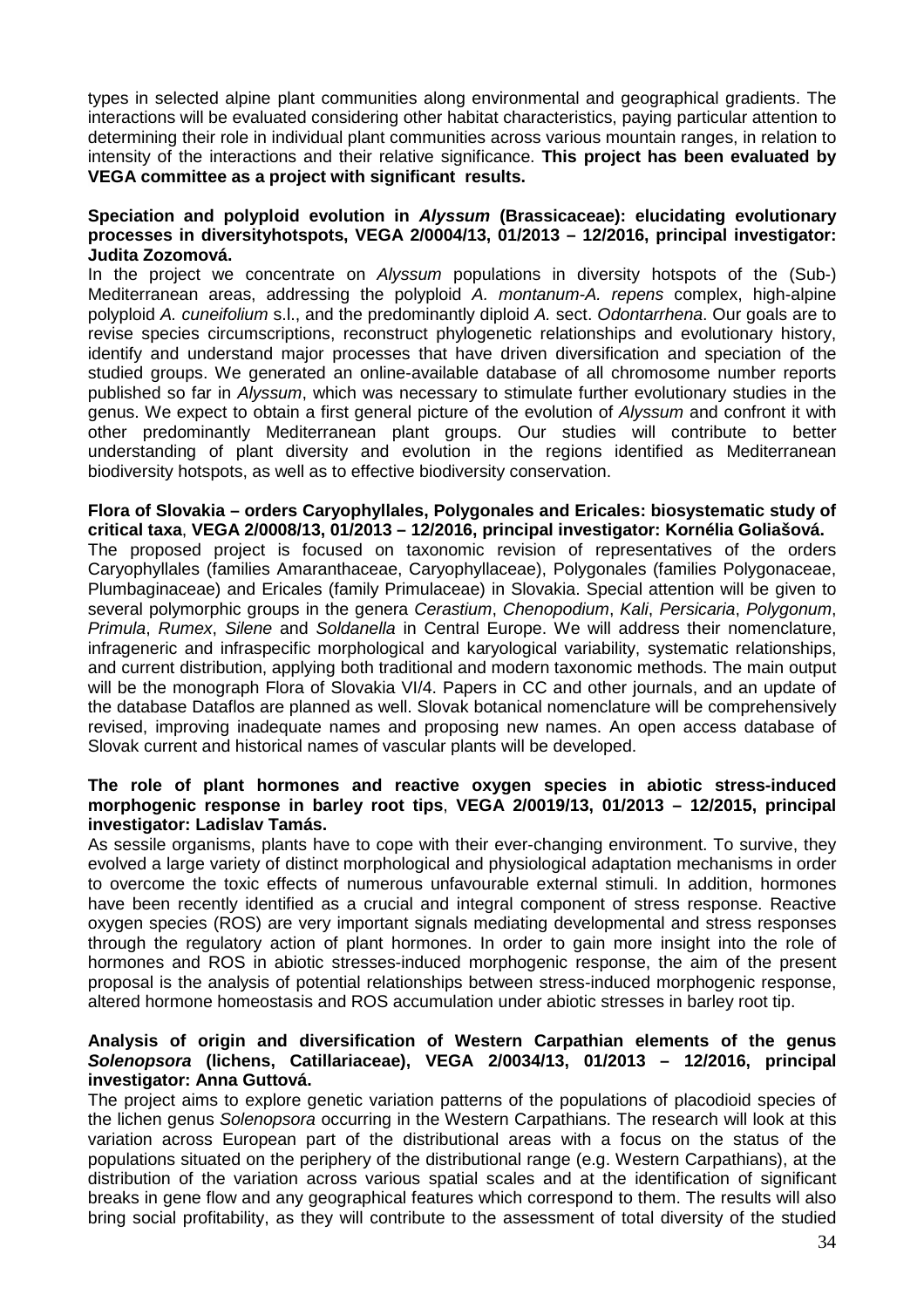habitats. The scientific goal of our project is to explore the genetic variation patterns of the placodioid species of the lichen genus Solenopsora A. Massal. which occur in the Carpathians with specific aims to: 1) disclose genetic variation of the populations of the Carpathian Solenopsora species in European part of their distributional area(s), with a specific focus on the status of the populations situated on the periphery of the distributional range (Western Carpathians, Belgium, Germany, Great Britain) – does it reflect e.g. genetic impoverishment due to restricted gene flow into the small and fragmented populations, or a) do the genetic patterns suggesting recent dispersal (range expansion) or b) suggesting presence of old, relict, isolated populations, or c) does the genetic differentiation take place due to random processes operating in small, peripheral populations - i.e., genetic drift; 2) find out how is the genetic variation distributed across various spatial scales (population, region, biomes) in European continent and whether we may observe any specific patterns in its distribution; 3) to find out whether there are any significant breaks in gene flow and hypothesize whether there are any geographic features (e.g. also barriers) which correspond to them. Important scientific issue will be to address the question whether the secondary substance profiles in the studied Solenopsora species, including difficult-to-identify or accessory substances, can provide an insight into diversification processes across their distributional range in Europe.

#### **Biosystematics of Taphrina fungi (Ascomycota) in Western Carpathians and Pannonia**, **VEGA 2/0051/13, 01/2013 – 12/2016, principal investigator: Kamila Bacigálová.**

The project is aimed at studying the systematics of the phytopathogenic fungi of the genus Taphrina. The goal of this project is to evaluate the genetic variability of the taxa occurring on the species of the families Rosaceae, Ulmaceae and Betulaceae in ecosystems of the Western Carpathians and the adjacent Pannonian area. Regarding the irregularity of their natural occurrence, it will be necessary to specify the knowledge of their biology, ecology, the area of occurrence and their host plants, in context with ongoing global changes and their impact on ecosystems. The obtained results will have the society-wide contribution, since they will contribute to knowledge of the total diversity of the studied fungal taxa, not only in the Western Carpathians but also in European and world context.

#### **The genus Camarophyllopsis in Europe and North America**, **VEGA 02/0075/14, 01/2014 – 12/2017, principal investigator: Slavomír Adam**č**ík.**

Camarophyllopsis is insufficiently known genus of basidiomycetes without a consumer and commercial value. Recently, 10 species are described from the area of Europe, 8 from area of North America (USA) and 9 more from other parts of the world. In area of central Europe are often reported only C. atropuncta, C. foetens and C. shulzeri, C. foetens is the only species reported from Slovakia. There are other six unreported species in the area of Slovakia according to our preliminary field observations (unpublished data). The aim of proposed project is, therefore, the preparation for a modern European identification guide covering Camarophyllopsis taxa (based on collections from the area of Europe and North America). Other aim of the project is confirm or disprove transatlantic distribution pattern of some species. The first phylogenetic study revealed polyphyly of the genus, part of the species have been combined in the genus Hodophilus and one species is described in a new genus Lamelloclavaria. Multi-locusphylogenetic analyses of European and North American material of Hodophilus species with naphthaleneodours reveal no species with transatlantic distributions. Five species of this group are recognised in North America, including two new to science.

#### **Synanthropisation of the forest communities: Analysis of factors affecting distribution of alien plants in forests**, **VEGA 2/0051/15, 01/2015 – 12/2018, principal investigator: Ivan Jarolímek.**

Invasion of alien species, especially during the last decades, represents growing threat for the diversity of natural habitats, including forests. While considerable attention was already paid to anthropogenic and ruderal vegetation in the urban environments and built-up areas, only very few studies focused on the alien species in forest habitats, as forests appeared to be more resistant to invasions by alien plants. Recent studies revealed that it was only a temporary phenomenon and many forest habitats are continually being invaded by alien species, what is negatively affecting their biodiversity. The aim of the project is to evaluate the level of invasion of various types of forest habitats and to characterize the effect of selected environmental factors, type of forest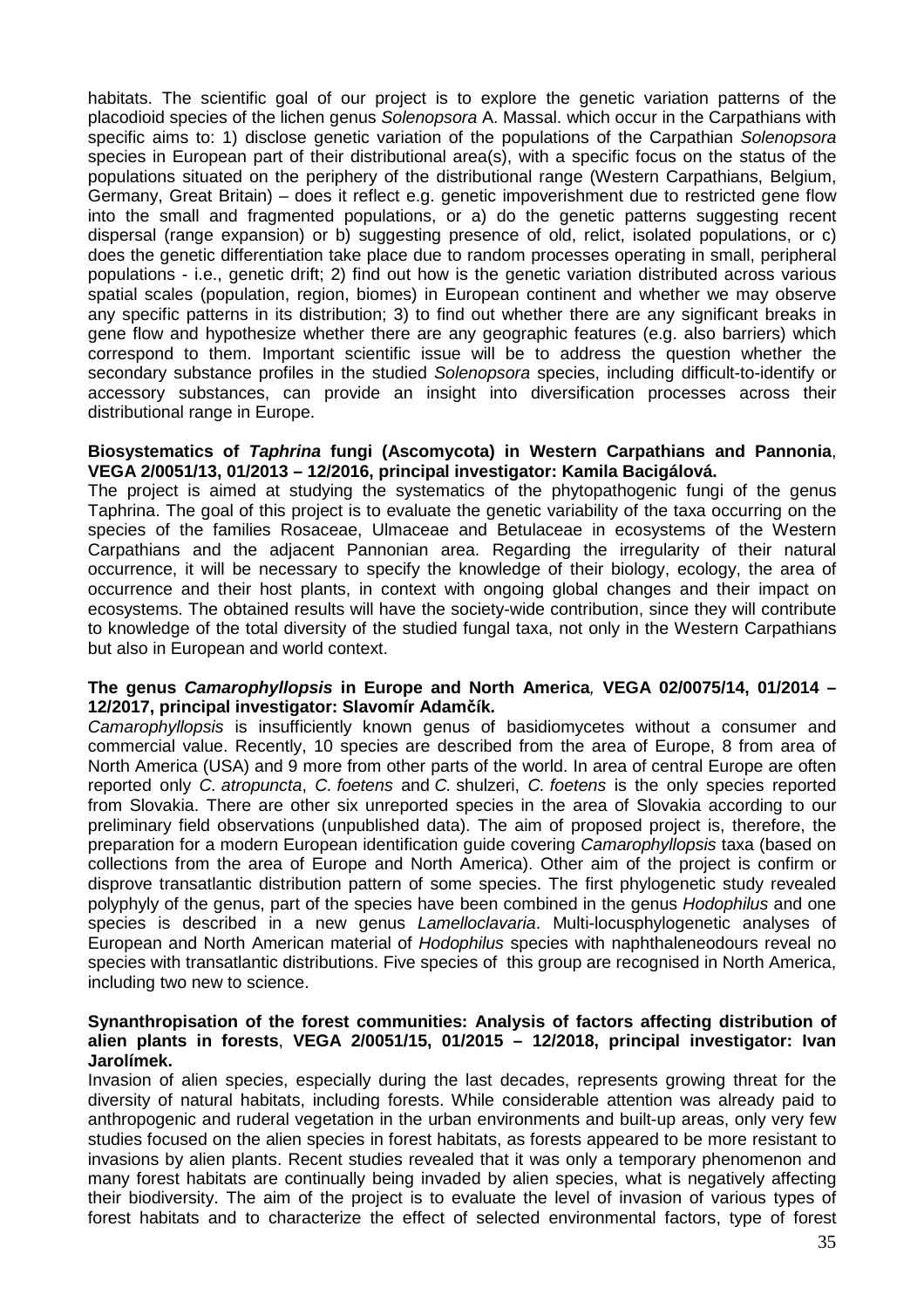management and changes in horizontal and vertical structure of the stands on the level of invasion of the stands.

#### **Why are some species narrowly endemic while their congeners are geographically widespread? Role of biological traits and genetic variability studied in the three groups of the closely related taxa from the family Asteraceae**, **VEGA 2/0096/15, 01/2015 – 12/2018, principal investigator: Barbora Šingliarová.**

The project aims at study of determinants of species rarity in thethree model groups from the family Asteraceae (Tephroseris longifolia agg., Cyanus napulifer group and Pilosella alpicola group) by comparing various biological traits and genetic diversity of the rare (often endemic) and widespread congeners. A combined approach including geneticanaly sesemploy in ghighly variable molecular markers (AFLP, SSRs) as well as analyses of fitness, ecological niche and spreading potential (by common garden experiments, GIS digitallayers, soil analyses) will be applied. Results of the project will bring valuable information on specific factors determining range size in selected plant groups from Asteraceae family, but also help to find common features and more general regularities in unravelled patterns and processes. Moreover, outputs of this project will serve as a baseline for conservation recommendations as each of systematic groups investigated harbours also taxa endangered by recent human activities.

# **2.3.8. Projects of SAS Centres of Excellence**

N/A

# **2.3.9. National projects supported by EU Structural Funds**

**In monitoring period: EU structural funds – OP Science and research (OP Veda a výskum): KRA-BIO Center of excellens for protection and use of landscape and for biodiversity, NFP26240120010, 2009–2011, IB SAS co-investigator. Coordinator: Karol Marhold.** 

The Institute of Botany SAS participated in the following project activities. 1.1. building-up the centre for Geographic Information Systems and remote sensing; 2.1 building-up Identification and Documentation Centre for Biodiversity; and 3.1. building-up the centre for systematic, taxonomy, phylogeny, phylogeography and evolution biology. The project supported creation of uniform network of institutions focused on biodiversity research, and nature and landscape protection. It strengthened research infrastructure and facilities, particularly through equipment for biosystematic and ecological studies.

# **2.3.10. List of journals (published only in the Slovak language) edited/published by the institute:**

**2.3.10.1. WOS (IF of journals in each year of the assessment period)**  N/A

**2.3.10.2. SCOPUS** 

N/A

**2.3.10.3. Other databases** 

N/A

# **2.3.10.4. Not included in databases**

Bulletin Slovenskej botanickej spoločnosti (http://sbs.sav.sk/SBS1/content.html) Spravodajca Slovenskej mykologickej spoločnosti Catathelasma

Limnologický spravodajca (http://www.sls.sav.sk/spravodajca.html)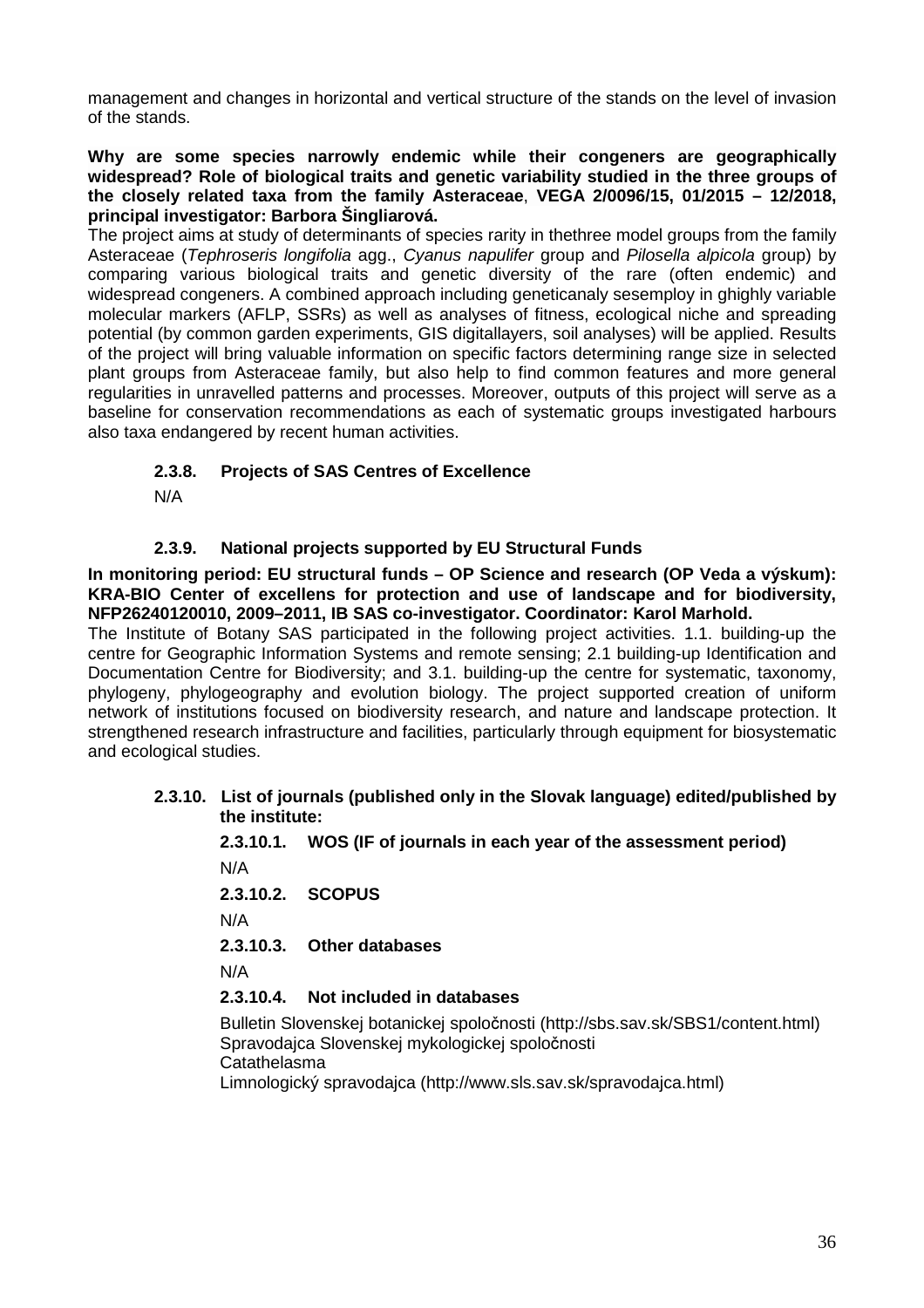# • **Position of individual researchers in an international context**

# **2.3.11. List of invited/keynote presentations at international conferences, as documented by programme or invitation letter**

- [1] **Marhold K.** Future of botanical monographs in context of modern research activities. In Botany 2012, the next generation, Columbus, Ohio, USA, 7. –11.7.2012.
- [2]Č**iamporová M., Kenderešová L.** Root growth and morphology responses to Cd and Ni of two maize hybrids differing in metal tolerance. Seminary "Effects of heavy metals on physiologcal processes and surface lipid composition in selected plants", Plant physiology and Soils biology department, Kryvyi Rig botanical garden NAS of Ukraine, Krivoj Rog, Ukraine, 22.8.2012.
- [3] **Marhold K.,** Kolarčik V., **Ku**č**era J., Slovák M., Španiel S., Zozomová-Lihová J.** Revision of taxonomic position of rare species and infraspecific taxa with examples from the genera Alyssum, Cyclamen and Onosma. Utilization of genetic approaches for effective conservation of endangered species, Regional workshop of the ConGRESS project, Zvolen, 25.–27.1.2012.
- [4] **Galvánek D.** Dry grasslands in Slovakia current state, restoration and management. Concepts for modern management of xeric grasslands between nature conservation and agriculture, Criewen, Germany, 26.–27. 9. 2013.
- [5] **Hindák F.** Thermal cyanobacteria from Slovakia. 32nd Conference PFS, Konin-Mikorzyn, Poland, 20.–23. 5. 2013.
- [6] **Janišová M.** The role of surrounding landscape in determining species richness of mesic grasslands in Pannonian Basin and Carpathian Mts. VIII. Carpathian Basin Biological Symposium. I. Sustainable development in the Carpathian Basin, Budapest, Hungary, 21.– 23. 11. 2013.
- [7] **Marhold K.** Basic rules of plant nomenclature. Brassicaceae An Introduction to familywide Biodiversity II, Workshop within the DFG Priority Programme, Adaptomics' 1529, University of Heidelberg, Germany, 24.–25.10.2013.
- [8] **Marhold K.** Current studies in the genus Cardamine. Brassicaceae An Introduction to family-wide Biodiversity II, Workshop within the DFG Priority Programme, Adaptomics' 1529, University of Heidelberg, Germany, 24.–25.10.2013.
- [9] **Šibík J.** Why Turboveg? The advantages of time-tested and widely used software package for managing vegetation databases. Alaska Arctic Vegetation Archive Workshop, Boulder, Colorado, USA, 14.–16.10.2013.
- [10]Č**iamporová M.,** Nadubinská M., Banásová V.: Characteristics of the selected metalliferous and non-metalliferous localities in Slovakia: biotopes and populations of Arabidopsis species. Final Seminar of the Excursion 300472 Cell Imaging and Ultrastructure Research University of Vienna, Austria, 1.7.2014.
- [11] **Janišová M.**: Diversity of European grassland vegetation. NASSTEC Summer School 2015, Gijon, Spain, 12.9.2015.
- [12]Breen A. L., **Šibík J.**, Druckenmiller L., Boggs K., Boucher T., Chasníková S., Cooper D. J., Ebersole J. J., Epstein H. E., Gould B., Hennekens S. M., Jorgenson T., Kade A., Lee M., Peet R., Raynolds M. K., Schickhoff U., Talbot S., Tweedie C., Villarreal S., Wirth L., Walker M. D., Webber P. J., Walker D. A.: The Alaska Arctic Vegetation Archive (Alaska-AVA): A report on the status of the AVA and an application in northern Alaska, focusing along the Dalton Highway. 21. 7. 2015, Ecoinformatics: demonstartion of new software developments and analytical methods. 58th Annual Symposium of the IAVS, Brno, Czech republic, 19-24.7.2015.
- [13]Fér T., Schmickl R. E., Záveská E., Pospíšilová M., Leong-Škorničková J., Šída O., Poulsen A.D., Newman M. F., Kress J. W., **Marhold K.**: Reconstruction of the phylogeny of the family Zingiberaceae using Hyb-Seq approach. In: Mohanan K.V., Dan M., Devipriya V.,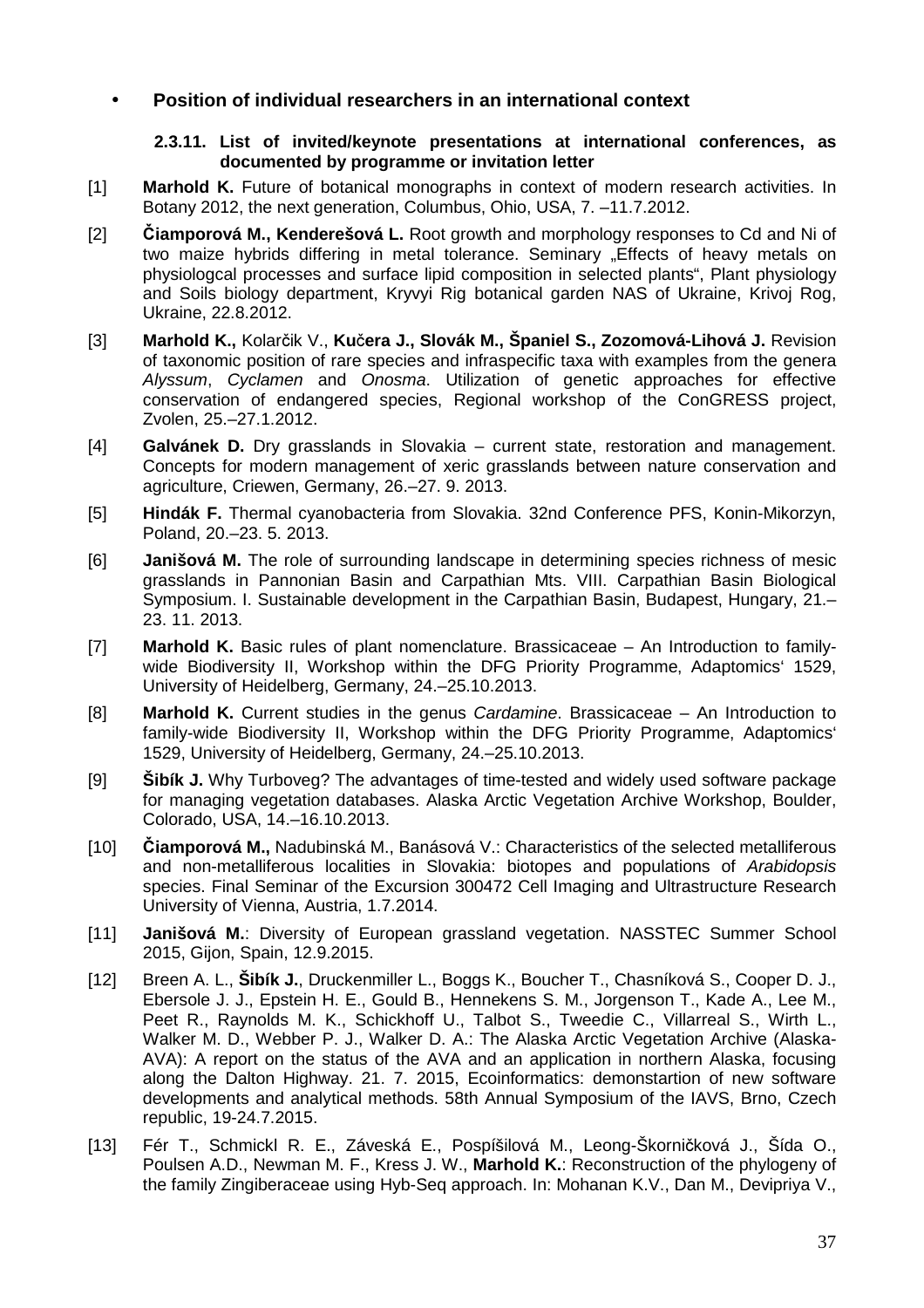Sabu M., Aishwarya K., Sreejith P.E., Aswathi P., Linu N. K., eds., Advancements in Angiosperm systematics and conservation, University of Calicut, India, 19-21.11.2015.

#### **2.3.12. List of researchers who served as members of the organising and/or programme committees**

- [1] **Slavomír Adam**č**ík**, International Symposium "Fungi of Central European Old-Growth Forests" Český Krumlov, Czech republic, member of programme committee, 2015.
- [2] **Daniel Dít**ě, Floristic course in Ružomberok, Slovakia, member of organization committee, 2015.
- [3] **Zuzana Fa**č**kovcová**, Central European Lichens a blend of biogeographic elements, Bratislava, Slovakia, member of organization committee, 2015.
- [4] **Anna Guttová**, Central European Lichens a blend of biogeographic elements, Bratislava, Slovakia, member of programme committee, 2015.
- [5] **Monika Janišová**, 12th European Dry Grassland Meeting, Mainz, Germany, member of organization committee, 2015.
- [6] **Monika Janišová**, 58th Annual Symposium of IAVS, Brno, Czech republic, member of organization committee, 2015.
- [7] **Monika Janišová**, 10th European Dry Grassland Meeting, Zamosc, Poland, member of programme committee, 2013.
- [8] **Ivan Jarolímek**, The 11 International Conference Synanthropization of Flora and Vegetation, Poznan and Obrzysko, Poland, member of scientific committee, 2014.
- [9] **Alica Košuthová**, Central European Lichens a blend of biogeographic elements, Bratislava, Slovakia, programme and organisation coordinator, 2015.
- [10] **Viktor Ku**č**era**, 4th Czech and Slovak scientific mycological conference, Brno, Czech republic, programme and organisation coordinator, 2015.
- [11] **Anna Lackovi**č**ová**, Central European Lichens a blend of biogeographic elements, Bratislava, Slovakia, member of programme committee, 2015.
- [12] **Pavel Lizo**ň, 3rd Czech and Slovak scientific mycological conference, Olomouc, Czech republic, programme and organisation coordinator, 2013.
- [13] **Karol Marhold**, Advancements in Angiosperm systematics and conservation, Calicut, India, member of organisation & programme committee, 2015.
- [14] **Karol Marhold**, Botany 2015 Science and Plants for People, Edmonton, Alberta, Canada, member of programme committee, 2015.
- [15] **Karol Marhold**, Botany 2014 New frontiers in botany, Boise, Idaho, USA, member of organisation committee, 2014.
- [16] **Slavomír Adam**č**ík**, Russulales workshop 2014 International scientific conference, Jedľové Kostoľany, Slovakia, member of organisation and programme committee, 2014.
- [17] **Miroslav Cabo**ň, Russulales workshop 2014 International scientific conference, Jedľové Kostoľany, Slovakia, member of organisation and programme committee, 2014.
- [18] **Karol Marhold**, Botany 2013 Celebrating Diversity!, New Orleans, USA, member of organisation committee, 2013.
- [19] **Karol Marhold**, XIV OPTIMA Meeting, Palermo, Italy, member of programme committee, 2013.
- [20] **Karol Marhold**, Botany 2012 The next Generation, konference of American botanical societies, Columbus, Ohio, USA, member of organisation committee, 2012.
- [21] **Karol Marhold**, The Future of Botanical Monography: an international workshop, Smolenice, Slovakia, member of organisation and programme committee, 2012.
- [22] **Michal Martinka**, Microscopy Conference 2013, Regensburg, Germany, member of programme committee, 2013.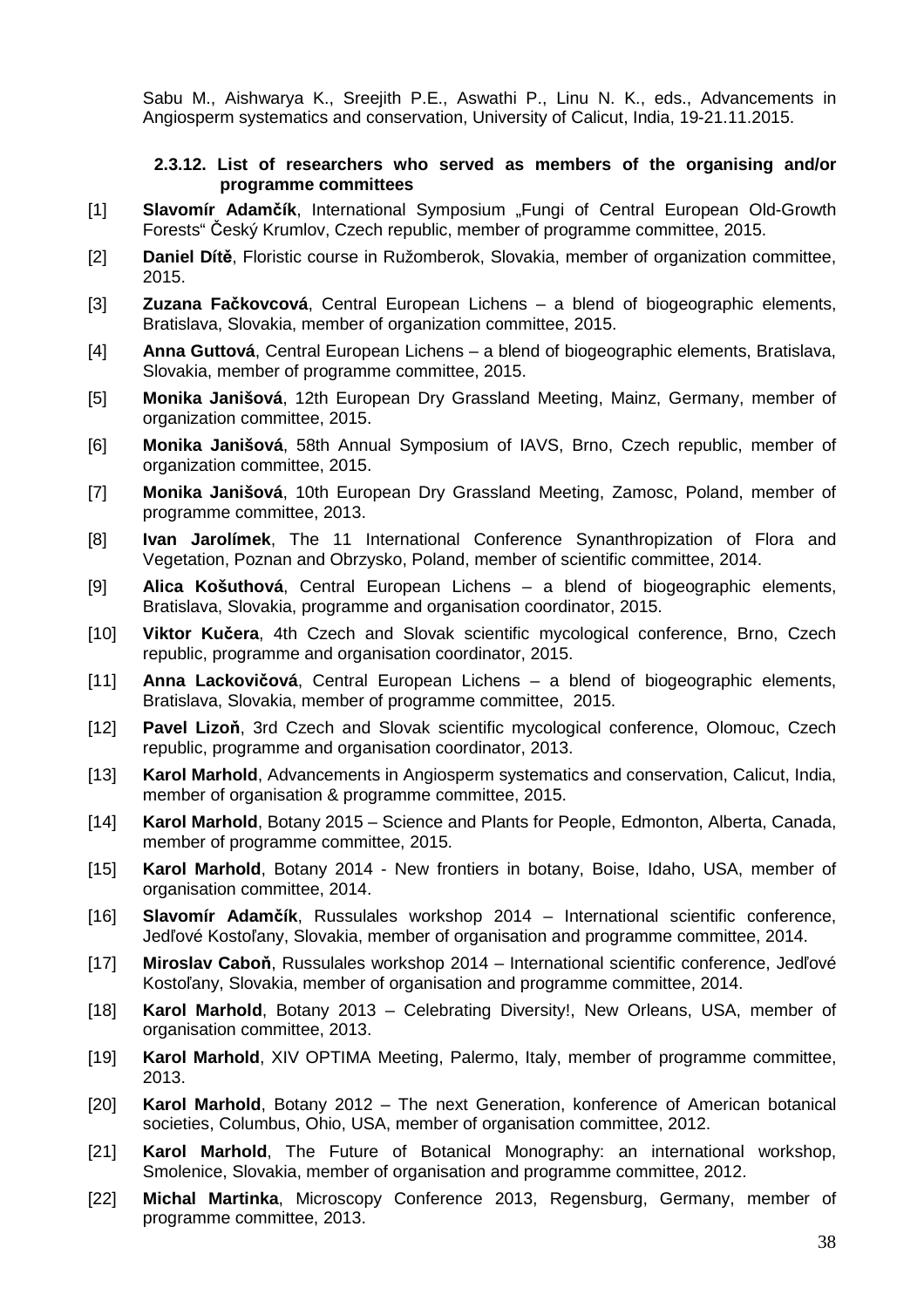- [23] **Katarína Olšavská**, Setkání systematiků 2015, Terchová Šípková, Slovakia, member of organisation committee, 2015.
- [24] **Mária Zaliberová,** The 11 International Conference Synanthropization of Flora and Vegetation, Poznan and Obrzysko, Poland, member of Scientific committee, 2014.

# • **Position of individual researchers in a national context**

# **2.3.13. List of invited/keynote presentations at national conferences, as documented by programme or invitation letter**

- [1] **Májeková J.:** Invázne rastliny v agrocenózach Slovenska [Invasive plants in Slovakian agrocenoses]. Slovensko a globálne výzvy: invázne rastliny [Slovakia and Global challenges: invasive plants], Mlyňany, Slovakia, 12.12.2013.
- [2] **Goliašová K.:** Futák a jeho prínos pre vznik diela Flóra Slovenska**.** [Futák and his contribution to the creation of Flora of Slovakia]. Spomienková konferencia k 100. výročiu narodenia doc. RNDr. Jána Futáka, CSc. [Memorial conference for 100<sup>th</sup> birth anniversary of doc. RNDr. Jána Futáka, CSc.], Zvolen, Slovakia, 20.5.2014.
- [3] **Goliašová K.,** Feráková V., Peniašteková M., Zahradníková K.: Spomienky na Jána Futáka ako vedúceho Oddelenia systematiky vyšších rastlín Botanického ústavu SAV, externého učiteľa Katedry botaniky PríFUK v Bratislave a ako školiteľa ašpirantov. [Memories of Ján Futák as head of Department of vascular plant systematic of Institute of Botany SAS, external teacher of Department of Botany PríFUK in Bratislava and as aspirants supervisor]. Spomienková konferencia k 100. výročiu narodenia doc. RNDr. Jána Futáka, CSc., [Memorial conference for 100<sup>th</sup> birth anniversary of doc. RNDr. Jána Futáka, CSc.], Zvolen, Slovakia, 20.5.2014.
- [4] **Hegedüšová, K.:** Flóra Veľkej Fatry a potenciálny vplyv klimatických zmien [Flora of Veľká Fatra Mts. And the potential impact of climate changes], Konferencia klimatické zmeny a ich vplyv na existenciu života (Klimatické zmeny na faunu a flóru v podmienkach nášho regiónu) [Conference of Climate changes and their impact to the existence of life (Climatic changes on flora and fauna in condition of our region], Martin, Slovakia, 27.11.2014.
- [5] **Mere**ď**a P., Hodálová I.,** Feráková V., **Perný M., Šípošová H.:** Taxóny spojené s menom Jána Futáka [Taxa associated with the name Ján Futák]. Spomienková konferencia k 100. výročiu narodenia doc. RNDr. Jána Futáka, CSc., [Memorial conference for 100<sup>th</sup> birth anniversary of doc. RNDr. Jána Futáka, CSc.], Zvolen, Slovakia, 20.5.2014.

# **2.3.14. List of researchers who served as members of organising and programme committees of national conferences**

- [1] Adamčík, S.: 2012
- [2] Fačkovcová, Z.: 2015
- [3] Hindák, F.: 2012
- [4] Hindáková, A.: 2012
- [5] Košuthová, A.: 2015
- [6] Kučera, V.: 2015
- [7] Letz, D.R.: 2014
- [8] Mereďa, P.: 2014
- [9] Valachovič, M.: 2014

# • **Supplementary information and/or comments documenting the international and national status of the Institute**

# **Membership of Institute of Botany SAS in Consortium of European Taxonomic Facilities (CETAF)**

Institute of Botany together with Comenius University, Faculty of Natural sciences created a consortium National Taxonomic Facility (NATAF) in 2005. In the framework of this joint unit,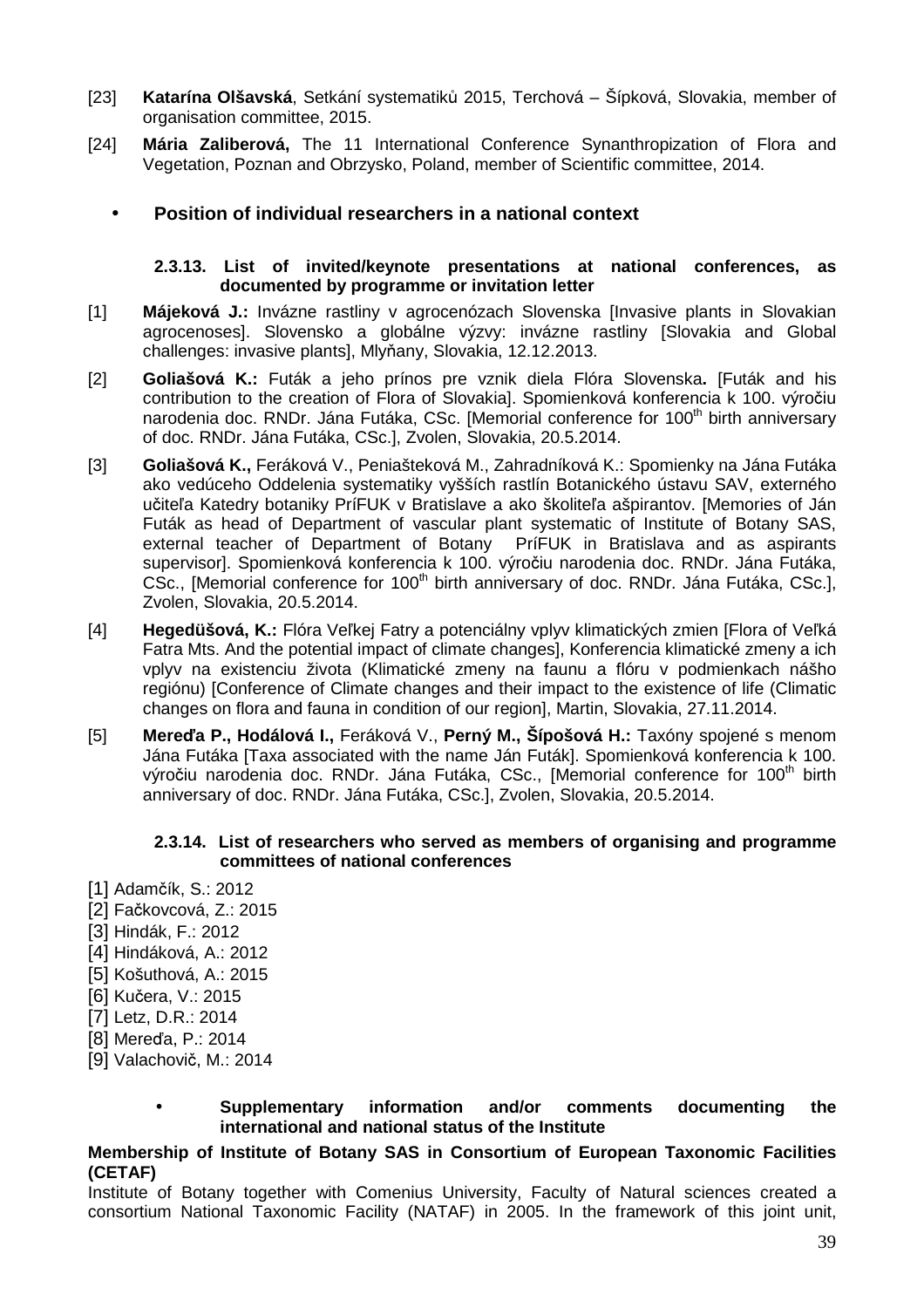Institute of Botany is a member of Consortium of European Taxonomic Facilities (CETAF, www.cetaf.org). CETAF is a European network of Natural Science Museums, Natural History Museums, Botanical Gardens and Biodiversity Research Centres with their associated biological collections and research expertise. The aim of the network is to promote training, research and understanding in systematic biology and palaeobiology, and facilitate access to information (collections) and the expertise of its member institutions across Europe. The CETAF network comprises 33 members representing 57 of the largest taxonomic institutions from 20 European countries. Its member institutions include Natural History Museums, Natural Sciences Museums, Botanical Gardens and other research institutions, with their associated collections and research expertise. Alltogether, the collections comprise an estimated 1.5 billion specimens and represent more than 80% of the world's described species.

Beyond hosting major European collections, and housing research centres of excellence in taxonomy via its members, CETAF provides a platform for researchers from a wide variety of scientific disciplines who carry out pioneering research and develop innovative knowledge exchange pathways. From the digitalisation of collections to the use of digital media to stimulate the sharing of data, CETAF fosters the development of information services for scientific and public use.

The consortium actively participates on implementation of European legislation in the sphere of "Access and Benefit Sharing", which is linked to the conservation of genetic resources (plants and animals) on international as well as national level.

#### **Institute of Botany – host of foreign researchers**

Institute of Botany hosted several foreign researchers, who carried out their research activities under the support of different schemes – e.g. Visegrad fund (Post-master´s In-coming Scholarships), Slovak Academic Information Agency (SAIA). In 2015 we also performed preparatory steps to host a colleague financially supported by the University of Northern Colorado due to his sabbatical leave (the stay was realized in the first half of 2016 aimed at the topic of Clonal Plant Response to Disturbance in the Tatras, part of a broader project The Effects of Interactions Between Wild Herbivores and Vegetation on Processes in Alpine Ecosystems). We understand that international research mobility encourages personal and academic development of individuals during their research careers, enlarges their skills needed for future international academic success.

Our colleagues performed research in the following directions:

• **Rare parasitic lichens in alpine habitats as global climate change early indicators: their phylogeny, host specificity, Visegrad Fund no. 51100753, 2012, responsible investigator: Anna Guttová, visiting scientist: Jan Vondrák, University of South Bohemia,** Č**eské Bud**ě**jovice, Czech Republic** 

The research was performed by Mgr. Jan Vondrák, Ph.D., junior scientist of the Faculty of Science, University of South Bohemia, České Budějovice, Czech Republic. We analyzed ITS nrDNA regions in species of the genus Caloplaca and present evidence for five such examples: the Caloplaca cerina group, C. obscurella, the C. servitiana group, the C. xerica group and the C. variabilis group (Pyrenodesmia). In some cases, loss of anthraquinones is observed only in individuals within ordinarily pigmented populations, but sometimes the loss covers whole lineages containing one or more species. Both situations are observed in the C, servitiana group. Loss of anthraquinones is always followed by the synthesis of 'alternative' pigments (often Sedifolia-grey). In the specimens with anthraquinone-containing apothecia studied, these pigments are not visible in apothecial sections after dissolving anthraquinones in K. Fully unpigmented apothecia have not been observed. The Caloplaca xerica group was a newly established, infraspecific grouping of species related to, and similar to, C. xerica. The Caloplaca servitiana group is also newly established and represents an isolated lineage covering two rather different, but related species. Caloplaca neotaurica was described as a new species with apothecia of two colour variants; orange-red (with anthraquinones) and grey (with Sedifolia-grey). The genus Huea represents another taxon lacking anthraquinones within Teloschistaceae. The genera Apatoplaca and Cephalophysis, which lack anthraquinones, were tentatively placed in Teloschistaceae, but their phylogenetic identity has not been recognized. Hueidea was reported to have no anthraquinones, but its secondary metabolites should be studied further and its possible placement in Teloschistaceae assessed. We suggest that Caloplaca abbreviata var. lecideoides and C. celata represent variants of C. stillicidiorum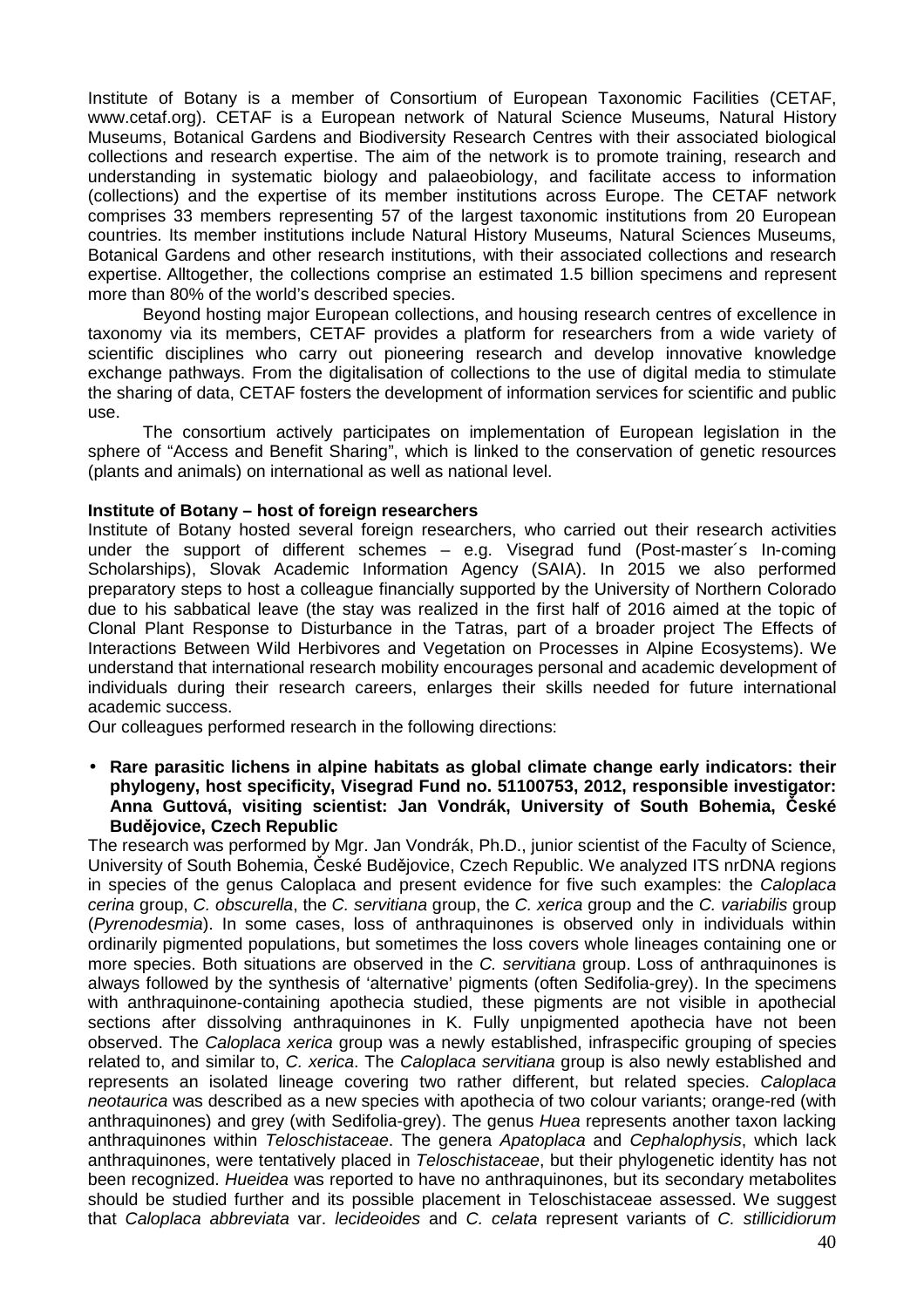lacking anthraquinones. We developed and tested approach to get successful DNA extracts and subsequently sequences of ITS nrDNA regions from the material of Caloplaca species originated from historical material from herbarium collections.

• **Molecular phylogeny of the European members of Cladonia section Cocciferae, Visegrad fund no 51401150, 2014, responsible investigator: Alica Košuthová, visiting scientist: Jana Steinová, Charles University, Prague, Czech Republic** 

The research was performed by Mgr. Jana Steinová, Ph.D. student of Charles University, Prague, Czech Republic. The main aim of the project was to study the diversity of mycobionts and photobionts associated in Cladonia lichens in a central European and global context. The project was divided into the three sub-projects: 1) distribution and ecological preferences of the Cladonia coccifera group in the Czech Republic. We studied the distribution of seven species of the C. coccifera complex (C. borealis, C. carneola, C. coccifera, C. deformis, C. diversa, C. pleurota and C. straminea) and discussed their morphology, chemistry and ecological preferences. 2) Study on photobionts in zeorin-containing Cladonias. Diversity of photobionts in zeorincontaining Cladonias was studied using a molecular approach as well as mycobiont diversity in two sorediate (Cladonia deformis and C. pleurota) and two esorediate species (Cladonia coccifera and C. diversa). Sorediate species were found to be significantly more selective towards their photobiont partner than the esorediate species. This suggests a possible coevolution between mycobiont and photobiont in sorediate species. 3) Diversity of genus Asterochloris. Cladonia species associate with algae belonging to genus Asterochloris. We participated in research on the diversity of this ubiquitous photobiont. Six new species (A. echinata, A. friedlii, A. gaertneri, A. leprarii, A. lobophora, and A. woessiae) were described and characterised, and presence of isogamous sexual reproduction in Asterochloris was demonstrated, disputing the current symbiotic dogma of the loss of sexual reproduction in algal symbionts.

• **Biomonitoring atmospheric pollution and environmental recovery with sensitive indicators – lichens, SAIA no. ID 9030, 2014, garant: Anna Guttová, visiting scientist: Luca Paoli, University of Siena, Italy** 

Research programme aimed at contributing to the development of biomonitoring techniques in Slovakia and in particular, of a biomonitoring method to assess the effectiveness of environmental recovery actions and a rapid assessment of the biological effects of pollution leading to habitat eutrophication. Specific case-studies were activated as described in the next section: the transplant technique consisting in taking lichens from a relatively unpolluted site and exposing them to the study sites to record chemical and physiological responses was used to detect the effects of environmental stresses. Lab techniques were used to investigate lichen responses and reach the goals of the programme (chlorophyll a fluorescence emission is an indicator of sample vitality, chlorophyll a degradation and the content of photosynthetic pigments, reduction of 2,3,5 triphenyltetrazolium chloride to triphenyl formazan as overall indicator of mycobiont viability, TBARS assay, ergosterol content and electric conductivity as indicators of membrane integrity). Lichen diversity to assess the effects of eutrophication (nitrogen and dust pollution), lichen diversity in mountain spruce forests with purpose of detecting threatened and rare species were investigated. Dr. Luca Paoli gave seminars and teachings to students at the Comenius University in Bratislava and the Slovak Academy of Sciences.

• **Taxonomy and chorology of the genus Aconitum in Slovakia. 15. 11. 2012 - 14. 2. 2013. SAIA exchange stay. Visiting scientist Dr. Andriy Novikov, Department of Biosystematics and Evolution, State Natural History Museum of NAS of Ukraine, Lviv, Ukraine** 

Revision of the material kept in the collections of the Institute of Botany SAS (acronym SAV), Department of Botany, Comenius University Bratislava (acronym SLO), and Natural History Museum Bratislava (acronym BRA).

• **Revision of the material assign to the lichen genus Cladonia. Prof. Teuvo Ahti, University of Helsinki, Helsinki, Finland. Short-term (one week) visit in 2014.** 

Revision of the material kept in the collections of the Institute of Botany SAS (acronym SAV), Department of Botany, and Natural History Museum Bratislava (acronym BRA).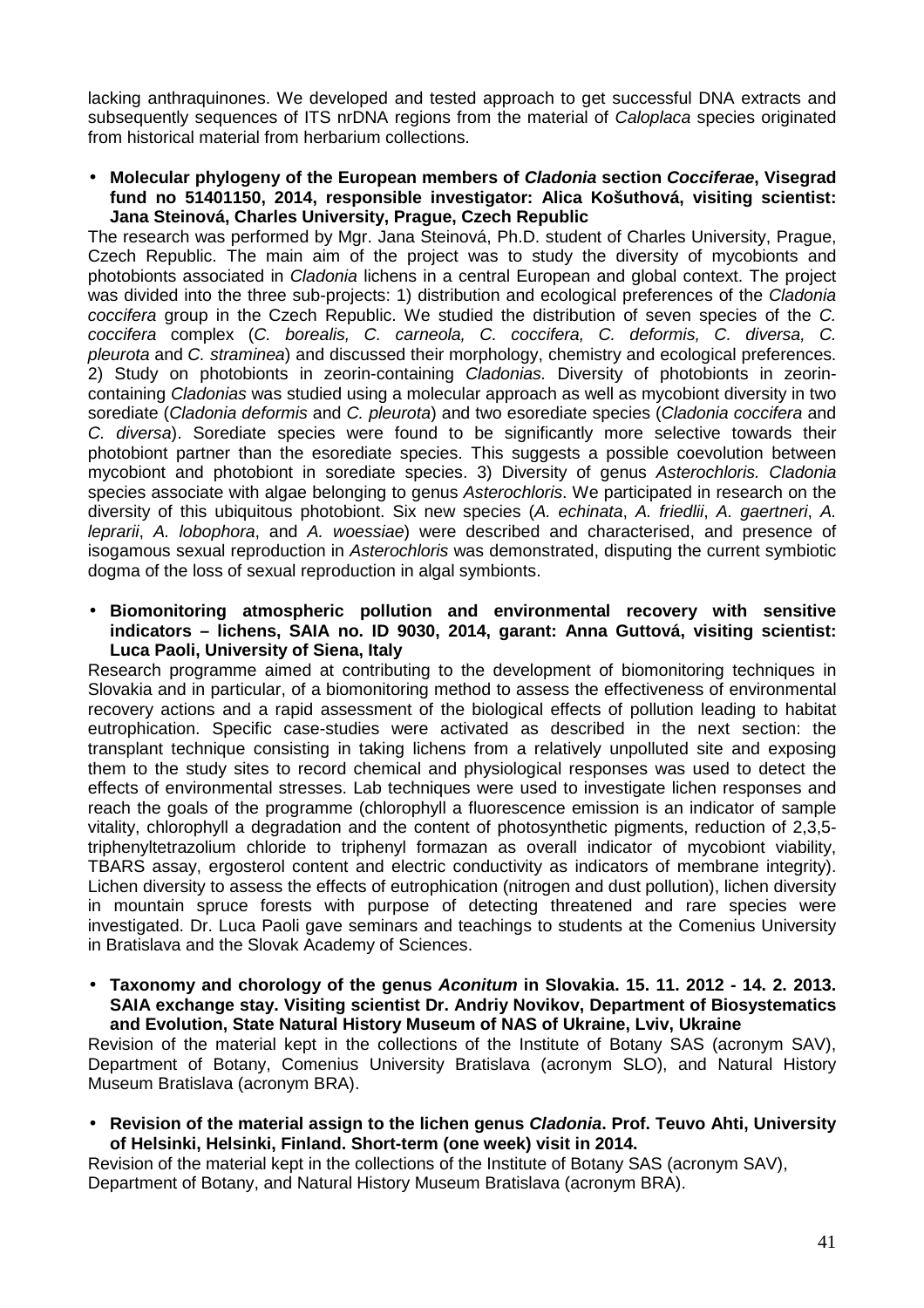# **Editorial boards of scientific journals:**

#### **Anna Guttová:**

Bryonora – Czech Republic

Bulletin Slovenskej botanickej spoločnosti pri SAV (member of the editorial bord) – Slovakia **František Hindák:** 

Biologia (editor in chief) – WOS, Slovakia

# **Monika Janišová:**

Agriculture, Ecosystems & Envirnment (guest editor of SF Grassland diversity) – WOS, **Netherlands** 

Biodiversity & Conservation (guest editor of SF Grassland diversity) – WOS, Netherlands Bulletin of the European Dry Grassland Group (executive editor) – Germany

Phytocoenologia (editor in charge) – WOS, Germany

#### **Pavel Lizo**ň**:**

Catathelasma (executive editor – till 29.2.2015) – Slovakia

Plant Systematic and Evolution (associated editor) – WOS, Austria

Spravodajca Slovenskej mykologickej spoločnosti pri SAV (executive editor – till 29.2.2015) – Slovakia

#### **Karol Marhold:**

Biologia (member of "Advisory editorial board" ) – WOS, Slovakia Folia Geobotanica (associate editor) – WOS, Czech Republic Neilreichia (member of "Advisory Editorial Board") – Austria Phytokeys (editor for Brassicaceae family) – WOS, Bulgaria Phytotaxa (editor for Brassicaceae family) – WOS, New Zealand Plant Diversity and Evolution (editor for taxonomy) – WOS, Austria Plant Systematics and Evolution (editor in chief) – WOS, Austria Taxon (column editor) – WOS, Slovakia

#### **Igor Mistrík:**

Biologia (executive editor) – WOS, Slovakia

# **Katarína Olšavská:**

Plant Systematics and Evolution (managing editor) – WOS, Austria

#### **Jozef Šibík:**

Biologia (member of editorial bord) – WOS, Slovakia

Phytocoenologia (member of editorial board) – WOS, Germany

Bulletin Slovenskej botanickej spoločnosti pri SAV (member of the editorial bord) – Slovakia

# **Barbora Šingliarová:**

Biologia (member of editorial Board) – WOS, Slovakia

Plant Systematics and Evolution (managing editor) – WOS, Austria

#### **Milan Valachovi**č**:**

Biologia (member of editorial Board) – WOS, Slovakia

Bulletin Slovenskej botanickej spoločnosti pri SAV (chairman of the editorial bord) – Slovakia

#### **Judita Zozomová:**

Folia Geobotanica (editor in chief) – WOS, Czech Republic

## **Members of other bodies:**

**Anna Guttová:** Organization for the Phyto-Taxonomic Investigation of the Mediterranean Area OPTIMA (member of the Lichen Committee)

- **Monika Janišová:** European Dry Grassland Group (member of the Steering Committee and Executive Editor of EDGG Bulletin); International Association for Vegetation Science (IAVS) (Vice President, Member of the Board)
- **Matúš Kempa:** International Association for Plant Taxonomy (member of the Web Development Committee and member of the Editorial Committee)
- **Karol Marhold:** Euro+Med PlantBase (member of the Steering Committee); Global Biodiversity Information Facility (member of the Governing Board representing Slovak republic); Global Taxonomy Initiative (National focal point for the Slovak Republic, member of the "GTI coordination mechanism" for Middle and East Europe); International Association for Plant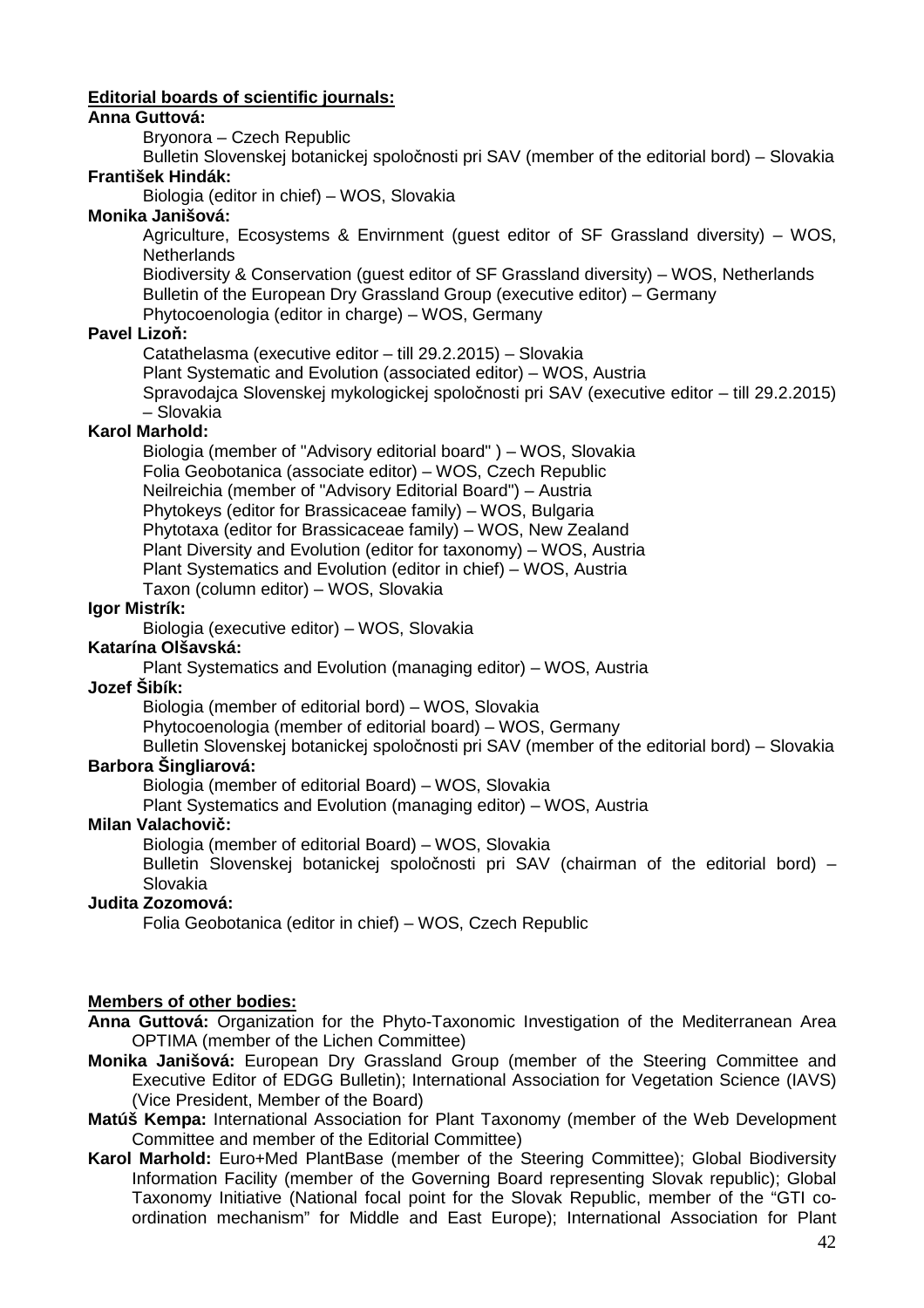Taxonomy (Secretary-General, Member of the General Committee for Nomenclature and Member of the Editorial Committee for the International Code for Nomenclature of Algae, Fungi and Plants); International Organization for Plant Information (member of the Steering Committee and member of the Editorial Committee of project IOPI "Species Plantarum - Flora of the World"); International Organization for Systematic and Evolutionary Biology (IOSEB) (council member); International Organization of Plant Biosystematists (President), Linnean Society (London) (Fellow (FLS)); Organization for the Phyto-Taxonomic Investigation of the Mediterranean Area (Member of the International Board and, Member of the Executive Council )

**Jana Podroužková Medvecká:** Working group for harmonisation and integration of information on allien species (Deputy Head of the working group)

**Eva Senková:** International Association for Plant Taxonomy (Managing Secretary)

**Jozef Šibík:** Working Group for Phytosociological Nomenclature (GPN) (member)

Vegetation Classification Working Group (member)

#### **Experts evaluating international projects:**

**Monika Janišová:** Latvian Science Council

**Karol Marhold:** 7 RP EÚ; FP7, E-Infrastructures (CP-CSA); Grant agency of University of South Bohemia in České Budějovice, Czech republic; Grant agency of the Charles University in Prague, Czech republic; Grant agency FWF, Austria

**Galvánek Dobromil:** LIFE + Nature/Biodiversity

**Igor Mistrík:** Fulbright Scholar Program

**Jozef Šibík:** Bilateral mobility project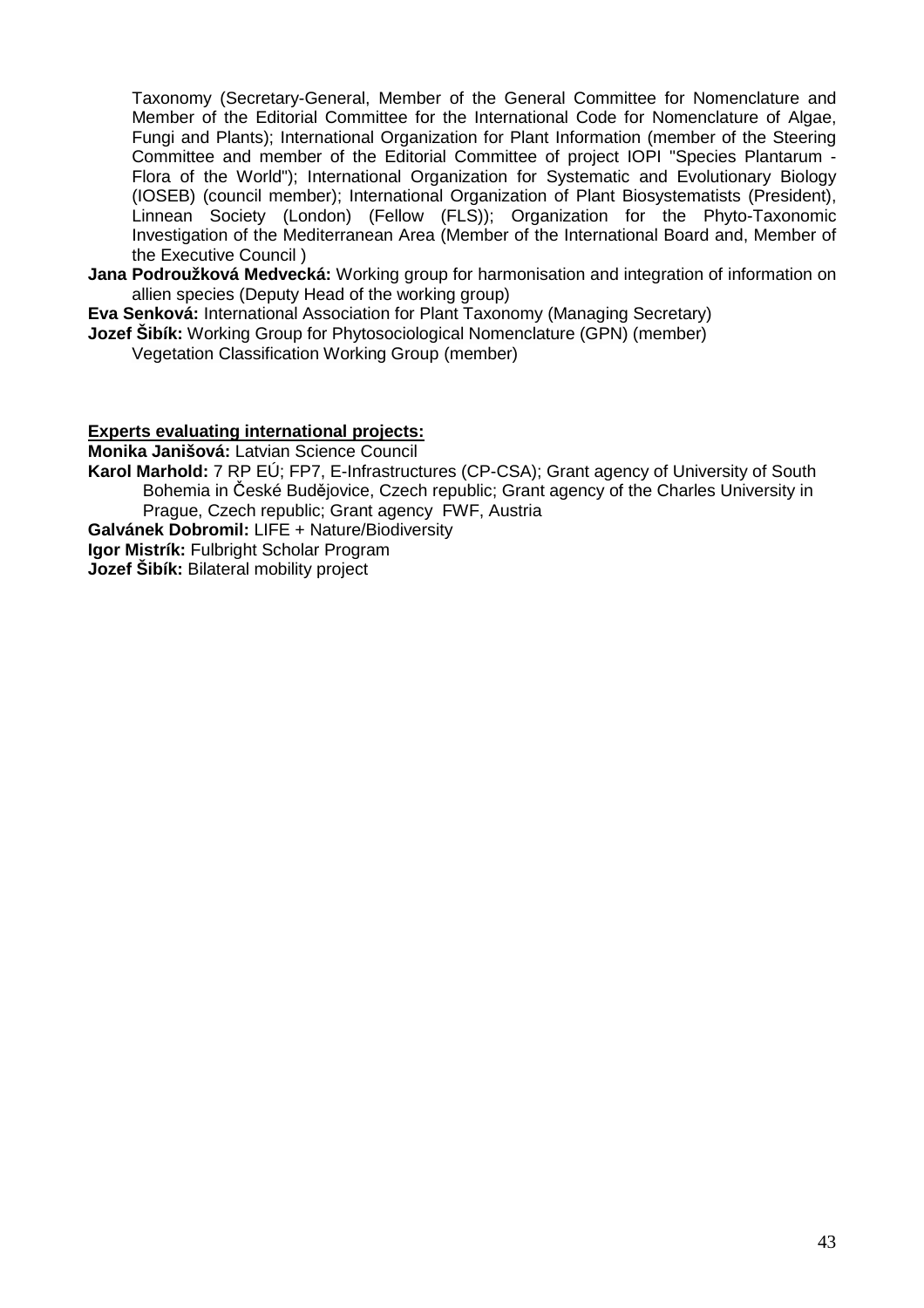- **2.4. Tables of project structure, research grants and other funding resources**
- **International projects and funding** 
	- **2.4.1. Major projects within the European Research Area and other important project – Framework Programmes of the EU, ERA-NET, European Science Foundation, NATO, COST, INTAS, etc. (here and in items below please specify: type of project, title, grant number, duration, total funding and funding for the institute, responsible person in the institute and his/her status in the project, e.g. coordinator "C", work package leader "W", investigator "I"),**

|      | <b>Project title</b>                                                                                                                                                                                                                      | Typ / Project<br>number                     | <b>Duration in</b><br>months | <b>Funding for</b><br>the Institute<br>(EUR) | Role of the Institute<br>/ Responsible<br>person                                 |
|------|-------------------------------------------------------------------------------------------------------------------------------------------------------------------------------------------------------------------------------------------|---------------------------------------------|------------------------------|----------------------------------------------|----------------------------------------------------------------------------------|
|      | EU-BON - Building the European<br><b>Biodiversity Observation Network</b>                                                                                                                                                                 | 7RP 308454                                  | 12/2012 - 5/2017             | 140 854 €                                    | co-investigator / Karol<br>Marhold                                               |
|      | Opening up the Natural History<br>Heritage for Europeana (OpenUp!)                                                                                                                                                                        | CIP-ICT 270890                              | 03/2011 - 02/2014            | 74 220                                       | co-invetsigator / Karol<br>Marhold                                               |
| 2012 | <b>Global Plant</b><br>Initiative - Andrew W. Mellon Foundation                                                                                                                                                                           | without number                              | 01/2009 - 12/2015            | 25 093                                       | co-investigator / Karol<br>Marhold                                               |
|      | Impact of land-use changes on alpine<br>region: intercontinental comparison (High<br>Tatras - Europe, Rocky Mountains - USA                                                                                                               | ROMO-11027                                  | 01/2012 - 12/2012            | $\overline{0}$                               | investigator / Jozef<br>Šibík                                                    |
|      | Contribution of IB<br>SAS to the international project Millenium<br>Seed Bank                                                                                                                                                             | without number                              | 01/2007 - 12/2020            | 102 992                                      | co-investigator / Jaromír<br>Kučera                                              |
| 2013 | Disentagling the taxonomy and<br>evolutionary history in the Alyssum<br>montanum group in western Europe and<br>North Africa                                                                                                              | ES-TAF-3213,<br>ES-TAF-3099.<br>ES-TAF-3216 | 04/2014                      | $\mathbf 0$                                  | investigator / Judita<br>Zozomová Lihová, Karol<br>Marhold, Stanislav<br>Španiel |
| 2014 | Establishment of European Red List of<br><b>Habitats</b>                                                                                                                                                                                  | without number                              | 01/2014 - 06/2016            | 3 0 0 0                                      | co-investogator / Milan<br>Valachovič                                            |
|      | Taxonomic revision of the Silene otites<br>group (Caryophyllaceae) in the<br>Carpathian basin                                                                                                                                             | <b>HU-TAF-3878</b>                          | 05/2014                      | 0                                            | investigator / Pavol<br>Mereda                                                   |
|      | Developing of the Arctic Vegetation<br>Archive and synthesis of Arctic vegetation                                                                                                                                                         | <b>SAIA 12629</b>                           | 03/2015 - 06/2016            | 1 306                                        | investigator / Jozef<br>Šibík                                                    |
| 2015 | Evolution and spatial diversity of<br>geographically disjunct taxa of Russula<br>subsect. Decolorantinae in Latin and<br>North America based on material held in<br>the herbarium of Museum Histoire<br>Naturelle Paris and type studies) | <b>FR-TAF-5016</b>                          | 05/2015                      | $\pmb{0}$                                    | investigator / Slavomír<br>Adamčík                                               |

**2.4.2. Other international projects, incl. total funding and funding for the institute** 

- [1] **Changing the niches in lichens: they are real or merely the result of cryptic speciation? Research for example boreal lichen Cladonia botrytes**, 2013-10-15-0005, Action project, 2014-2015, total funding 1,484 EUR, funding for the organisation 1,484 EUR, Responsible investigator Alica Košuthová.
- [2] **Establishment of European Red List of Habitats**, multilateral project, 2014-2016, total funding 7,500 EUR, funding for the organisation 3,000 EUR, Responsible investigator Milan Valachovič, status – co-investigator.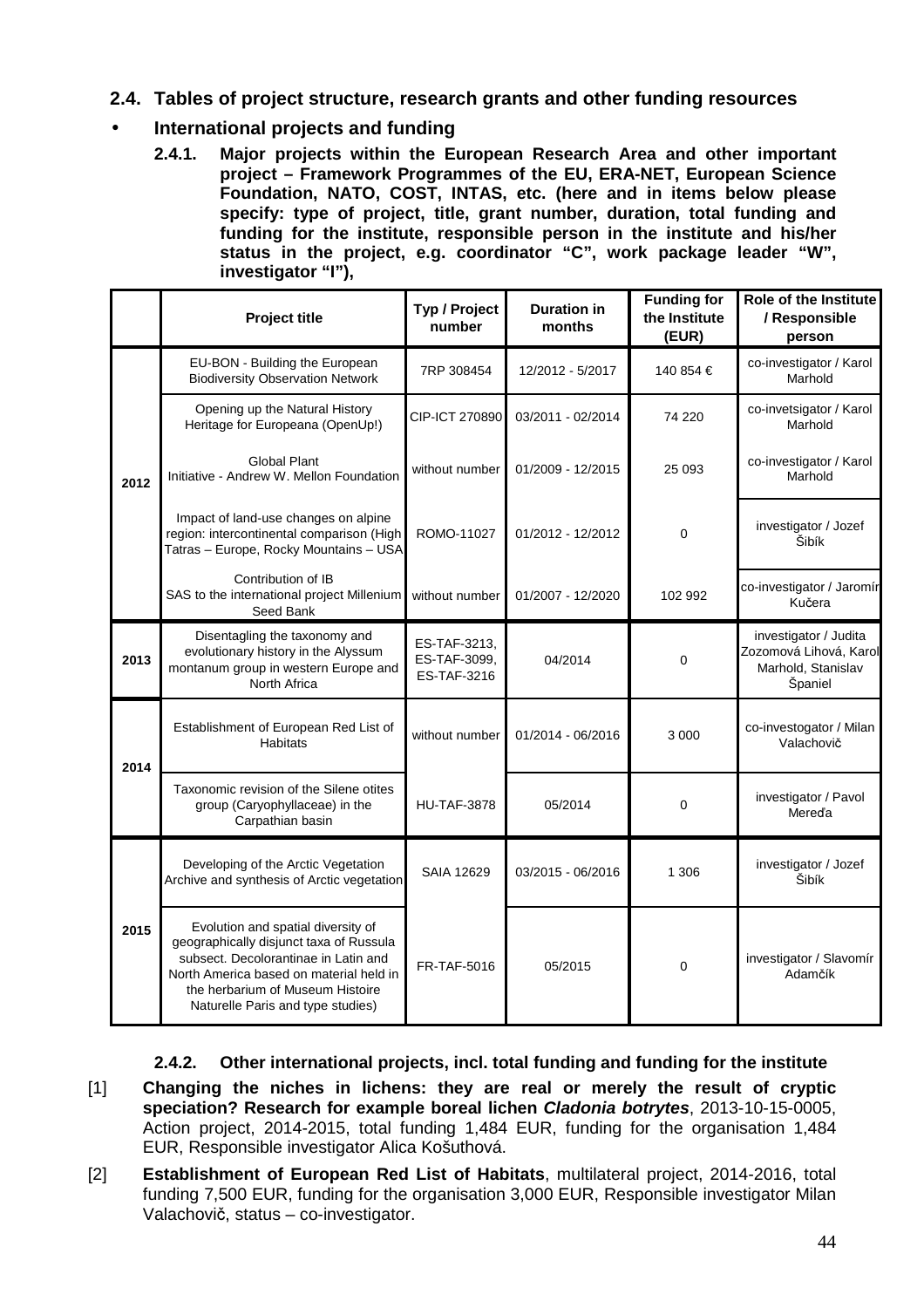- [3] **Utilisation of RAD sequencing in plant systematics and evolution. A case study of the genus Soldanella**, 2015-05-15-001, SAIA project, 2015-2016, total funding 1,505 EUR, funding for the organisation 1505 EUR, Responsible investigator Marek Slovák.
- [4] **Developing of the Arctic Vegetation Archive and synthesis of Arctic vegetation**, 12629, SAIA project, 2015-2016, total funding 1306 EUR, funding for the organisation 1,306 EUR, Responsible investigator Jozef Šibík.
- [5] **Rare parasitic lichens in alpine habitats as global climate change early indicators: their phylogeny, host specificity and phenotype characters**, 51100753, International Visegrád Fund, 2011-2012, total funding 2,060 EUR, funding for the organisation 2,060 EUR, Responsible investigator Anna Guttová.
- [6] **Systematic position and delimitation of European members in Russula subsect. Urentes and R. subsect. Rubrinae**, 51400484, International Visegrád Fund, 2015, total funding 3,800 EUR, funding for the organisation 3,800 EUR, Responsible investigator Miroslav Caboň.

# **2.4.3. Other important, international projects and collaborations without direct funding (max. 10 projects)**

- [1] Impact of land-use changes on alpine region: intercontinental comparison (High Tatras Europe, Rocky Mountains – USA), ROMO-11027, bilateral project, 2012, responsible investigator Jozef Šibík.
- [2] Delimitation, transatlantic distribution and phylogenetic relationships of taxa within the genus Camarophyllopsis (Fungi, Agaricomycotina) in Europe and North America, Slovak American Foundation (SAF), bilateral project, 2013, responsible person Slavomír Adamčík.
- [3] Monitoraggio dello Stato degli Ecosistemi Centro Olio Val D'Agri, Componente lichenica, Università degli studi di Siena, Dipartimento di Scienze Ambientali, Sezione di Ecologia e Sistematica Animal e Vegetale, Unità di Ricerca di Lichenologia, Siena, Italy; 2013–2014, responsible investigator Anna Guttová.
- [4] Effetti biologici delle polveri emesse durante la produzione del cemento sui licheni. Università degli studi di Siena, Dipartimento di Scienze Ambientali, Sezione di Ecologia e Sistematica Animal e Vegetale, Unità di Ricerca di Lichenologia, Siena, Italy; 2011–2012, responsible investigator Anna Guttová.
- [5] Biomonitoring atmospheric pollution and environmental recovery with sensitive indicators lichens, SAIA project, 2014, responsible investigator: Luca Paoli.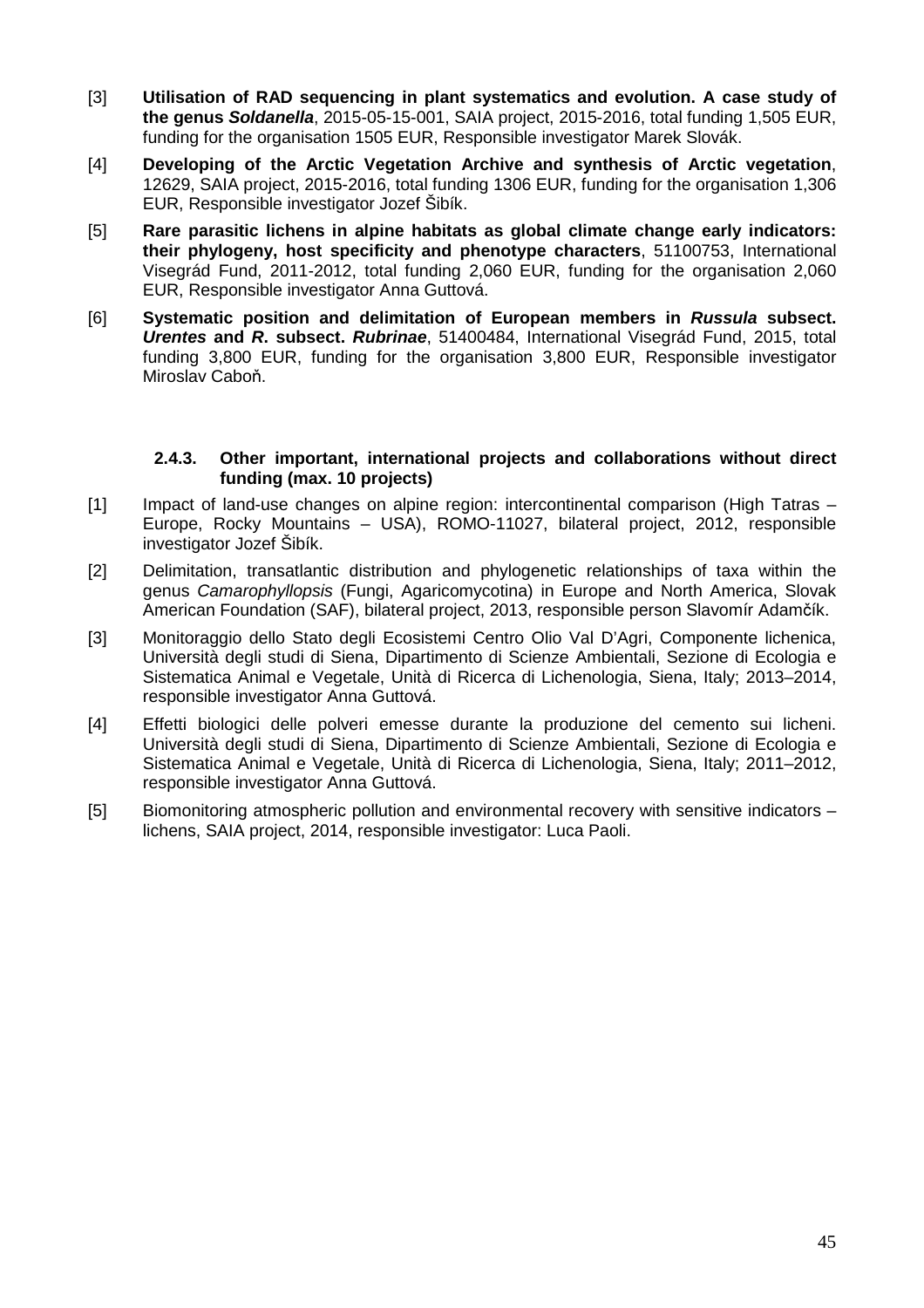# **National projects and their funding**

# **2.4.4. Projects supported by the Slovak Research and Development Agency (APVV)**

|      | <b>Project title</b>                                                                                                                     | Typ / Project<br>number | <b>Duration in</b><br>months | Institute (EUR) | Funding for the Role of the Institute /<br><b>Responsible person</b> |
|------|------------------------------------------------------------------------------------------------------------------------------------------|-------------------------|------------------------------|-----------------|----------------------------------------------------------------------|
|      | Biodiversity of small water biotopes:<br>parallel, intersecting or skew?                                                                 | APVV / 0059-11          | 07/2012 - 12/2015            | 46 30 6         | investigator / Richard<br>Hrivnák                                    |
|      | Plant ionome modification by silicon for<br>improvement of the crop nutrition quality                                                    | APVV / 0140-10          | 05/2011 - 10/2014            | 36 430          | co-investigator /<br>Miroslava Luxová                                |
| 2012 | MICRO-EVO, Microevolutionary<br>processes in Asteraceae                                                                                  | APVV / 0320-10          | 05/2011 - 10/2014            | 149 676         | investigator / Karol<br>Marhold                                      |
|      | EVO-PICRIS, Taxonomy and phylogeny<br>of the European representatives of the<br>genus Picris                                             | LPP / 0239-09           | 09/2009 - 08/2012            | 8 2 7 4         | investigator / Karol<br>Marhold                                      |
|      | Flora of Cyanobacteria of the High Tatra<br>Mts                                                                                          | APVV SK-CZ /<br>0064-11 | 01/2012 - 12/2013            | 2 0 0 0         | co-investigator /<br>František Hindák                                |
| 2013 | BrassiEvo, Species and genetic diversity<br>in the Brassicaceae family -<br>towards understanding of evolution in<br>polyploid complexes | APVV / 0139-12          | 10/2013 - 09/2017            | 90 401          | investigator / Karol<br>Marhold                                      |
|      |                                                                                                                                          |                         |                              |                 |                                                                      |
|      |                                                                                                                                          |                         |                              |                 |                                                                      |
| 2014 |                                                                                                                                          |                         |                              |                 |                                                                      |
|      |                                                                                                                                          |                         |                              |                 |                                                                      |
| 2015 |                                                                                                                                          |                         |                              |                 |                                                                      |
|      |                                                                                                                                          |                         |                              |                 |                                                                      |

Role of the Institute e.g. coordinator "C", investigator "I".

**2.4.5. Projects supported by the Scientific Grant Agency of the Slovak Academy of Sciences and the Ministry of Education (VEGA) for each year, and their funding** 

| <b>VEGA</b>               | 2012    | 2013    |         | 2015    |
|---------------------------|---------|---------|---------|---------|
| Number                    | 21      | 24      | 24      | 23      |
| Funding in the year (EUR) | 131 740 | 159 217 | 156 611 | 157 925 |

# • **Summary of funding from external resources**

# **2.4.6. List of projects supported by EU Structural Funds** N/A

<sup>&</sup>lt;sup>1</sup> Excluding projects for the popularisation of science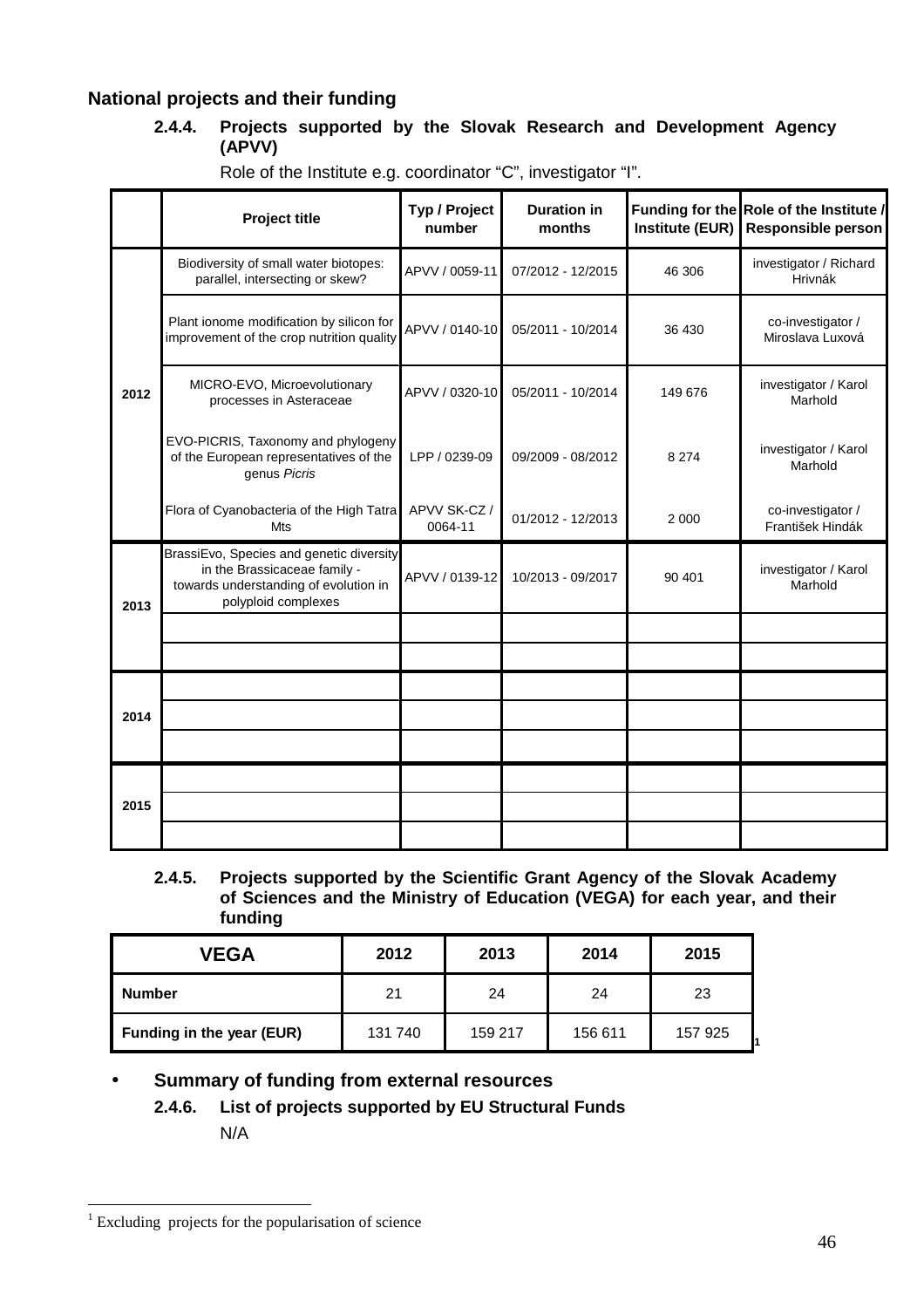# **2.4.7. Summary of external resources of the EU Structural Funds (ERDF/ESF)**

Role of the Institute in the project, e.g. coordinator "C", work package leader "W", investigator "I".

N/A

| Year | Project title | Project<br>number | Duration in<br>months | <b>Funding for the</b><br><b>Institute (EUR)</b> | Role of the<br>Institute |
|------|---------------|-------------------|-----------------------|--------------------------------------------------|--------------------------|
| 2012 |               |                   |                       |                                                  |                          |
|      |               |                   |                       |                                                  |                          |
|      |               |                   |                       |                                                  |                          |
| 2013 |               |                   |                       |                                                  |                          |
|      |               |                   |                       |                                                  |                          |
| 2014 |               |                   |                       |                                                  |                          |
|      |               |                   |                       |                                                  |                          |
| 2015 |               |                   |                       |                                                  |                          |
|      |               |                   |                       |                                                  |                          |

| <b>External resources</b>                                                                      | 2012  | 2013  | 2014  | 2015  | total | average |
|------------------------------------------------------------------------------------------------|-------|-------|-------|-------|-------|---------|
| <b>External resources (milions of EUR)</b>                                                     | 0.214 | 0.249 | 0.225 | 0.212 | 0.900 | 0.225   |
| <b>External resources transfered to</b><br>coooperating research institute<br>(milions of EUR) | 0.000 | 0.022 | 0.021 | 0.012 | 0.055 | 0.014   |

# • **Supplementary information and/or comments on research projects and funding sources**

We participated in other three relevant calls for EU Structural funds (e.g. OPVaV-2009/4.1/03- SORO, Centre for biological landscape elements in the context of climate change, as principal investigator), but we did not succeed in neither of them. The evaluation procedure featured elements other than standard competition.

Currently we are using an option of an open call OPVaI-VA/DP/2016/1.2.1-02 (Research and Innovations) for support of Industrial research and development centres in the area of specialization RIS3 SK and with our industrial partner we have prepared two project proposals.

# **2.5. PhD studies and educational activities**

# **2.5.1. List of accredited programmes of doctoral studies, period of validity**

[1] 4.2.6 botanika (botany), Prírodovedecká fakulta, Komenského Univerzita,

Bratislava (Faculty of Natural Sciences, Comenius University, Bratislava)

[2] 4.2.9 fyziológia rastlín (plant physiology) Prírodovedecká fakulta, Komenského Univerzita, Bratislava (Faculty of Natural Sciences, Comenius University, Bratislava)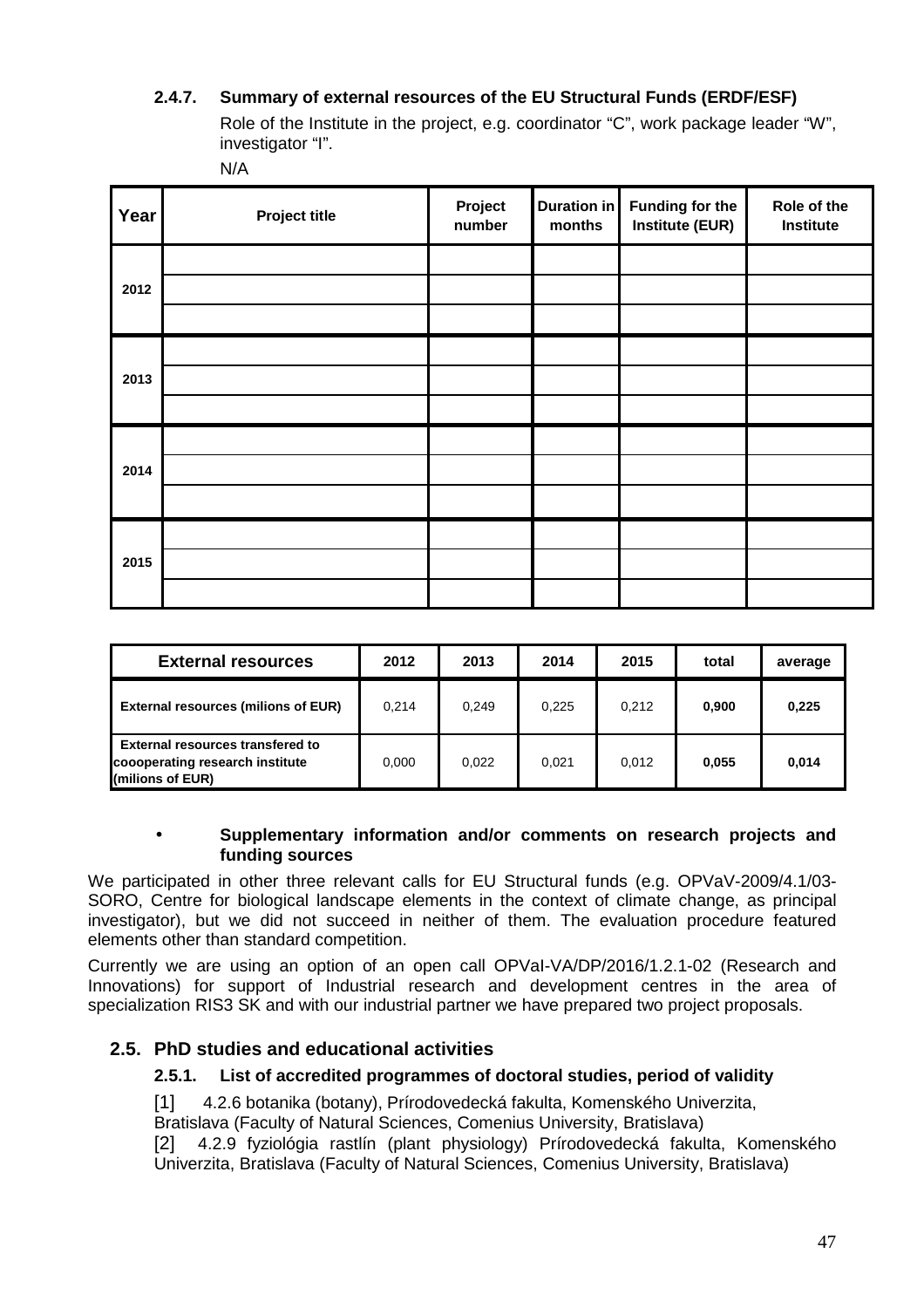**2.5.2. Summary table on doctoral studies (number of internal/external PhD students; number of foreign PhD students, number of students who successfully completed their theses, number of PhD students who quit the programme)** 

| <b>PhD study</b>                                                   |        | 31.12.2012                             |                     |        | 31.12.2013      |                     |        | 31.12.2014      |                     |        | 31.12.2015      |                     |
|--------------------------------------------------------------------|--------|----------------------------------------|---------------------|--------|-----------------|---------------------|--------|-----------------|---------------------|--------|-----------------|---------------------|
| Number of potential PhD<br>supervisors                             |        | 23                                     |                     |        | 19              |                     |        | 20              |                     |        | 22              |                     |
| <b>PhD students</b>                                                | number | sis<br>قع<br><del>11</del><br>defended | quitted<br>students | number | defended thesis | quitted<br>students | number | defended thesis | quitted<br>students | number | defended thesis | quitted<br>students |
| <b>Internal</b>                                                    | 12,0   | 3,0                                    | 0,0                 | 15,0   | 2,0             | 0,0                 | 14,0   | 4,0             | 0,0                 | 15,0   | 0,0             | 2,0                 |
| <b>External</b>                                                    | 4,0    | 2,0                                    | 0,0                 | 4,0    | 0,0             | 0,0                 | 1,0    | 1,0             | 2,0                 | 0,0    | 1,0             | 0,0                 |
| Other supervised by the<br>research employees of the<br>linstitute | 2,0    | 1,0                                    | 0,0                 | 1,0    | 0,0             | 0,0                 | 1,0    | 0,0             | 0,0                 | 1,0    | 0,0             | 0,0                 |

# **Supervized at external institutions:**

**K. Marhold** - supervisor (2005-2012), postgraduate student Mgr. Hana Daneck-Dvořáková, Charles University, Prague, Czech Republic, Thesis: Phylogeography of temperate plant species with the focus on Central Europe (defended 2012).

**K. Marhold** - supervisor (2012-2015), postgraduate student Gabriela Fuxová, Charles University in Prague, Czech republic; Thesis: Evolution of the genus Arabidopsis in its centre of diversity.

| 2.5.3. | <b>Summary table on educational activities</b> |
|--------|------------------------------------------------|
|--------|------------------------------------------------|

| 2012         | 2013     | 2014     | 2015           |
|--------------|----------|----------|----------------|
| 213          | 347      | 270      | 255            |
| 257          | 301      | 352      | 258            |
| 4            | 6        | 6        | $\overline{7}$ |
| 16           | 18       | 4        | 8              |
| 16           | 11       | 18       | 9              |
| 4            | 8        | 4        | 3              |
| $\bf{0}$     | $\bf{0}$ | $\bf{0}$ | $\Omega$       |
| 1            | 1        | 1        | $\overline{2}$ |
| $\mathbf{2}$ | 1        | 1        | $\bf{0}$       |
|              |          |          |                |

 $2^{2}$  Do not include time spent with bachelor, diploma or PhD students during their supervising

 $\overline{a}$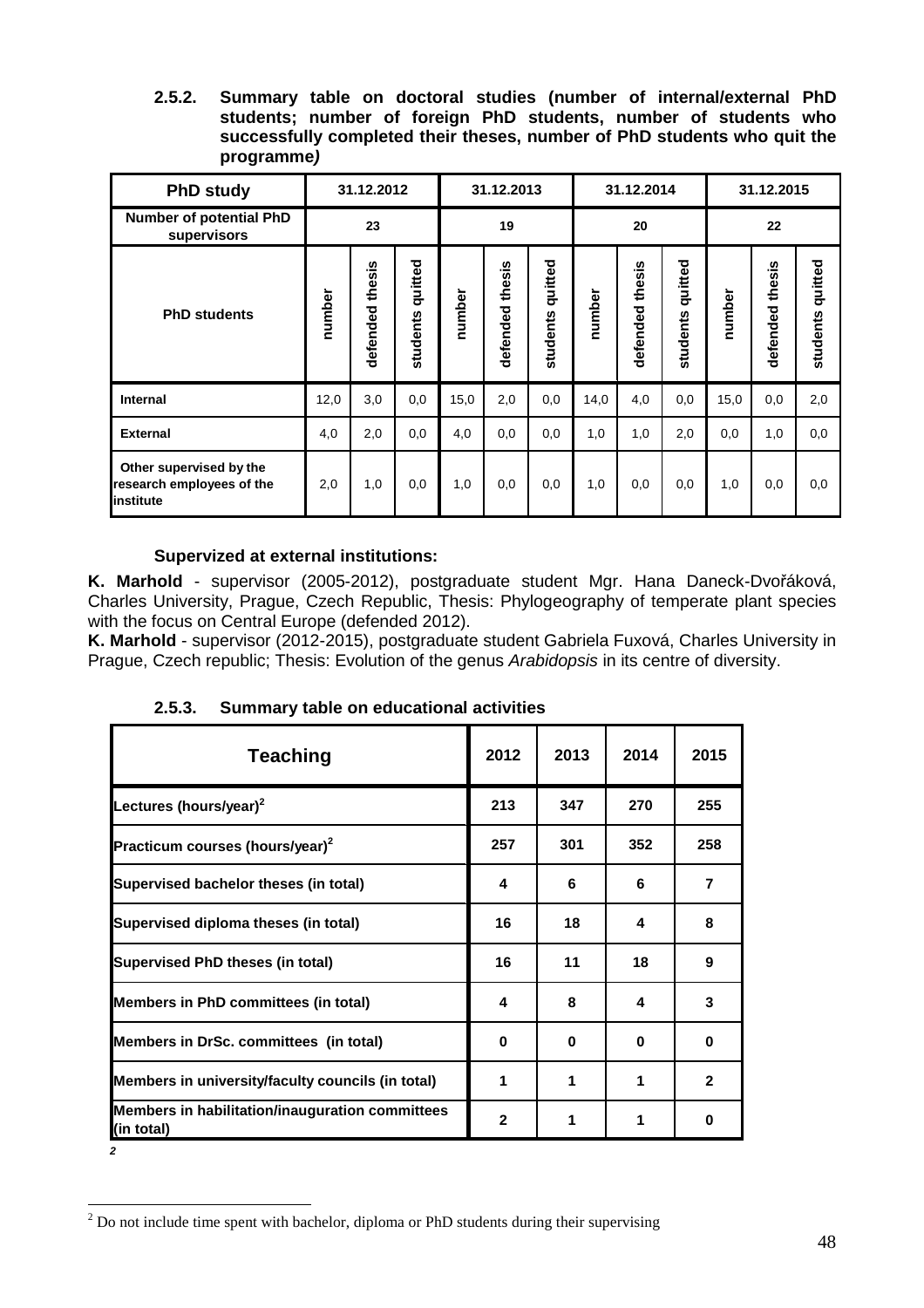**2.5.4. List of published university textbooks** 

N/A

# **2.5.5. Number of published academic course books**

N/A

# **2.5.6. List of joint research laboratories/facilities with universities**

[1] **National Taxonomic Facility / Národné taxonomické laboratórium** – joint facility of the Department of Vascular Plant Taxonomy of the Institute of Botany SAS, Department of Botany and Department of Zoology, Comenius University in Bratislava, Slovak National Museum, and Institute of Biological and Ecological Sciences P. J. Šafárik University in Košice.

[2] In cooperation with Faculty of Natural Sciences, Comenius University Bratislava – Department of Soil Science, we prepared a **concept for a new course for students** on bachelor and master degree – **Biodiversity I** (microscopic filamentous fungi and cryptogams), which was added to the curriculum and already given to students.

# • **Supplementary information and/or comments on doctoral studies and educational activities**

# **PhD studens and their international activities**

PhD students of Institute of Botany actively search possibilities to expand their experience during the stays abroad. During the evaluation period they prepared proposals under the following schemes:

• SYNTHESIS FP 7 projects supporting mobility of scientists in taxonomy and systematic biology

- Bilateral Projects Slovak Academic Information Agency (SAIA)
- SCIEX-NMS (www.sciex.ch)
- Visegrad fund

Unfortunately, students performing their study in an external institution within Slovak Academy of Sciences (that means outside the University), cannot apply for projects under Erasmus programme or apply for small research grants for PhD students (evaluated by credits), which is discriminating.

# Successful stories:

# **Systematic position and delimitation of European members in Russula subsect. Urentes and R. subsect. Rubrinae, Visegrad fund no. 51400484, 2015, responsible investigator: Miroslav Cabo**ň

Objective of the research was phylogenetic and systematic study of Russula subsect. Urentes and subsect. Rubrinae. The core and basic data for study were represented by measurements of precisely defined macro- and micro-morphological traits of selected specimens and generated sequences of ITS nrDNA, mtSSU and RPB2 regions. Results of morphological and molecular studies were evaluated and allowed recognising the most reliable characters for distinguishing genetically defined species and consequently to assign them the right name based on type studies.

# **Effect of antimony (Sb) on growth and physiology of important crop plants. Sciex 13.024 responsible investigator: Miroslava Vaculíková, January 1, 2014 – December 31, 2014, Host mentor: Rainer Schulin, ETH Zürich, Department of Environmental System Sciences, Institute of Terrestrial Ecosystems, Zürich**

The aim of the research stay was to investigate Sb effects on growth and physiology of important agricultural plants and find how exogenous application of silicon could ameliorate the negative effects of this element. While it can also be phytotoxic, it is still insufficiently knowns how Sb accumulation affects plants and what in particular is the role of Sb oxidation state in this context. Elevated levels of this element in edible plant parts can cause health risks to humans.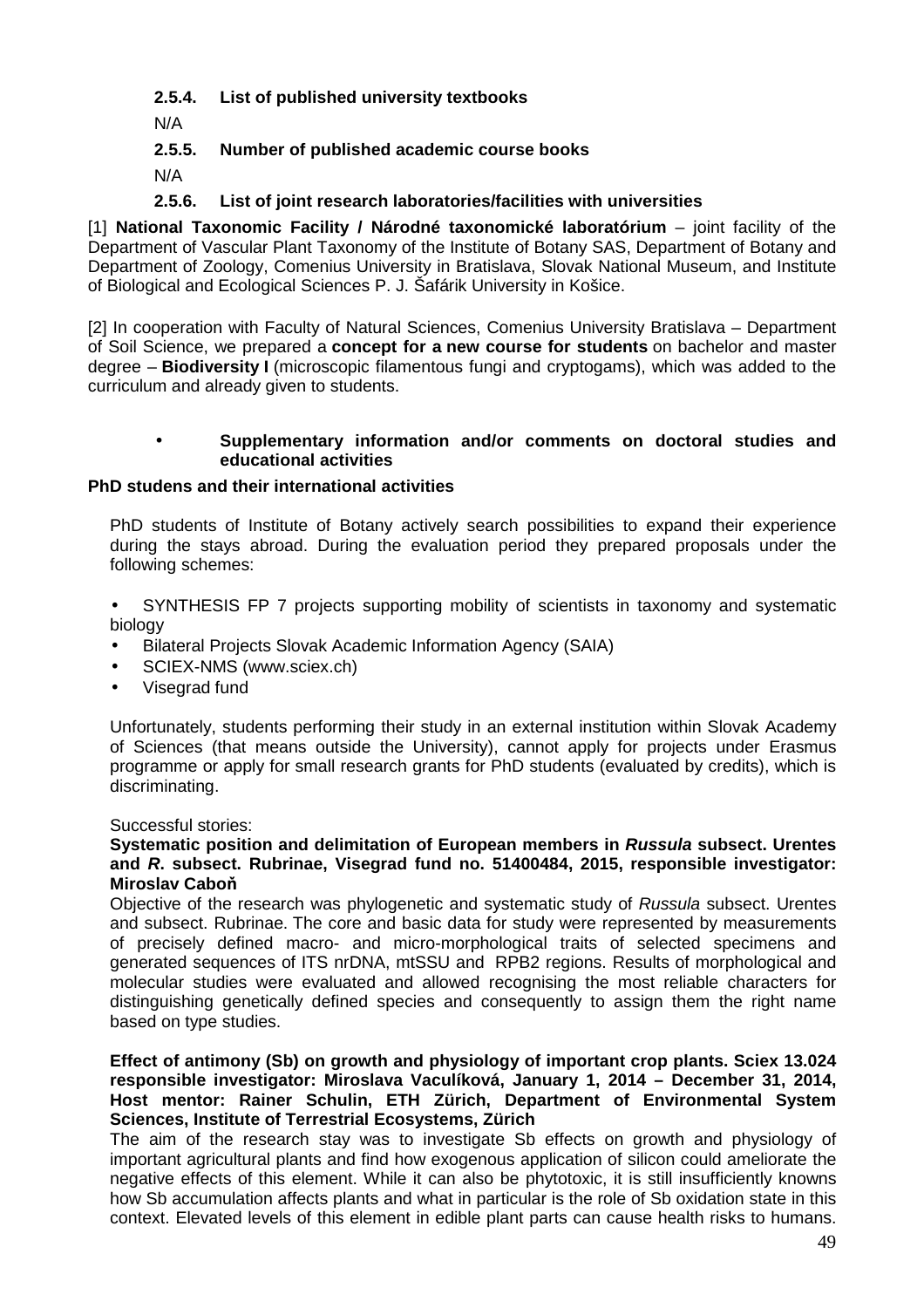Antimony (Sb) represents a serious threat for the environment. It is released into the environment by mining, and industrial activities, waste disposal, shooting and traffic. Previous mining activity as the main source of Sb soil contamination in Slovakia causes serious health risks for people living on contaminated land. Similarly, contamination of shooting ranges is the main problem of Sb contamination in Switzerland.

# **Zuzana Fa**č**kovcová**

**"Carlo Gaggi" award,** 1st place in the international competition of lichenological doctoral research organized by international scientific society Italian Lichen Society (Società Lichenologica Italiana), 2015

Thesis: Analysis of origin and diversification of Western Carpathian elements of the genus Solenopsora (lichens, Catillariaceae)

# **Educational activities**

#### **Comenius University in Bratislava (Slovak republic) Faculty of Natural Sciences, Department of Botany**

- Semester lectures: František Hindák (2012 12 hr.), Anna Lackovičová (2012 18 hr.), Pavel Lizoň (2012 – 24), Jozef Šibík (2012 – 24 hr., 2013 – 2 hr., 2014 – 52 hr., 2015 – 52hr.)
- Semester exercise: Miroslav Caboň (2014 72 hr., 2015 48 hr.), Zuzana Ballová (2012 11 hr., 2013 – 24 hr.), Zuzana Fačkovcová (2013 – 26 hr., 2014 – 26 hr., 2015 – 24 hr.), Zuzana Melečková (2012 – 10 hr.), Petra Mikušová (2014 – 2 hr.), Jana Petrýdesová (2012 – 18 hr.), Nikola Rybáriková (2012 – 24 hr., 2013 – 53 hr.), Jozef Šibík (2013 – 2 hr.), Eliška Štubňová (2014 – 26 hr.), Mária Zaliberová (2012 – 4 hr.), Milan Zajac (2013 – 36 hr.)
- Seminars: Miroslav Caboň (2013 2 hr., 2014 2 hr.), Jana Májeková (2012 13 hr., 2013 – 13 hr., 2014 – 13 hr., 2015 – 13 hr.), Pavol Mereďa (2012 – 12 hr., 2013 – 10 hr., 2014 – 10 hr.), Jana Podroužková Medvecká (2012 – 2 hr.), Mária Zaliberová (2012 – 13 hr., 2013 – 13 hr., 2014 – 13 hr., 2015 – 13 hr.)
- Field excursions: Miroslav Caboň (2014 2 hr.), Zuzana Fačkovcová (2014 16 hr.), Petra Mikušová (2014 – 8 hr.), Jana Petrýdesová (2014 – 8 hr.), Mária Zaliberová (2012 – 6 hr.)
- Individual lectures: Jana Májeková (2012 4 hr., 2013 2 hr., 2014 3 hr.), Zuzana Melečková (2014 – 2 hr.), Pavol Mereďa (2012 – 2 hr., 2013 – 4 hr., 2014 – 4 hr., 2015 – 4 hr.), Jana Petrýdesová (2014 – 2hr.), Andrea Pleceníková (2015 – 4 hr.), Dušan Senko (2012 – 2 hr.), Jozef Šibík (2012 – 4 hr.), Stanislav Španiel (2015 – 2 hr.), Mária Zaliberová  $(2012 - 4 hr.)$

# **Faculty of Natural Sciences, Department of Zoology**

• Semester lectures: Karol Marhold (2012 – 12 hr.)

# **Faculty of Natural Sciences, Department of Plant Physiology**

- Semester lectures: Igor Mistrík (2012 56 hr., 2013 36 hr., 2014 18 hr., 2015 18 hr.)
- Semester exercise: Beáta Bočová (2012 20 hr.), Roderik Fiala (2015 4 hr.), Lucia Kenderešová (2012 – 53 hr.)

# **Faculty of Natural Sciences, Department of Soil Sceince**

- Semester lectures: Anna Guttová (2015 6 hr.)
- Semester exercise: Zuzana Fačkovcová (2015 4 hr.), Anna Guttová (2015 4 hr.)

**Faculty of Natural Sciences, Institute of Laboratory Research on Geomaterials** 

- Semester exercise: Petra Mikušová (2013 2 hr.)
- Individual lectures: Petra Mikušová (2013 2 hr.)

# **Technical University in Zvolen (Slovak republic)**

# **Faculty of Ecology and Environmental sciences, Department of Biology and general Ecology**

- Semester lectures: Richard Hrivnák (2012 2 hr., 2013 3 hr., 2014 3 hr., 2015 3 hr.)
- Seminars: Richard Hrivnák (2012 6 hr.)
- Field excursions: Richard Hrivnák (2012 8 hr., 2013 8 hr., 2014 8 hr., 2015 8 hr.)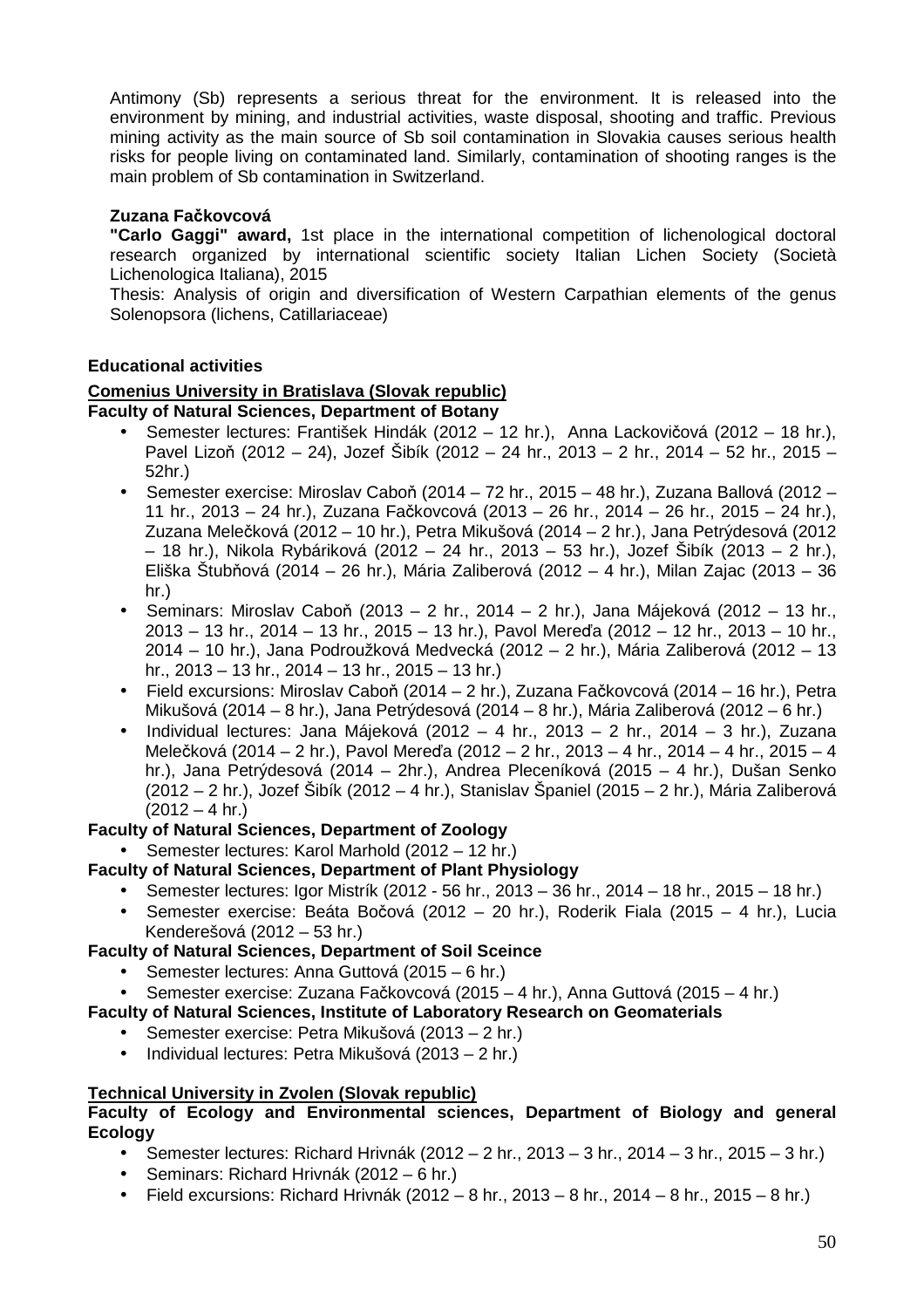# **Matej Bel University in Banská Bystrica (Slovak republic)**

# **Faculty of Natural Sciences, Department of Biology and Ecology**

- Semester lectures: Dobromil Galvánek (2013 1 hr.), Richard Hrivnák (2014 6 hr., 2015 – 6 hr.), Monika Janišová (2013 – 30 hr., 2014 – 30 hr.), Katarína Olšavská (2012 – 8 hr., 2013 – 30 hr., 2014 – 30 hr., 2015 – 12 hr.), Marián Perný (2012- 7 hr., 2013 – 30 hr.), Barbora Šingliarová (2012 – 2 hr., 2013 – 30 hr., 2014 – 30 hr.)
- Semester exercise: Barbora Šingliarová (2012 1 hr.), Katarína Olšavská (2015 12 hr.)
- Seminars: Richard Hrivnák (2013 6 hr.), Monika Janišová (2015 24 hr.), Marián Perný  $(2014 - 6)$  hr.)
- Individual lectures: Dobromil Galvánek (2014 1 hr.)

# **Catholic University in Ružomberok (Slovak republic)**

# **Faculty of Education, Department of Biology and Ecology**

- Semester lectures: Michal Slezák (2013 39 hr., 2014 39 hr., 2015 48 hr.)
- Semester exercise: Michal Slezák (2013 26 hr., 2014 26 hr., 2015 36 hr.)
- Field excursions: Richard Hrivnák (2012 8 hr., 2013 8 hr.), Michal Slezák (2013 26 hr., 2014 – 26 hr., 2015 – 24 hr.)

# **Charles University in Prague (Czech republic)**

# **Faculty of Science, Department of Botany**

- Semester lectures: Karol Marhold (2012 48 hr., 2013 96 hr., 2014 80 hr., 2015 80 hr.)
- Semester exercise: Karol Marhold (2012 24 hr., 2013 48 hr., 2014 36 hr., 2015 36 hr.)
- Seminars: Karol Marhold  $(2012 8)$  hr.,  $2015 8$  hr.)

# **Masaryk University in Brno (Czech republic)**

# **Faculty of Science, Department of Botany and Zoology**

- Semester lectures: Alica Košuthová (2015 20 hr.)
- Field excursions: Daniel Dítě (2012 24 hr.)

# **University of South Bohemia in** Č**eské Bud**ě**jovice (Czech republic)**

# **Faculty of Science, Department of Botany**

• Semester lectures: Stanislav Španiel (2013 – 40 hr.)

# **University of Siena (Italy)**

# **Department of Physical Sciences, Earth and Environment**

• Individual lectures: Anna Guttová (2012 – 4 hr.)

# **2.6. Social impact**

#### **2.6.1. List of the most important results of applied research projects. Max. 10 items**

**Report to the problem of biodeterioration of cultural heritage for Istituto Superiore per la Conservazione ed il Restauro (ISCR), Roma**: Favero-Longo S., Benesperi R., Bertuzzi S., Bocca E., Caporale S., Catalano I., Cristofolini F., Genovesi V., **Guttová A.**, Loppi S., Martellos S., Matteucci E., Morando M., Paoli L., Perotti M., Ravera S., Roccardi A. 2014: Progetto nazionale sul biodeterioramento lichenico di beni culturali in pietra – Adotta un monument. Notiziario Della Società Lichenologica Italiana 27: 45, 47, 59-60, 67-68.

The Working Group for Biology (Società Lichenologica Italiana) has launched the research "Adopt a monument ", aimed at examining the colonization and deterioration lichen on cultural monuments of stone on the erritory of Italy. These monuments represent different stone materials of national interest and different types of historical and artistic works (archaeological areas, civil and religious buildings, sculpture works). For each "adopted" site we have realized, initiated or planned investigations to: (a) detect and quantify the presence lichen on the stone surfaces; (B) examine the physical-chemical interaction between lichens and substrate, without making direct inquiries on the work, but using the same litotype materials taken from natural outcrops or surfaces quarry; (C)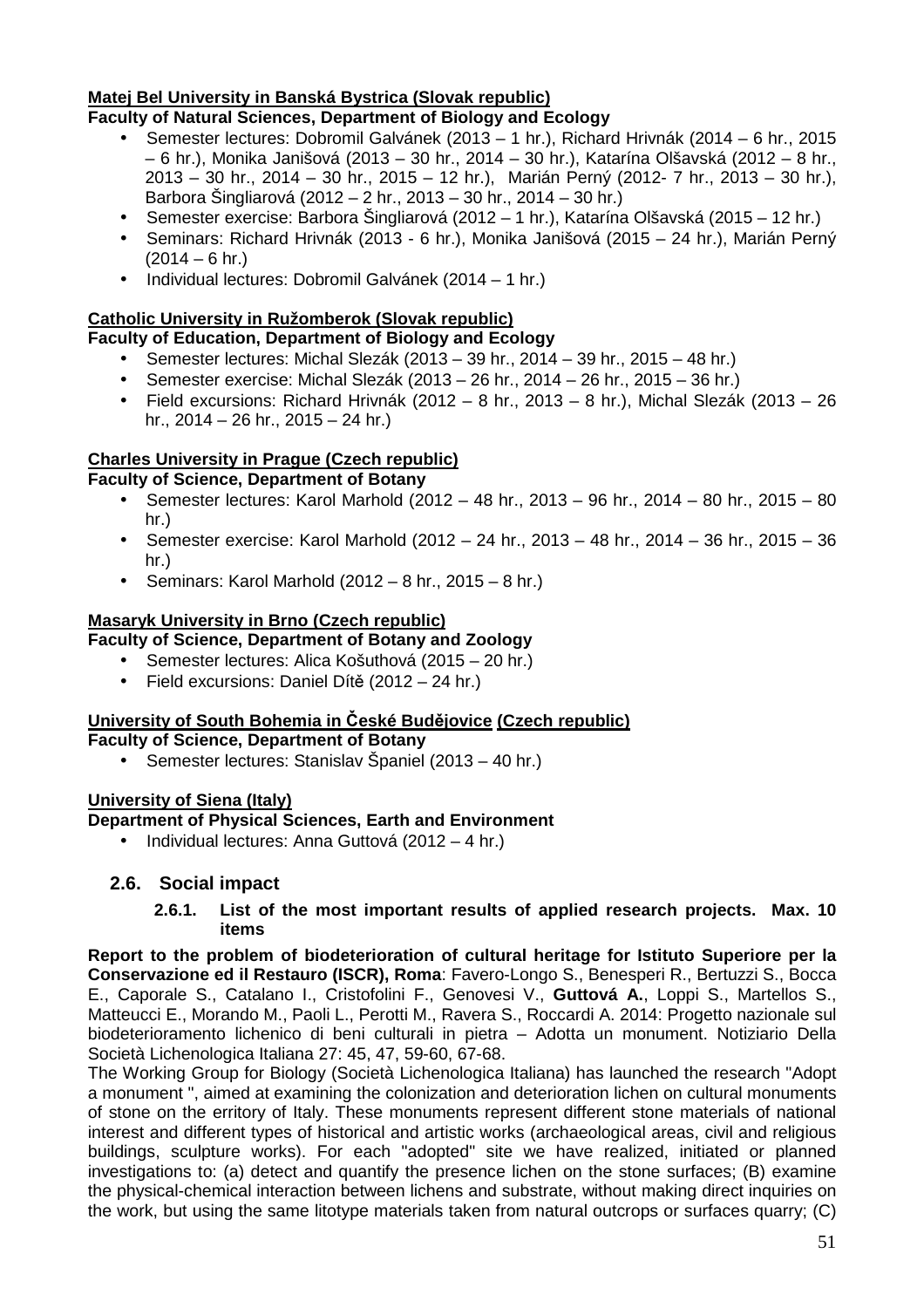provide an evaluation of the state of biodeterioration or bioprotection by lichens based on experimental measurements; (D) evaluating which may be more appropriate for physical or chemical techniques possible removal of lichens from the opera. Besides increasing and investigations in the field lichenology applied to cultural monuments, the initiative aims to encourage dialogue between the research institutions and institutions involved in the preservation, so as to support a increasing involvement of biological expertise in evaluation of the degradation problems of Cultural Heritage.

**Biomonitoring study:** Paoli L., Ravera S., **Guttová A., Senko D.** 2014. Rete di biomonitoraggio lichenico (biodiversità e bioaccumulo di elementi) nell´area vasta interessata dalla presenza del Centro Olio della Val d´Agri. Report finale. Dipartimento di Scienze della Vita, Università degli Studi di Siena; Institute of Botany SAS (https://www.eni.com/eni-basilicata/ambiente/sistemamonitoraggio/biomonitoraggio-lichenico/biomonitoraggio-lichenico.shtml).

#### **Preparation of zoning of TANAP (Vysoké Tatry National park).**

Zoning is an integral and recognized part of conservation planning and protected area management. It gained acceptance as a key strategy for combining human land use with nature conservation in cases that deserve balancing of different interests, resource expectations and management options. In the zoning process one assigns land units to specific uses (management regimes) and each zone thus represents a set of land units designed for specific purpose. Foundations and frameworks of zoning on an international scale were set in the IUCN Guidelines for Protected Area Management Categories. In the Slovak Republic, Nature and Landscape Conservation Act No. 543/2002 states that zones in protected areas are delineated and arranged according to the nature of natural values involved and that maximum number of zones is four. We thus have developed a more explicit set of zoning assumptions, priorities, principles and criteria so as to draw a scientifically valid proposal of zoning for the earliest and largest national park in Slovakia – the Tatra National Park. The proposal is intended to provide 1) the Slovak authorities with a sufficient support when negotiating, resolving and enforcing their zoning decisions, 2) scientific community with a more inclusive and consistent conceptual model of zoning whose tools (including some new or overlooked) are interpreted and applied to a specific central European case. Responsible: Jozef Šibík.

#### **Red List of vascular plants of the Carpathian part of Slovakia: Turis P., Kliment J., Feráková V., Dít**ě **D., Eliáš P. jun., Hrivnák R., Koš**ť**ál J., Šuvada R., Mráz P., Bernátová D., 2014 – Thaiszia, J. Bot. 24: 35–87.**

The Red List of vascular plants of the Carpathian part of Slovakia is result of the project within IUCN programme focused on preparing of Red List for whole Carpathian massif. The Red List was prepared on basis actual Guidelines for Application of IUCN Red List Criteria using also the up to now unofficial categories and additional (qualifying) criteria and contains 1 001 taxa of native plants. Out of them 46 are Regionally Extinct (category RE), 18 missing [1 taxon in the category EX?, 4 taxa in the category RE?, 13 taxa in the category CR(PE)], 461 threatened [149 taxa Critically Endangered (category CR), 141 taxa Endangered (category EN), 171 taxa Vulnerable (category VU)], 290 Near Threatened (category NT), 103 Least Concern (category LC). Seventy six taxa are assessed in the category Data Deficient (DD), and 7 taxa are listed under Not Applicable (category NA) because of their unclear taxonomic status.

#### **European Red List of medicinal plants assessment 2013 IUCN Red List Unit Global Species, Programme IUCN (International Union for Conservation of Nature).**

The European Red List is a review of the Red List status of European species according to IUCN regional Red Listing guidelines. It identifies those species that are threatened with extinction at the regional level – in order that appropriate conservation action can be taken to improve their status. This Red List publication summarises results for the selected European medicinal plants. (Allen, D., Bilz, M., Leaman, D.J., Miller, R.M., Timoshyna, A. and Window, J., 2014: European Red List of Medicinal Plants. Luxembourg: Publications Office of the European Union, 61 pp. Responsible: Viera Feráková, Iva Hodálová, Pavol Mereďa.

**Preparation of documents for State Nature Conservancy of the Slovak Republic and Agency for Nature Conservation and Landscape Protection of the Czech Republic within the LIFE+**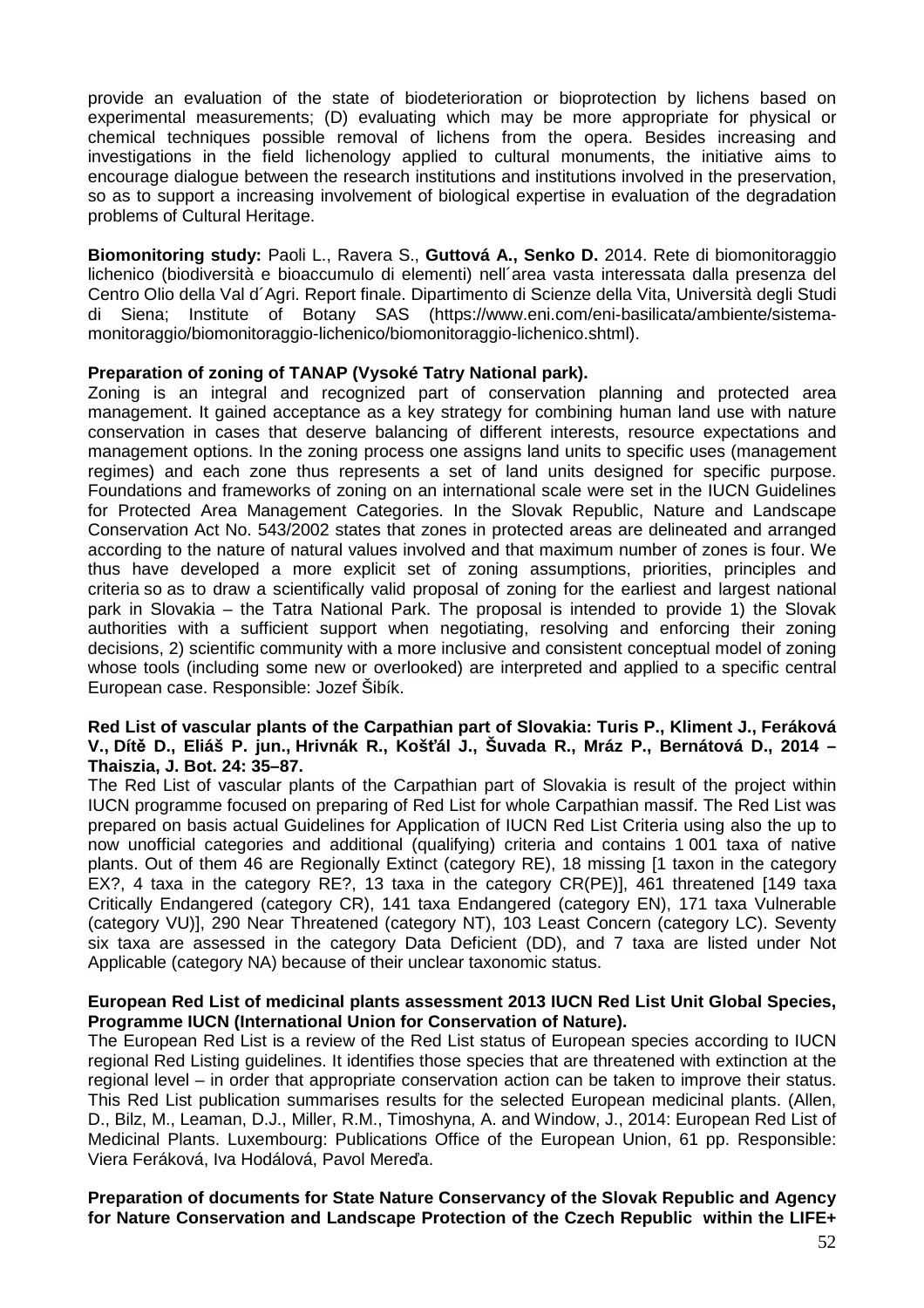**project LIFE09NAT/CZ/000364 "Integrated Protection of Rare Butterfly Species of Non-forest Habitats in the Czech Republic and Slovakia".** The project LIFE09NAT/CZ/000364 is one of the 84 environmental innovation projects held in 24 countries under the LIFE+ Nature & Biodiversity programme 2009 of the European Commission. These projects demonstrate new methods and techniques for dealing with a wide diversity of Europe's environmental problems. The aims of the mentioned project, in which we participated, was to introduce, test and promote patchwork managements, which are essential for the conservation of the target 10 butterfly species and 15 habitat types of European importance. In 2013 we collected floristic data in two areas of European Importance, located in the White Carpathian mountains (Biele Karpaty) and the Považský Inovec mountains (both in Slovakia). Both areas consist of flower-rich meadows and other non-forest habitats, which host very rich fauna and provides an important refuge for rare and endangered invertebrate species (especially insects and arachnids), and are crucial for the survival of butterfly species of European importance. As a result we proposed suitable management practices, which could help to maintain and restor these habitats to a favourable conservation status. Responsible: Pavol Mereďa.

**Establishment of European Red List of Habitats**, multilateral project, 2014-2016, The Red List of European Habitats provides an overview of threatened marine, terrestrial and freshwater habitats in the European Union (EU28) and adiacent regions (EU28+), based on a consistent set of criteria and detailed data and expertise from involved countries. Responsible: Milan Valachovič, Jozef Šibík.

**Study of the floristic structure of four permanent monitoring plots located within the area effected by the Gab**č**íkovo waterworks.** The Gabčíkovo–Nagymaros waterworks has been planned as a large barrage project on the Danube River. Only a part of the project has been finished in October 1992 on the Slovakian part of the Danube, under the name Gabčíkovo waterworks, because Hungary first suspended then tried to terminate the project due to environmental and economic concerns. The Gabčíkovo waterworks produces 2600 GWh of electricity annually, making it the largest hydroelectric plant in Slovakia. The construction of this waterworks was predicted to have serious, long-lasting impacts on the hydrology and riparian environment of the region. To describe the effect of the waterworks on vegetation structure and species composition of the adjacent riparian floodplain forests several permanent monitoring plots has been established and monitored over a 23-year period, between 1990 and 2013. Within the monitoring, soil moisture has been directly measured on each plot. Additionally, five environmental factors frequently used in European studies on vegetation (namely, soil moisture, amount of nitrogen, soil pH, requirements for temperature and light), has been calculated from speciesspecific indicator values of vascular plants growing on plots. In 2013 we have studied the floristic structure on four of these plots. In 2014 and 2015 we evaluated all collected data from all monitoring plots and started to prepare publication entitled "Effect of the Gabčíkovo waterworks on riparian floodplain forest ecosystems along the Danube River: vegetation dynamics and trends". Responsible: Iva Hodálová.

# **2.6.2. List of the most important studies commissioned for the decision-making authorities, the government and NGOs, international and foreign institutes**

# **Ministry of Environment SR (www.enviro.gov)**

- [1] The draft list of indicators of biodiversity, 2015 Jozef Šibík
- [2] Preparation of expert zonation of TANAP, 2012 Jozef Šibík

**Ministry of Interior – Presidium of the Police Force SR (www.minv.sk)** Ministry of Interior of the Slovak Republic is a central body of state administration for protecting the constitutional system, public order, security of persons and property, protection and administration of the state's borders, the safety and fluency of road traffic, for issues related weapons and ammunition, private security services, the entry to the territory of the Slovak Republic and the stay of foreigners in its territory, identity cards, travel documents and driving licences, refugees and transmigrants, for the registration of population, for the Police Force and the Fire Fighting and Rescuing Corps.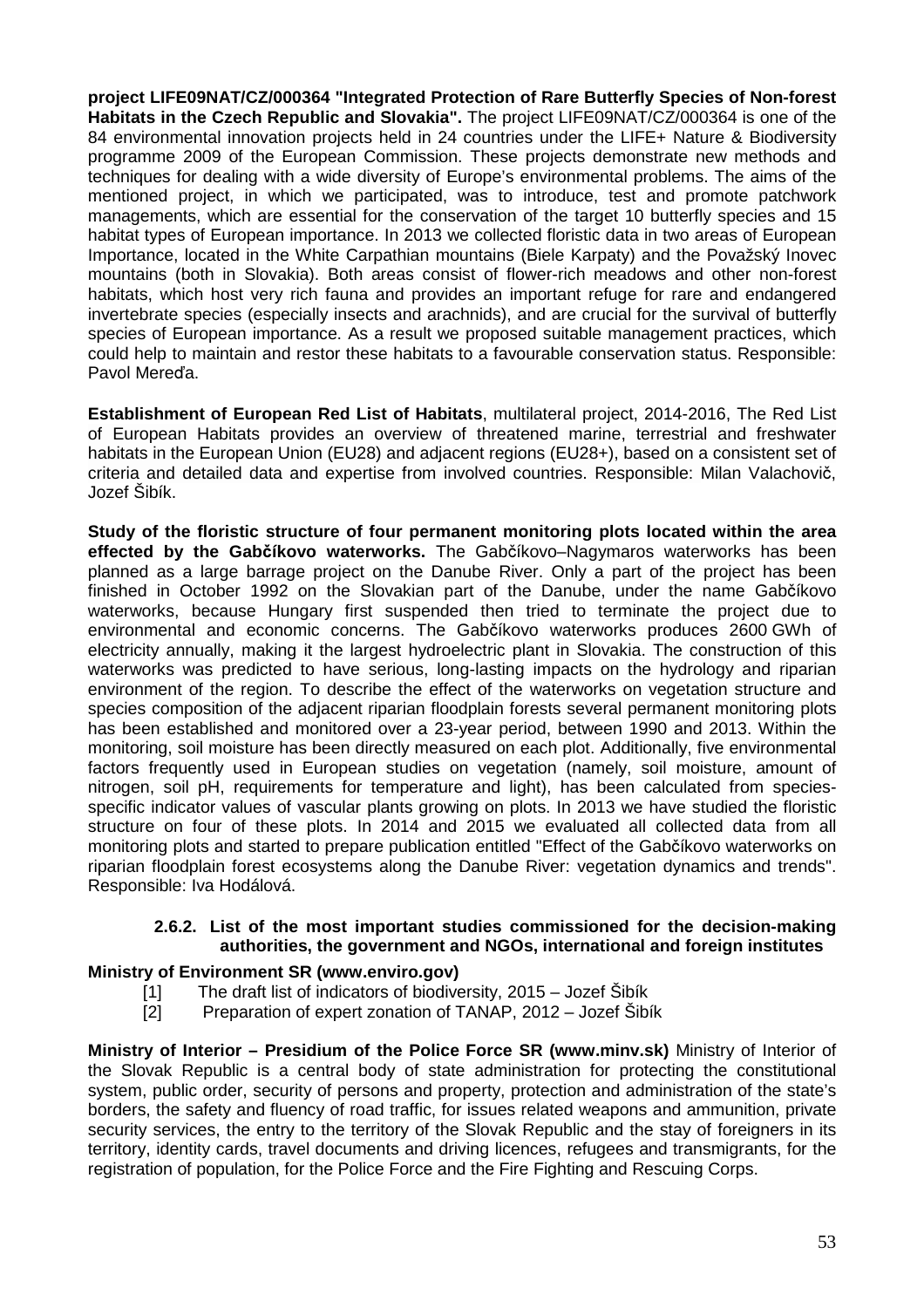[1] Expert opinion on the identity of the narcotic and psychotropic substances, District Police Directory Trnava (7 cases), 2012-2014, Iva Hodálová, Jaromír Kučera, Marek Slovák.

[2] Expert opinion to the theft of protected plant species from Devínska Kobyla, Presidium of the Police Force, 2013-2014, Dušan Senko.

**State Nature Conservancy Banská Bystrica (www.sopsr.sk)** – the central expert organisation for nature and landscape conservation in Slovakia for the past twelve years reporting to Ministry of Environment SR. The main tasks include work on legislation level (elaboration of policy documents, guidelines and resource materials for development of legislation and elaboration of nature conservation documentation) as well as on expert level (expert management of protected parts of nature, surveys and research provision and habitats monitoring). It also provides for environmental education and awareness activities, promotion and editorial work, operation of information centers as well as international cooperation and implementation of tasks arising from international conventions and agreements.

[1] Wood mushrooms of Nature Reserve Dobroč, 2012 – Slavomír Adamčík.

[2] Preparation of the Red List of endangered plant species of the Carpathians, 2012 – Daniel Dítě, Richard Hrivnák.

[3] Documents preparation for distribution of selected taxa of Slovakian flora, 2012 – Jozef Šibík.

[4] Inventarisation of lichens in Tematínske vrchy Mts, 2013 – Zuzana Fačkovcová.

[5] Transfer of protected lichen species Lobaria pulmonaria, 2013 – Anna Guttová.

[6] Expert assessment to the cutting of trees in the area Muráň castle ruine, 2013 – Anna Guttová.

[7] Algae and algal flora of selected peatbogs in Malá Fatra Mts., 2013 – Alica Hindáková.

[8] Lichen diversity of the Nature reserve Klapy in Strážovské vrchy Mts., State Nature Conservancy, 2014 – Anna Guttová, Anna Lackovičová, Zuzana Fačkovcová.

[9] Development of management programs for selected protected areas included in Natura 2000, 2014 – Alica Košuthová.

[10] Lichen diversity of protection zone of NPP Vrbické pleso glacial lake, 2014 – Anna Guttová.

[11] Lichen diversity of NPR Humenský Sokol and CHA Brekovský hradný vrch, 2014 – Anna Lackovičová, Anna Guttová.

[12] Inventarisation of vegetation in the contact area of the proposed power line route 2x400 kV Gabčíkovo - Veľký Ďur, 2014 – Jana Májeková, Dušan Senko.

[13] Biotope monitoring of localities with European importance, 2014-2015 – Ivan Jarolímek, Jana Májeková, Mária Petrášová, Jozef Šibík, Iveta Škodová, Katarína Vantárová, Milan Zajac, Mária Zaliberová.

[14] Floristic inventarisation of Štokeravská vápenka locallity, 2014 – Milan Valachovič.

[15] Inventarisation of lichens within NATURA 2000 localities in Slovakia, 2014 – Alica Košuthová.

[16] Mapping of distribution of selected lichen species in CHKO Cerová vrchovina, 2015 – Zuzana Fačkovcová.

[17] Phytosociological survey of grasslands communities in Nebrová, State Nature Conservancy, Banská Bystrica, 2015 – Iveta Škodová.

[18] Phytosociological research of vegetation in CHA Revúca, Administration of National park Veľká Fatra and State Nature Conservancy, Banská Bystrica, 2015 – Katarína Vantárová.

[19] Phytosociological research of non-forest vegetation in area of European importance Veľkolélsky ostrov, 2015 – Milan Zajac.

[20] Botanical research of the species from the family Orchidaceae in the area of NP Veľká Fatra, 2015 – Milan Zajac.

# **Municipality of Bratislava – the capital city (www.bratislava.sk)**

[1] Expert opinion to the features concept of the Bratislava Forest Park, Bratislava,

2014 – Milan Valachovič.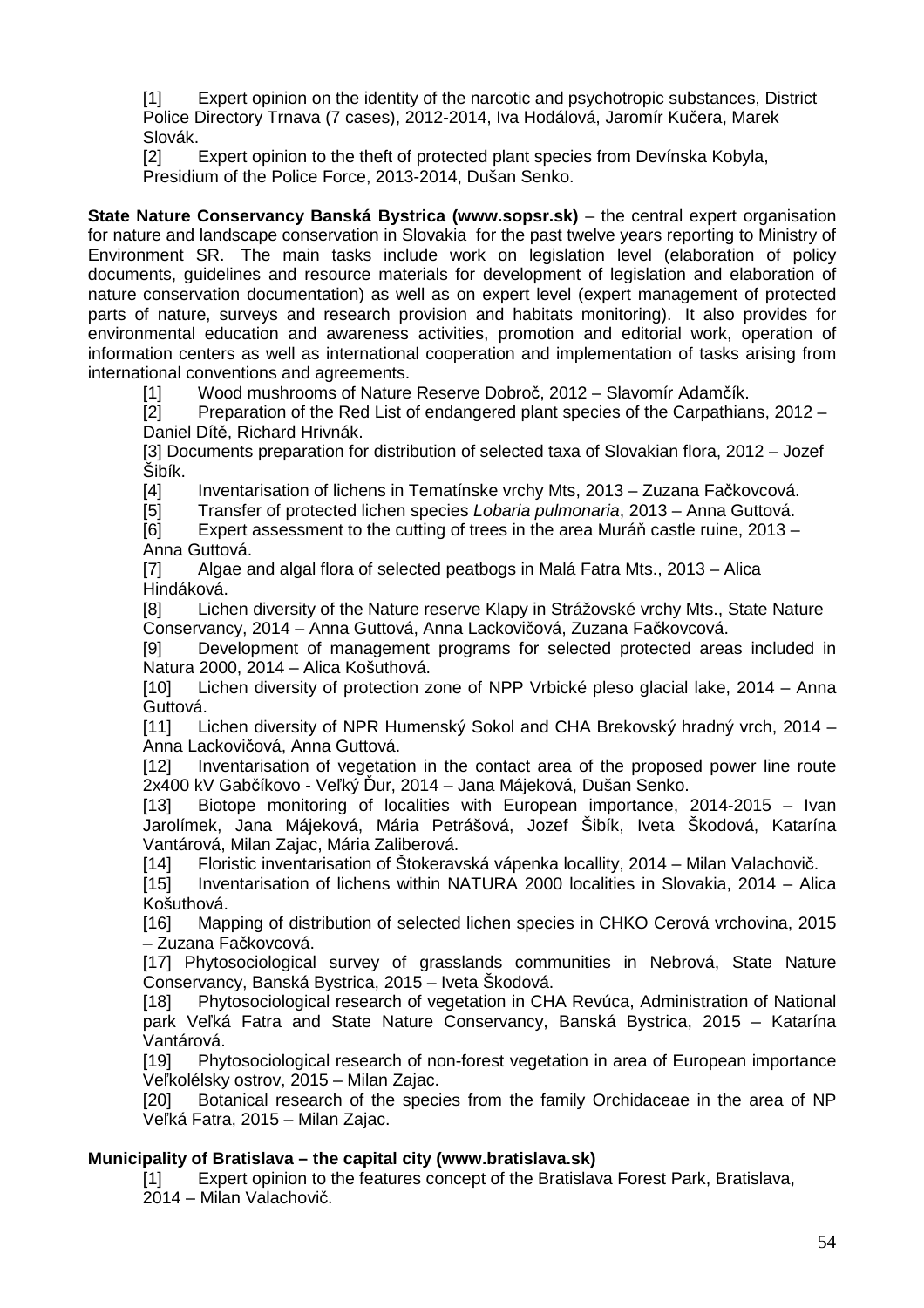[2] Expert advice for revitalization of Štrkovecké jezero lake in Ružinov, 2012 – Alica Hindáková, František Hindák.

# **Slovak Environmental Inspectorate (www.sizp.sk)**

[1] Expert opinion for the seizure of a specimen from the genus Solidago, Slovak Environmental Inspectorate, Bratislava, 2012 – Pavol Mereďa.

# **State Forests of TANAP (www.lesytanap.sk)**

[1] Expert opinion to occurrence of mass phytoplankton in Štrbské Pleso lake, State Forests of TANAP, 2013 – Alica Hindáková, František Hindák.

# **Regional Association for Nature Conservation and Sustainable development (BROZ) (www.broz.sk)**

- [1] Devinska Kobyla susceptibility to erosion area, 2012-2014 Dušan Senko.
- [2] Expert scientific cooperation: Devínska Kobyla, 2012-2013 Dušan Senko.
- [3] Expert scientific cooperation: We help to Danube river, 2014 Dušan Senko.

# **Daphne – Institute of Applied Ecology (www.daphne.sk), NGO**

[1] Biotope monitoring of localities with European importance, DAPHNE, State Nature Conservancy, Banská Bystrica, 2014-2015 – Ivan Jarolímek, Jana Májeková, Mária Petrášová, Jozef Šibík, Iveta Škodová, Katarína Vantárová, Milan Zajac, Mária Zaliberová. [2] Devinska Kobyla - susceptibility to erosion area, 2012-2014 – Dušan Senko.

[3] Expert scientific cooperation: Devínska Kobyla, 2012-2013 – Dušan Senko.

**Národná dia**ľ**ni**č**ná spolo**č**nos**ť **(www.ndsas.sk) (National Highway Company) –** National Highway Company (NDS) provides some very important and state-regulated activities. In particular, it is planning, preparation and construction of highways, their maintenance and the repair. Provides performance of building inspection and operation of specialized accredited laboratory. It is an administrator and also the owner of superior road infrastructure in Slovakia, their property is old and enhance it. In cooperation with the tolling system provides charging of road infrastructure in Slovakia. NDS within their competencies and financial means, provide adequate motoring public services. Its activities increased level of road safety and to ensure proper comfort to the traveling public. NDS is an open society that is within their means trying to communicate with all stakeholders and interested groups and individuals. **and Dopravoprojekt a.s. –** a private jointstock company, which provides multi-disciplinary engineering consultancy services and project work, with a particular focus on transport and transport infrastructure, land, water and environmental construction services and transport infrastructure, land, and environmental waterworks.

[1] Consultancy for assessment of the building impact on the habitats of European and national importance in the area of the planned highway D1 (Turany - Hubová), 2015 – Milan Valachovič.

[2] Inventarisation of the biotopes along the route of the planned highway D4 (Jarovce - Ivánka-sever - Rača), 2015 – Milan Valachovič.

[3] Inventarisation of habitats on the planned highway R7, 2012 and 2014 – Milan Valachovič.

# **Branislav Molnár – Fotománia Plus (www.photomania.sk)**

[1] Expert scientific cooperation: Prohibited kingdom, 2012 - Katarína Hegedüšová.

[2] Expert scientific cooperation: Danube - wilderness inland delta, 2012-2013 – Dušan Senko.

- [3] Expert scientific cooperation: Devínska Kobyla, 2012-2013 Dušan Senko.
- [4] Expert scientific cooperation: Hooves in the wind, 2014 Dušan Senko, Matúš
- Kempa, Eva Senková, Anna Guttová.
- [5] Expert scientific cooperation: We help to Danube river, 2014 Dušan Senko.

# **Zdeno Vlach – KARPATIA**

[1] Expert scientific cooperation: Ramsar sites, 2012 – Dušan Senko.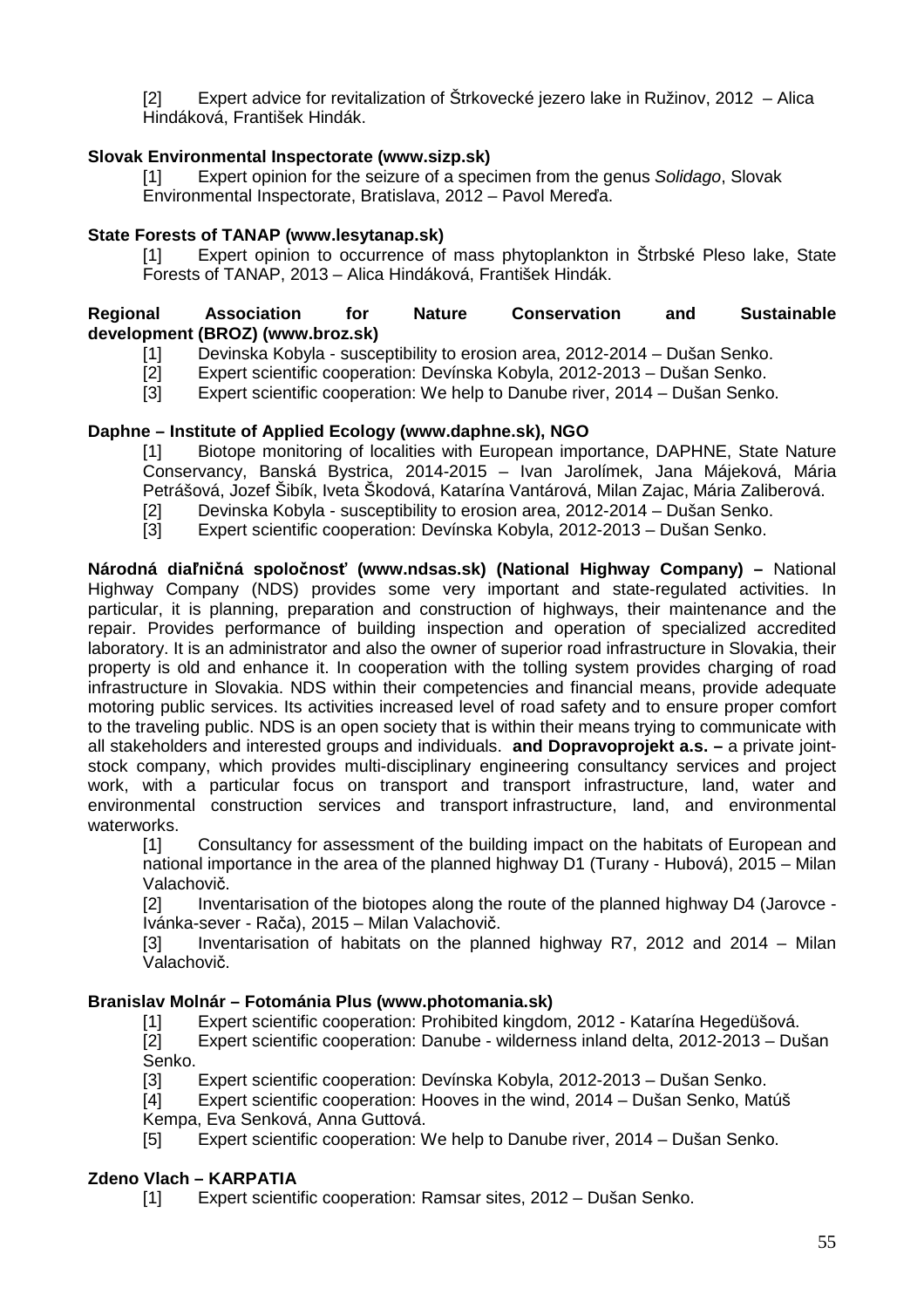#### **Commenius University in Bratislava (www.uniba.sk/en/)**

[1] Floristic inventarisation of the PR Čunovo and PR Topoľové hony for monitoring of impact of VD Gabčíkovo to the natural environment, 2014 – Pavol Mereďa, Iva Hodálová.

#### **New York State Office of Parks, Recreation and Historic Preservation, NY, USA (www.parks.ny.gov)**

[1] Report on Russula and Camarophyllopsis members collected in New York State in 2015 with special emphasis to species described by Charles Horton Peck, 2015 – Slavomír Adamčík.

#### **New York State Department of Environmental Conservation, NY, USA (www.dec.ny.gov)**

[1] List of Russula specimens in type collecting areas of Charles Horton Peck collected in New York State in 2015, 2015 – Slavomír Adamčík.

# **2.6.3. List of contracts and research projects with industrial and other commercial partners, incl. revenues**

N/A

**2.6.4. List of licences sold abroad and in Slovakia, incl. revenues** 

N/A

#### **2.6.5. List of most important social discourses under the leadership or with significant participation of the institute (max. 10 items)**

Official involvemnet in cooperation with Ministry of Environment of the Slovak Republic within preparatory works for Slovak Presidency in the Council of the European Union (SK PRES) – expertise for the topics of Regulation (EU) No 511/2014 of the European Parliament and of the council of 16 April 2016 on compliance measures for users from the Nagoya Protocol on Access to Genetic Resources and the Fair and Equitable Sharing of Benefits Arising from their Utilisation in the Union, transposition of the Regulation into national legislation (Act 263/2015 Z. z.). Responsible persons: Mgr. Anna Guttová, PhD., prof. RNDr. Karol Marhold, CSc.

# **2.6.6. Summary of relevant activities, max. 300 words**

 Through our popularisation activities we aim to cover wide range of spheres and sectors to secure and raise awareness about importance of science and its output for everyday life. We see gaps in this aspect nationwide. Public support of science proved extremely important at the end of 2014 and beginning of 2015 when Slovak Academy of Sciences faced difficult situation – proposed state budget cuts which would have had dramatic impact on personnel (reduction) as well as research activities. In cooperation with the Office of Slovak Academy of Sciences – Department of communication and media, we identified crucial scientific teams to be promoted, we identified top scientists whose profiles and activities to promote as well as list of success stories – scientific stories to introduce to public.

 We receive direct feedback to our performance regarding PR activities and popularisation when we work with schools and students. These are direct comments, written reactions and stories published as articles in school journals, which spread information about our Institute, activities which were presented at school or interesting scientific topics and questions worthy to study and answer. The result of this feedback are offers for collaboration with schools, invitations for lectures and discussions, or field trips.

 Our expertise, regularly used for different questions from government agents (see above) proves the importance of knowledge basis available at the Institute. Consultations for experts collaborating with entrepreneurs regarding diversity of microfungi during seminars and workshops carried out under the activities of scientific societies which Institute of Botany houses brought an opportunity in 2016 to collaborate in preparation of 2 project proposals for a call within Operational programme Research and Innovations in July 2016 (OPVal-VA/DP/2016/1.2.1-02).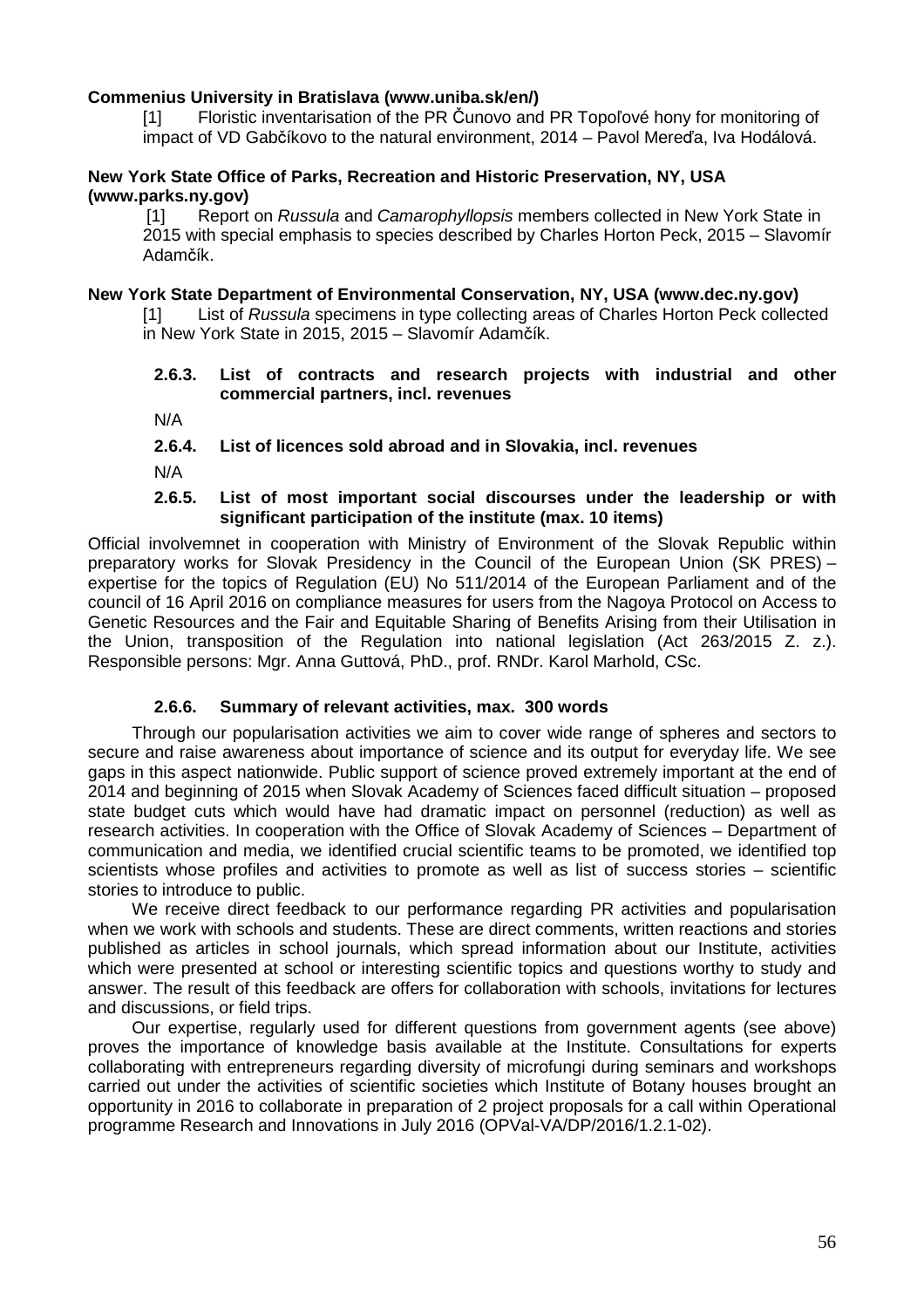# **2.7. Popularisation of Science (outreach activities)**

# **2.7.1. List of the most important popularisation activities, max. 20 items**

Here we list a selection of activities which were covered in important national media (RTVS – https://www.rtvs.sk/ – radio and TV; private TV channels e. g. Markíza – http://www.markiza.sk, TV LUX; radios – Rádio Regina, Rádio Slovensko, Rádio Best FM), foreign media (Sweden – http://www.tv4play.se), local TVs (Pezinok, Tablet TV), print – dailies (Denník SME, Pravda), weekly (Roľnícke noviny), monthly (Železničný semafor) or press conferences organized by the Presidency of SAS. The name of the contribution is original in Slovak, followed by the name of the media and the date of either broadcast, or release, or event.

Other numerous activities, which are not listed here include lectures for general public, students of elementary and secondary schools as well as university students, excursions for students and teachers in the field, articles in a laymen form published in specialist and popular journals (Quark, Ochrana prírody na Slovensku, Záhorie), PR reports in SAS media (www.sav.sk, Správy SAV). Institute of Botany organizes regulary the event – The Open Doors Day, when mostly the students and their teachers (elementary, secondary schools, universities) are invited to be acquainted with the work of researchers in the Institute. Institute of Botany SAS uses SAS tools, e.g. SAS website or a magazine HPC Focus, to share outputs of popularisation work with SAS community as well as general public. Institute of Botany actively participates in annual event "**Science and Technology Week in the Slovak Republic",** prepared byMinistry of Education, Science, Research and Sport of the Slovak Republic in cooperation with the Slovak Centre of Scientific and Technical Information andNational Centre for Popularisation of Science and Technology in Society.

- [1] **Swedish TV presentation: Viktor Ku**č**era, Ivona Kautmanová, Václav Kautman:** Ny svampsort hittad i dal sland, Dalsland TV 4 play (Sweden), 5.9.2012 (http://www.tv4play.se/n vheter\_och\_debatt/nyh eterna\_vast?title=ny\_s ampsort hittad i dal sland&videoid=2218595); Rare find for mushroom fanciers, Sverigesradio (Sweden), 4.9.2012 and 15.9.2012 (http://sverigesradio.se/sida/artikel.aspx?programid=2054&artikel=5268860) and http://sverigesradio.se/sida/artikel.aspx?programid=1027&artikel=5267039.
- [2] **National TV presentation: Ivan Jarolímek, Podroužková Medvecká:** Invázne rastliny (Ivasive plants), RTVS – Magazín VAT – Veda a technika, 2. 10. 2015.
- [3] **National TV presentation: Marek Slovák, Jaromír Ku**č**era:** Semenná banka (Seed bank), RTVS – Magazín VAT – Veda a technika, 12. 11. 2015.
- [4] **National TV presentation:** Karol Marhold: Využitie superpočítača Aurel pri štúdiu populačnej štruktúry, hybridizácie, migrácie jedincov a populácií, pri odhaľovaní príbuzenských vzťahov a evolúcii organizmov,TV; komentár v relácii Správy RTVS; RTVS; 23. 11. 2014.
- [5] **National TV presentation: Dominik Roman Letz:** Rastliny v Biblii (Plants in Bible), TV Lux, 11.6.2013; Evolúcia (Doma je doma) (Evolution), TV Lux, 1. 10. 2014; Slovensko v obrazoch, RTVS, 3. 8. 2014.
- [6] National radio presentation: Milan Valachovič: RTVS "Nočná pyramída" na tému Lesy na Slovensku (Forests in Slovakia), Radio Bratislava, 6. 6. 2015.
- [7] **Presentation for general public with on-line broadcasting: Ivan Jarolímek, Milan Valachovi**č**:** Ako sa menia lesy na Slovensku z pohľadu botanikov, Slovak Centre of Scientific and Technical Information (www.cvtisr.sk), Bratislava, 26. 3. 2015.
- [8] **Local TV presentation: Marek Slovák:** Snežienky sú bez zákonnej ochrany, v národných parkoch však hrozí pokuta, Tablet.TV- Teraz Media, 3. 3. 2015.
- [9] **Private TV presentation and national daily: Jana Podroužková Medvecká:** Boľševník v Horskom parku nie je nebezpečný, Denník SME, 26.8.2013; Rastlinní prisťahovalci, TV JOJ - Noviny o 17:00, 10.9.2013.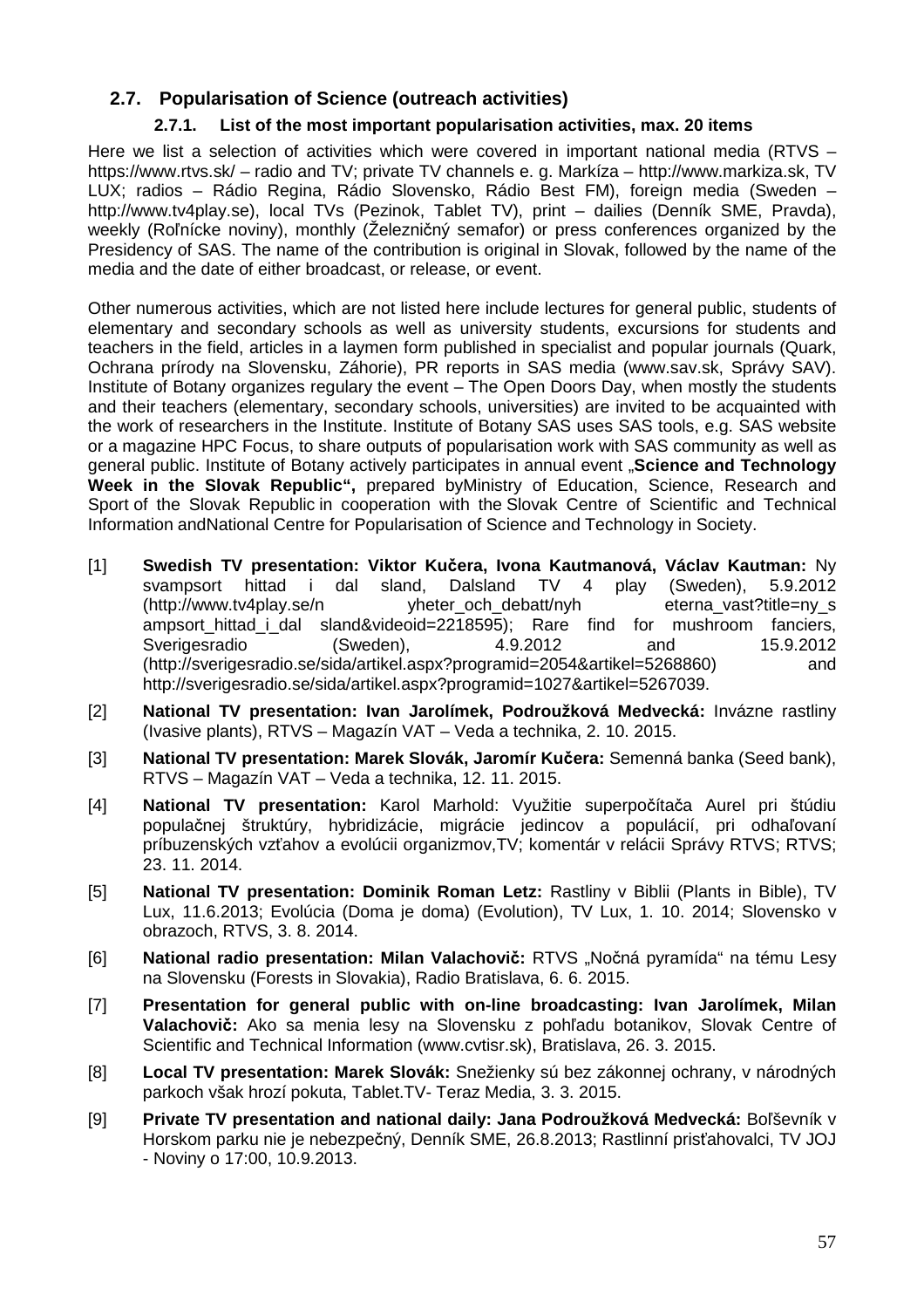- [10] **National radio presentationand presentation for general public: Pavol Mere**ď**a:** Nepôvodné rastliny Slovenska, Slovenský rozhlas, Rádio Regina (1. 10. 2015) , Quark journal (27. 10. 2015), Bratislava, CVTI, podujatie "Vedecká cukráreň (20. 10. 2015).
- [11] **National radio presentation: Dušan Senko:** Spamätá sa Devínska Kobyla z vykrádačiek?, RTVS, Rádio Slovensko, Rádio Regina, 22. 5. 2014.
- [12] **National radio presentation and daily press: Jozef Šibík:** Vplyv globálneho oteplovania, Rádio Slovensko, 28. 5. 2014; Vedci varujú vládu pred masovým budovaním v Tatrách, Sme, 10. 10. 2014.
- [13] **National radio presentation: Anna Guttová:** Príbeh na týždeň Čo sa deje v zime Lišajníky, Rádio Slovensko, 29. 12. 2015.
- [14] **Local TV presentation and national radio presentation: Viktor Ku**č**era:** Huby malokarpatskej oblasti, TV Pezinok, 5. 10. 2015; Huby okolo nás, Rádio Best FM, 24. 9. 2015.
- [15] **National radio presentation and weakly press: Ján Pavlovkin:** Stres rastlín, Rádio Regina, 7.9.2012; Pestujeme čakanku šalátovú, Týždenník Roľnícke noviny, č. 12, s. 39, 20. 3. 2013; Rez drevín a krov koncom zimy, Týždenník Roľnícke noviny, č. 3, s. 27, 16. 1. 2013.
- [16] **National daily press: Jozef Šibík:** Aké budú Tatry o 50 rokov? O tom sa rozhoduje dnes, Denník Pravda, 1. 12. 2015.
- [17] **Thematic monthly press: Eleonóra Michalková, Dominik Roman Letz, Pavol Mere**ď**a, Ivana Kapráliková:** Unikátne rastlinstvo v okolí našich tratí, Železničný semafor. Mesačník zamestnancov Železníc Slovenskej republiky roč. 23, s. 6, 1.10.2013.
- [18] **National daily press: Slavomír Adam**č**ík:** Huby možno raz huby zachránia svet, Denník Pravda, 22. 9. 2014.
- [19] **Thematic monthly press: Jana Podroužková Medvecká, Ivan Jarolímek:** Rastlinní prisťahovalci, Quark journal, 10.9.2013.
- [20] **Thematic monthly press: Katarína Olšavská, Barbora Šingliarová:** Kvetena Balkánskeho polostrova – rozmanitosť a jej príčiny, Quark 7: 23-25, 10. 7. 2014.

| <b>Outreach activities</b>                                                                                                  | 2012 | 2013           | 2014 | 2015 | total |
|-----------------------------------------------------------------------------------------------------------------------------|------|----------------|------|------|-------|
| Articles in press media/internet popularising<br>results of science, in particular those achieved by<br>the Institute       | 48   | 10             | 15   | 6    | 79    |
| Appearances in telecommunication media<br>popularising results of science, in particular those<br>achieved by the Institute | 5    | $\overline{2}$ | 6    | 11   | 24    |
| <b>Public popularisation lectures</b>                                                                                       | 16   | 13             | 17   | 39   | 85    |

# **2.7.2. Table of outreach activities according to institute annual reports**

• **Supplementary information and/or comments on popularisation activities, max. 300 words** 

N/A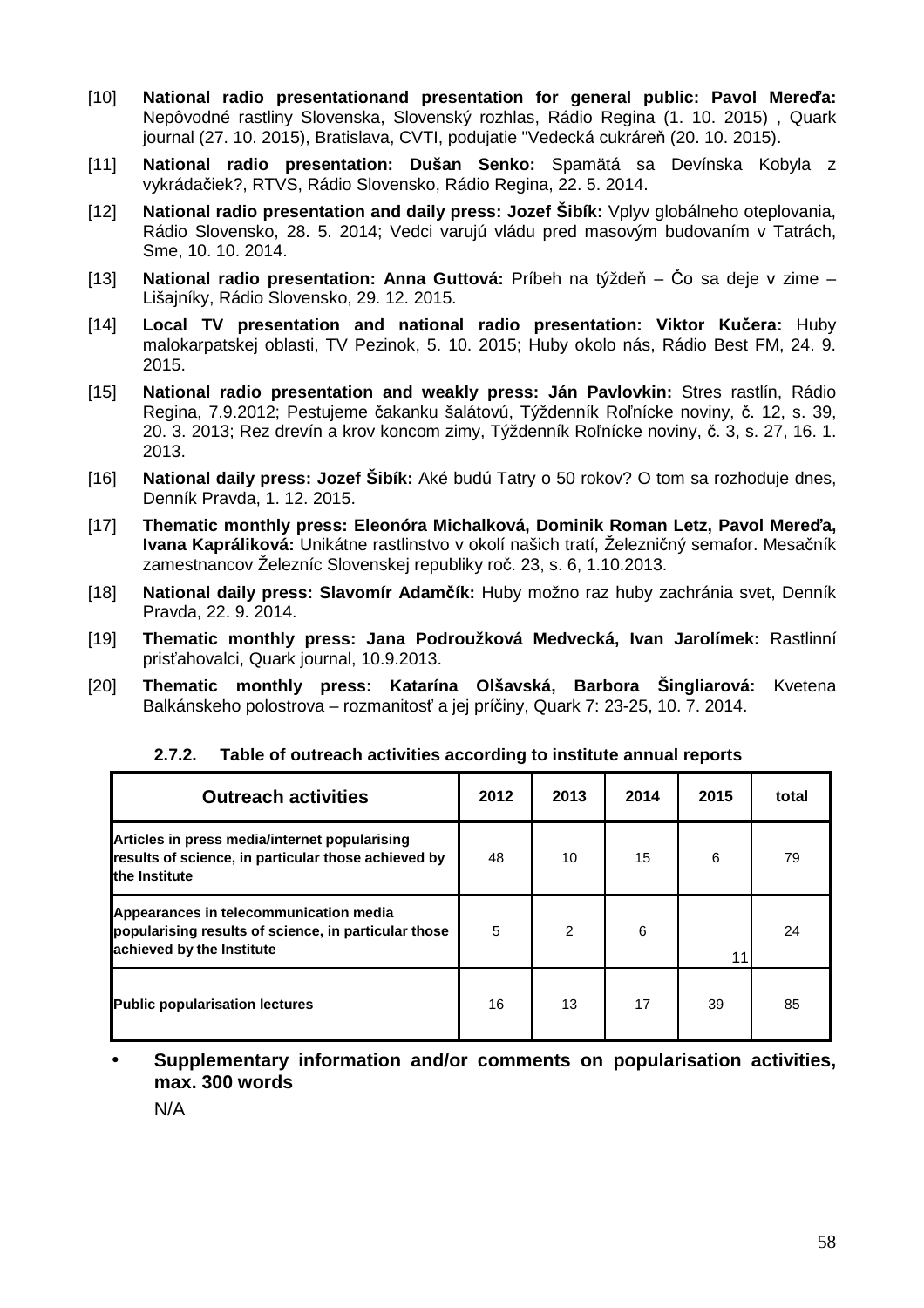# **2.8. Background and management. Human resources and implementation of recommendations from previous assessment**

| <b>Personnel</b>                                            | 2012   | 2013   | 2014   | 2015   |
|-------------------------------------------------------------|--------|--------|--------|--------|
| All personnel                                               | 102,0  | 108,0  | 105,0  | 100,0  |
| Research employees from Tab.<br><b>Research staff</b>       | 70,0   | 70.0   | 74.0   | 73,0   |
| <b>FTE from Tab. Research staff</b>                         | 49,460 | 48,430 | 53,350 | 48,370 |
| Average age of research employees<br>with university degree | 45,8   | 45,7   | 45,2   | 45,2   |

# **2.8.1. Summary table of personnel**

**2.8.1.1. Professional qualification structure (as of 31.12. 2015) FEMALE** 

| <b>FEMALE</b>               |          |           |   |   | <b>AGE</b>  |                                                             |   |              |      |
|-----------------------------|----------|-----------|---|---|-------------|-------------------------------------------------------------|---|--------------|------|
| <b>Number of</b>            | < 30     | $31 - 34$ |   |   |             | $35 - 39$ $40 - 44$ $45 - 49$ $50 - 54$ $55 - 59$ $60 - 64$ |   |              | > 65 |
| DrSc. / prof.               | $\bf{0}$ | 0         | 0 | 0 | $\bf{0}$    | 0                                                           | 0 | 0            | 0    |
| II.a / Assoc. prof.         | $\bf{0}$ | $\bf{0}$  |   | 4 | 3           | 3                                                           | 0 | $\mathbf{2}$ | 5    |
| Other researchers PhD./CSc. | 0        | 9         | 6 |   | $\mathbf 0$ | 0                                                           | 0 |              | 0    |
| doc. / Assoc. prof.         |          |           |   |   |             |                                                             |   |              |      |

**2.8.1.2. Professional qualification structure (as of 31.12. 2015) MALE** 

| <b>MALE</b>                 |      |                |                |              | <b>AGE</b>                                        |   |   |              |      |
|-----------------------------|------|----------------|----------------|--------------|---------------------------------------------------|---|---|--------------|------|
| Number of                   | < 30 | $31 - 34$      |                |              | $35 - 39$   40 - 44   45 - 49   50 - 54   55 - 59 |   |   | $60 - 64$    | > 65 |
| DrSc. / prof.               | 0    | $\bf{0}$       | 0              | $\mathbf 0$  | $\mathbf 0$                                       | 0 | 1 | 0            |      |
| II.a / Assoc. prof.         | 0    |                | 5              | 4            | 4                                                 |   | 1 | $\mathbf{2}$ |      |
| Other researchers PhD./CSc. | 0    | $\overline{2}$ | $\overline{2}$ | $\mathbf{2}$ | $\mathbf 0$                                       | 0 | 0 | $\bf{0}$     | 0    |
| doc. / Assoc. prof.         |      |                |                |              |                                                   |   |   |              |      |

# **2.8.2. Postdoctoral and mobility scheme**

# **2.8.2.1. Postdoctoral positions supported by national and international resources**

**Supporting Fund of Stefan Schwarz** (Jaromír Kučera, Marek Slovák, Barbora Šingliarová, Ľubica Liptáková (Halušková), Jana Podroužková Medvecká, Katarína Olšavská, Alica Košuthová, Petra Mikušová, Monika Majerová, Stanislav Španiel).

**Support by United States Department of the Interior National Park Service, Rocky Mountain NP, Study ROMO-11027: Jozef Šibík, stay at Colorado State University, Department of Forest & Rangeland Stewardship, Fort Collins, Colorado, USA. July 2012,** Research topic Impact of land-use changes on alpine region: intercontinental comparison (High Tatras – Europea, Rocky Mountains – USA).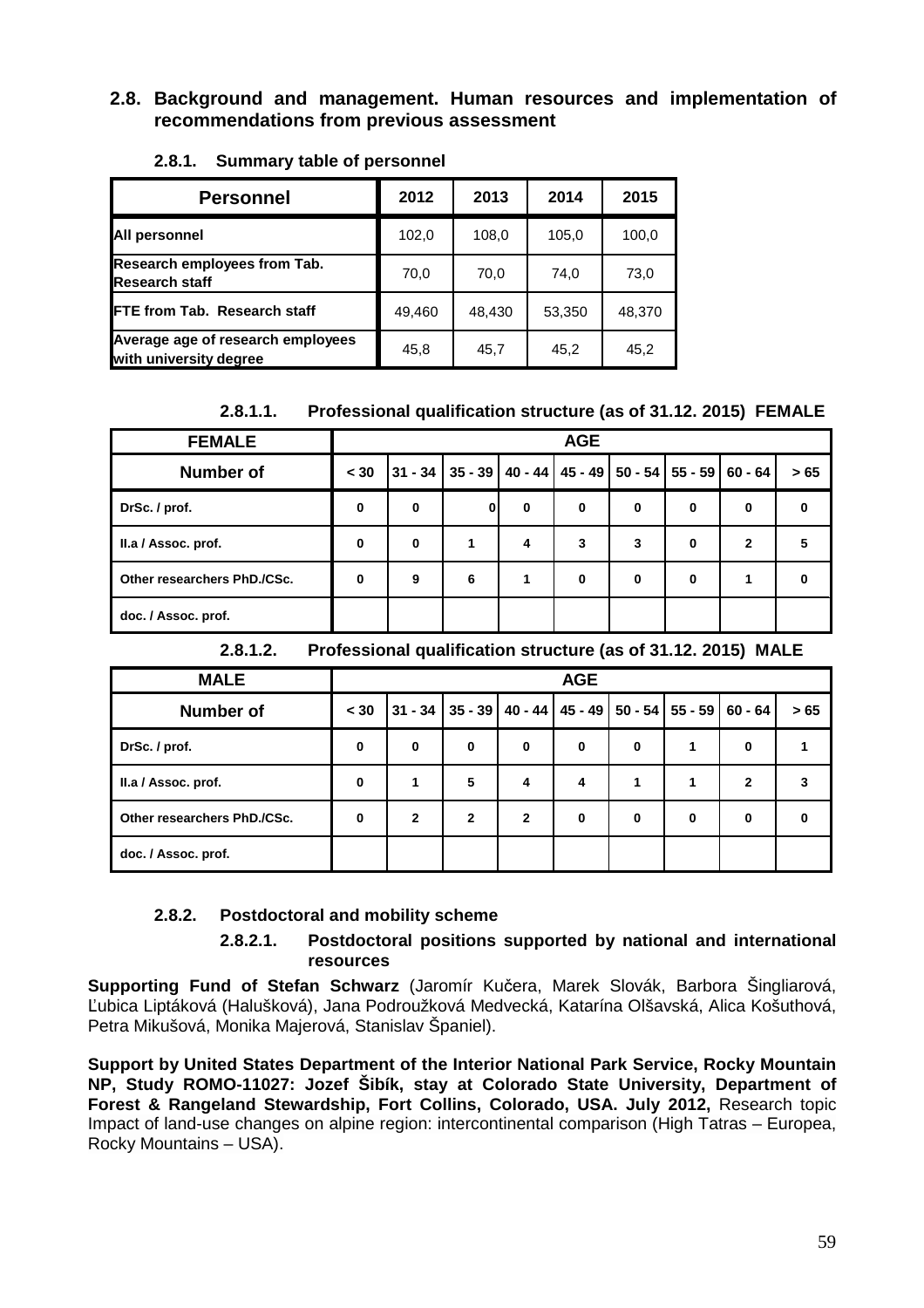# **Postdoctoral positions supported by Slovak American Society**

**Slavomír Adam**č**ík**: 2 months (University of Tennessee, Knoxville, USA). Research topic: Delimitation, trans-Atlantic distribution and phylogenetic relationships of taxa within the genus Camarophyllopsis (Fungi, Ascomycotina) in Europe and North America.

**Jozef Šibík**: 1 year of visiting scientist – 2013 (Colorado State University, Fort Collins, USA). Research topic: usage of databases, programmes and data mining to study vegetation trends in harsh climatic conditions of the Arctic and high mountain systems.

# **Developing of the Arctic Vegetation Archive and synthesis of Arctic vegetation, Bilateral Projects Slovak Academic Information Agency – SAIA 12629, 16.3.2015– 15.6.2016. Responsible investigator: Jozef Šibík.**

Research topic: usage of databases, programmes and data mining to study vegetation trends in harsh climatic conditions of the Arctic and high mountain systems using The Alaska Arctic Vegetation Archive (Alaska-AVA). It is a prototype database for the Arctic Vegetation Archive (AVA). The goal of the AVA is to unite and harmonize vegetation data from the Arctic tundra biome for use in developing a pan-Arctic vegetation classification. This open-access database is the first to represent an entire global biome, utilizing a unique data dictionary and species list within the Turboveg database program. The Alaska-AVA prototype contains complete species lists and cover estimates for homogeneous plots in typical habitats of northern Alaska. The database contains 3156 total plots. In addition to plot data, the Alaska-AVA contains an array of ancillary data, such as original data reports, plot photographs, plant-species cover estimates, vegetation structure, key publications and, where available, soils information, site factors, geographic coordinates, aboveground phytomass, and ground-based spectral information.

#### **Postdoctoral position to Stanislav Španiel at Department of Botany, Faculty of Science, Charles University: "Support of establishment, development, and mobility of quality research teams at the Charles University", project number CZ.1.07/2.3.00/30.0022, supported by The Education for Competitiveness Operational Programme (ECOP) and cofinanced by the European Social Fund and the state budget of the Czech Republic." Period: April 2012 – December 2014**

Research topic: Study of polyploid complexes in genera Alyssum, Arabidopsis and Cardamine from Brassicaceae family with the emphasis on microevolution and taxonomy of these groups. Methodically the project included determination of ploidy levels of studied plants by flow cytometry, analysis of polyploid origins by molecular markers and determination of morphological differences between genetically defined groups by means of multivariate morphometrics. Within the project, postdoc contributed to extension of the teaching of plant microevolution and speciation at the University of South Bohemia in České Budějovice, where he teached the methods of multivariate morphometrics for graduate and PhD students. Postdoc attended a six-month stay at Real Jardín Botánico de Madrid, CSIC (Spain) focusing on cloning of single- and low-copy genes and ITS sequences. The post-doc position resulted in 6 WOS publications, 2 manuscrips and 1 manuscript of lecture material for students.

#### **Postdoctoral position to Barbora Šingliarová at University of Fribourg, Fribourg, Switzerland. Host mentor: Prof. Heinz Mueller-Schaerer. Supported by Sciex-NMSch – Swiss – Slovak scholarship fund. Project: ASIPOL – Adaptive Significance of Polyploidy. Period: October 2011 – October 2012.**

The aim of the project was to investigate mechanisms of establishment and maintenance of mixed cytotype populations and impact of genome duplication on evolutionary success of polyploids in comparison with their diploid counterparts. The Pilosella alpicola group (Asteraceae) was used as a model system. It includes diploid-polyploid species P. rhodopea, as well as exclusively polyploid species P. alpicolas.str. In the Balkan species P. rhodopea reproductive systems of particular cytotypes were studied along with the seed set, rate of polyploid formation in seeds and their fitness. It was found out that much less polyploids are represented in seeds compared to natural conditions, but later they have higher survive and growthrate, and they spread also clonally via accessory rosettes, which was not recorded in diploids. This enables them to spread successfuly and to create rather large clones. Alpine populations of P. alpicola s.str. are very rare (4 known populations in Swiss and 3 populations in Italian Alps). For this species the same fitness parameters were observed as for P. rhodopea and directly in the field a transplant experiment was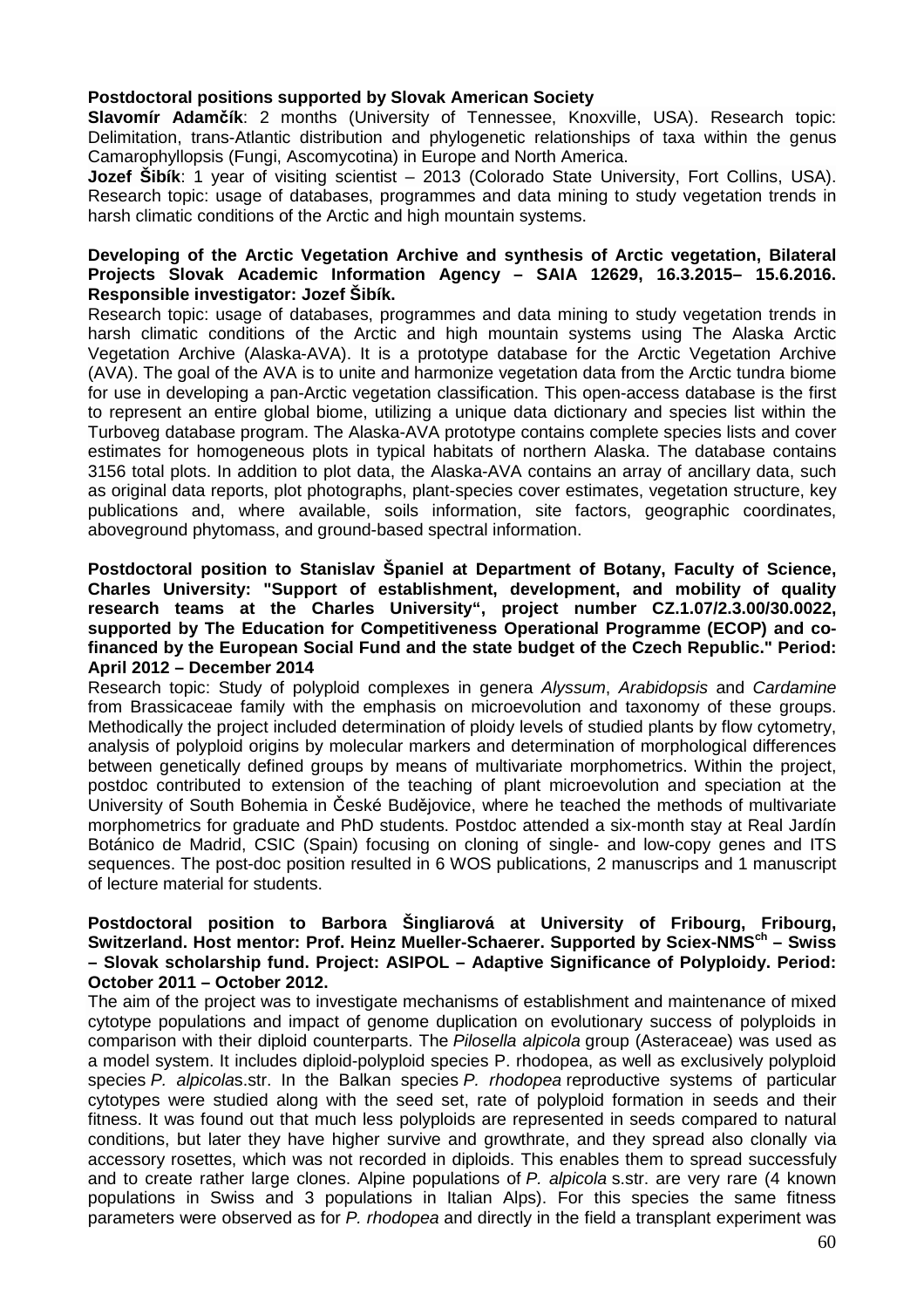established. Its task was to clarify, if rare occurrence is caused by existence of selection mechanisms, which prevents effective spread (selection hypothesis), or whether the species is just evolutionary young and not enough time elapsed yet for the species to spread (*neutral hypothesis*). The results suggest presence of strong selection.

#### **Geographical niche shifts in lichen species: exploring the effects of infraspecific genetic variation, Bilateral Projects Slovak Academic Information Agency SAIA – Akcion no. 2013- 10-15-0005. Period: 1.1.2014 – 30.6.2015. Responsible investigator: Alica Košuthová.**

Our study focused on the genetic structure of European and North American populations of redlisted lichenicolous fungi Cladonia botrytes and Buellia chloroleuca. The aims of the study were: 1) to discover whether "substrate drift" or geographic niche variation in lichens is real or undermined by so-called cryptic speciation; 2) to find out mechanisms involved in "enforcing" substrate fidelity in case cryptic speciation is not involved. We analysed data from the nuclear ribosomal internal transcribed spacer region to study genetic variability in relation to substrate switches. Preliminary results showed that coding regions of the sequences of Cladonia botrytes from both, wood, humus and soil substrate are identical, non-coding parts feature variability in c. six positions, but a clear link to habitat preferences is not confirmed. However, there is clear evidence of an additional secondary metabolite which is produced by the mycobiont in clear-cut habitats. In the case of Buellia chloroleuca there is a clear pattern linked to geographical range.

#### **Large-scale and small-scale patterns in lichen assemblages of Central-European acidic Aeolian sands. Visegrad Fund no 51201038. Masaryk University Brno, Czech Republic. Period 01.09.2012 to the 30.06.2013. Responsible investigator: Alica Košuthová.**

The aim of the stay and research was to investigate patterns in community composition in Central-European lichen-rich pine forests along a macroclimatic gradient, using two plot sizes – to main the vegetation data. Diversity of lichens, especially the number of boreal and subatlantic taxa per plot increased from southern Slovakia to northern Poland (Baltic Sea). The ecological indicator value for continentality was highest in two inland regions which were characterised by low winter temperatures. Principal coordinates analysis sorted the regions along two major compositional gradients of similar importance, one mirroring the south-to-north gradient and correlating with the Gorczyński index of thermal continentality, and a second correlating with lowest winter temperature. Regional differences driven by macroclimate were the most important determinant of species composition even in small plots. Continentality was of primary importance in assembling terrestrial lichen communities, but its particular components acted differently. Lowest winter temperature appeared to be well connected with ecological meaning of continentality, which is expressed among others in ecological indicator values.

# **Utilisation of RAD sequencing in plant systematics and evolution. A case study of the genus Soldanella. Bilateral Projects Slovak Academic Information Agency SAIA – Akcion no. 2015-05-15-001, 1.9.2015–31.8.2016. Responsble investigator: Marek Slovák.**

Crucial research objective of the project is adoption and subsequent implementation of one of the most modern and sophisticated molecular techniques, currently used in molecular evolution, systematic and ecology research of living organism. From methodological point of view this method is based on next generation sequencing and is known as Restriction Side Associated equencing (RADseq). Model system of our research interest includes morphologically similar and taxonomically complex group of taxa from the genus Soldanella (Primulaceae). Thus, along with implementation of new method, the important outputs of the project wiil be to investigate evolution, phylogeography and taxonomy of closely allied taxa from the genus Soldanella from European mountain ranges. Project will thus also contribute to deeper understanding of microevolutionary processes in morphologically closely related and rather recently diversified complexes of vascular plant taxa.

#### **Karol Marhold – visiting professor at the Center for Ecological Research, Kyoto University, Japan, 2012 – 3 months.**

Covered topics included: Auto- vs. allopolyploid origin of studied taxa; Recurrent origins: Does the evolution repeat itself? Are there any independent polyploid lineages originating from the same parental combinations? Are there any parallels and differences in evolution of diploid and diploid/tetraploid complexes within the same environmental context? Polyploidy and spread into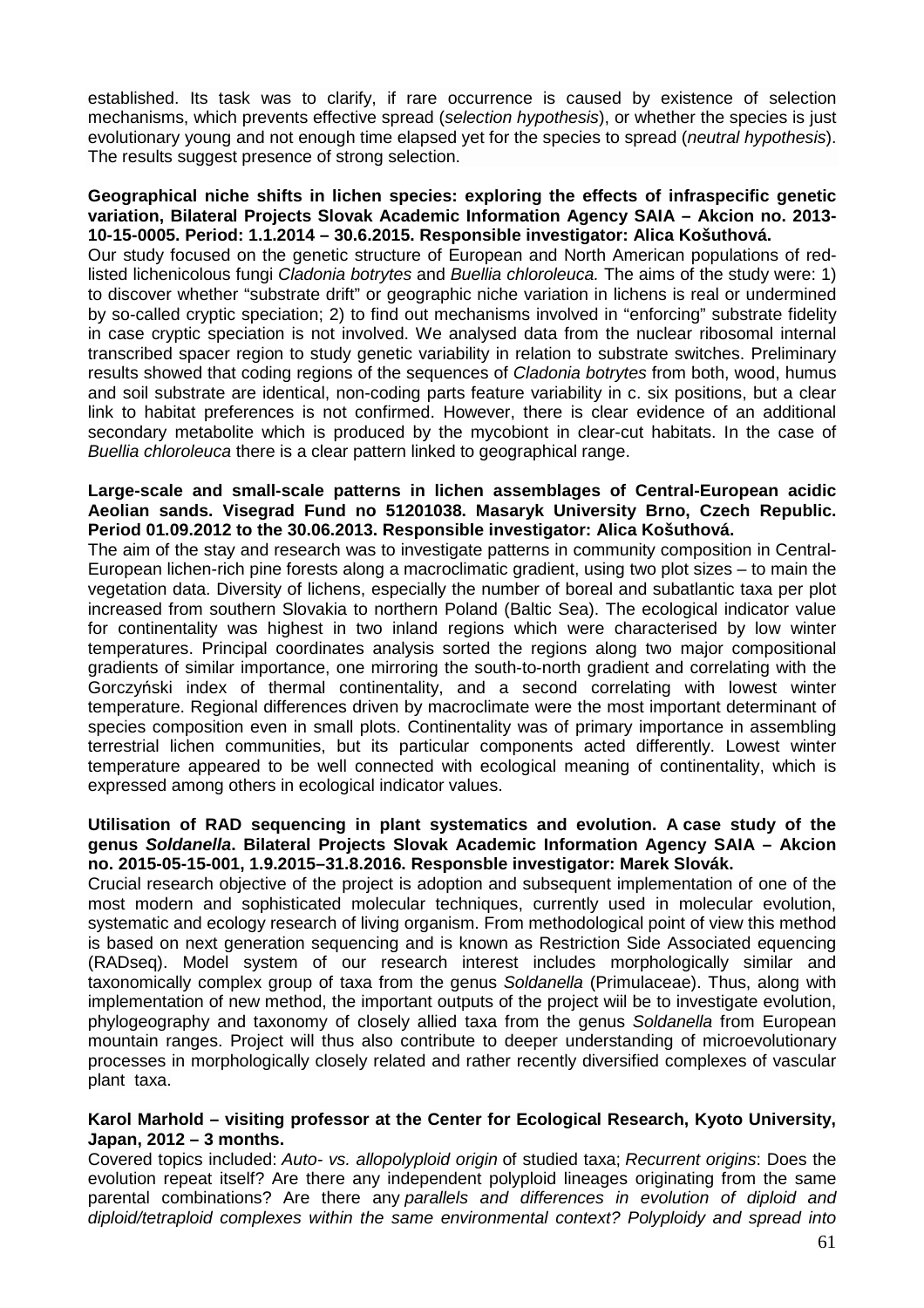man-made habitats: Are there any differences in the invasive or spreading potential of plants of different ploidy levels within the same species/species group? Polyploidy and taxonomy: How well fit the described species concepts to the genetic relationships within polyploid complexes (is there any genetic justification for locally described endemic taxa?).

# **2.8.2.2. Postdoctoral positions supported by external funding**

N/A

# **2.8.2.3. SAS stipends and SASPRO stipends**

Within SASPRO Incoming scheme, Dr. Stephen Venn, Helsinki, submitted research project "Connecting Biodiversity with Ecosystem Function – Carabid predation of vascular plant seeds in grasslands CARAFUNCT" under the third call. He personally participated at the interview (November 2015) and his application was put on a reserve list.

# **2.8.2.4. Internal funding - the Slovak Academy of Sciences Supporting Fund of Stefan Schwarz**

Jaromír Kučera (May 2009-April 2013), 50% Marek Slovák (May 2009-April 2013), 50% Barbora Šingliarová (Jan. 2011-Dec. 2014), 50% Ľubica Liptáková (Halušková) (May 2011-April 2015) 50% Jana Podroužková Medvecká (May 2013-April 2017) 50% Katarína Olšavská (May 2013-April 2017) 50% Alica Košuthová (May 2014-April 2018) 50% Petra Mikušová (May 2015-April 2019) 50% Monika Majerová (May 2015-April 2019) 50% Stanislav Španiel (May 2015-April 2019) 50%

# **2.8.3. Important research infrastructure** (max. 2 pages)

# **Laboratory of molecular systematics**

In this laboratory we generate data addressing scientific questions of taxonomy, phylogeny, phylogeography and related evolutionary processes across different groups of vascular and nonvascular plants. Methods applied are focused on the study of differences and changes on the DNA level among organisms using several methods such as AFLP (Amplified Fragment Length Polymorphism), SSRs (microsatellites – simple repetitions) or sequencing of selected loci. Most of the currently used molecular methods are based on variations of the PCR (Polymerase Chain Reaction) and the analyses of the relevant products. The laboratory is also equipped for DNA extraction from plant material dried in silica gel or from herbarium specimens. In case when direct sequencing of specific loci is problematic, we use methods such as SSCP (Single-Strand Conformation Polymorphism) or cloning of PCR products into the bacterial cells, separating different alleles from diploid and especially from polyploid individuals. Currently we implement also new methods based on the NGS (Next Generation Sequencing), such as a Hyb-Seq and RAD-Seq. Here we are sequencing only selected loci and not the whole genome, which decreases price per sample and gives the opportunity to sequence more individuals. The laboratory of molecular systematics possess all necessary equipment for standard methods used in molecular systematics such as DNA extraction, PCR based methods (PCR-RFLP, AFLP, SSR), DNA purification, as well as cloning of PCR products (centrifuges, mixer mill, PCR thermocyclers, thermoblocks, incubators, PCR and flow boxes, spectrophotometer and fluorometer, temperature controlled electrophoresis apparatus, electrophoresis power supplies, blue light and UV-transilluminators with imaging system, etc.). The Institute owns or hires licenses for all relevant programs needed for molecular data evaluation (Geneious, PAUP, MacClade, SYN-TAX, SAS, DAx).

The laboratory is equipped by following instruments:

- Thermomixers Eppendorf (type "comfort" and "compact")
- Shaking incubator N-BIOTEK (NB-205)
- Centrifuges Eppendorf (5804, 5427R, 5415R), Hettich (Rotanta 460R)
- Mixer mill Qiagen (TissueLyser II)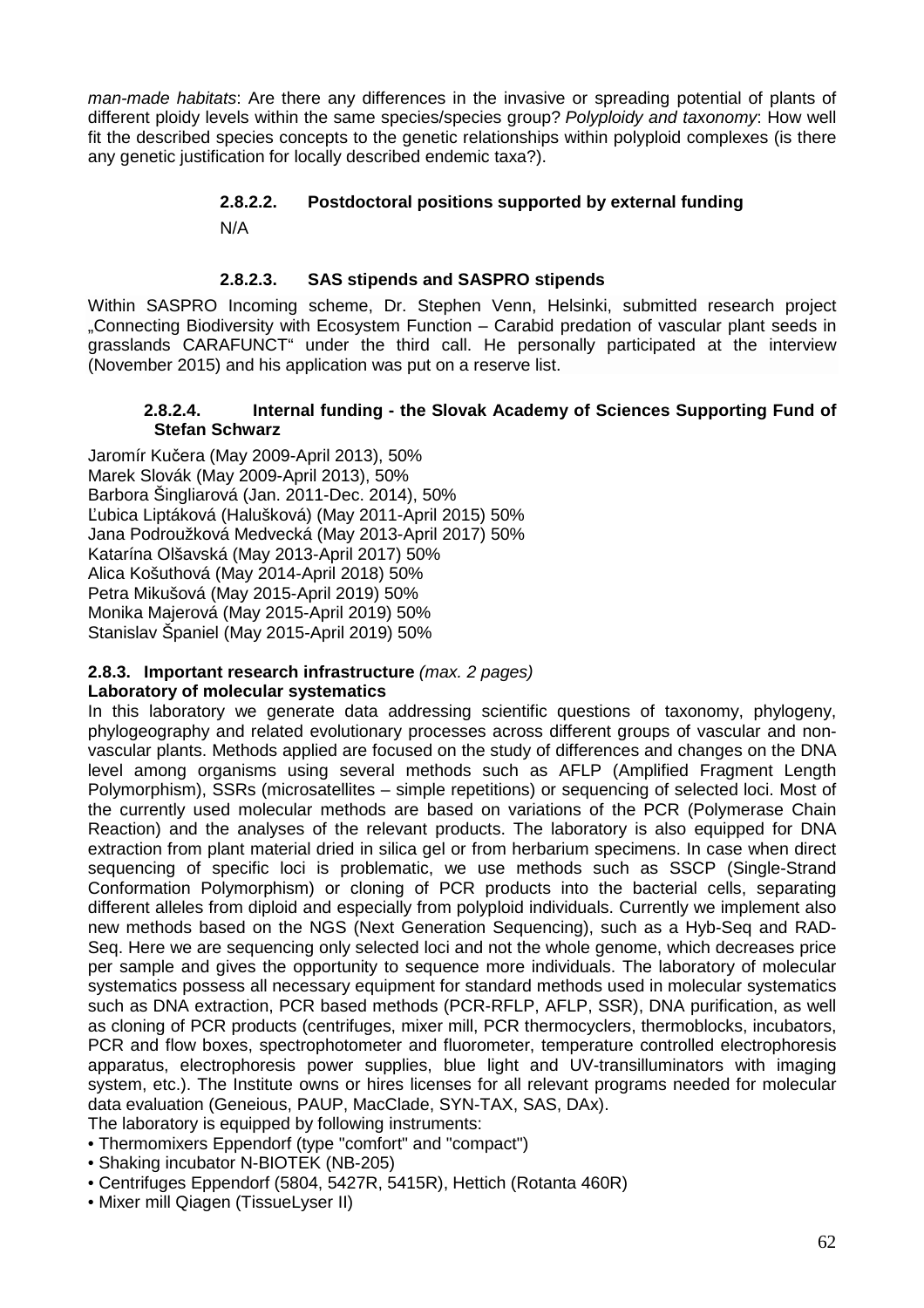- Thermal cyclers Eppendorf (Mastercycler pro S and ep gradient S)
- Electrophoresis power supplies Consort (EV243), Biometra (PS305T)
- Electrophoresis apparatus Elchrom Scientific (Origins 2100E)
- Imaging system Kodak (Gel Logic 200)
- Blue light transilluminator Herolab (UVT-20 BE)
- Spectrophotometer Thermo Scientific (NanoDrop 2000)
- Fluorometer Life Technologies (Qubit 2.0)
- Reverse osmosis system Werner (RO3 PLUS)
- UV/UF ultrapure water system Werner (EASY pure II)
- Biological Safety Cabinet ESCO Class II BSC
- DNA/RNA UV-cleaner box BIOSAN (UVT-S-AR)
- Autoclave sterilizers Nüve (OT 032), Tuttnauer (3850EL)
- Incubator Binder (APT.Line)

# **Laboratory of karyology and flow cytometry**

Regarding karyological research, the Institute possesses a karyological laboratory equipped by a microscope Axioscope 2 (Zeiss) and two flow cytometers equipped by a green laser with488 nm excitation wave and an HBO mercury arc lamp for UV excitation, respectively. Flow cytometers allow to detect relative (DNA ploidy level) as well as absolute DNA amount in plant material. Two cytometers running in parallel offer a possibility of simultaneous measurements of relative and absolute DNA amounts of the same sample and thus i.a. estimation of the proportion of AT/GC bases in the studied genome.

# **Morphometric laboratory**

All instrumental and software equipment required for the application of multivariate morphometrics is available. This consists of several high-quality stereomicroscopes (Olympus SZ 61) with digital cameras to output image to PC, and A3 scanner allowing observation, digitalization and subsequent evaluation of the investigated material. Software accessories comprise licenses of statistical programs and packages (SAS, SYN-TAX) needed for evaluation of the biostatistical data.

# **Mycological laboratory – analyses and isolation**

This laboratory serves for basic analyses of anatomy, morphology and chemistry fungal material – non lichenized as well as lichenized fungi. We perform basic analysis of secondary chemistry here (thin layer chromatography – TLC), and to prevent potential and very probable contamination, also preparatory steps for DNA extraction (PCR and post-PCR steps are carried out in the Laboratory of molecular systematics). It is equipped by following instruments:

- UV lamp and UV box Camag, development tanks
- shredder Retsch MM 200
- thermal chamber: KCB 25 W

• optical instruments for micro-morphological observations and identifications of fungi: light microscopes Zeiss Axio Scope.A1 with digital camera Axiocam 105 and visualisation software AxioVision SE64 Rel. 4.9.1, light microscopes Olympus CX41 and BX51 with ARTRAY Artcam 300MI camera and visualisation software Quick Micro Photo 2.3 and Deep Focus 3.1, stereomicroscope Olympus SZ61

• digital camera Sony DSLR-A200 with Tamron 17-50 mm F/2,8 DiII and Kodak Easy Share Z 650 objectives for photo-documentation of samples

• deep-freezers for disinfection of herbarium specimens

• freezers for storage of biological material and chemical reagencies

# **Mycological, phytopathological and algological cultivation labs**

The laboratories serve for isolation of the material from the substrate (microscopic fungi from host plant tissues, algae and cyanobacteria from water), inoculation and cultivation of the material for further analyses (e. g. molecular analyses). The laboratories are equipped by following instruments:

• sterile box, Thermo Scientifific MSC-Advantage and ESCO biohazard II laminar flow box for isolation of fungi and lichen photobionts and for routine lab work in sterile condition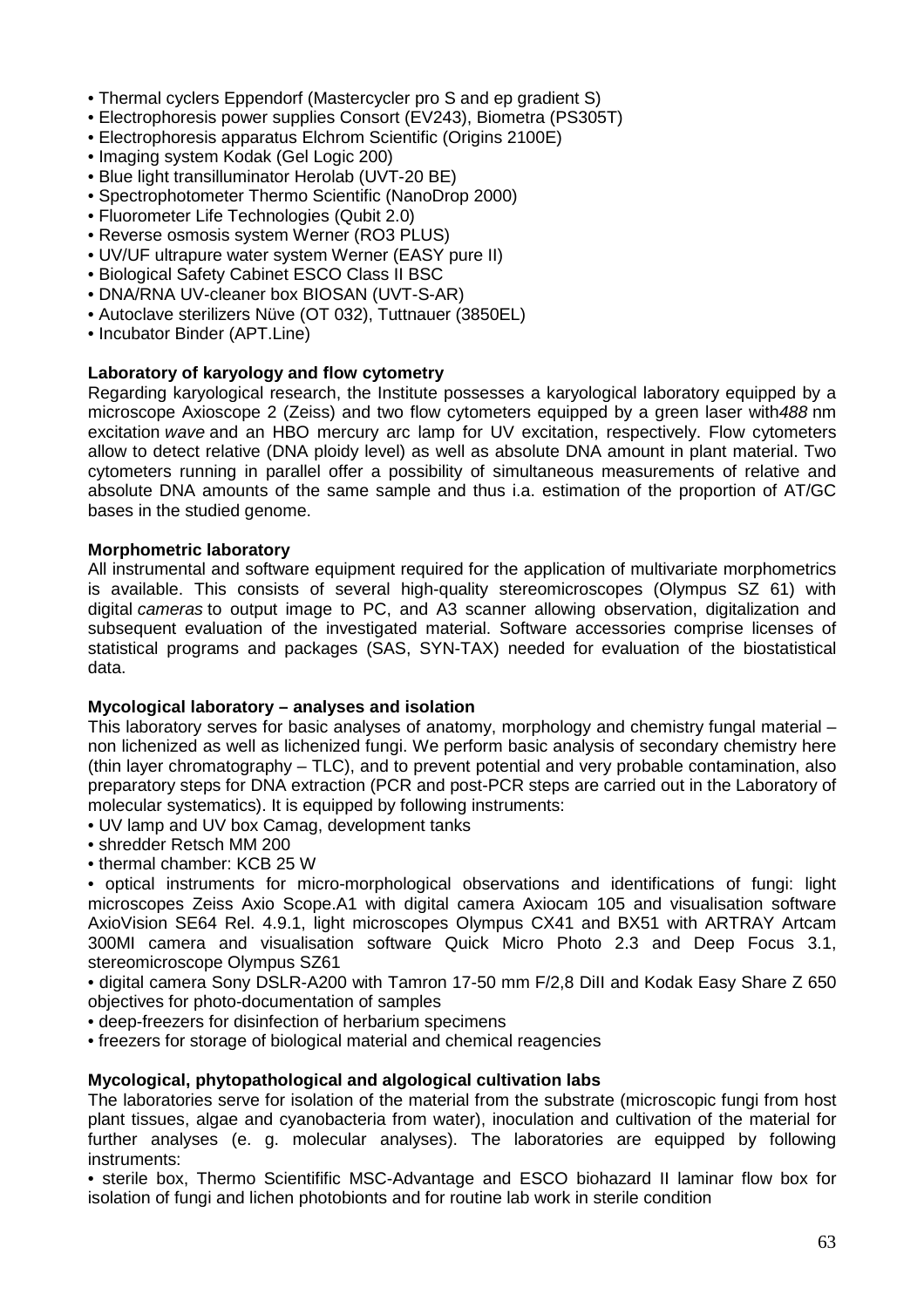• universal cultivation box and Biological termostat BT120 with regulated temperature and humidity for cultivation of fungi and lichen photobionts

- laboratory autoclaves for sterilisation of culture media and lab supplies
- Hettich EBA 270 centrifuge for routine work with algae and cyanobacteria

• Lovibond thermostatically controlled cabinet for cultivation of microorganisms

# **Laboratories of plant physiology – abiotic stress, plant physiology, electrophysiology, cell biology and light and electrone microscopy**

In our laboratories we use mainly the methods as a ROS determination, electrophoresis, root respiration, determination of different enzymes activities, methods for obtaining physiological status of investigated plants, gene expression and semiqantitative RT-PCR. The laboratories are equipped by following instruments:

- centrifuges: Eppendorf and Sartorius
- spectrophotometers: BECKMAN COULTER DU 730 and Nanodrop 2000C Thermo Scientific
- vertical electrophoresis
- Clark oxygen electrode
- fluoromether: SYNERGY HT
- hybridiser HB-2D Techne
- ultraviolet corsslinker UVC-T08 Ultra Lum
- fluorescent magnifier BellPhotonics
- high performance liquid chormatograph Bio Logics, Bio Rad
- gel documentation system 212PRO Lel Logic
- confocal microscope FV1000 Olympus
- thermocyclers Eppendorf and Biorad C1000
- DNA analyser 4300 Licor
- automatic DNA analyser Maxell Pormega
- •pipetting robot: epMotion 5075 vac Eppendorf
- electrophoresis with termal gradient DCode Biorad
- autoclave Tuttnauer 2540EL
- ultrasound USC 1700TH VWR
- distillation apparatus: Medihum
- Cryotome Leica CM 1510 S
- Fluorescence stereomicroscope Zeisse Pentafluor Discovery V12
- Rotofor System- IEF BioRad
- Electro-eluter Model 422 BioRad
- ultracentrifuge Beckman L8–M

# **Pedological laboratory**

Chemical analyses of soil samples serve to complement datasets gathered for studies in plant communities. The results represent additional datasets for characterization of ecological requirements of particular plant assamblages.

- dryer of laboratory glass KBC G 100/250
- dryer of plant material HS 402 A
- stereoscopic video-microscope DSTM 722 3.0

#### **Institute of Botany – detached unit in Banská Bystrica Laboratory for identification of plant material**

The laboratory is used for study of microscopic, anatomical preparations and herbarium specimens for scientific and educational purposes.

- binocular: Olympus SZ61, 3,35-90x with digital camera 3Mpxi CMOS
- microscopes: Carl Zeiss Axioscope A1 with digital camera 5Mpxi CMOS
- USB microscope: AM 13T Dino-Lite Pro
- digital photoscaner: Pentacon Scan 6000 S

# **Plant systematic laboratory**

The laboratory is used for detection of ecological requirements and eco-physiological properties of plants, and for preparation of karyological preparations for scientific or educational purposes. • device for water analysis: WTW Multi 3430 SET F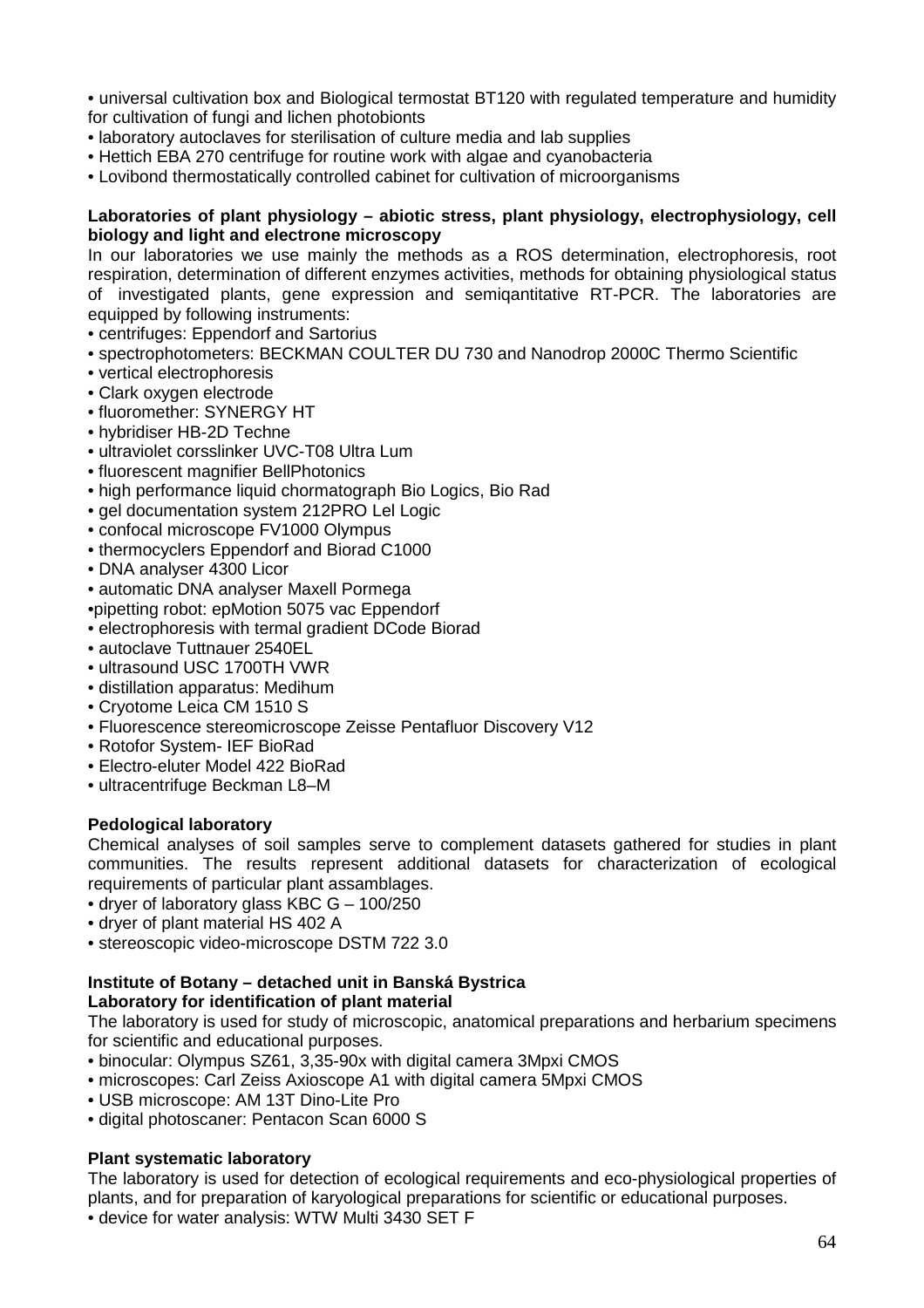- digital meter of soil moisture: Delta-T ML2x ThetaKit, 4 ks
- digital conductivity meter Delta Porometer AP-4, 2 ks
- metal detector Minelab X-TERRA 305
- soil conductivity meter Geonics EM38-MK2

• Geographic information system (GIS) – layers: 1. Digital model of relief , 2. Average daily air temperature in 2 m, 3. Monthly rainfall, 4. Total monthly of photosynthetically-active solar radiation, 5. Soil cover, 6. Land cover

#### **2.8.4. Description of how the results and suggestions of the previous assessment were taken into account**

The latest evaluation of the institute was performed for the period 2007–2011 by the Evaluation Panel for Agricultural, Veterinary and Ecological Sciences. We received the following suggestions which we comment:

1. Research outputs: "There is still certain space to increase the quality and quantity of publications in international periodicals."

During the evaluation period we focused on increse of both quality and quantity of WOS publications. It was one of our priorities. General trend in increase, represented on the graph below by the red exponential trend line is visible. We also made a step forward regarding the quality of these papers, which is commented in more detail below, in the section summarizing general comments, objections to organization´s activities in form of suggestions and specific tasks which must be performed by organization before next regular evaluation.



# **WOS publications**

2. Response to scientific outputs: "Databases and check lists of plants are very well accepted from the relevant international community and received a wide attention and response that is not reflected in citation records appropriately."

Current academic social networks (e.g. ResearGate) make scientific papers and works much more accessible that years ago. This fact is also reflected in distribution of our synthetic works like checklists. For the evaluation period, some of these lists fall withing the list of 10 most-cited publications for the institute: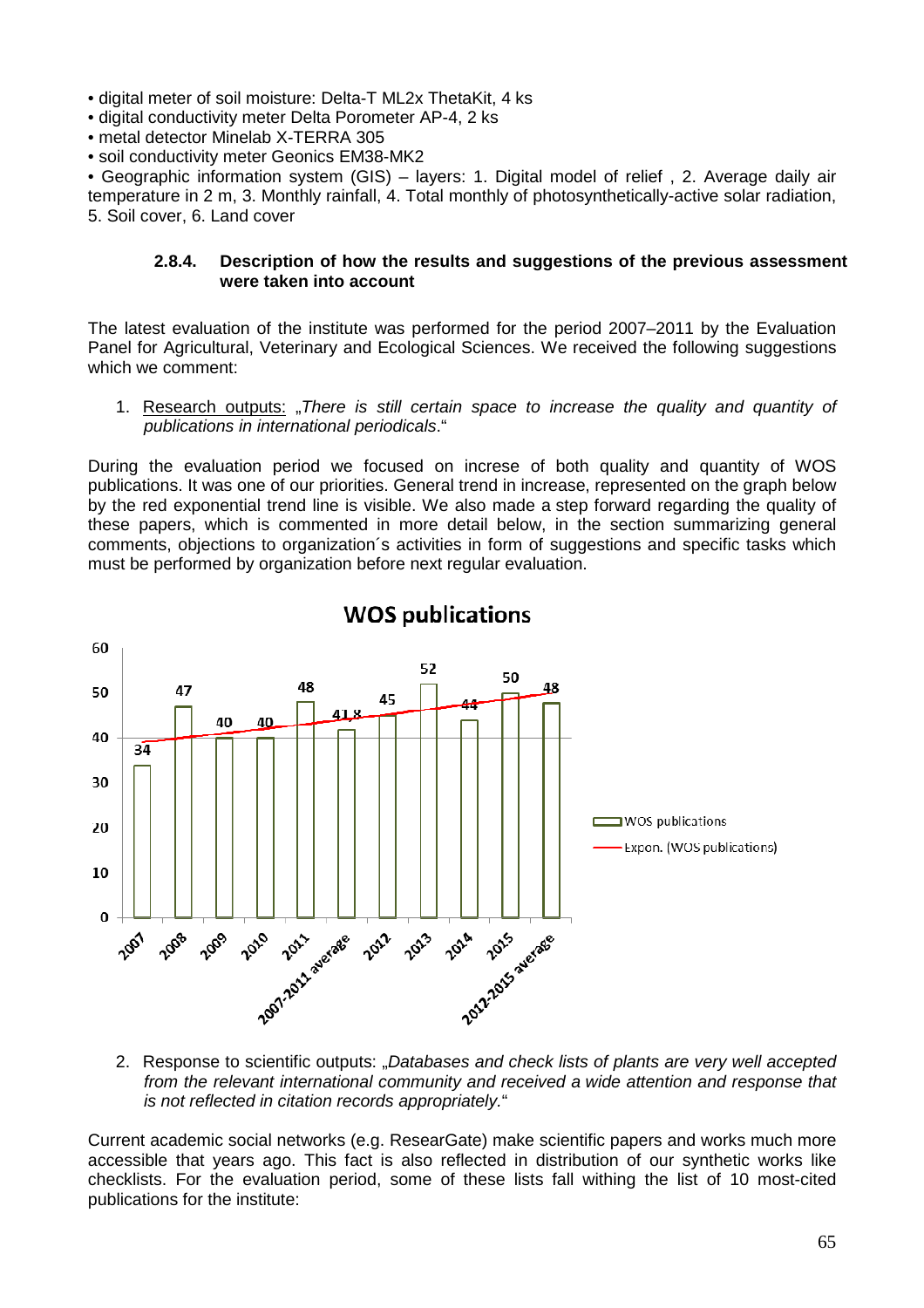- Marhold, K., Hindák, F. (eds.). 1998: Zoznam nižších a vyšších rastlín Slovenska [Checklist of non-vascular and vascular plants of Slovakia]. 1. vyd. Bratislava: Veda, 687 pp. 275 citations (including chapters citations).
- Baláž, D., Marhold, K., Urban, J. (eds), 2001: Červený zoznam rastlín a živočíchov Slovenska [Red list of plants and animals of Slovakia]. Ochrana prírody. Banská Bystrica. č. 20, Suppl. 1, 160 pp. 129 citations (including chapters citations).
- Jarolímek, I., Šibík, J. (eds.), 2008: Diagnostic, constant and dominant species of the higher vegetation units of Slovakia. 1. vyd. Bratislava: Veda, 332 pp. Vegetation of Slovakia. ISBN 978-80-224-1024-3. 71 citations (including chapters citations).

Regarding databases, current system of citation registration (e.g. academic Advanced Rapid Library – ARL system, Web of Science) do not enable to automatize registration of citations of databases and similar internet resources that we build. The only way is manual search and collection of these citations. However, there are two international databases, build with the contribution of our Institute, and two national – institutional databases, which are cited in WOS:

- Euro+Med Plantbase the information resource for Euro-Mediterranean plant diversity (http://ww2.bgbm.org/EuroPlusMed/), Karol Marhold is one of the editors, number of WOS citations: 17, other citations 3.
- The IUCN Red List of Threatened Species (www.iucnredlist.org), contributors from the Institute of Botany: Iva Hodálová, Pavol Mereďa and Viera Feráková, number of WOS citations: 3
- Karyological database of ferns and flowerig plants of Slovakia. Version 1.0. (www.chromosomes.sav.sk), number of WOS citations: 3, other citations 2.
- Centrálna databáza fytocenologických zápisov (CDF) na Slovensku GIVD ID: EU-SK-001 (www.ibot.sav.sk/cdf), number of WOS citations: 1.
- 3. Research status of the organization within international and national context: "The position of different working groups, in this respect (note: highly acknowledged research status of the institute), is not evenly distributed".

Institute of Botany SAS housed and still houses different working groups on several levels – either covering particular scientific disciplines (e.g. evolution, systematics, physiology), or covering different objects of study (e.g. vascular plants, fungi, plant communities, insects). We believe that complexity alows for flexibility. During elapsed period we experienced extremely positive movement, that is networking, and connecting of these working groups. This brough along important effect – distribution of expertise, multiplication of experience and exchange of ideas. The results can be seen in increase in quality of scientific outputs. However, we are aware of the fact that there is still space for improvement and we work towards it.

4. Project structure, research grants and other external funding resources: "It is advisable to focus on grand applications which promise a higher success and appropriate funding"

During evaluation period we actively participated in every open general call of Slovak Research and Development Agency (APVV), which offers relatively appropriate funding. In 2012 we prepared 4 proposals as main beneficiary, in 2014 3 projects as main beneficiary and 3 projects as a project partner and in 2015 4 projects as the beneficiary and 2 projects as project partner. Out of these 16 proposals, 2 were successful.

We participated in one Horizon 2020 project proposal in 2014, which was not successful.

In 2013 we prepared 2 proposals for Operational Programm Research and Development – one in cooperation with Technical University Zvolen and other partners from Slovak Academy of Sciences (Institute of Forest Ecology, Institute of landscape ecology) – ENVIRO-TECH, and anther one in cooperation with Presidency of SAS, Institute of Forest Ecology and Institute of Landscape Ecology EKO-GLOBKLIM. These however, were not successful.

We also participated in 3 proposals for COST projects, one of them was successful. Another international source for which we applied was NASA – in 2015 we preapared proposal in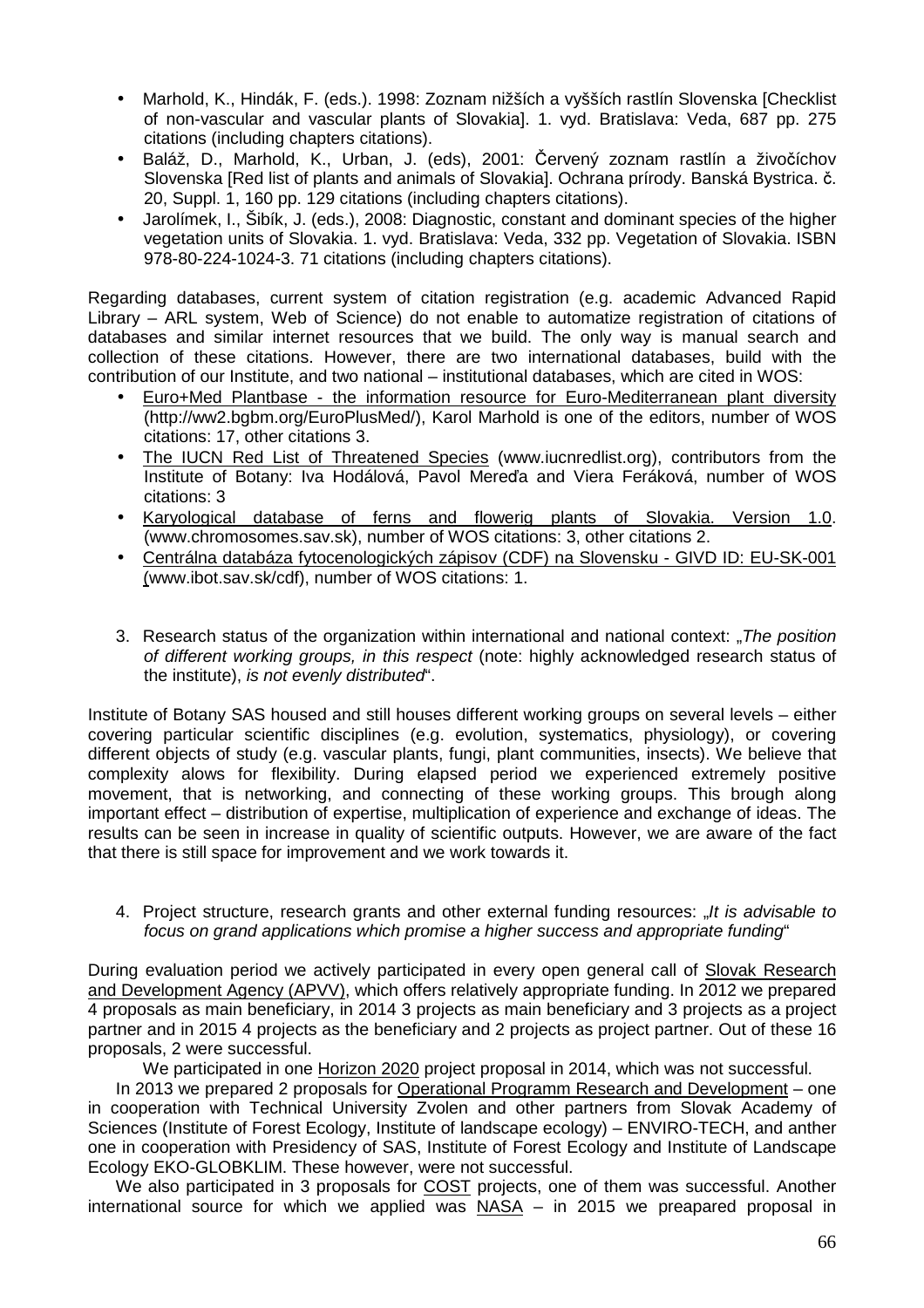cooperation with University of Alaska to focus on a multi scale remote-sensing analysis of Arcticvegetation vulnerability and resilience to change. This proposal was not successful. Successful proposals for international projects were – e.g. Establishment of a European Red List of Habitats (ENV.B.3/SER/2013/0025, beneficiary Alterra, Wageningen), or COST project – European System for Alien Species.

5. Organization of PhD education and other pedagogical activities: "It is advisable to increase an engagement of PhD students in conferences, workshops and seminars within Slovakia and abroad."

During the evaluation period we also worked on this recomendation. As we can see on the graph below, the activity of our PhD students towards participation at the international conferences abroad, international conferences organized in Slovakia and other conferences and workshops increased. The trend is summarized by the green exponential trend line. One of the drivers which certainly pushed the students and also supervisors activity forward was a credit system which recognizes wide range of scientific activities.



Comments, objections to organization´s activities in form of suggestions and specific tasks which must be performed by organization before next regular evaluation, etc.:

1) It is advisable to focus publication strategy to high quality international peer reviewed journals.

As was already commeted above, during the evaluation period we focused on top-priority publication outputs – WOS papers, their quantity and also quality. Impact factor was selected here to demonstrate the increase in WOS papers quality. In the graph below, we can see a clear trend in increase, when average value as well as median of impact factorr is contfronted for the publication outputs during current evaluation period and the previous one (2007–2011). Our aim is to keep this rythm of steady increase in quality. Regarding quantity, we work to reach 1 article recalculated per one researcher per year.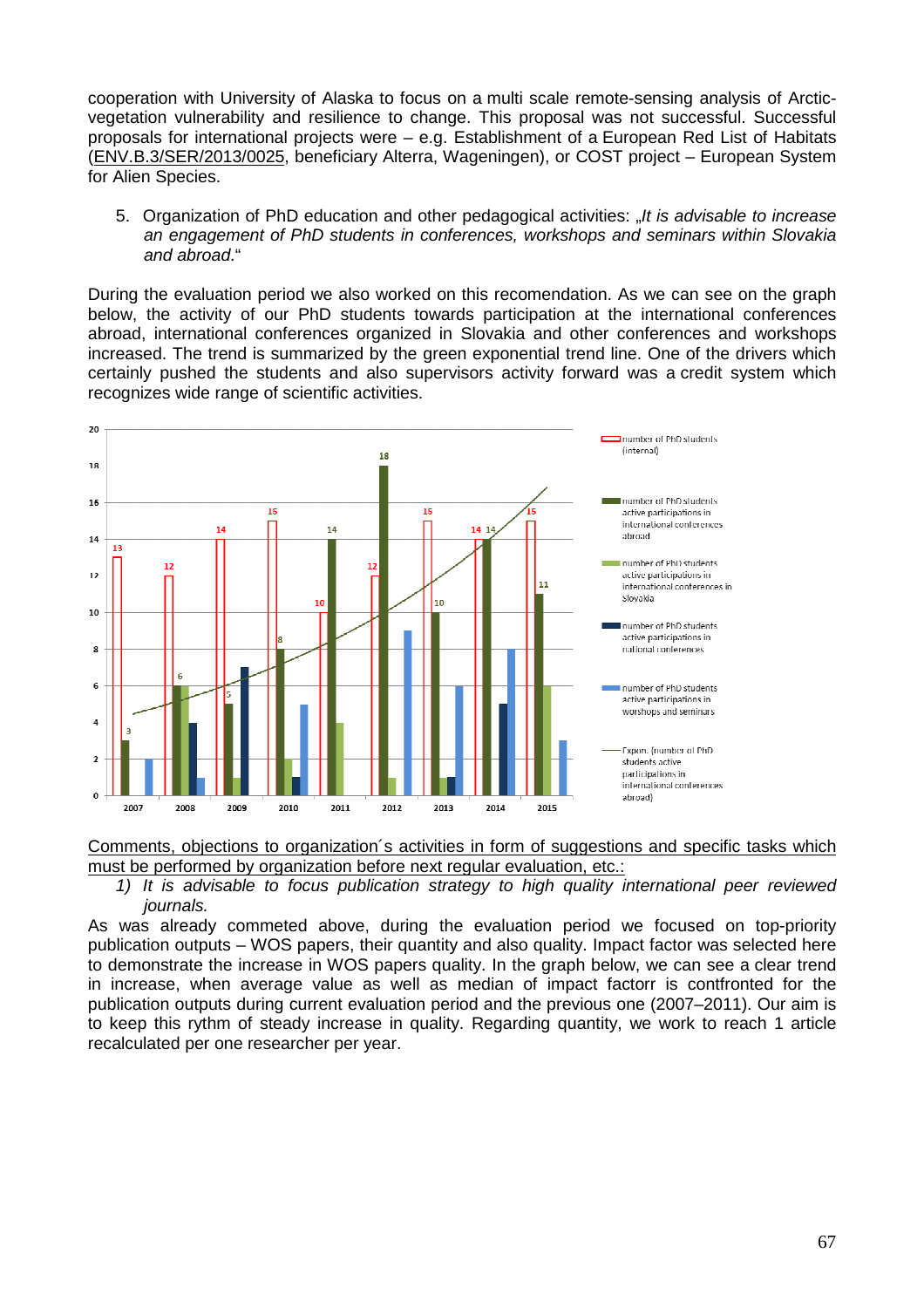

# 2) It is necessary to work on personal management including DrSc.

We recognize importance of personal management. During the evaluation period we revised and updated a system for internal evaluations of PhD. students as well as regular evaluations of researchers to encourage and motivate them towards excellent performance. We set a target to watch professional qualification structure and encourage researchers to increase the position (categories IIa and DrSc.) as soon as the criteria are met. During the evaluation period of 4 years 7 researchers reached category IIa (during the previous evaluation period of 5 years this number was 8).

Our weakness is coverage of very important category of DrSc., which is crucial to guarantee PhD degree programme. Currently we have only one researcher working part-time and one professor (degree awarded by Charles University, Praha). Seeing this trend, we felt, that fistly it is important to explain researchers necessity to proceed with their qualification, continuously build it and focus to meet criteria for DrSc. This is an inherent part of scientific career. Next we identified the candidates in two age groups – 55-56 and 41-50. There are 2 candidates in first group, who started to elaborate the thesis and supplementary material (one is approaching finalization) and 3 candidates in second group. With younger candidates we explored gaps in meeting criteria. One candidate meets publication and citation criteria but lacks PhD students behind. This is a longer term project, however the candidate will work towards it. Other two candidates do not meet the number of citations yet. We are regularly checking the progress with all candidates.

#### 3) In the future, research topics and visions should be discussed and developed by permanent discussions within the institute.

During the evaluation period we organized several meetings when we discussed and revised mission and vision of our Institute as umbrella for our research. The main platform is Scientific board of the Institute along with the Managing board of the Institute. The output can be seen in the chapter 1.7. We also regularly discuss partial goals to focus on, mainly in the period of preparation of larger project proposals, so as they meet the scopes of national and international strategic documents as well as general trends. The main platforms are meetings of the scietific Departments.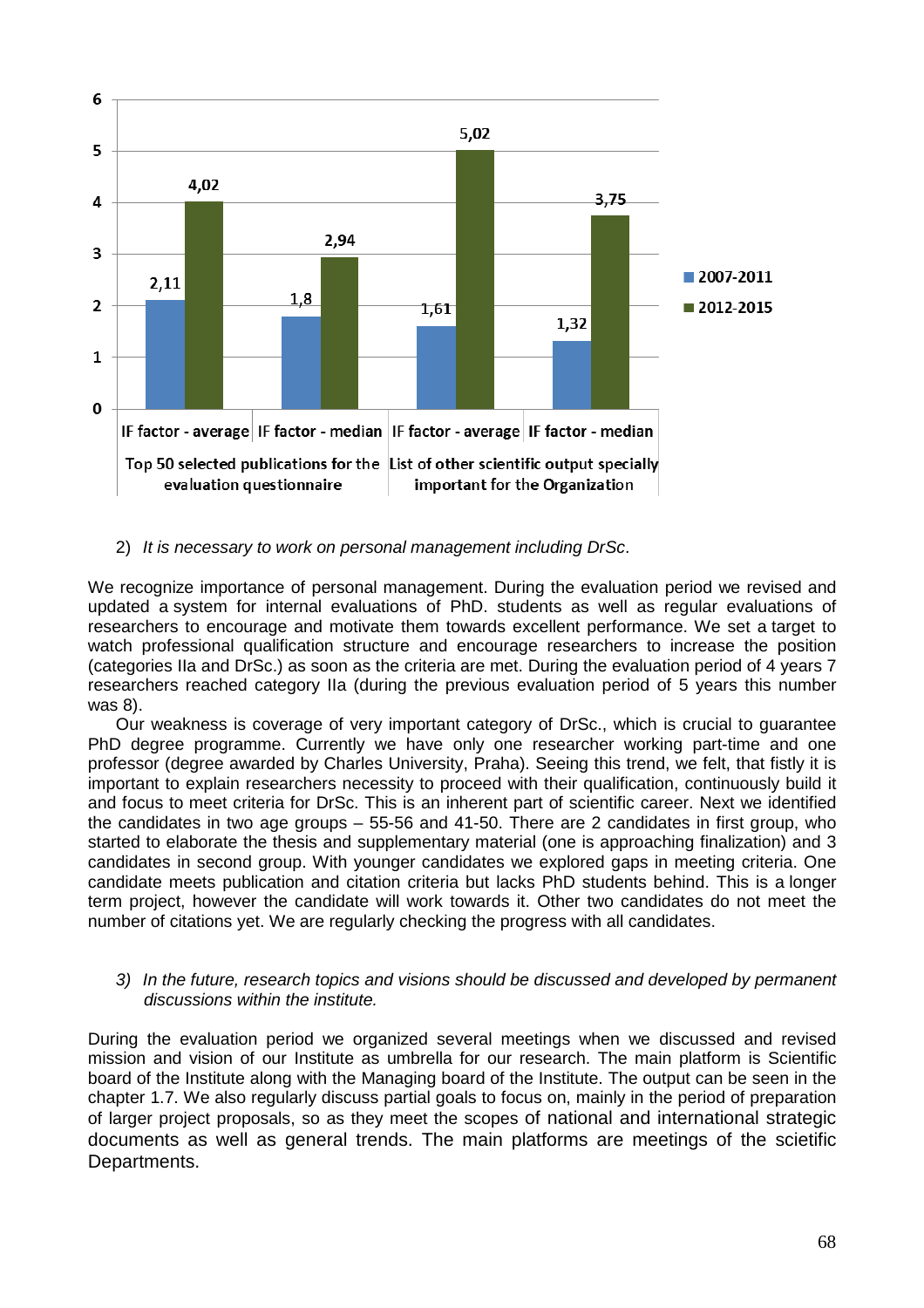# • **Supplementary information and/or comments on management, research infrastructure, and trends in personnel development**

Institute of Botany SAS was a state budgetary organisation until 31. 12. 2015. From 1. 1. 2016 it was transformed to state contributory organisation as a mid-step on the way to public research institution (abbraviated as v. v. i.), which we expect in future (there was a plan for this transformation from 1. 1. 2016, but the act of law has not been negotiated in Parliament and approved). We believe, that this form of economy will help us to apply for other types of external funding.

In this period we kept the same organizational structure – four scientific departments and economy and technical departments, which proved effective and well performing. We invested our energy, time and resources in open, early and full communication of important elements to the staff, explanation of problems and weak points (e.g. increase in qualification, publication output and quality, search for different external resources), so as they feel the problem and they are convinced and motivated to contribute to address this problem. We consider important collective understanding, empathy and facilitative leadership.

From 1. 12. 2015 our team was enriched by 5 researchers (category IIa), which were delimited from the Institute of Zoology to the Institute of Botany. We see this as an opportunity to enlarge our biodiversity scope and strengthen the research topic connected with water, which now we are able to address from botanical, ecological as well as zoological viewpoint

We also follow the on-going processes of lumping, connecting of research institutes of Slovak Academy of Sciences into larger research units – centres (e.g. Biomedicinal Research Centre). We are aware of positive aspects, though we also look back to experience from the past when scientific centres were formed. We started first preliminary discussions on creation of common larger unit with the Institute of Plant Genetics and Biotechnology, which would be mutually beneficial for research in plant physiology.

# **3. Research strategy and future development of the institute for the next five years (2016-2020) (**Recommended 3 pages, max. 5 pages)

# **3.1. Present state of the art in both the national and the international contexts**

**Biodiversity** and related biological processes are the principal subjects of research that we conduct. Together with climate change mitigation, protection of international waters, prevention of land degradation, and sustainable forest management, it is a strategic area in the international context, as expressed in the Convention on Biological Diversity (CBD) Strategic Plan for Biodiversity 2011–2020 and the Aichi Targets. Biodiversity, the **key indicator of the ecosystems health,** underpins the functioning of the ecosystems on which we depend for food, fresh water, health, recreation and protection from natural disasters. European biodiversity is unique, but its loss has accelerated to an unprecedented level. Research, monitoring and scientific assessmentof biodiversityare principal agents stimulating actions to safeguard it. Our activities under the presented research strategy will mostly address the following aspects:

# **A) Polyploidy**

Genomic investigations have suggested that **genome doublingis amajor evolutionary force not only in plants, but also in other eukaryotic lineages**. During the past decade, there has been a tremendous resurgence of interest in polyploidy that has, to a large degree, been stimulated by the development of increasingly powerful genetic and genomic tools. This has brought numerous new insights into the genomic and genetic consequences of polyploidy. Many of these discoveries have dramatically reshaped traditional views and revealed that polyploidy is a highly dynamic and ubiquitous phenomenon. Research into polyploidy has now diverged into two principal areas: (1) detailed experimental and genomic studies on (artificial) polyploid models in non-natural conditions and (2) detailed studies of the distribution and evolutionary patterns within various wild polyploid complexes. Overcoming the gap between artificial models and natural systems is crucial for our understanding of polyploid evolution from a complete perspective, including its practical uses.

# **B) Evolutionary relationships, taxonomy, diversity and distribution of biota**

Effective conservation and biodiversity management largely depends on understanding taxonomy. Inadequate taxonomic information and infrastructure, coupled with declining expertise, hinders the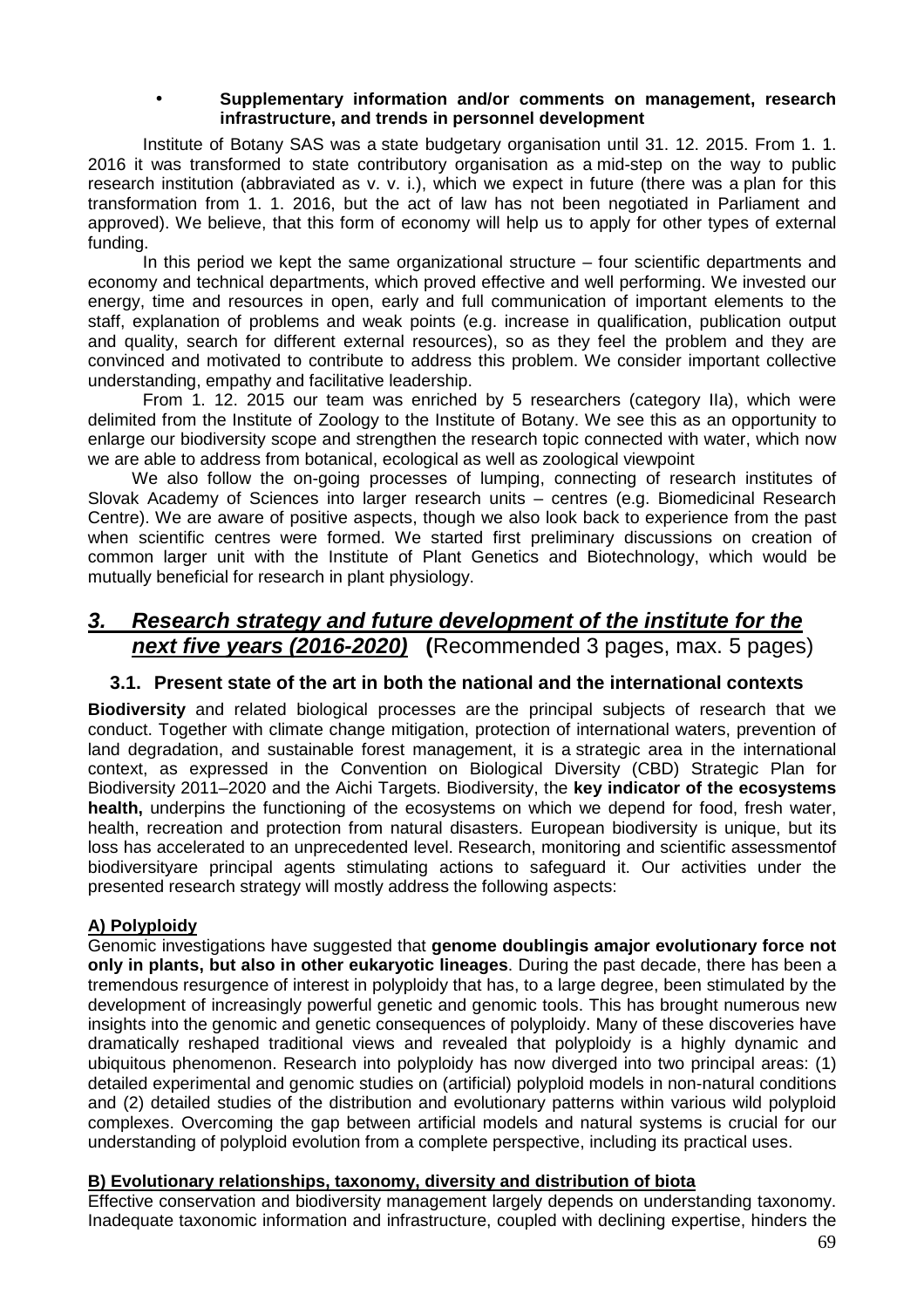ability to make informed decisions about conservation, sustainable use and sharing of the benefits derived from genetic resources. Governments, through the CBD have acknowledged the existence of a 'taxonomic impediment' to the sound management of biodiversity and have developed the **Global Taxonomic Initiative** (GTI) to remove or reduce it. The **Institute of Botany is a National Focal Point for GTI.** Taxonomic decisions can be done only by taking into account the broad **evolutionary context** of the particular group. Intensive sampling and new techniques are showing that micro-evolutionary processes play important roles in species formation. Apart from homogeneous and mutually isolated gene lineages, species often consist of spaghetti-like gene trees, suggesting incomplete lineage sorting, lateral gene transfer, or maybe even persistent between-species flow.

# **C) Invasive alien species (IAS)**

Ecological issues associated with IAS receive a substantial amount of attention from international bodies and conventions. The CBD has identified IAS as a cross-cutting issue and as **one of the biggest threats to biodiversity world-wide**. EU regulation No. 1143/2014 on IAS, effective from 2015, seeks to address the problem of IAS in a comprehensive manner so as to protect native biodiversity and ecosystem services, as well as to minimize and mitigate the human health or economic impacts that these species can have.

#### **D) Vegetation dynamics, spatio-temporal changes and restoration, vegetation surveying**

The current trend of **multi-dimensional approaches and data mining** is focal in biodiversity research. Parallel assessments of multiple components of the biota contribute to the overall knowledge of processes and trendsthat are ongoing in natural environments and to a more complete picture of individual groups and their interactions. **Recent vegetation surveying** shifts from local to regional classification aimed at building a **common classification system**. The international scientific journal Applied Vegetation Science was recently earmarked for a new section focused on vegetation surveying. The next step in supporting large-scale vegetation syntheses is the preparation of virtual special issues on supranational classification of all vegetation types. Recent decades saw increasing interest in phytosociological data with regard to their use in **applied fields for biodiversity conservation and environmental monitoring** (e.g. NATURA 2000), which aims at protecting endangered habitats and species within the EU. **Safeguarding a favourable conservation status of habitats and species** of EU importance is one of the priorities of all EU countries.

# **E) Plant stress responses**

Survival of terrestrial plants relies on highly coordinated signalling mechanisms adjusting their morphology and metabolism to the ever-changing environment. It is well known that hormones and reactive oxygen species (ROS) play a key role in the **regulation of plant stress responses.** Recently, nitric oxide (NO) signalling was implicated in the modulation of both ROS and hormonal equilibrium in different plant species under various stress conditions. Components of the same as well as of distinct signalling pathways intensively interact among themselves, integrating internal ontogenic and external signals into morphogenic and metabolic responses in order to maximize survivability under extreme conditions.

# **F) Biodiversity e-infrastructures (databases)**

**Databases** are an essential part of biodiversity science and support education and effective public policies. Effective thematic and geographically delimited databases provide a **framework for networking and collaboration among data providers and users**. Shared data and knowledge are more likely to be used for scientific development and in policies and decision support systems. A number of projects of FP6 and FP7 were devoted to this area and established infrastructures supporting research and international cooperation.

# **3.2. Research strategy of the institute in the national and the international contexts, objectives and methods**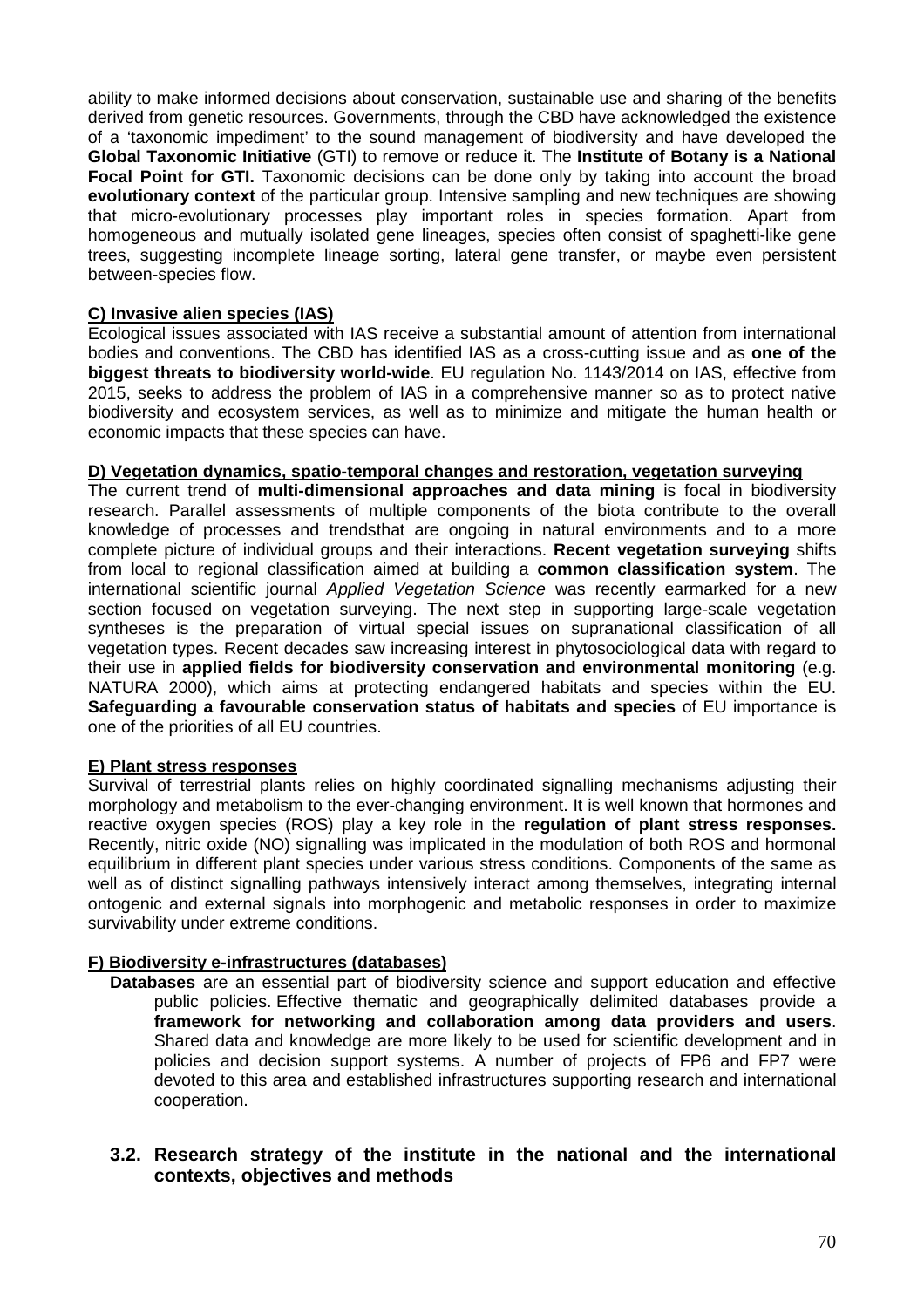# **A) Polyploidy**

We aim to investigate the evolutionary triggers and consequences of chromosomal change (polyploidy, aneuploidy, dysploidy) that may ultimately lead to speciation. The following questions will be addressed: In which phenotypic and genomic characteristics do diploid 'source' lineages (that gave rise to polyploids) differ from diploid-only lineages (e.g. geographic proximity, standing variation of genes linked to meiosis stability, habitat preferences or life history)? Which are the pathways of originofpolyploids and dysploids? What are the phenotypic consequences of polyploidy in the study groups? Does the evolution repeat itself? Are there any independent polyploid lineages originating from the same parental combinations? Are there any differences in the invasive or spreading potential of plants of different ploidy levels within the same species/species group? How well do taxonomists 'read' polyploid diversity; i.e. how well do described species concepts match the genetic relationships within polyploid complexes? Apart from the below-mentioned molecular markers, chromosome counting, flow cytometry, GISH and comparative chromosome painting will be used to address these questions.

# **B) Evolutionary relationships, taxonomy, diversity and distribution of biota**

We plan to continue mainly in the study of the following aspects of **micro-evolutionary processes** (i.e. the formation of species and infraspecific lineages) that help us understand biodiversity patterns and improve taxonomic classifications: polyploidization, hybridization, geographic, ecological or reproductive isolation, apomictic and/or cryptic speciation, and localization of glacial refugia, colonization routes and contact zones among taxa and genetic lineages. Such research inevitably entails the combination of multiple methods, including multivariate morphometrics, molecular markers, analyses of ploidy and DNA content, and hybridization experiments. As regards molecular techniques, we plan to continue using the multi-marker approach, which is efficient and allows us to generate robust and clearly interpretable data in all model organism groups studied (algae, fungi, lichens, vascular plants and animals). We will expand this approach by including restriction site-associated DNA sequencing **(RAD-Seq) and the Hyb-SeQ method,**  which combines target enrichment of low-copy nuclear genes and genome skimming. The former technique enables the sequencing of thousands of randomly distributed regions across the entire genome, whilst the latter works with precisely chosen regions of hundreds of nuclear genes. Both methods are novel and sophisticated genotyping approaches based on high-throughput DNA sequencing (NGS) applicable in molecular ecology, evolution and biosystematic studies at reasonable cost. Testing these methods is in advanced stages in our labs.

We aim to broaden the scope of our research to include further directions and aspectsof **fungal evolution**, building on molecular data, to identify processes responsible for the contemporary geographic ranges and distribution patterns of model fungi, and their population dynamics and ancestral phylogenies. Combining genetic data onmycobionts with those on photobionts will enable us to find out, for example, whether symbiotic interactions play a role in shaping the distributional ranges of model lichenized fungi, or whether photobiont diversity matches the so far unrecognized genetic diversity of mycobionts across distributional ranges. In ectomycorrhizal fungi and biotrophic fungi, we will aim to identify processes of speciation and diversification among geographically isolated areas of the Northern Hemisphere, host tree or habitats switches and phylogenetic signal for selected morphological traits.

In our studies of the biota,we will focus on geographic areas with which we have rich experience – besides the Carpatho-Pannonian region also the Mediterranean, because several elements reach their northern distributional limit in the Carpathians. Particular attention will be paid to rare and endemic organisms. In the upcoming years, we plan to develop in more detail an **ecoinformatic approach** based on Geographical Information Systems (GIS). This includes multivariate analyses of a large number of niche variables and ecological (or climatic) niche modelling. Along with genetic, karyological and morphological analyses, it could help in studies of relationships of different genetic lineages (e.g. diploid-polyploid complexes). Using these methods, it is possible to describe and compare (ecological/climatic) niches or model potential geographical ranges of organisms.

The occurrence of fungi with various trophic strategies depends primarily on the presence of a suitable substrate or associated plant (host/partner). Yet, fungal distribution areas are known not to copy the distributions of hosts/partners. Their distribution is limited by ecological, climatic and geographic factors. What is unknown, however, is how trophic strategies and corresponding adaptation mechanisms are related with the flexibility of fungi to inhabit various climatic zones or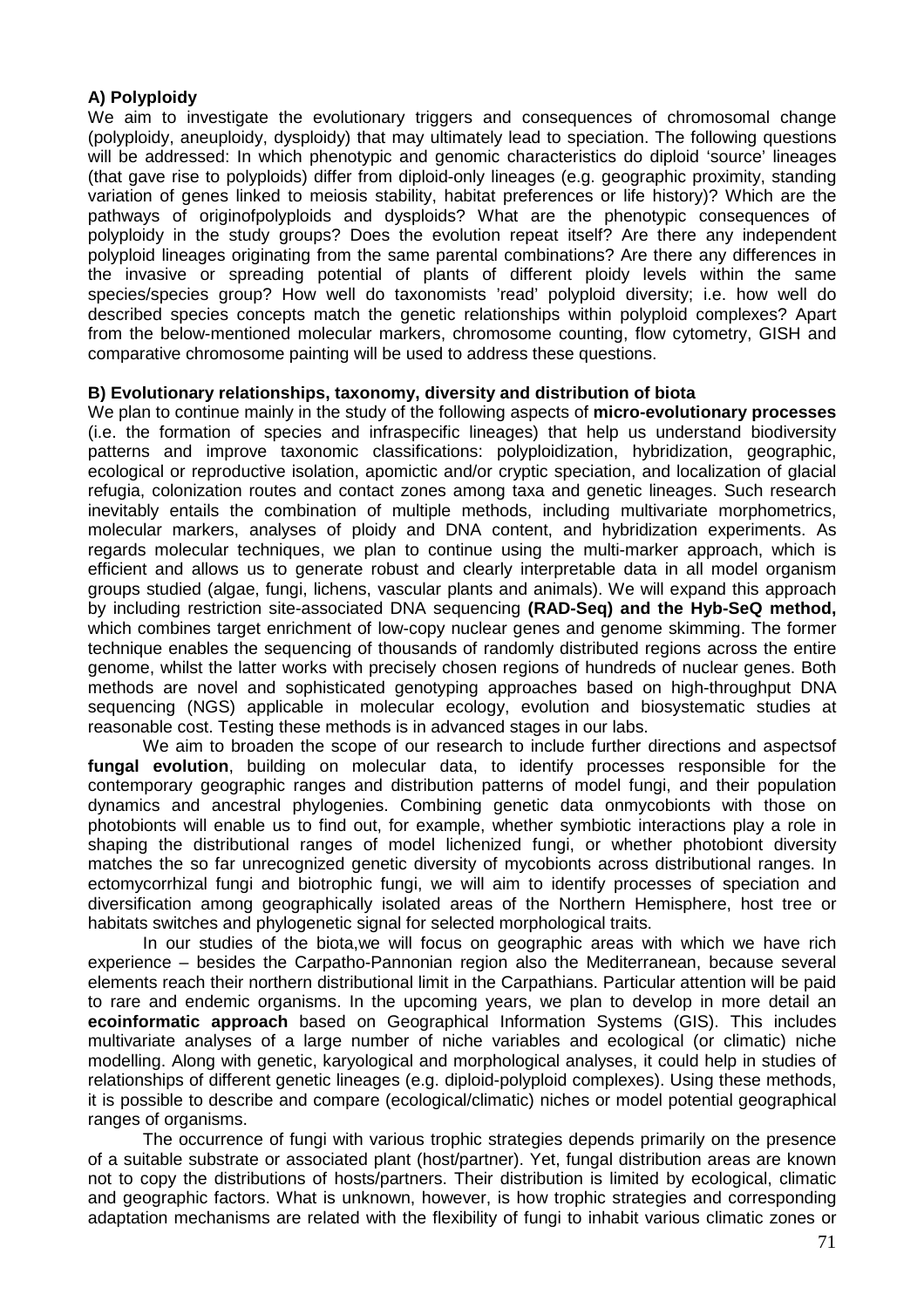geographical areas. These aspects will be studied on **three model fungal groups with different trophic strategies** in Europe: symbioses – lichenized fungi, ectomycorrhizal fungi and parasitic powdery mildews. We will aim to identify geographical elements within each trophic group and to assign bioclimatic and geographical factors influencing their areas of distribution.

We will continue publishing the multivolume **Flora of Slovakia**, which isof particular importance for science and the national culture. It significantly contributes to improving the knowledge of Carpathian and Pannonian diversity and represents a basic reference source on the biota of theregion. Fourteen volumes have been published so far. The published results are important not only for biological disciplines, but also for schools and lawmakers (e.g. NATURA 2000), as well as for international projects and studies mapping biodiversity (e.g. Euro+MedPlantBase, Atlas Florae Europaeae). The acquired distribution data will also be used for updating the freely accessible on-line database DATAflos, which we plan to enrich with about 100,000 new chorological records. We have already started working on a **presentation of the Flora in an advanced digital form and** cross-linking the presented data to various online resources.

#### **C) Invasive alien species and the level of invasion of individual habitats**

We will continue to research the diversity, distribution, spreading, ecology and coenology of alien species of vascular plants, and the vulnerability of habitats to invasions. We will focus on evaluating the level of invasion of forest habitats and on characterizing the effects of selected environmental factors, forest management types and changes in the horizontal and vertical structure of stands on the level of invasion of habitats.

#### **D) Vegetation dynamics, spatio-temporal changes and restoration, vegetation surveying**

Many semi-natural habitats are in an **unfavourable state of conservation** due to succession induced by natural or man-made changes. We aim to test the long-term effects of different management treatments inthe ecological restoration of semi-dry, mesic and wet grasslands (fens), and to set the conditions for their application. To acquire long-term data (>10 years), a series of **permanent manipulative experiments** in various habitats, established in previous years, will be used. Under various ecological conditions, we will test the elimination of expansive graminoid species using hemi-parasitic species. **Grazing**, an important management tool, can have dramatic effects on plant communities and soils in ecosystems, particularly within certain regions. Therefore, understanding the links between environmental drivers, grazing disturbance, plant functional traits and ecosystem properties is critical for understanding long-term patterns of biodiversity and ecosystem sustainability. We will study the independent and synergistic effects of two groups of wild herbivores (ungulates and large rodents) on the diversity of alpine vegetation. We will also compare the effects of indigenous and introduced ungulates on the state of mountain ecosystems and plant diversity. We will evaluate changes after large-scale restorations and monitor the **temporal dynamics and vegetation changes** in anthropogenic non-forest habitats **to estimate future trends in the composition of grassland vegetation**. Data processing and transformation into maps through GIS techniques will result in an interpretation of observed spatio-temporal changes in vegetation and in the development of **predictive models**.

We will finalize and publish the last volume of the series **Plant communities of Slovakia** on scrub and forest vegetation. The series represents a comprehensive vegetation survey of the territory that is of marked importance for science and the national culture. At the international level, we will join the effort to create a consistent classification of European habitats. We will deal mostly with grasslands and forests, using data from the European Vegetation Archive and national databases of participating countries. The most recent methods of formalized classification will be used to avoid subjectivity in the determination of vegetation units (sociological species groups, formal definitions of units, semi-supervised and supervised classification, numerical classification, gradient analysis). The results will contribute to international standardization of vegetation classification in Europe.

We will deal with **ecology of vegetation types** that are, for example, endangered or under threat of extinction (e.g. halophilous grasslands, alder forests). We will focus on the comprehensive study of ecological, vegetation and abiotic factors underlying the survival of halophytes in the current landscape conditions. Our aim is to identify effective conservation measures for these elements. Complex analyses of spatial distribution and synecology, vegetation and environmental variables, and of the structure of endangered, rare, phytogeographically important and alien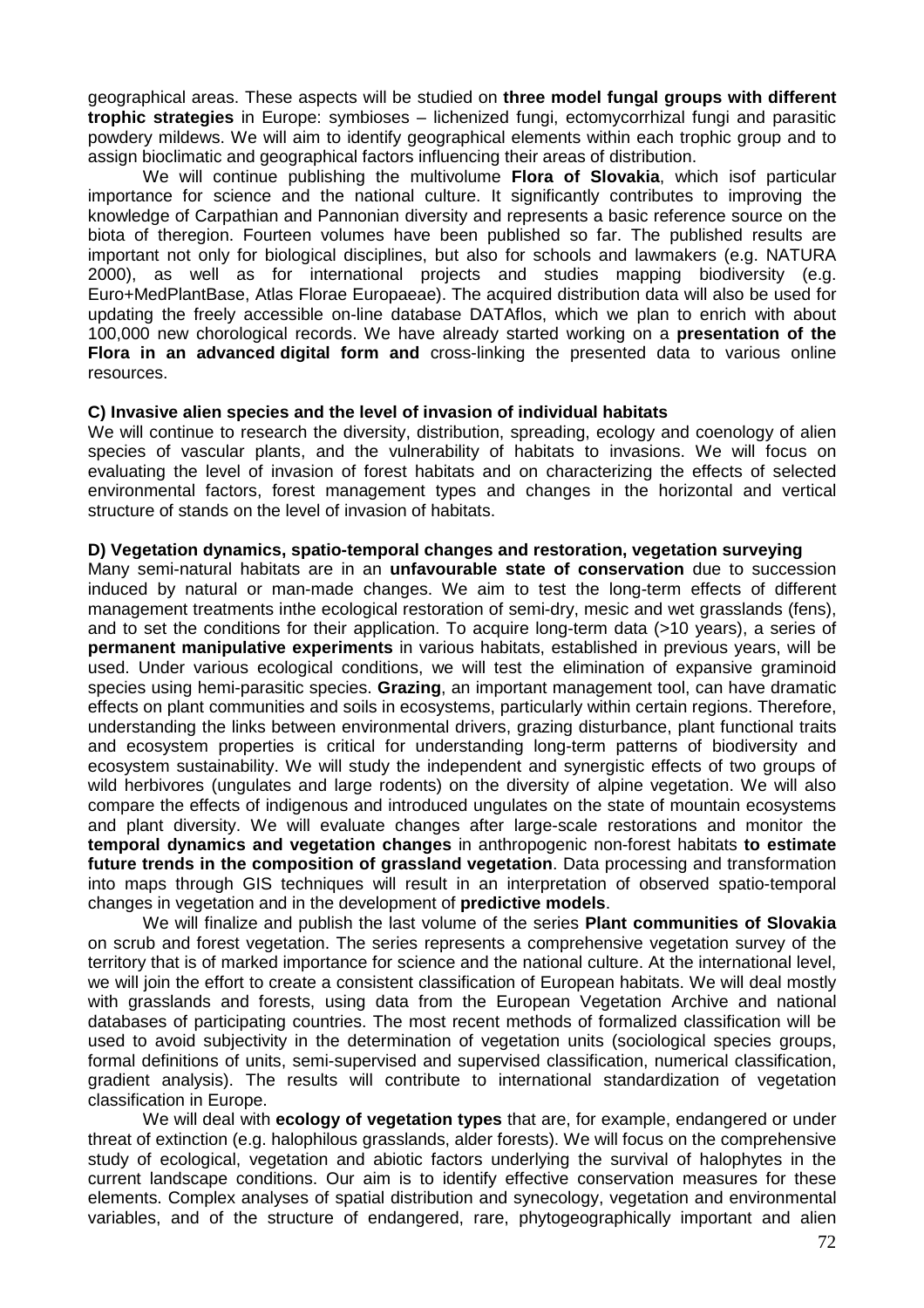species will provide new insights into the current composition pattern of these azonal plant communities.

### **E) Water ecosystems – vulnerable habitats influencing the landscape**

We will continue studying the diversity, species composition mutual interactions and relationships with adjoining communities, the ecology of macrophytes and important groups of invertebrates, inhabiting various water bodies in the Pannonian-Carpathian region – a European biodiversity hotspot. We will focus on animal-plant interactions and abiotic factors related to the most important agents that influence the diversity, variability and structure of these ecosystems. Our main aims are to precisely describe the regions' biodiversity at the molecular, species and community levels, to identify groups of aquatic organisms which could serve as predictors (flagship species) of regional diversity and to characterize conditions that will ensure the preservation of the highest possible biodiversity in the area of interest.

#### **F) Plant stress responses**

The future challenge is to expand research questions regarding **the role of toxic metals** (e.g. Cd, Al, Sb or Zn) **on plant growth and development** inplant physiology, biochemistry and mitigation of these substances through protective substances such as silicon. To gain a deeper understanding of **the role of NO in the interaction of hormones and ROS**, we wish to focus on the analysis of their potential relationships in the regulation of heavy metal-induced responses in barley root tips, with potential applications in root system engineering.

In order to understand the contribution of the genetic background and adaption of plants to stress, we will phenotype maize populations and Arabidopsis thaliana accession lines originating from diverse environments for tolerance against toxic elements. The phenotyping part will be carried out at the IB SAS. The resulting datawill be further processed in a **genome-wide association study (GWAS)** in cooperation with the Leibniz Institute of Plant Genetics and Crop Plant Research, Gatersleben to identify genomic regions significantly contributing to plant tolerance. Such analysis will allow us to narrow down the number of candidate genes for explaining phenotypical variation to a few or even a single one. The acquired list of genes will be examined for expression levels via RT-PCR in plant lines with contrasting plant tolerance also under unfavourable environmental conditions and/or for the application of plants in phytoremediation. To get a deeper understanding of the contribution of candidate genes and variations in their sequences to plant tolerance, **next-generation sequencing** will be undertakenin cooperation with the above-mentioned Institute.

**Using transgenic and mutant lines** in combination with the current genetic, molecular biological, histochemical and immunological, and microscopic methods, we plan to explore whether and how the presence or absence of iron and other metal elements transferred by the IRT1 protein may affect the activity of the IRT1 promoter, the process of RNA splicing, localization, turnover and intracellular dynamics of IRT1 protein varieties in **roots** of the model organism Arabidopsis thaliana. The findings may be useful in agricultural breeding practice, as they could help obtain higher-yielding varieties and stress-tolerant plants.

In order to **characterize the role of signalling and regulation of plant cells** affected by biotic stressors, we will use Nicotiana tabacum suspension cells as a model system to study the molecular, biochemical and physiological similarity (based on identification and expression of genes and proteins**)** and diversity of basal defence mechanism of plant/cells exposed to fusariotoxins, and pharmacological and molecular modulation of defence responses in mycotoxinchallenged cells to identify verifiable markers of plant resistance.

#### **G) Biodiversity e-infrastructures (databases) and herbarium collection (SAV)**

We will continue to publish our research results by electronic means – databases and other on-line resources. They are already widely used not only by fellow scientists, but also by the State Nature Conservancy and decision makers. Of the sources that we continuously build and improve, the following deserve special mention: (1) All published volumes of the Flora of Slovakia are available on-line via the Biodiversity Heritage Library (http://www.biodiversitylibrary.org) thanks to cooperation with the Real Jardín Botánico, Madrid; (2) the Checklist of non-vascular and vascular plants of Slovakia will be upgraded to reflect new taxonomic knowledge and computer technology; (3) DATAflos (Database of the Flora of Slovakia) will be further filled with plant distribution data; (4) existing chromosome number and ploidy level resources (database of ferns and flowering plants of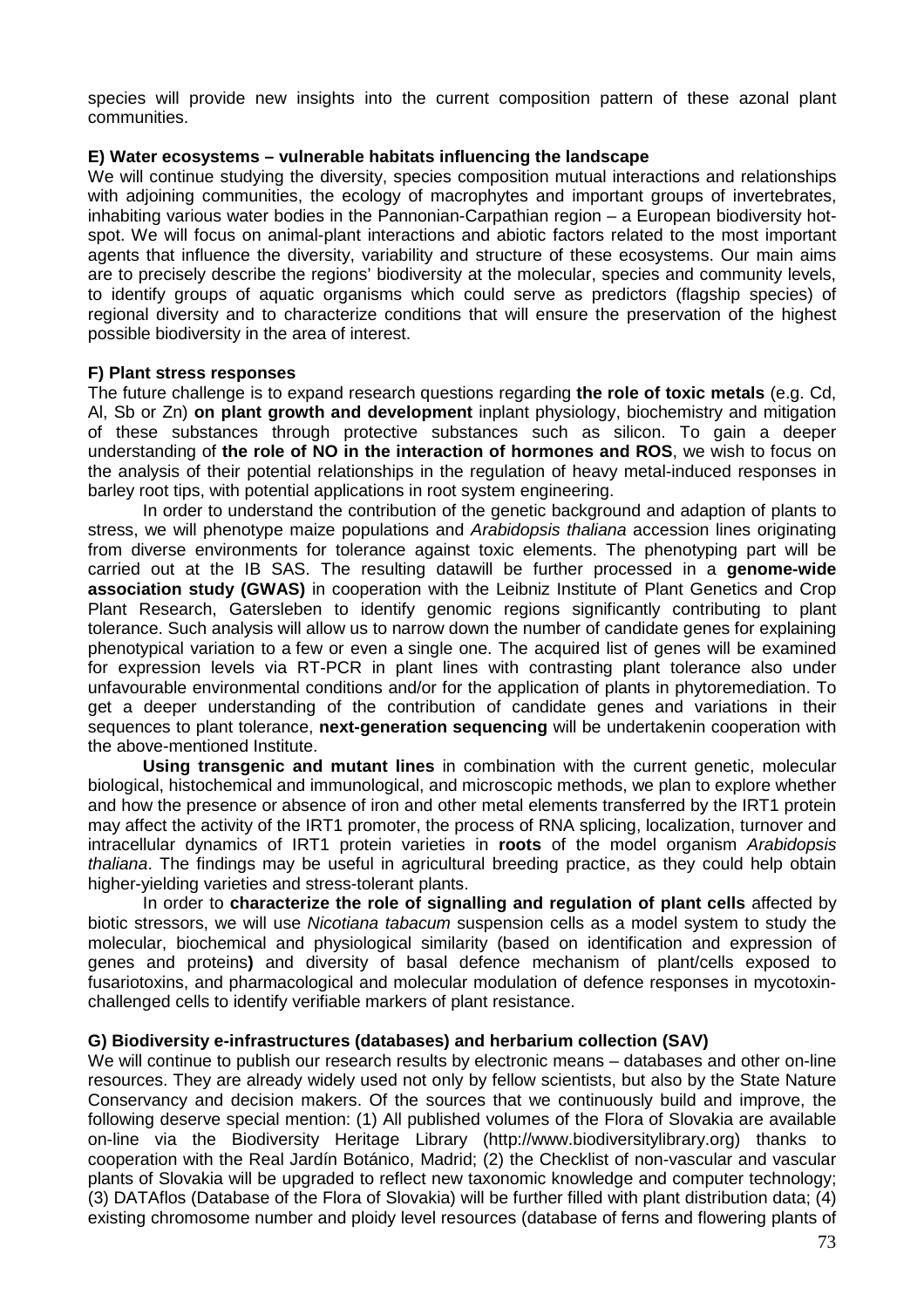Slovakia; databases of the genus *Cardamine* and the tribe Alysseae) will be updated and connected with similar databases from other countries with the aim to provide a single access web portal for revised chromosome and ploidy level data; (5) the Central database of phytosociological relevés (Slovak Vegetation Database) will be updated further and contributed to the European Vegetation Archive; (6) the Database of non-native plant species; and (7) Lichens in Slovakia. We will also continue **building our internationally recognized herbarium collection** (acronym **SAV**) and living cultures. Digitalization of the collection will continue as well, and we will work together with major European natural history collections in order to achieve their recognition as ESFRI infrastructure.

## **H) Application of research outputs**

Cooperation with relevant governmental sectors: Ministry of Environment (MoE) SR, State Nature Conservancy Agency: With regard to Slovakia's upcoming EU Presidency, researchers of the Institute of Botany SAS will provide expertise in the agenda of the Nagoya Protocol for COP MOP 2 taking place in December 2016 in Mexico; they will participate in meetings organized by the Working Party on International Environment Issues, EC or EU parties. Researchers also participate in the **Working group for biodiversity** and the **Working group for the zonation of the Tatry National Park** – both under the MoE SR.

At the European level, biodiversity data gathered for research purposes have been used for designating sites of the **Natura 2000** network (http://www.natura.org), aimed at protecting endangered habitats and species of the EU. **Securing a favourable conservation status of habitats and species** of EU importance is one of the priorities of European countries. We will focus on gathering and providing data on vegetation types that are under pressure or threat. The IB SAS will cooperate in monitoring of species and habitats of EU importance.

Projects with applied impact: Genetic diversity is being lost in natural ecosystems and in systems of crop and livestock production. Important progress is being made in the conservation of plant genetic diversity, especially using ex situ seed banks. The IB SAS cooperates with the Royal Botanic Gardens, Kew in the Millennium **Seed Bank** international project since 2006. Over the past ten years, we coordinated seed collecting activities in Slovakia (West Carpathians, Pannonia). In cooperation with relevant institutions from the countries concerned, we plan to cover the whole area of the Carpathians and at least parts of the Balkan Peninsula.

Citizen science: We will continue organizing activities such as **Floristic counseling** (teaching and assistance with identification of material) and **Floristic mini-courses**. They are aimed at a wide audience (professionals, the general public, students) interested in the wild flora.

| Project proposals submited to<br><b>7RP or H2020</b> | 2012 | 2013 | 2014 | 2015 |
|------------------------------------------------------|------|------|------|------|
| Institute as coordinator                             |      |      |      |      |
| Institute as participant                             |      |      |      |      |

**Design of a European Distributed Digitisation Infrastructure for natural heritage, Number and akronym:** SEP-210192950; DEDDI, **Call:** H2020-INFRADEV-1-2014-1, **Topic:** INFRADEV-1- 2014, **Type of action:** RIA

# **4. Other information relevant for the assessment**

The Academic Ranking and Rating Agency (ARRA) evaluated more than 200 research groups to identify those, that received above average and peak attributes in terms of their scientific performance and prospects in further research in the international context (Presidium of SAS, 2014). The team of the team leader prof. RNDr. Karol Marhold, CSc., focused on research in evolution of polyploid complexes in the Asteraceae and Brassicaceae families was included among Top scientific teams at the Slovak Academy of Sciences, and the team leader. The team members: Mgr. Judita Zozomová-Lihová, PhD., RNDr. Iva Hodálová, CSc., Mgr. Matúš Kempa, Ing. Jaromír